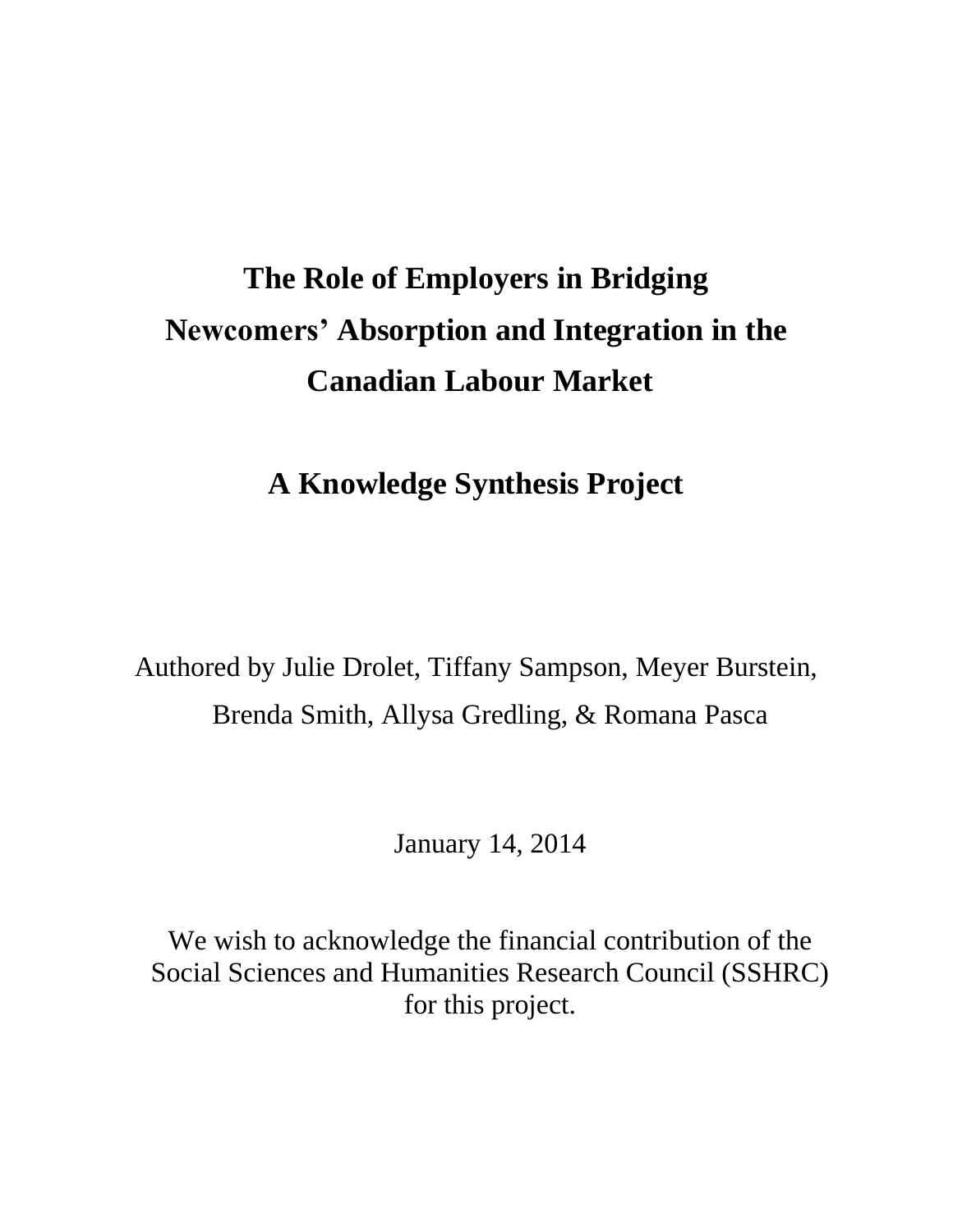| <b>Table of Contents</b>                                             |                  |
|----------------------------------------------------------------------|------------------|
| <b>Key Messages</b>                                                  | $\mathbf{1}$     |
| <b>Executive Summary</b>                                             | $\frac{2}{5}$    |
| Members of the Knowledge Synthesis Project Team                      |                  |
| <b>Background and Context</b>                                        | $\boldsymbol{6}$ |
| Knowledge Synthesis Goal and Objectives                              | $\tau$           |
| Implications                                                         | $\boldsymbol{7}$ |
| Approach                                                             | $8\,$            |
| Methodology                                                          | 8                |
| Knowledge Mobilization Plan<br>$\bullet$                             | 11               |
| Key Findings                                                         | 13               |
| Part One: Academic Peer-Reviewed and Grey Literature                 | 13               |
| Impact of immigration policies on supply<br>$\circ$                  | 13               |
| and development of skills                                            |                  |
| Role of employers and/or employer organizations<br>$\circ$           | 17               |
| Settlement agencies' role in shaping employer behaviour<br>$\circ$   | 21               |
| and providing settlement activities                                  |                  |
| The role of successful job placement for absorption<br>O             | 22               |
| and integration of newcomers                                         |                  |
| Supply and demand of skills for the labour market<br>O               | 23               |
| Practices and/or policies for absorption<br>$\circ$                  | 24               |
| and integration of newcomers                                         |                  |
| Part Two: Online Literature Synthesis<br>$\bullet$                   | 26               |
| Promising practices and solutions to better integrate newcomers<br>O | 26               |
| Immigration-related policy impacts<br>$\circ$                        | 27               |
| Supply and demand<br>$\circ$                                         | 28               |
| Employers and gaps in services<br>O                                  | 28               |
| Gaps in the employers' perspective<br>$\circ$                        | 29               |
| Employers' motivation vs. value-proposition for hiring<br>$\circ$    | 30               |
| <b>Further Research</b>                                              | 32               |
| Appendices                                                           | 33               |
| Appendix A:<br>$\bullet$                                             |                  |
| A1: Results from the Promising Literature<br>O                       | 33               |
| A2: Inclusion and Exclusion of the Literature<br>O                   | 34               |
| A3: Number of Documents and Identified Themes<br>Ο                   | 35               |
| Appendix B: Criteria for Inclusion/Exclusion Sheet                   | 36               |
| Appendix C: Key Documents                                            | 38               |
| Appendix D: References                                               | 40               |
| Appendix E: Annotated Bibliography                                   | 51               |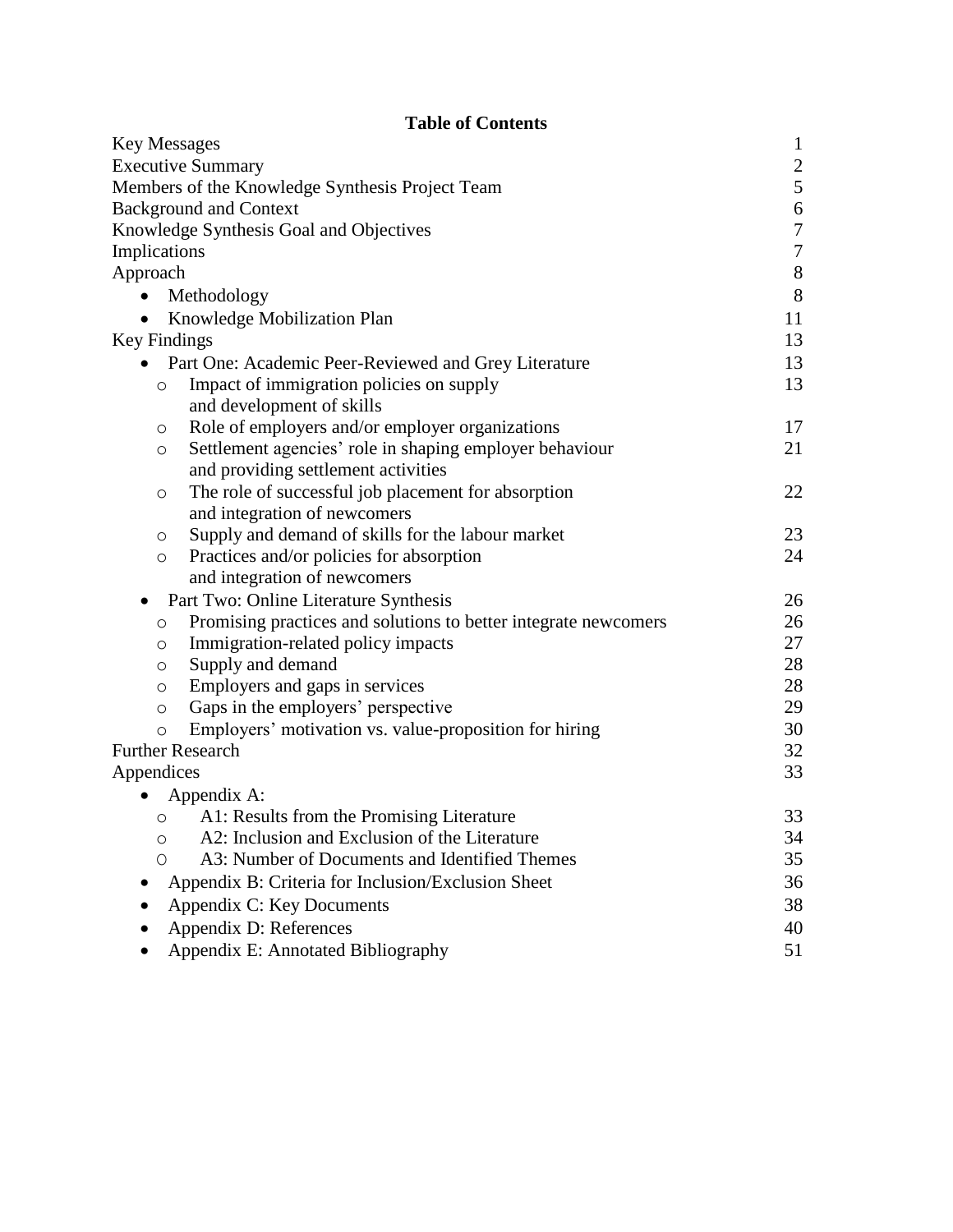# Key Messages

- Employers are key actors in the immigration system.
- Employers are actively encouraged to hire newcomers in Canada, yet newcomers face challenges with the lack of recognition of their foreign education and work credentials.
- Because the Canadian-born work force is aging, baby boomers are retiring, and the number of young workers entering the work force is declining, there is also a growing skills and labour shortage amidst global competition for talent (Grant, 2013; CIC, 2009; Industry Canada, 2008). As skilled Canadian-born workers are becoming increasingly difficult to find, immigrants will play a more significant role in Canada's labour force (Canadian Chamber of Commerce, 2009). Governments in Canada have been taking steps to address these issues by formulating and implementing changes to the immigration program to make it more employer-oriented. Skills mismatches continue to challenge employers across the Canadian economy (Canadian Chamber of Commerce, 2013). In this context, there is a need to consider employer practices and behaviour that will help to close the skills gap.
- This report is largely a review of Canadian research to synthesize what is known about employers' use of and involvement in the immigration program, and employers' workforce needs. A systematic scoping review of a wide range of literature resources (peer-reviewed and grey literature) and methodologies (qualitative and quantitative) was conducted.
- Various related themes are covered including immigration policies on supply and development of skills; role of employers and employer organizations; role of settlement agencies engaging with employers and shaping employer behaviour; importance of successful job placement for absorption and integration of newcomers; supply and demand of skills for the labour market; and promising practices and policies for absorption and integration of newcomers.
- The synthesis found a lack of evidence of employer engagement in the provision of settlement services, notwithstanding the substantial employer stake in hiring and optimizing immigrant workers. This suggests underinvestment by small and medium enterprises (SMEs) and larger companies in incorporating immigrants into the labour market.
- Further research is needed to better understand the perspectives and experiences of employers in fostering meaningful employment, immigrant settlement, and economic and social integration of newcomers in Canada.
- Finally, the report includes appendices on the literature reviewed with a list of key documents, references, and an annotated bibliography.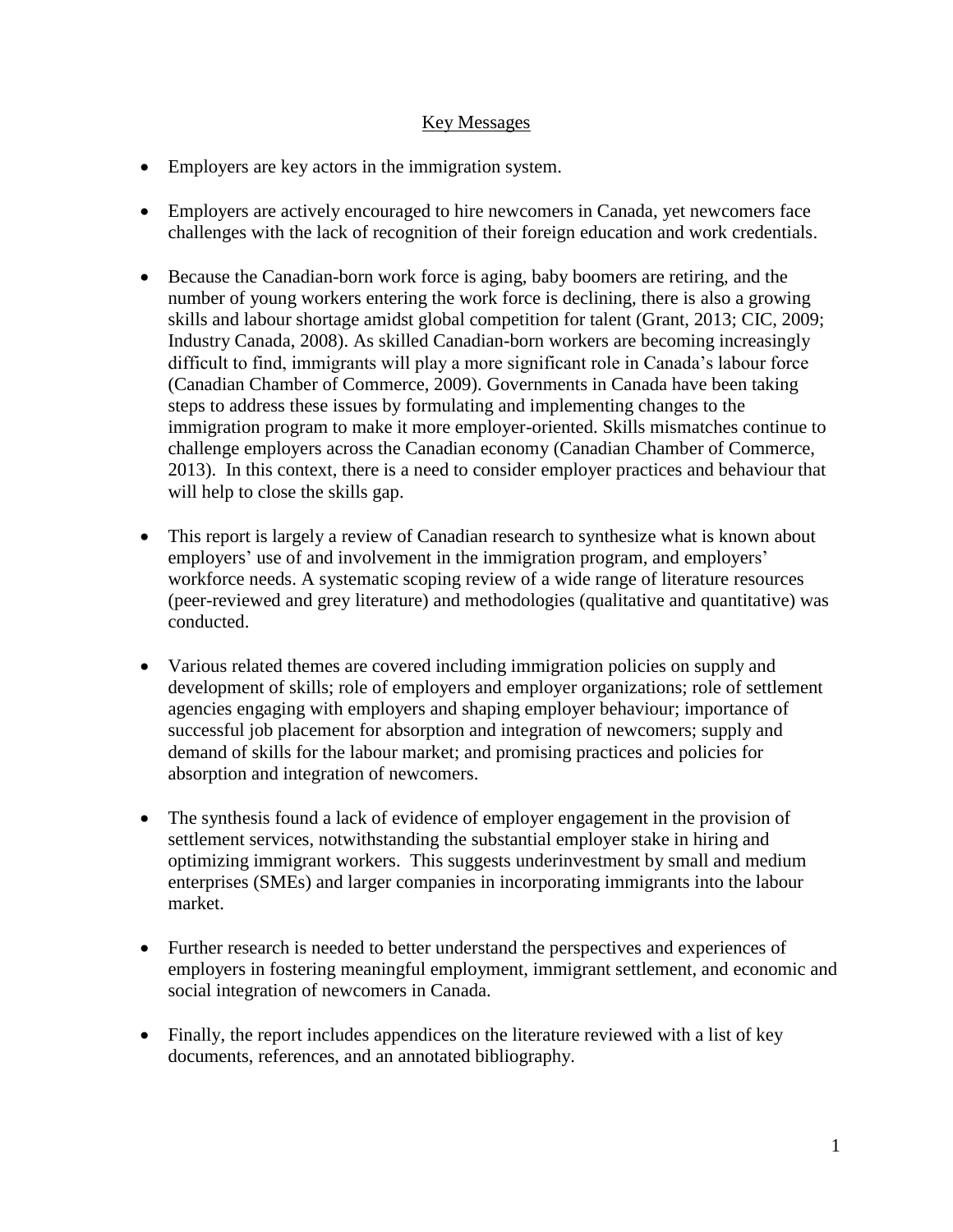# Executive Summary

Canada's Economic Action Plan 2013 recognizes that training is not sufficiently aligned to the skills employers need or to the jobs available, resulting in a skills mismatch that leads to higher unemployment and slower economic growth. Because the Canadian-born work force is aging, baby boomers are retiring, and the number of young workers entering the work force is declining, there is also a growing skills and labour shortage amidst global competition for talent (Grant, 2013; CIC, 2009; Industry Canada & HRSDC, 2008). As skilled Canadian-born workers are becoming increasingly difficult to find, immigrants will play a more significant role in Canada's labour force (Canadian Chamber of Commerce, 2009). Statistics Canada (2008) research indicates that before the middle of the next decade, almost all labour force growth will come from immigration.

Forthcoming revisions to the federal selection system for skilled workers (the proposed Expression of Interest (EOI) system) call for an increased role for employers, in part, to facilitate a better match between skilled immigrants and the labour market. This 'modernized' system will be implemented early in 2015. The federal and provincial governments, the community of employers, and immigrant service providers all have roles to play in increasing employers' capacity to recruit, hire and settle immigrants. The federal government's role is critical for employers in respect of making decisions on who is admitted to Canada, including immigrants, temporary foreign workers and foreign students. Thus, federal decisions affect employers' hiring practices in their workplaces and ability to attract, retain and integrate newcomers (IECBC, 2012).

As key actors in the immigration system, employers are actively encouraged to hire newcomers in Canada. Yet newcomers face challenges with the lack of recognition of their foreign education and work credentials, which impacts labour market integration. This hard reality is forcing a re-examination of existing policies with a view to achieving earlier labour market integration, including policies aimed at retaining skilled newcomers already in the country.

The goal of the knowledge synthesis project is to describe the state of knowledge on the role of employers and employer organizations in bridging newcomers' absorption and integration.

The knowledge synthesis project considers the following questions:

- What is the impact of immigration policies on employer behaviour and response to policy measures and, by extension, on labour supply and skills development uptake?
- What is the "value proposition" for hiring newcomers from employers' perspective?
- How could employers be motivated to play a greater role in social and economic integration, and what strategies might provide them with the tools and resources to do so?
- What is the potential contribution that settlement agencies can make to employers in shaping behavior and assistance to conduct settlement activities?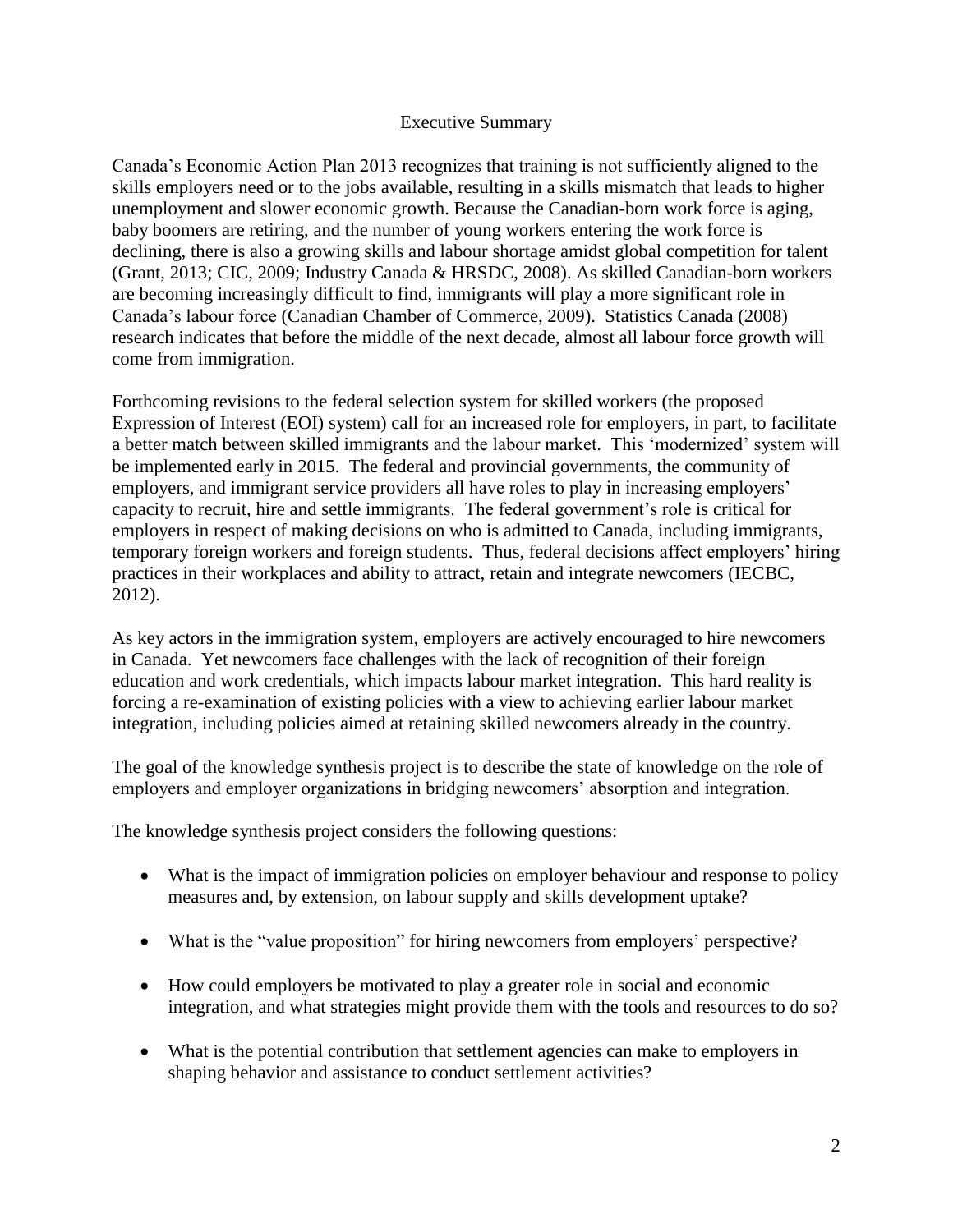In answering these questions, the project sought to:

- 1) Identify employer interests and perspectives in bridging gaps between labour market demand for skills and the supply of skills using different immigrant flows to accelerate labour market absorption;
- 2) Identify the most promising policies and practices, so as to better discern and meet future skills needs; and
- 3) Compile a knowledge synthesis 'summary' to inform dialogue between government policy-makers, education and training institutions, researchers, stakeholders, and employers.

The knowledge synthesis project aims to support the synthesis of existing research knowledge and the identification of knowledge gaps in a format accessible to government policy-makers, education and training institutions, and employers. The project did not undertake any original research. The knowledge synthesis methodology included a systematic scoping review of a wide range of literature resources (peer-reviewed and grey-literature) and methodologies (qualitative and quantitative).

The methodology had several critical components, including: selecting and identifying relevant online databases, identifying search terms, building search strings, creating search alerts, building a screening process, and developing a process to review the literature. Twenty-one key academic-based online databases were identified to search for literature on the role of employers and employer organizations in the labour market integration of immigrants. A base of search terms was identified and used in the academic database searches. From the academic database searches, a total of 541 promising documents were identified. Other sources used in the search for literature, particularly 'grey literature' (unpublished documents), were Internet search engines such as Google. Promising grey literature was retrieved from several different websites, including: government ministries, non-profit organizations, and sector networks. A total of 62 promising web documents were identified. The final synthesis incorporated two-levels of screening that used a guideline template, which outlined criteria for the inclusion and exclusion of promising documents. The first screening phase entailed reviewing the documents' titles and abstracts to determine whether or not they matched the criteria. During the second screening phase, the guideline template was also used to assist in the thorough analysis of documents to determine what is known about the topic and to identify knowledge gaps.

This report presents the results and outcomes of the synthesis. Various related themes are covered: immigration policies on supply and development of skills; the role of employers and employer organizations; the role of settlement agencies engaging with employers and shaping employer behaviour; the importance of successful job placement for absorption and integration of newcomers; the supply and demand of skills for the labour market; and the promising practices and policies for absorption and integration of newcomers.

The findings indicate that the international race for skilled labour (Gribble & Blackmore, 2012: McGovern, 2012) in the new knowledge economy (McGovern, 2012; Young, 2007) makes it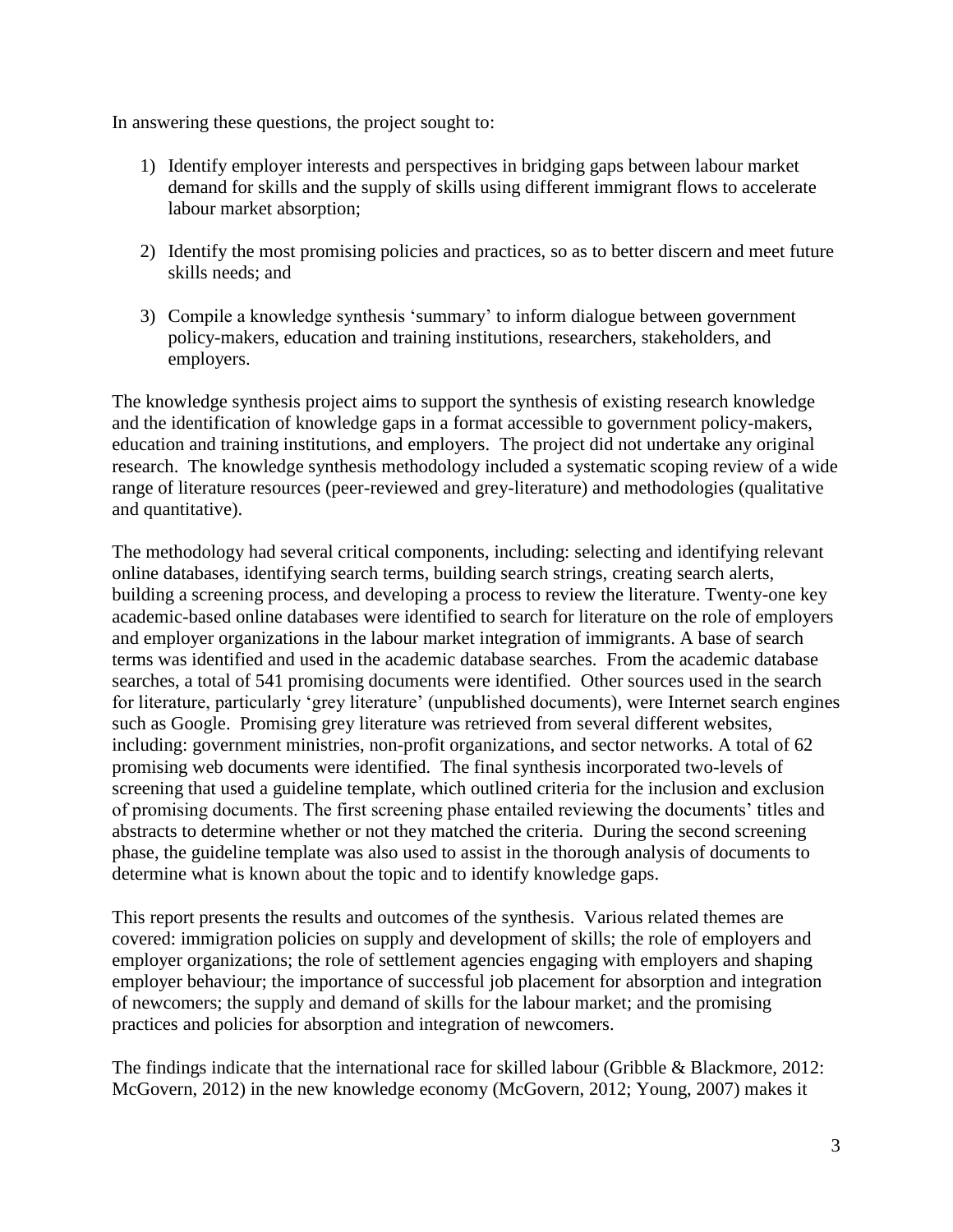necessary for immigration policies and programs to attract the skilled workers that the economy needs as well as to offer and provide a desirable future for immigrants (Watt, Krywulak, & Kitagawa, 2008). The literature describes the pressure to change immigration policies to better reflect labour market realities (Liebig, 2007; Gwynne, 2012). The literature also suggests that immigration policies are trying to address common barriers faced by newcomers (Kelly-Freake, 2007; Walton-Roberts, 2005). The Provincial Nominee Program, Canadian Experience Class, Temporary Foreign Worker Program, and Expression of Interest are prominently featured in the literature with respect to the supply and development of skills.

The federal and provincial governments, the employer community itself, and service providers all have roles to play in increasing employers' capacity to hire and recruit immigrant talent. Since the federal government decides who is admitted to Canada and the numbers coming each year – including temporary foreign workers and foreign students – it has a tremendous impact on employers. Therefore, reform and streamlining of federal policies, programs, processes, and services are critical and necessary parts of the solution to enhance employers' capacity to hire, retain, and integrate immigrants into their workplaces (IECBC, 2012).

The development of skills to meet the demands of the future labour market is crucial to increasing Canada's productivity, fostering innovation, and, ultimately, improving economic prosperity and quality of life. The significance of this project lies in the need to compile, synthesize, and exchange knowledge of employer capacities and practices, as well as their motivations, behaviours, and potential future contributions.

The synthesis found a lack of evidence of employer engagement in the provision of settlement services, notwithstanding the substantial employer stake in hiring and optimizing immigrant workers. This suggests underinvestment by small and medium enterprises (SMEs) and larger companies in incorporating immigrants into the labour market. Employer involvement in settlement has not been extensively or systematically studied, and there has been no attempt to carefully analyze and disseminate best practices in this field.

The report identifies areas of further research with respect to the evaluation of the role of employers in the successful integration of immigrants. In reviewing the academic and grey literature, it is evident that there is a knowledge gap in understanding employers' role in social and economic integration. There is a lack of research on successful employer settlement and integration practices for newcomers. New knowledge is necessary to identify initiatives, tools, supports, and promising practices developed and implemented by large corporations and Small and Medium Enterprises (SMEs).

Finally, the report concludes with additional details regarding the literature reviewed that includes a list of key documents, references, and an annotated bibliography.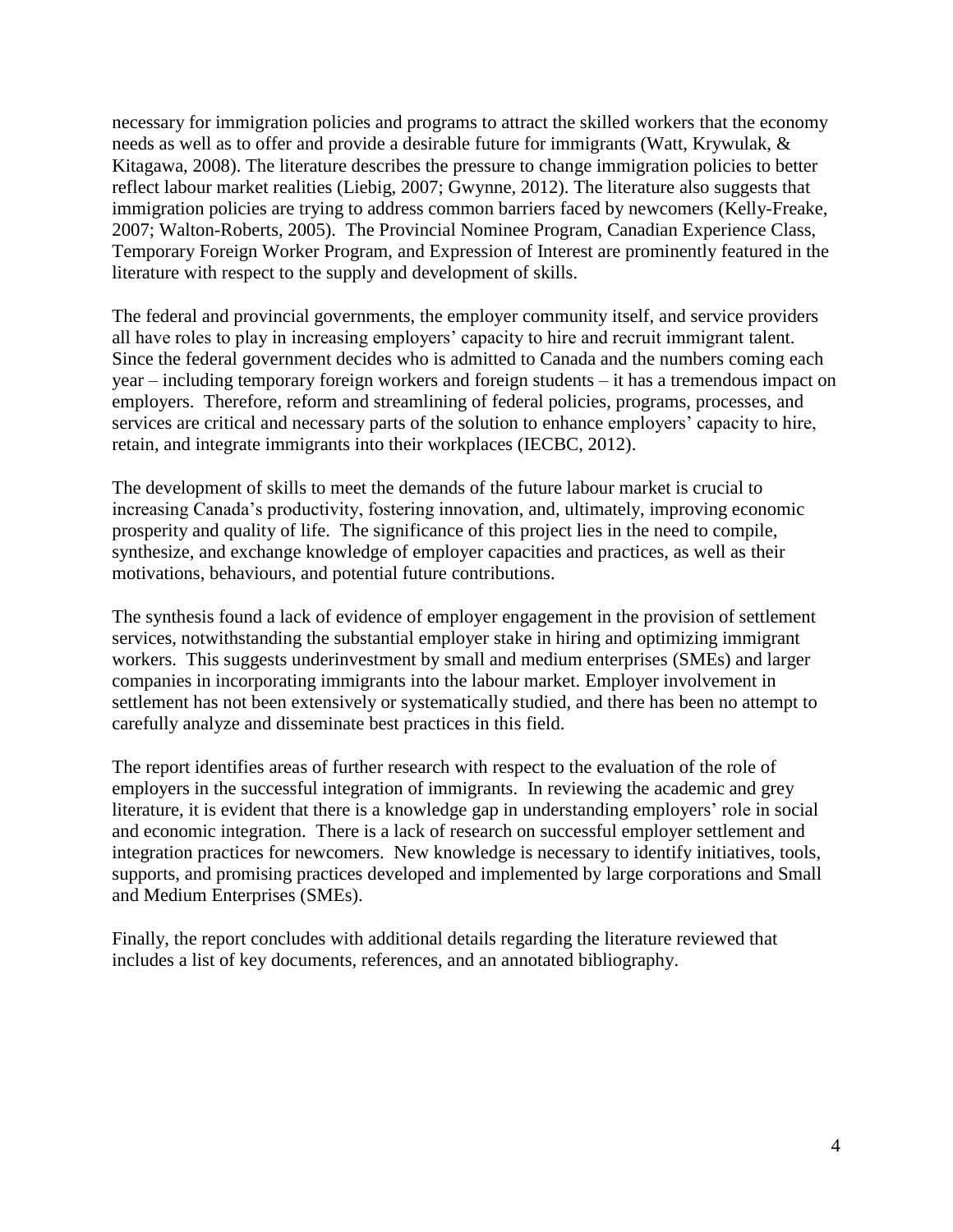# Members of the Knowledge Synthesis Project Team

The project is led by Julie Drolet, Associate Professor in the Faculty of Social Work at the University of Calgary's Central and Northern Alberta Region in Edmonton and Prairie node coleader of the Pathways to Prosperity Partnership. Dr. Drolet served as the Metropolis BC domain leader in settlement, integration, and welcoming communities, and brings relevant research skills and policy analysis to the project.

Collaborators are:

- Meyer Burstein, Senior Fellow and Director of the Policy and Planning for the Pathways to Prosperity Partnership;
- Allysa Gredling, Coordinator of the Welcoming Communities Initiative at Kamloops Immigrant Services in Kamloops, BC;
- Brenda Smith, Distance and Document Delivery Librarian at Thompson Rivers University in Kamloops, BC;
- Romana Pasca, Program Coordinator of Skills Connect and Welcoming Communities Program Manager at Immigrant and Multicultural Services Society in Prince George, BC;

Additional members of the project team include four student research assistants and a community-based researcher:

- Amber Young, graduate student in the Faculty of Social work at the University of Calgary;
- Soon Young Jang, graduate student in the School of Education at Thompson Rivers University;
- Angele Sandha, undergraduate student in the School of Social Work and Human Service at Thompson Rivers University;
- Amanda Hill, undergraduate student in the Faculty of Arts at Thompson Rivers University; and
- Tiffany Sampson, community-based researcher in Kamloops, BC.

For more information contact: Julie Drolet (jdrolet@ucalgary.ca)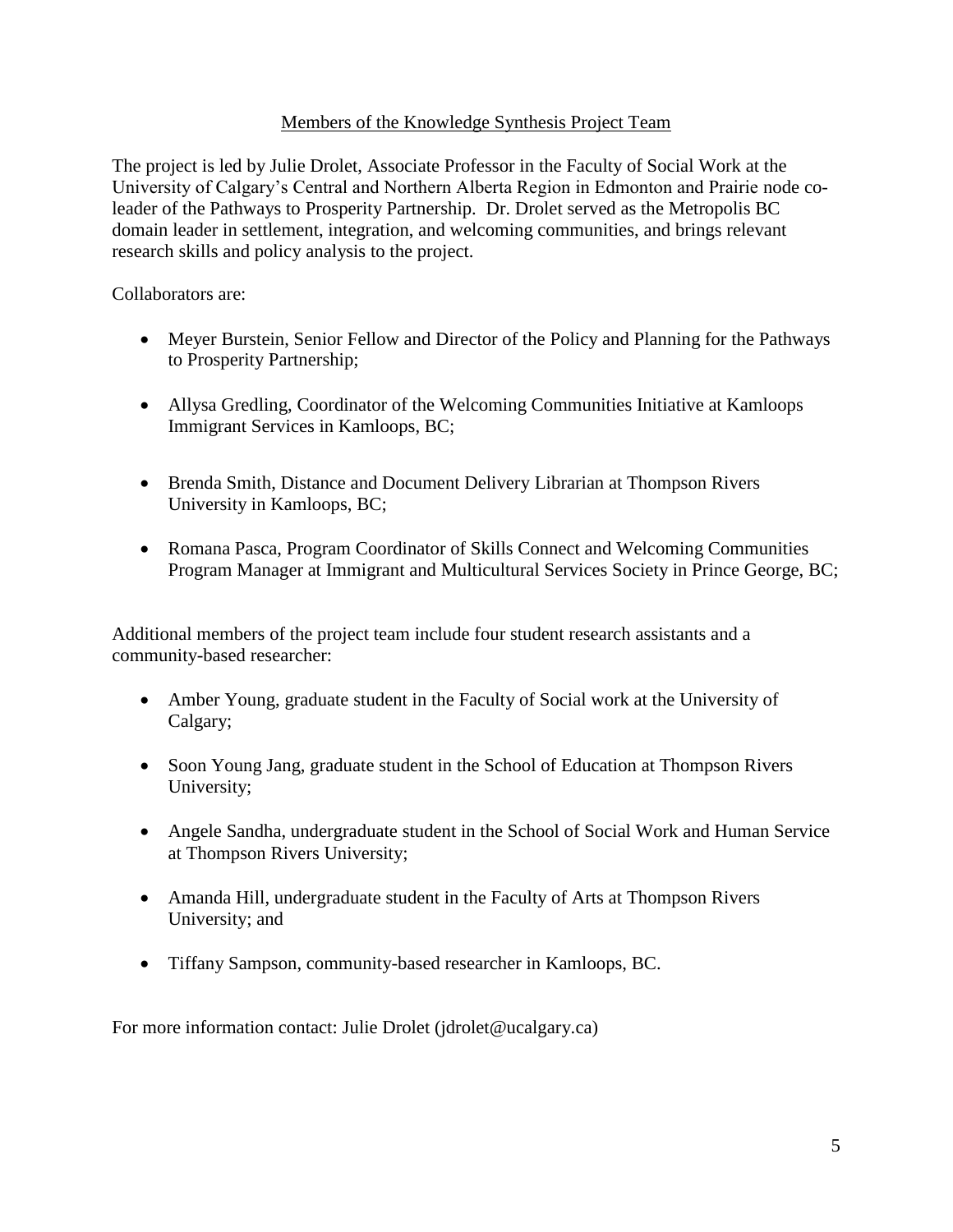#### Background and Context

Canada's Economic Action Plan 2013 recognizes that training is not sufficiently aligned to the skills employers need or to the jobs available, resulting in a skills mismatch that leads to higher unemployment and slower economic growth. While the Canada-born work force is aging, baby boomers are retiring, and the number of young workers entering the work force is declining, there is a growing skills and labour shortage amidst global competition for talent (Grant, 2013; CIC, 2009; Industry Canada & HRSDC, 2008). As skilled Canadian-born workers are becoming increasingly difficult to find, immigrants will play a more significant role in Canada's labour force (Canadian Chamber of Commerce, 2009). Statistics Canada (2008) research indicates that before the middle of the next decade, almost all labour force growth will come from immigration.

A request for proposals was launched in May 2013 by the Social Sciences and Humanities Research Council (SSHRC) in order to better understand the state of knowledge on the 'Skills Development for Future Needs of the Canadian Labour Market'. Two primary themes were identified to guide projects:

Theme 1) Demand for skills in the future Canadian labour market

Theme 2) Supply and development of skills for the future Canadian labour market.

A knowledge synthesis proposal, led by Julie Drolet, was developed in order to advance understanding of Theme 2 by considering how well Canada supplies the kinds of skills most likely to be in demand in the future labour market, and what are the most promising approaches to improving this performance with respect to immigration.

Employers are key actors in the immigration system. Governments in Canada have been taking steps to formulate and implement changes to the immigration program to make it more employer-oriented. Employers are actively encouraged to hire newcomers in Canada. Yet newcomers face challenges with the lack of recognition of their foreign education and work credentials, and this hard reality is forcing a re-examination of the long-standing federal attachment to the human capital model with a view to achieving earlier labour market integration. Greater and more direct employer involvement in the immigration programs may call for new approaches in the immigration-integration continuum and strategies to support the capacities of employers to engage.

The Expression of Interest (EOI) will provide a new opportunity for an increased role for employers, in part, to facilitate a better match between skilled immigrants and the labour market. This 'modernized' system will be implemented by January 1, 2015. The federal and provincial governments, the community of employers, and service providers all have roles to play in increasing employers' capacity to hire and recruit immigrants. The federal government's role in the immigration program has a tremendous impact on employers in terms of making decisions on who is admitted to Canada including foreign workers and foreign students. In this context immigration policies and programs affect employers' hiring practices in their workplaces and ability to attract, retain and integrate newcomers (IECBC, 2012).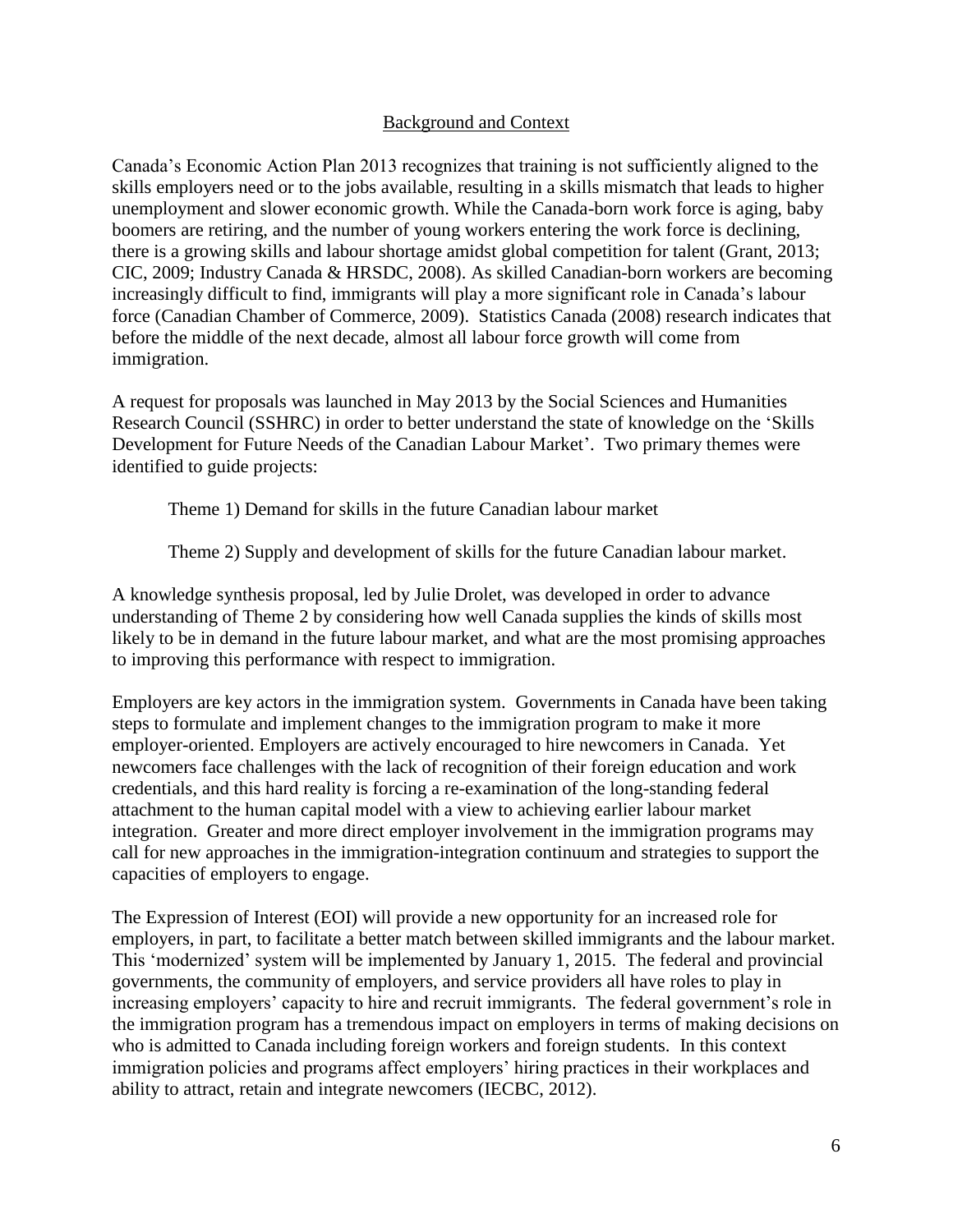# Knowledge Synthesis Goal and Objectives

The goal of the project is to describe the state of knowledge on the role of employers and employer organizations in bridging newcomers' absorption and integration. The knowledge synthesis project set out to ask the following questions:

- What is the impact of immigration policies on employer behaviour and response to policy measures and, by extension, on labour supply and skills development uptake?
- What is the "value proposition" for hiring newcomers from employers' perspectives?
- How could employers be motivated to play a greater role in social and economic integration, and what strategies might provide them with the tools and resources to do so?
- What is the potential contribution that settlement agencies can make to employers in shaping behavior and assistance to conduct settlement activities?

The knowledge synthesis project objectives are:

- 4) To identify employer interests and perspectives in bridging gaps between labour market demand for skills and the supply of skills using different immigrant flows to accelerate labour market absorption;
- 5) To identify the most promising policies and practices, so as to better discern and meet future skills needs and the implications for public policy; and
- 6) To compile a knowledge synthesis 'summary' to inform dialogue between government policy-makers, education and training institutions, researchers, stakeholders, and employers.

# Implications

The significance of this project lies in the need to compile, synthesize, and exchange knowledge of employer capacities and practices, as well as their motivations, behaviours, and potential future contributions. Employer involvement in settlement has not been extensively or systematically studied, and there has been no attempt to carefully analyze and disseminate best practices in this field.

In this project there are a number of contributions:

- 1) To identify the skills, competencies and attributes needed in today's labour market;
- 2) To champion solutions to better integrate skilled immigrants in the labour market;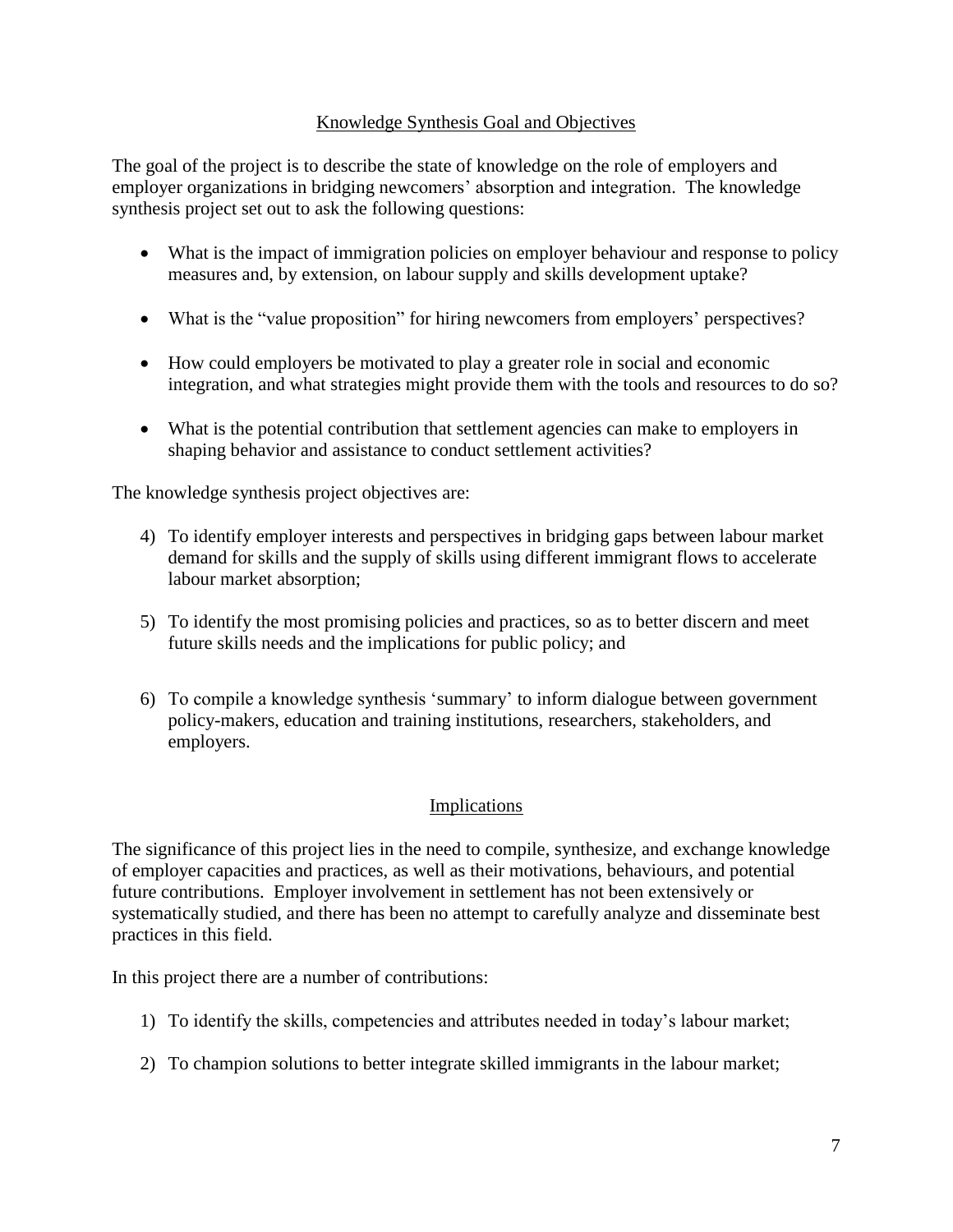- 3) To document employer-related strategies, tools, resources and effective best practices to assist in recruiting, hiring, integrating and retaining immigrant skilled workers; and
- 4) To provide employer insights into the labour market to inform strategic planning and development by government.

# **Approach**

# *Methodology*

The knowledge synthesis methodology is a systematic scoping review of a wide range of literature resources (peer-reviewed, popular, and grey-literature) and methodologies (qualitative and quantitative). Published studies are found in journal articles, book and book chapters, dissertations, and background materials; as well as research commissioned by government departments and other stakeholder agencies, research institutions, think tanks, and employer and business-related organizations. Unpublished literature ("grey literature") is primarily created by government agencies, non-government and technical organizations, and research institutes. Both published and unpublished sources are primarily found using library research databases and Internet search engines, such as Google. However, because grey literature is unpublished and may not be available online, obtaining the research reports also requires the expertise of key contacts and stakeholders working in the field.

The primary purpose of the knowledge synthesis was to provide a broad overview of current research and to document key components in order to identify specific gaps based on existing research evidence. The knowledge synthesis methodology has several critical components, including: selecting and identifying relevant search tools, identifying search terms, building search strings, creating search alerts, building a screening process, and developing a process to review the literature. Scoping reviews are a relatively new type of research review that provides a tool for summarizing literature in a topic area (Levac, Colquhoun, & O'Brien, 2010). The "York framework" developed by Arksey and O'Malley (2005) informed the review using five key phases: identifying the research question; identifying relevant studies and study selection; charting the data; collating, summarizing, and reporting the results; and optional consultation. The synthesis was conducted during a five month period (August to December, 2013) and this report was prepared in the final few weeks of the project (December 2013 – January 2014).

Key academic databases were identified to begin the preliminary search for literature on the topic. The databases were prioritized in terms of starting with general and discipline-specific article databases and ending with publishers' electronic journal collections. General and discipline-specific article databases such as Sociological Abstracts, America History and Life, Canadian Business & Current Affairs (CBCA) Reference, EconLit, and Business Source Complete have many ways to focus searches and the capacity to find large volumes of promising scholarly and popular articles; whereas electronic journal collections such as Sage Journals and Cambridge Journals Online are more difficult to search and are more likely to yield articles that may have already been discovered in the article database searches, and generate lower numbers of promising articles. However, it is necessary to search in these collections as well since they may have unique titles that the other search tools do not index.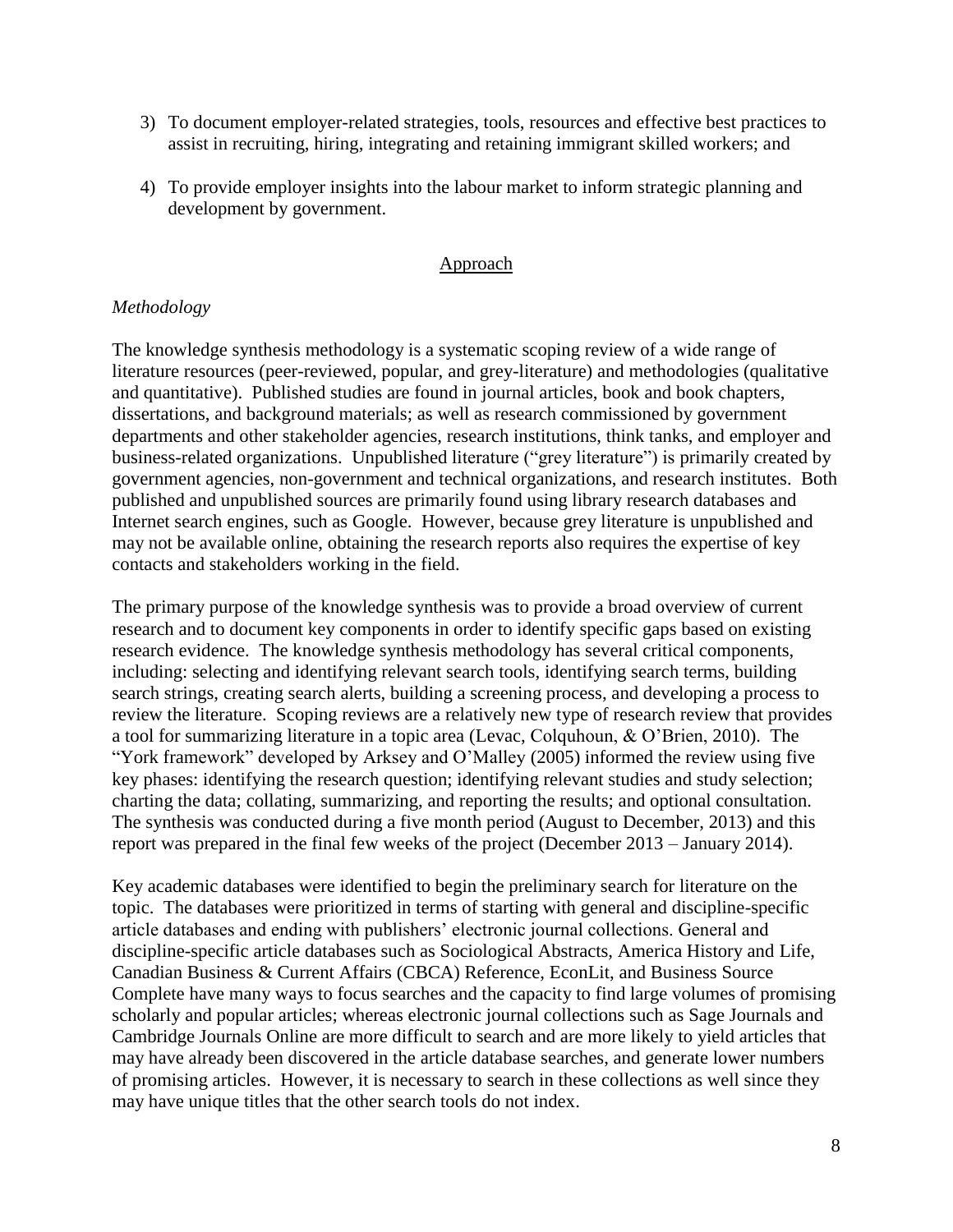The online databases that were searched include: America History and Life, CBCA Reference & Current Events, EconLit, Sociological Abstracts, Business Source Complete, Sage Journals, Academic Search Complete, Social Services Abstracts, Social Sciences Citation Index, Canadian Research Index, Conference Board of Canada, Government of Canada Publications, Statistics Canada, Canadian Newsstand, Cambridge Journals Online, Oxford Electron Journals, Wiley Online Library, JSTOR, Project Muse, SpringerLINK, and Periodicals Archive Online.

Another source used in the preliminary search for literature, particularly for "grey literature" (unpublished documents) is Internet search engines such as Google. Similarly, key terms that were used for academic databases were also used for Google searches, including immigrant, employment, labour market demand, and economic and social integration. Promising grey literature was retrieved from several different web sources, including: government ministries, non-profit organizations, and sector networks. A total of 61 promising documents from web sources were initially identified.

A base search string was identified and used in the noted article database searches, which consists of: (immigra\* OR newcomer OR foreign worker) AND (employ\* OR labour OR labor). The use of advanced search techniques such as nesting Boolean search operators and truncation (\*) to both broaden and focus the scope of search terms was applied. Depending on the database, other search terms such as economic integration, social integration, and government policy were added to the base search string to glean potentially more promising and focused articles. Furthermore, a date limiter ranging from 2003 to the present was imposed. When possible, other limiters were also utilized to assist with focusing the search, including: English, peer-reviewed journals, subject, title, and abstract fields. For example in the article database, CBCA Reference & Current Events the following Boolean search technique was used: Subject (immigra\* OR newcomer OR foreign worker) AND Subject (labour OR labor OR employ\*) AND Anywhere (skill OR demand). The following search option limiters were applied: "subject", "after 2002", and "peer-reviewed". Applying the advanced search techniques with the key search terms in all the databases mentioned above resulted in 5,738 initial search results. The titles and/or abstracts of those search results were scanned, and 597 potential articles were identified and uploaded to RefWorks. Utilizing the "remove duplicates" mechanism in RefWorks, articles were screened to ensure that only unique articles were uploaded to the bibliographic management system; 56 documents were removed, leaving a total of 541 promising articles.

As well as conducting searches in the academic databases and Internet search engines, a letter was electronically sent through the project's Gmail account to 188 stakeholders. A Google search was conducted to develop a list of stakeholders, including employers, employer councils, and settlement agencies in order to compile their contact information. The letter invited the stakeholders to send "grey" literature such as unpublished reports, power-point presentations, policies and procedures that outline strategies, tools, and/or effective best practices for recruiting, hiring, integrating and/or retaining immigrant skilled workers. As a result, thirteen resources were received.

To determine if an item was promising or not for the knowledge synthesis, the reviewer determined if the item's title was related to the project topic. If there was uncertainty or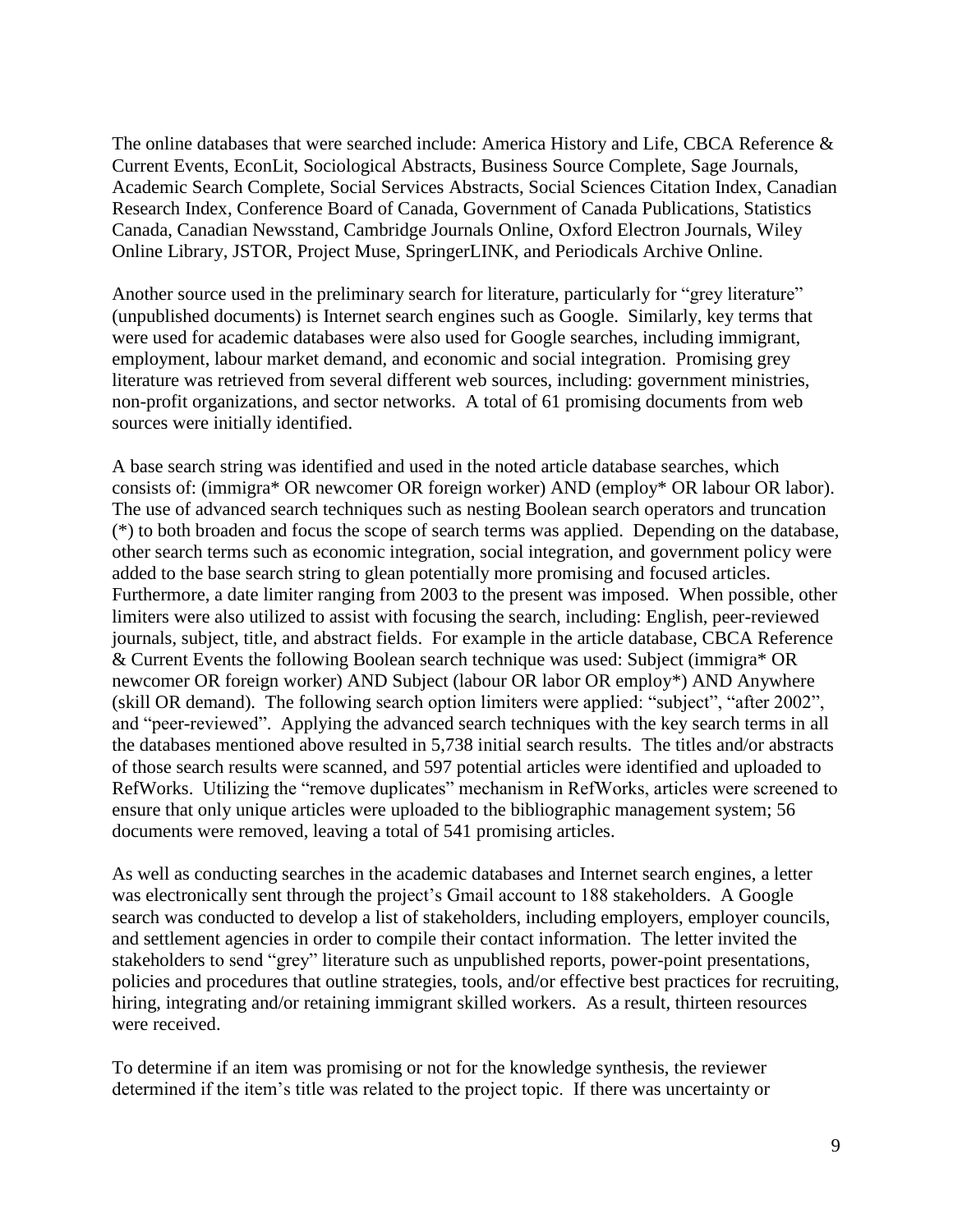clarification needed, the abstract and assigned subject headings were reviewed to determine relevancy. Once an article passed this initial screen, the citation was uploaded to RefWorks in preparation for full screening in the analysis stage. At that point, the item's eligibility was based on its full content and was determined by more of the team members.

In addition to RefWorks, another tracking and recording tool that was developed for the project was an Excel spreadsheet. The spreadsheet had specific columns to assist in tracking and recording important data information of both academic and grey literature, including: date, database/source, type of literature, key terms, limiters, count, imports, notes, website URL, citations, abstracts, eligibility, potential themes, relevancy for northern and/-or small and remote communities and Francophone minority communities, and status of full text. The spreadsheet not only kept track of how many initial articles were found but also provided a record if a published article or a document considered "grey literature" was relevant or not. Details of 541 promising articles were inputted in the Excel spreadsheet for more in depth analysis.

A third tool identified as being important for tracking and recording promising literature was Dropbox. Team members had access to the project's Dropbox folder that contained four different subfolders, including: academic literature, grey literature, popular literature, and websites. Team members uploaded the full text of promising published and unpublished documents in the corresponding subfolder. Utilizing Dropbox for the knowledge synthesis was not only an organizational component, but also increased the capacity for accessibility. The shared Dropbox folder also included documentation for the team about which kinds of information went into which folder and outlined a file naming structure to ensure consistency.

Finally, a method was initiated to ensure that potentially promising articles were not missed once a search in a database was completed. After a database had been fully mined, a broad scope search alert was created in the databases (i.e., Academic Search Complete) if the feature was available. The following search was identified to be the most relevant broad scope search to use for search alerts: (immigra\* OR newcomer OR foreign worker) AND (employ\* OR labour OR labor ). If any articles were later added to the database that met the search alert's criteria, an email was sent to the project's Gmail account once a week listing the new articles that had been published and added to the database. In total six different search alerts were created. The email search alerts were monitored and relevant articles were added into the project's management systems (i.e., RefWorks, Excel spreadsheet, and Dropbox folder).

To determine whether the collated academic and online literature was relevant or not to the research topic (i.e., the role of employer and/or employer organizations in the absorption and integration of immigrants) two levels of screening were developed. The first screening phase entailed reviewing the titles and abstracts of 541 articles recorded in the Excel spreadsheet. Reviewing the online literature that included 61 promising documents was slightly different because the majority of "grey" literature such as government reports, working papers, and toolkits did not have abstracts and therefore documents were assessed in their entirety at this stage. Both processes used a guiding checklist (see Appendix B) that was created by the project team in order to assist with determining relevancy. The guiding checklist used criteria for including and/or excluding publications along with eighteen themes (i.e., employer and/or employer organization's role in absorption and integration of newcomers, employer's motivation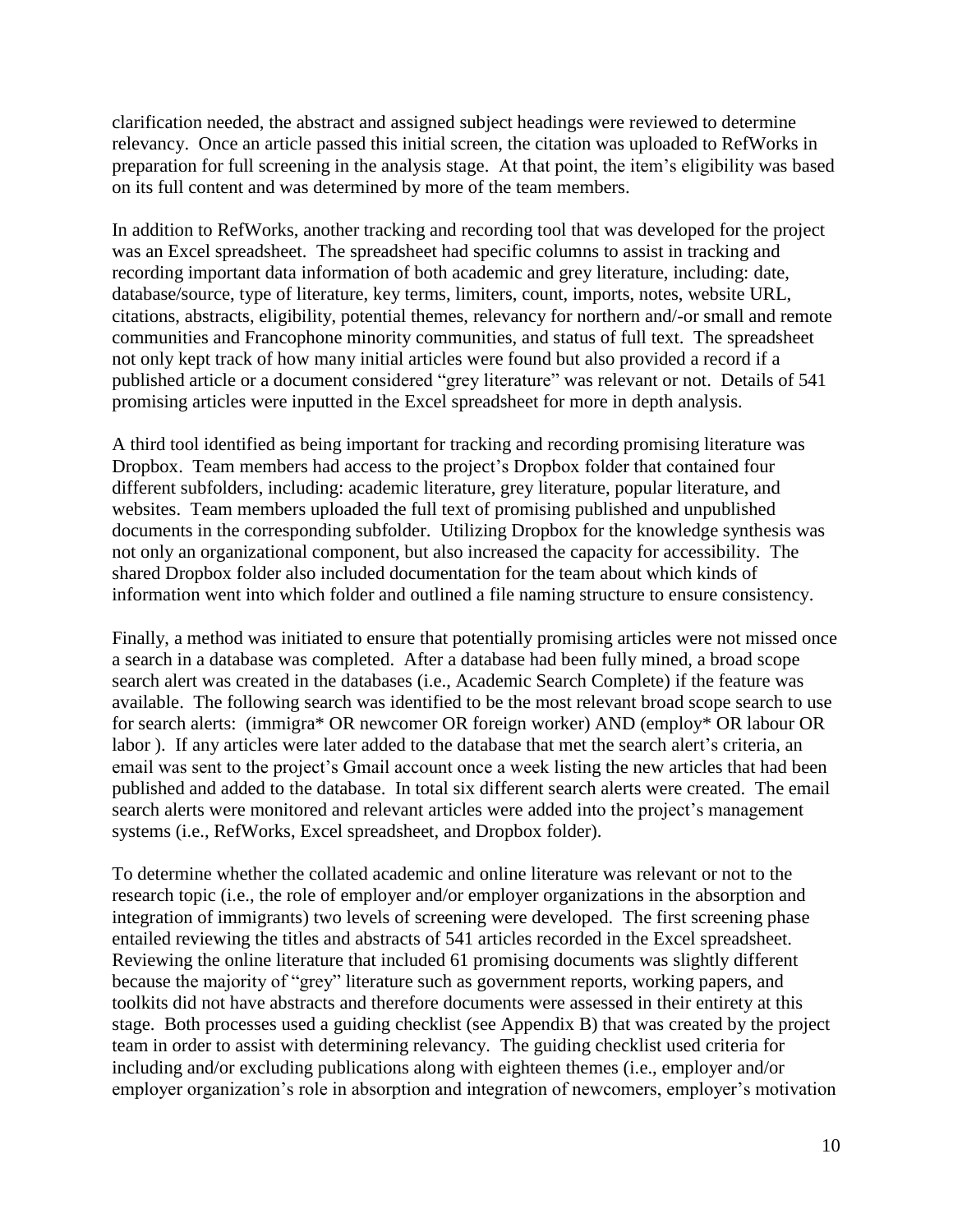for hiring newcomers, promising practices and/or policies for absorption and integration of newcomers, etc.). In addition to the checklist, team members were paired to review a set of articles for inclusion and exclusion. Upon reviewing the articles, if there were any discrepancies, for example if an article was included by one reviewer and excluded by the other, then the pair would have a discussion and come to a consensus on its eligibility. For the second screening, the articles were examined in relation to the potential theme(s) that were assigned to the item during the first level of screening. The second screening served two functions. First, it provided another opportunity to filter the articles using the guideline to evaluate their relevancy in relation to the theme(s). Next, the second screening allowed for a thorough analysis of the literature examining what is known on the topic and where the knowledge gaps exist. A total of 128 documents, including academic peer-reviewed, grey literature, and online literature (web-based resources) contributed to the key findings of this report.

# *Knowledge Mobilization Plan*

The knowledge synthesis project includes a detailed knowledge mobilization plan that takes advantage of the capacity of the Pathways to Prosperity Partnership to reach a broad audience including key policy-makers and researchers. The Pathways to Prosperity Partnership is a national alliance, funded by a SSHRC Partnership grant, designated to promote the economic, social, and civic integration of migrants and minorities in Canada. The partnership includes all key federal and provincial migration ministries; municipalities; national, regional, and local organizations involved in newcomer settlement; and researchers from over 50 universities. Using this network and the targeted, purpose-built communication structures it contains, the research team aims to disseminate the findings widely, employing multiple strategies to target particular knowledge users and audiences, with a view to bridging the gap between research evidence and its use. This will include a variety of forms of information and media for dissemination.

Products will include the final report; policy and practice briefs highlighting the results of the knowledge synthesis, with a particular focus on best practices in employer involvement in immigrant selection and retention; short, plain-language summaries of key findings; an annotated bibliography; a peer-reviewed journal article; a media release; and at least one op-ed piece in a national newspaper. An effort will be made to provide material in a form that lends itself to further dissemination via internal knowledge pathways (i.e., within bureaucracies and other institutions). Products will be disseminated through a variety of venues, including the Library and Best Practices sections of the Pathways to Prosperity website (p2pcanada.ca). Attention will be drawn to these products through articles appearing in the bimonthly eBulletin of the Pathways to Prosperity, with a current distribution of over 2250 active targeted subscribers, including policy-makers, NGOs, and researchers.

In addition to these products, it will be important to disseminate our findings directly to key policy-makers within the Selection Branch and the Integration Branch of Citizenship and Immigration Canada (CIC), Human Resources and Skills Development Canada (HRSDC), and provincial immigration ministries – key policy-makers to receive the results. To achieve this, we will capitalize on our formal, well-established connections with these individuals and will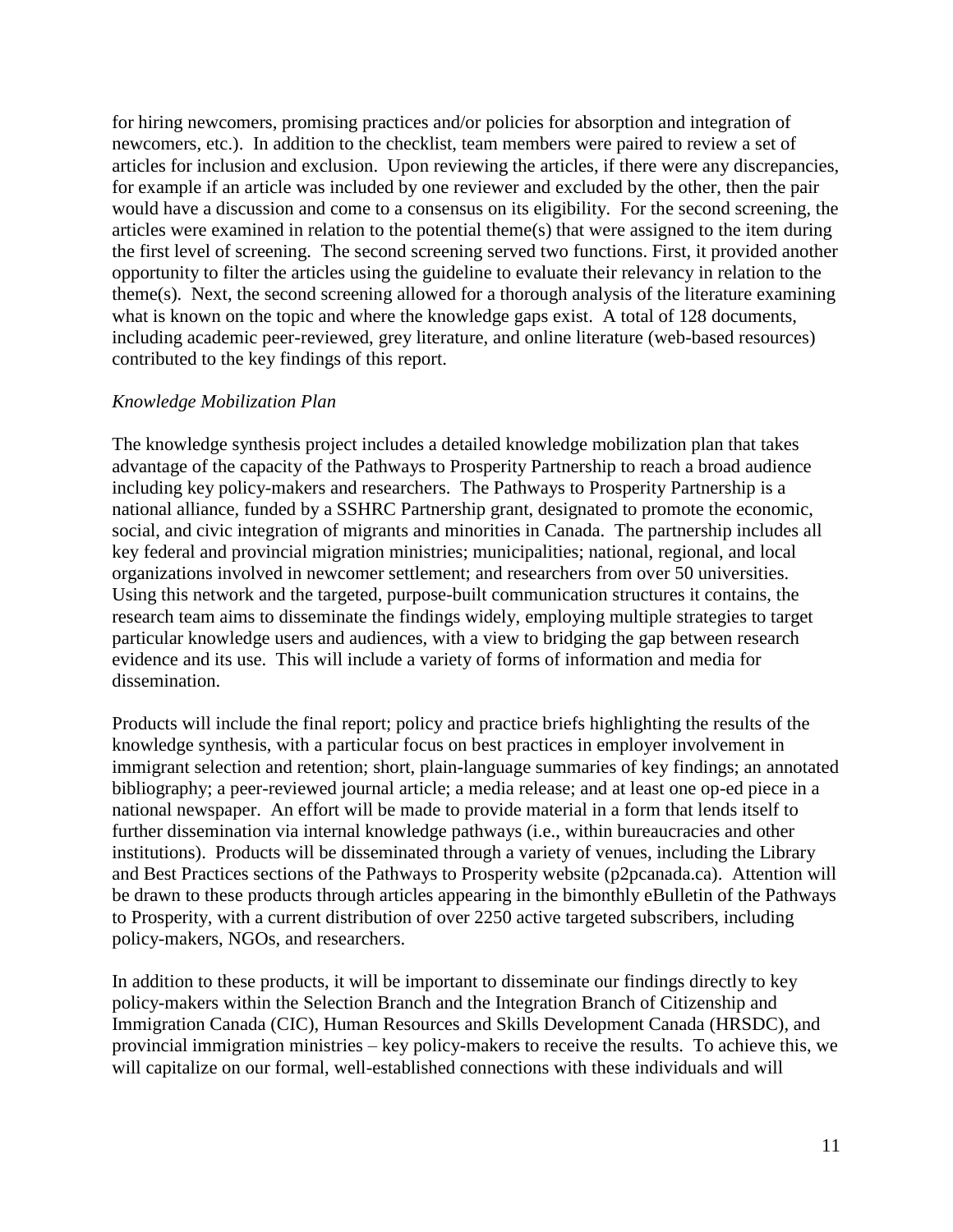arrange small group meetings and teleconferences to discuss the findings and to ensure that the policy briefs are shared with these individuals and, through them, with their colleagues.

We plan to organize a workshop for policy-makers and employer representatives, at which we will present the major findings and promote interactive discussions of the implications. This event will take place in Ottawa so that federal policy-makers can easily attend. The event will occur in parallel to a meeting of immigration policy-makers (i.e., National Settlement Council) to facilitate participation of provincial representatives. In addition, to inviting key policy-makers and major employers to this workshop, we will advertise it on the Pathways to Prosperity website and through our partners across the country. To ensure that the presentations at the workshop reach a broad audience beyond those present, the presentations will be videotaped, posted to YouTube, and advertised through the Pathways to Prosperity website and eBulletin.

The findings may also contribute to a teaching stream of the Pathways to Prosperity's Summer Institute, to be launched in 2014. The Summer Institute will provide week-long, multidisciplinary, practical courses to policy-makers, practitioners, and researchers focusing on promising practices and innovation. The products of the knowledge synthesis will be disseminated internationally, through our links with policy-makers and researchers in other countries, including the US, New Zealand, Australia, the UK, and Germany.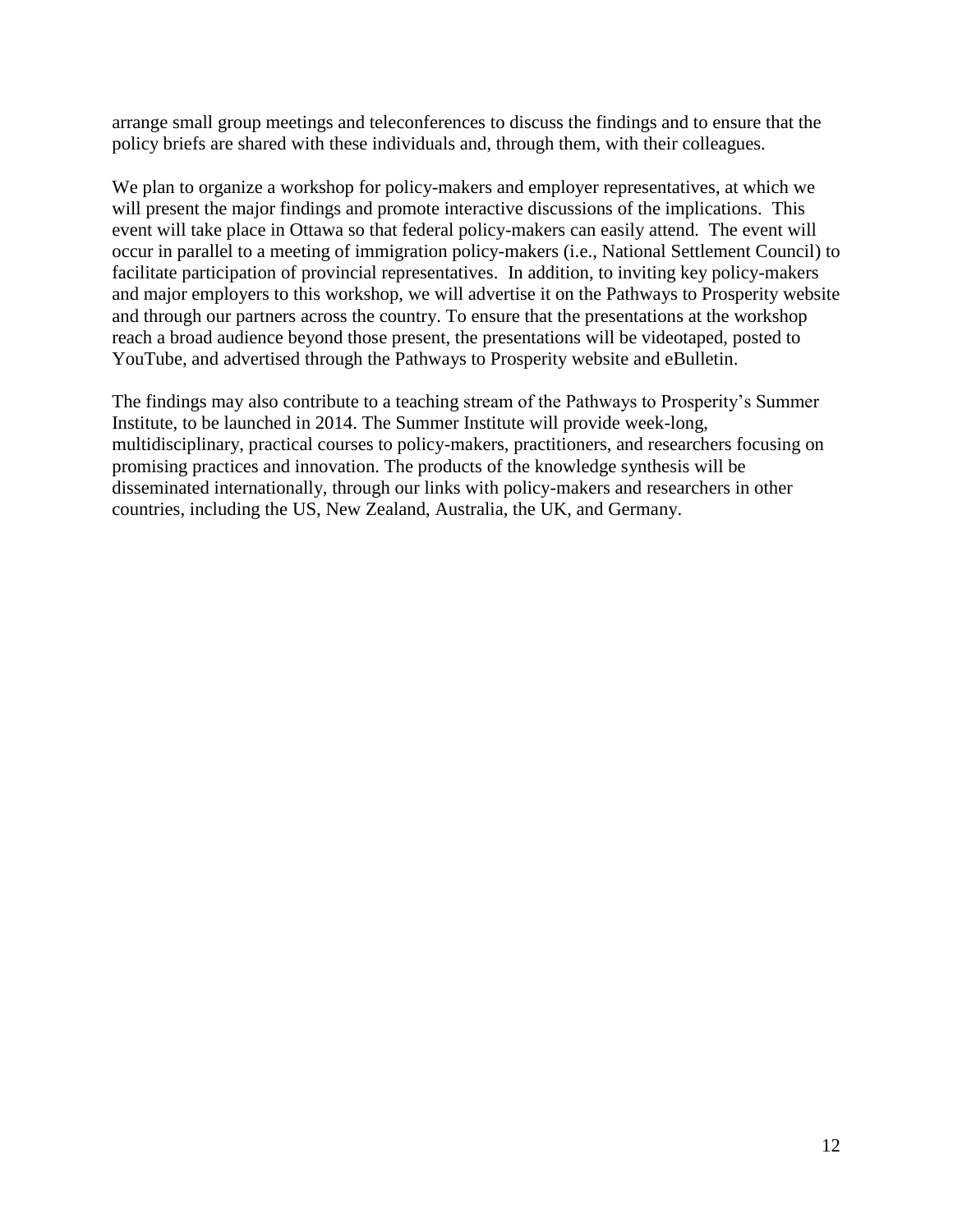# Key Findings

The results and outcomes of the synthesis are organized in two parts: 1) Academic peer-reviewed and grey literature and 2) Online literature (i.e., web-based sources).

# *Part One: Academic Peer-Reviewed and Grey Literature*

The first part of the synthesis will present the results and outcomes of the review drawing from the academic peer-reviewed and grey literature using six themes:

- 1) Impact of immigration policies on supply and development of skills
- 2) Role of employers and/or employer organizations
- 3) Settlement agencies' role in shaping employer behaviour and providing settlement services
- 4) The role of successful job placement for absorption and integration of newcomers
- 5) Supply and demand of skills for the labour market
- 6) Practices and/or policies for absorption and integration of newcomers

Impact of Immigration Policies on the Supply and Development of Skills

Considerable recent work has been done on the implications of skills shortages for the Canadian economy (Tal, 2012; Canadian Chamber of Commerce, 2012; Miner, 2012, 2010; Lapointe, Dunn, Tremblay-Cote, Bergeron & Ignaczak, 2008; Samuel & Basavarajappa, 2006). A skill shortage is defined as "…not enough people available with the skills needed to do the jobs which need to be done" (Green, Machin, & Wilksinson, 1998). Internationally, there is a "global war for talent" (Gribble & Blackmore, 2012: McGovern, 2012) in the new knowledge economy (McGovern, 2012; Young, 2007), which results in steep competition to fill a skilled labour force (Watt, Krywulak, & Kitagawa, 2008) with immigration policies that influence who will decide to settle where (Liebig, 2007). In order to remain competitive in this "race" immigration policies have to attract the skilled workers the economy needs as well as offer and provide a desirable future for immigrants (Watt et al., 2008). Globally, there have been attempts to alter immigration policy to fill chronic skill shortages ("Government to welcome", 2006). However, there is a debate in the literature regarding this reconfiguration, with some identifying immigrants as critical to nation building (Lowe, 2010) and re-conceptualizing the system accordingly to make an explicit commitment to citizenship in order to retain the skills needed (Siemiatycki, 2010).

The literature describes the pressure to change immigration policies to better reflect labour market realities (Liebig, 2007; Gwynne, 2012). For several years, federal policies were perceived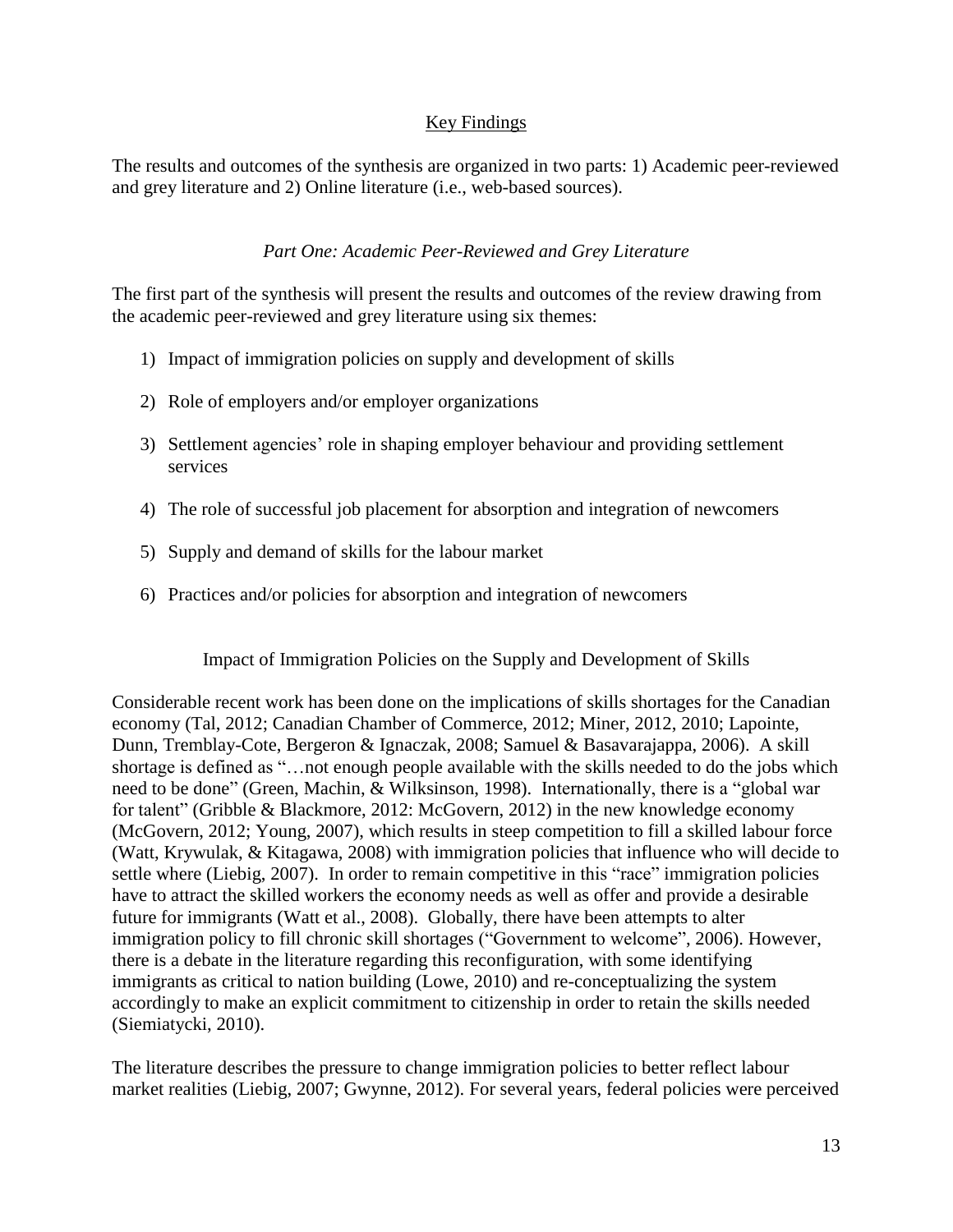as too limiting in the number of visas granted. Derwing and Krahn (2008) note that even with proactive efforts by municipalities and provinces to attract and retain immigrants, the desired outcomes were not always met because of the immigration cap.

Over the past two decades there has been a substantial shift in composition favouring skilled immigrants over family class entrants. The systems for accepting immigrants do not necessary reflect the type of workers needed (Gwynne, 2012), and act as a barrier to attaining skilled foreign workers needed in the Canadian labour force (Young, 2007). However, it has been noted that policies that focus solely on skilled workers may be missing a piece to the puzzle to ensure growth of labour market (Aydemir, 2011; McGovern, 2012).

A question raised in the literature asks whether human capital acquired abroad transfers into labour market success in Canada (Aydemir, 2011). Immigration-related policies aim to address two common barriers faced by newcomers: 1) language and cultural differences; and 2) cumbersome credential assessment procedures (Kelly-Freake, 2007; Walton-Roberts, 2005). The policies have to go beyond how individuals are admitted and focus on labour market integration (Young, 2007). The Federal government, and some provinces, like Alberta, are addressing these issues by developing more comprehensive language training programs and streamlined credential recognition processes (Derwing & Krahn, 2008).

Throughout the academic literature there is an argument that policies need to go beyond the assumption that highly skilled workers will adapt and change to the host country (Kesler, 2006; Lowe, 2010). Recruiting immigrants and addressing the multiple processes to facilitate settlement and integration is required (Creese & Wiebe, 2012). Policies are needed to address racism and discrimination in the workplace (Atanackovic & Bourgeault, 2013; Kesler, 2006).

Grant (2007) provides more specific initiatives, including developing clear retraining paths for skilled immigrants so that they can obtain qualifications that are recognized by employers; providing supervised work experiences; providing advanced language training for the workplace; developing targeted retraining programs for immigrants in the non-regulated professions; and make retraining opportunities accessible to women and women with young children who are often family class immigrants or refugees.

# *Language and Cultural Differences*

Proficiency in an official language is a key component in Canada's immigration system.

Grondin (2005) explains that:

[A]mong the immigrants who had made progress, those who had taken language training were more likely to have improved their speaking ability by more than one level. Also, immigrants who had taken language training said that this had helped them in daily communication, adjusting to life in Canada, making new friends, looking for work, personal enrichment, and accessing the media (p. 44).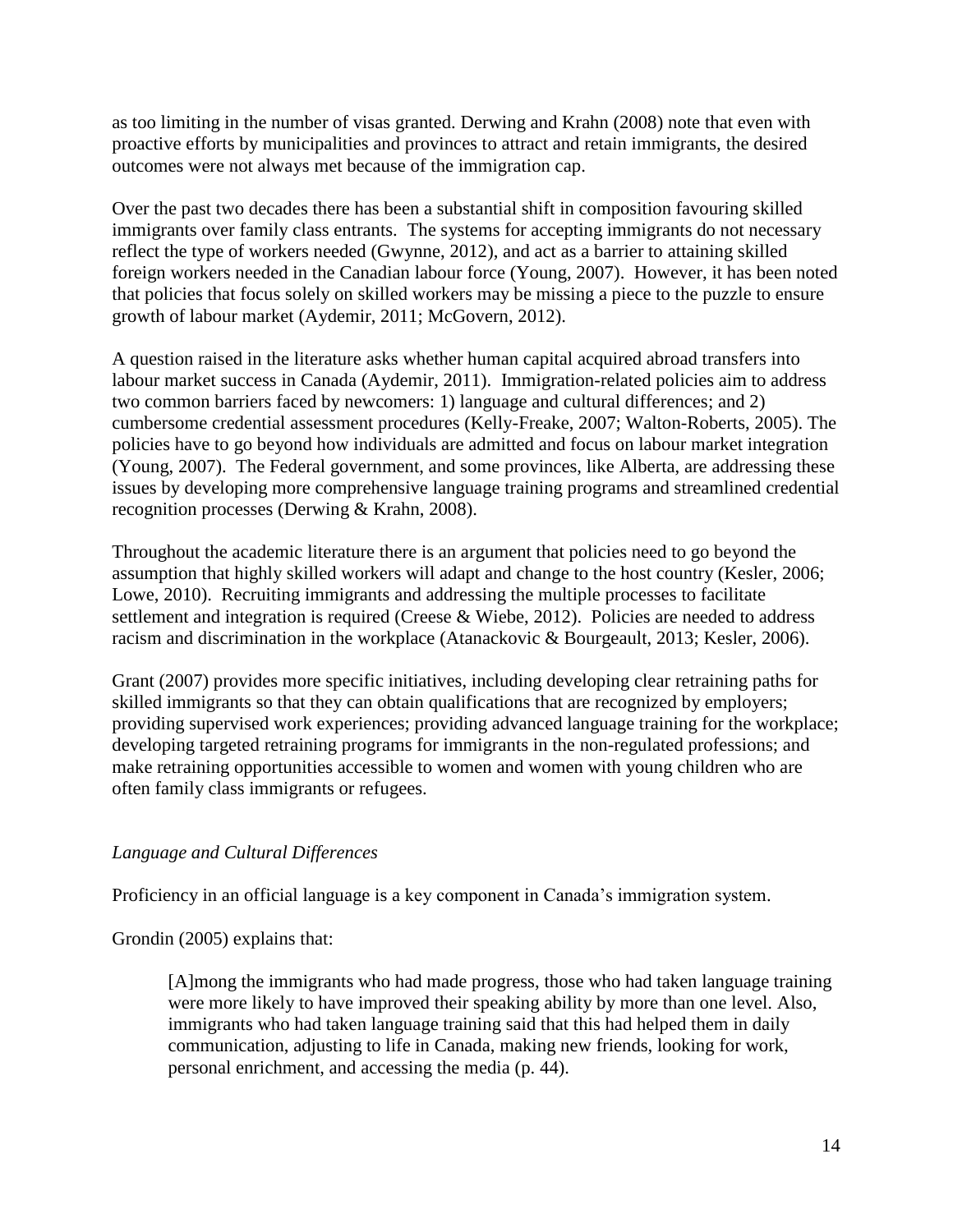Chiswick and Miller (2009) explain that foreign workers with proficient English skills are in demand and obtain better, high paying jobs. In Quebec, the province has its own immigration policy specifically designed to give greater priority to potential immigrants who already know French, and pre-migration knowledge of French is expected to improve employment prospects (Godin & Renaud, 2005). Picot and Sweetman (2012) explain that the Canadian Experience Class (CEC) and the Federal Skilled Worker Program (FSWP) both include language assessment tools; however, the assessment differs for each program in that the former requires a higher test result in one of the two official languages than the latter, whereas the latter accepts average scores in both official languages. Picot and Sweetman (2012) note that it is too early to determine whether or not these two different approaches to valuing language proficiency will affect labour market outcomes.

#### *Credentials*

The credentialing process is often the first hurdle internationally educated professionals experience (Newton, Pillay, & Higginbottom, 2012). In their case study on the Manitoba PNP, Carter, Pandey, and Townsend (2010) note that data from Statistics Canada's Longitudinal Immigration Database identified the recognition of credentials "as the major obstacle in obtaining jobs" (p.32) for survey respondents. The literature argues that immigrant skills are underutilized through the lack of recognition of foreign credentials and skills and poor job matching (Reitz, 2005; Shuchman, 2008). One newspaper article depicted a couple who sued Ottawa for falsely advertising employment opportunities for highly skilled foreign workers ("Unable to get jobs", 2003). The skills mismatch is operationalized when immigrants accept lower skilled and lower paid jobs compared to Canadian born workers (Gwynne, 2012). The mismatch is generally attributed to a lack of foreign credential transferability (Chiswick & Miller, 2009; Newton et al., 2012; Singh & Sochan, 2010). Watt et al., (2008) cites Garth Whyte, executive vice-president of the Canadian Federation of Independent Business, who said "Canada doesn't always effectively match the skills of would-be immigrants with job categories in which there are shortages" (p. 12). The reluctance to recognize credentials is believed to be a systemic issue (Donaldson, 2007; Watt et al., 2008). The literature identifies that proper credential assessment is essential in the hiring process of skilled immigrant workers (Alberta Employment and Immigration, 2010; Brooks, 2009).

Both government and business understand the importance of recognizing foreign credentials, and considerable efforts are underway to streamline credentialing processes. The issue was noted during CIC's consultations with employers regarding the Expression of Interest (EOI) application system. According to CIC (2012), "[e]mployers…remarked on the ongoing challenges involved in having foreign nationals' qualifications recognized by Canadian professional bodies in a timely fashion and in line with the procedures and timelines for immigration processing" (p. 6). When credentials are not recognized, immigrants are discounted (Somerville & Walsworth, 2009) and the country's ability to sustain a knowledge-based economy is affected (Ikura, 2007). Credential recognition barriers can be seen as counterproductive in the "global race for talent". In somewhat of a "catch 22" situation, the nonrecognition of credentials prevents skilled immigrants from working in their field and acquiring experience (Khan, 2007).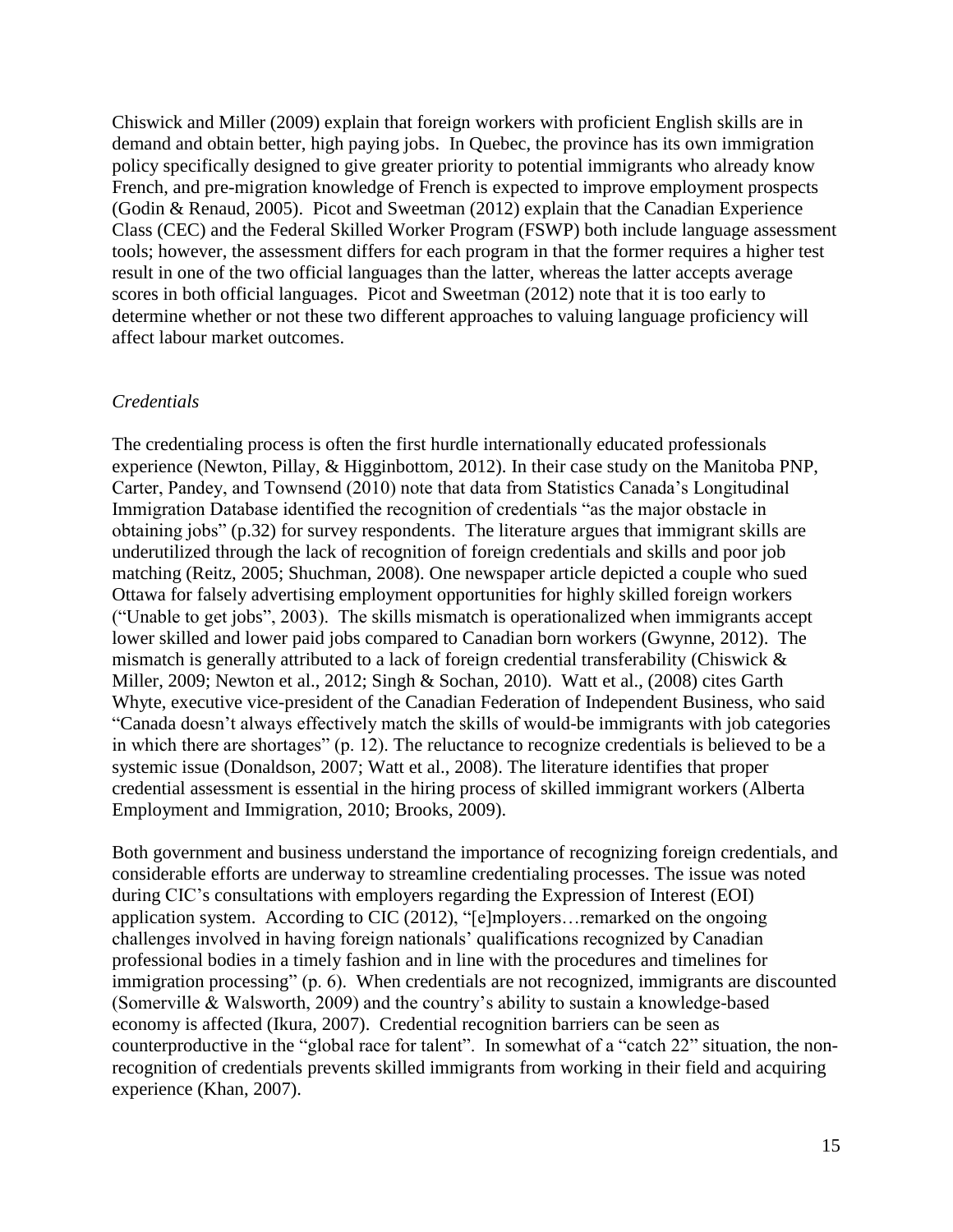# *Provincial Nominee Programs*

CIC (2012) states that "the [PNP] … has recently become Canada's second largest economic immigration stream, representing projected 42,000 – 45,000 admissions in 2012" (p. 5). The PNP is a program whereby immigrants are nominated by provincial and territorial governments to meet regional labour market needs and local employer needs (Allan, 2010; CIC, 2012).

It is important to consider policies that regionalize immigration and the PNP is viewed as a type of regionalization policy (Walton-Roberts, 2005). PNPs exist in most provinces and have been "successful in reversing the trend of declining immigration to smaller provinces" (Pandey & Townsend, 2011, p. 508). Manitoba is presented as a "success" in utilizing the PNP (Allan, 2010). Carter et al. (2010) explain that the Manitoba PNP has had success in the settlement of newcomers in towns and rural communities throughout the province, which is due in large part to the province's support of provincial nominees through skills development and language and job training. Employer's response to PNPs has allowed them to sponsor immigrants for semi-skilled employment (Carter et al., 2010; Picot & Sweetman, 2012), yet employers report that it remains difficult "to fill labour and skill shortages in a timely fashion" (CIC, 2012, p. 5). Pandey and Townsend (2011) found that the PNP was an effective route to attract and retain immigrants; retention rates for immigrants admitted through PNPs were higher in most provinces than for economic class immigrants arriving through federal programs.

# *Canadian Experience Class*

In addition to the PNP, the Canada Experience Class (CEC) also addresses labour market shortages by permitting skilled temporary foreign workers and international students with Canadian work experience and official language proficiency to be landed in Canada (CIC, 2012; Picot & Sweetman, 2012).

# *Expression of Interest (EOI)*

CIC has announced and is currently working to develop a new application process referred to as the Expression of Interest (EOI) system. It is designed to establish a highly qualified, readily accessible pool of foreign skilled workers for possible selection and admission to Canada. CIC's consultations with employers on the development of the new application system, have revealed support for the creation of a pool of skilled newcomers available to fill domestic employment openings; a user-friendly system to ensure quick processing times; and a system that would encompass a wide range of occupations and skill levels to address labour market needs in different regions throughout Canada (CIC, 2012).

The EOI model presents an opportunity for CIC to develop a more direct relationship with employers in the selection of immigrants (CIC, 2012). This 'modernized' system will be implemented early in 2015. Drawing from a background document and consultations with Canadian employers, CIC may work to enhance the employer experience in the immigration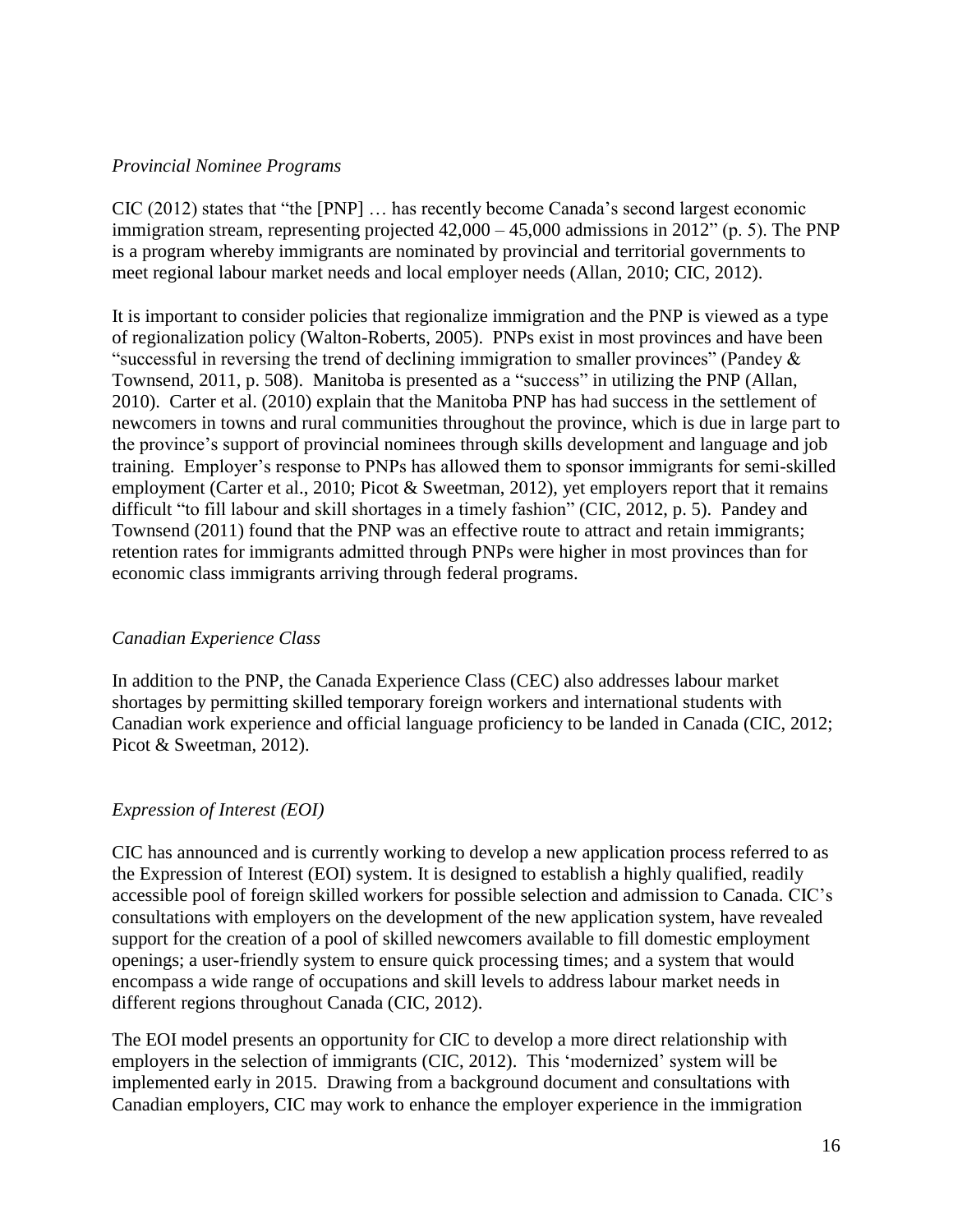process; facilitate or promote matches between prospective applicants and employers with unmet skill needs; and engage employers more directly in immigrant selection to address key pressures facing Canada's labour market and economy.

# *International Students*

Over the past few years international students have attracted the attention of policymakers at national and provincial levels as a potential source for qualified labour (Suter & Jandl, 2008). Similarly other countries are developing strategies to facilitate a two-step migration, from international student to permanent resident, to better address skills shortages (Gribble & Blackmore, 2012). For example, the literature discusses strategies to fill the increasing need in science, technology, engineering, and mathematics (STEM) positions.

# *Temporary Immigration*

It is important to note that rights advocates, activists, and unions are concerned about the Temporary Foreign Worker Program (TFWP). The critiques include limited opportunities for skill development, systemic discrimination, and inequitable labour market participation (Buhel & Janzen, 2007; Canadian Centre for Refugees, 2010; Grant, 2007; McGovern, 2012). McGovern (2012) remarks that "the 'institutionalization of uncertainty'… with temporary migration polices means that these workers have little expectation of developing social attachments, participating in leisure activities or of obtaining better jobs in the future" (p. 491). Overall, the literature consistently cited the same areas for improvement in regards to Canada's immigration policies and programs, and Watt et al. (2008) summarize the main points as follows:

Long waiting lists to enter the country, poor mechanisms for recognizing international credentials and overseas work experience, an inadequate points system, false promises of work, a disconnect between temporary and permanent immigration systems… (p. 7).

The TFWP will be further discussed in the next section of this report.

# Role of Employers and/or Employer Organizations

The role of employers with respect to the absorption and integration of newcomers in Canada is understudied in academic and grey literature. However, the role that is prominently featured in both the academic and grey literature is that of employer organizations and/or community-based partnerships, including multi-stakeholder initiatives and programs to integrate newcomers not only in the workplace but also in the community (Adey, 2007; Campbell, 2004; Crawford, 2007; Kelly-Freake, 2007; Orme, 2007; Stonebridge, 2012; Tumilty, 2008). Newcomers and employers interact and form connections through community based organizations and partnerships (Kelly-Freake, 2007; Orme, 2012; Stewart, 2008). Venture Kamloops and Service Canada (2007) explain to employers the benefits of diversity in the workplace as a continuous commitment, which benefits both the employer and the worker through respectful relationships that attract and retain committed and productive employees. Training programs, diversity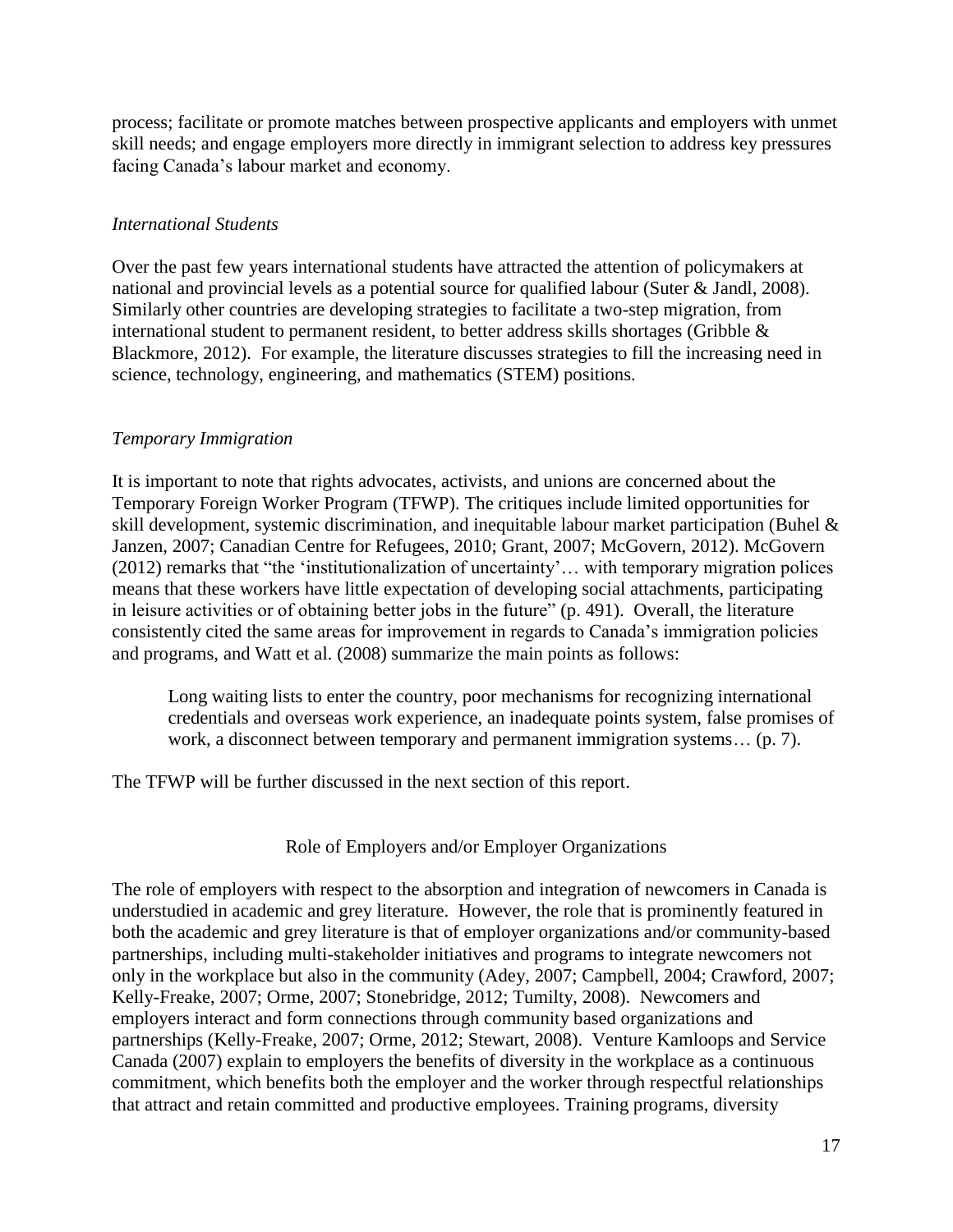workshops and mentorship are important components with respect to employment organizations' efforts to assist newcomers in developing skills and fostering connections for workplace integration (Brooks, 2009; Campbell, 2004; Crawford, 2007; Huff 2009; Stonebridge, 2012; Tumilty, 2008).

Interestingly, the role of employers with respect to integration was highlighted in a number of studies in relation to temporary foreign workers (TFWs) (Flecker, 2010; Watt et al., 2008). Watt, Krywulak, and Kitagawa (2008) provide three case studies that include the Alberta Oil and Gas Industry, Tower Cleaners and Maple Leaf noting what is done by the companies to assist TFWs' settlement in the workplace and community. This includes workplace orientation and language training as well as non-work related assistance involving housing and transportation. Assistance with permanent residency was also noted in two of the case studies in that the employers helped TWFs in applying to become permanent residents (Watt et al., 2008) .

#### *Employer's motivation for hiring newcomers*

There are multiple perspectives to understand employers' motivations for hiring newcomers. Overall job gaps due to skill shortages or worker shortages have led employers to recruit foreign skilled workers ("Skills search", 2008). Employers who provided a more inclusive working environment for immigrant workers were better able to fill positions with foreign talent (Grant, 2009). This was necessary to address changes in a more diverse society; therefore, employers altered their hiring practices to reflect this diversity. For example, Scotiabank needed to hire people who could speak multiple languages, which meant reaching out to newcomers (Grant, 2009). In the technology arena, companies like Google and Microsoft rely heavily on foreign workers and claim that foreign workers are needed to be nationally and globally competitive. Bill Gates has spoken out strongly regarding the need for an apt visa program that admits technically skilled students and newcomers (Herbst, 2008). A prominent argument that is observed in the literature concerns "cheap labour" and the fact that employers are motivated to hire new comers because they accept lower wages, longer hours, and are "better workers" (Mackenzie & Forde, 2009; Schwartz, 2005). The cheap labour argument also coincides with a presumed cultural bias towards certain immigrant workers. For example, the adult care sector hires numerous foreign care aids (Atanackovic & Bourgeault, 2013). The cultural bias also works the other way, where employers will avoid, or prefer, hiring certain ethnicities. For example, Dalley (2008) found that local Francophone immigrants in Alberta were being passed over for jobs due to their heavy accents.

#### *Employer's strategies, tools and resources for assisting economic and social integration*

Employers have utilized a number of tools and strategies for assisting economic and social integration. An extensive report conducted by SP Consulting and the Whetstone Group (2013) makes several recommendations towards immigration reform including the need for employer inclusion in service delivery. The project critically reviews instruments, policies and practices related to facilitating immigrant labour market attachment and inclusion through a multijurisdictional literature review. The report provides several useful strategies, tools and resources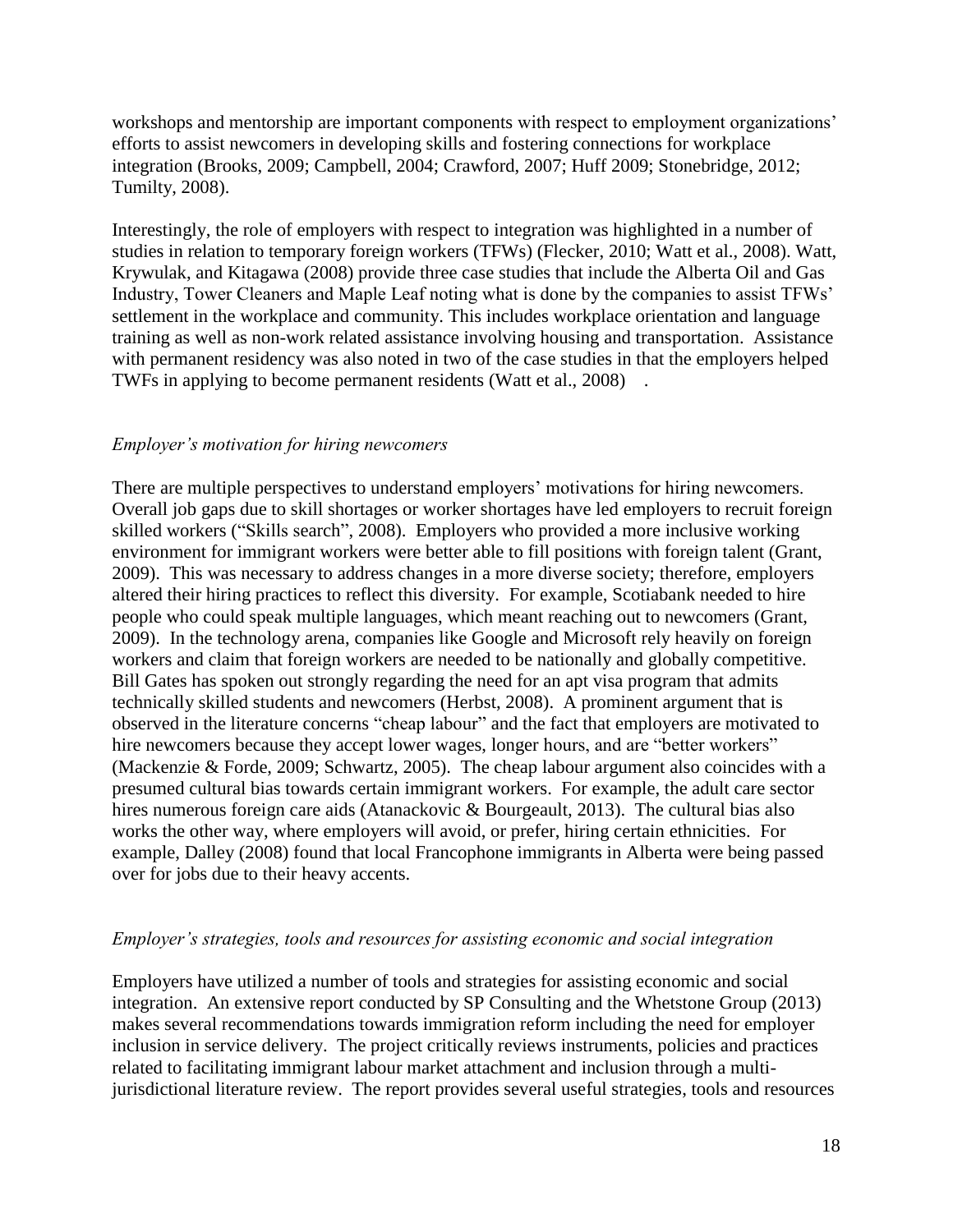for use by employers to facilitate better immigration processes (SP Consulting & Whetstone Group, 2013). Another theme that frequently appears in publications directed at employers is the importance of creating a welcoming and inclusive workforce. Alberta Employment and Immigration (2008) suggest to employers to inform current employees that they are recruiting, demonstrate pride in diversity, participate in community events, join other organizations that help recruit newcomers, and involve the knowledge of diverse team members. In addition, the government publication emphasizes the importance of accommodating employees with family responsibilities as well as identifies strategies to retain employees (Alberta Employment and Immigration, 2008).

Stakeholder's share their perspectives on best case practices from specific communities on attracting, retaining and integrating immigrants in second-tier communities (Canadian Labour and Business Centre, 2005). In many articles, employers are urged to provide more training within the employment site (Huff, 2009). The types of training were mainly regarding language and communication skills with English as a Second Language (ESL) program (Brooks, 2009). In order to attract newcomers, employers also implemented support programs to facilitate transferring foreign credentials (Tumilty, 2008). In some articles, employers are believed to hold a cultural bias as a "tool" in hiring practices - to hire a specific skill set perceived to be better held by specific countries of origin (Findlay & McCollum, 2013; MacKenzie & Forde, 2009).

# *Employer's use of immigration policies*

Building a faster and more flexible immigration system was a commitment made in the Canada Economic Action Plan (CIC, 2012). Present immigrant workflow programs in Canada, such as the Economic Permanent Immigration, PNP and TFWP, do not appear to be ideal for the current needs of employers in Canada. The difficulty lies on both skill sides: employers find that luring workers who are highly skilled, such as doctors or engineers, is a difficult and complex process (Shuchman, 2008), but filling semi-skilled and low-skilled positions is also a challenge (CIC, 2012). The current system does not always allow for employers to accelerate labour market absorption as quickly as preferred, and while both government and business recognize this issue, they continue to discuss possible remedies (CIC, 2012).

Both the grey and academic literature discuss the importance of having employers involved in the development of immigration policies and programs (CIC, 2012; McMahon, 2013; Reheault, 2013). Although employers are using the programs currently in place, particularly the TFWP, there is evidence to suggest considerable dissatisfaction by employers with current policies and practices. This is a driving factor in reshaping immigration policies in Canada (Rheault, 2013). The TFWP appears to be favoured by employers because it permits rapid entry that meets specific industry needs (Rheault, 2013). The direction being taken by Canada is to develop an EOI system based on the skilled worker systems of Australia and New Zealand (McMahon, 2013). The academic literature also scantily addresses the relationship between demographics reliance on temporary foreign workers, as well as which industries are more likely to use the TFWs (Fuller & Vosko, 2008).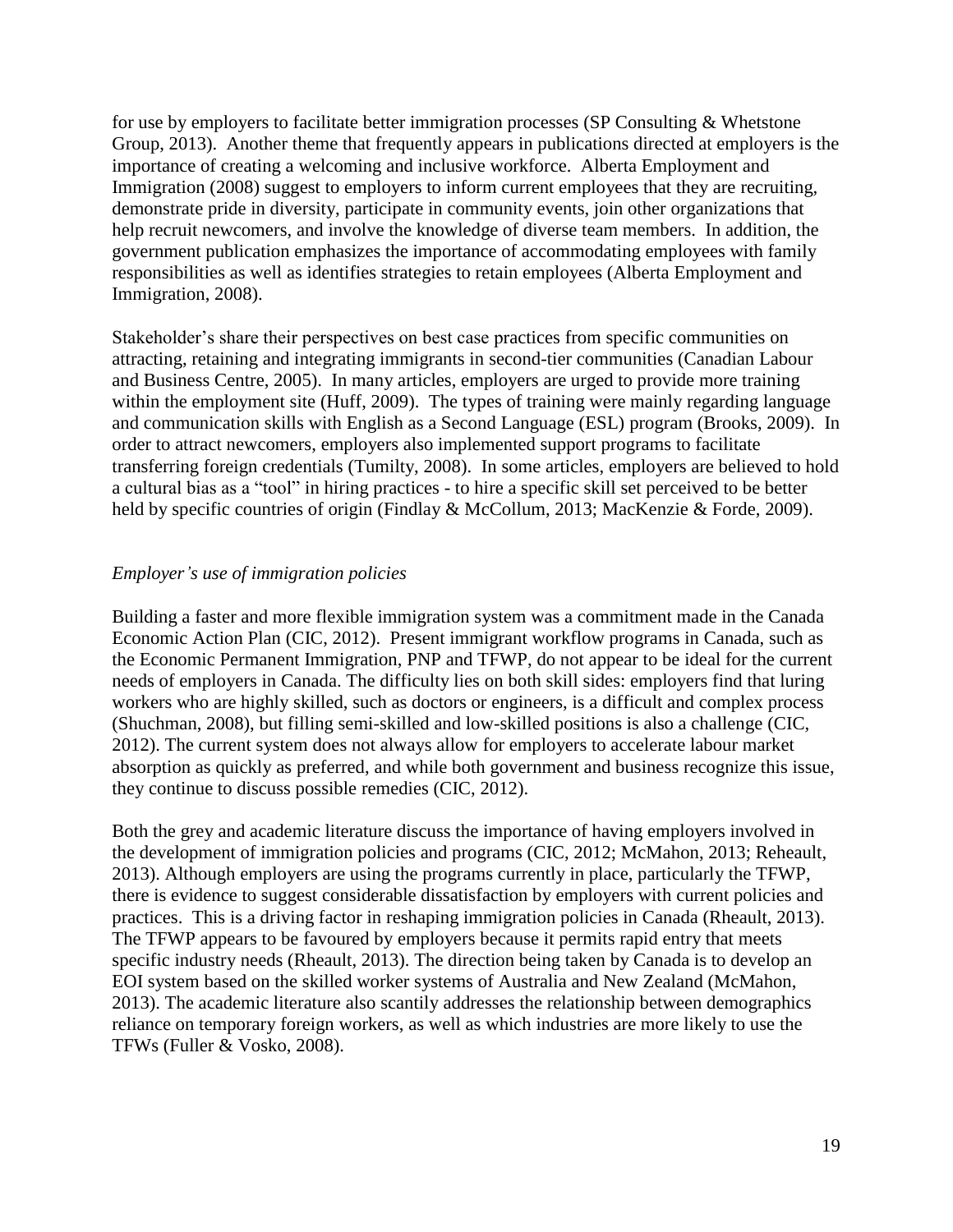#### *Employer's perspectives on hiring newcomers or temporary foreign workers*

The grey literature seems to have more of a focus on presenting both the positions of labour unions and employers when addressing the hiring of TFWs and newcomers, particularly in relation to the debate over whether TFWs are employed at the cost of native born workers (Canadian Labour and Business Centre, 2005; Cryderman, 2013; Ebner, 2006). The focus of employers, as depicted in the literature, appears to be on the challenges of hiring TFWs and newcomers. These challenges generally fall under the following headings: language; networking; training; social perception; strict requirements; pre-screening; and human resource tools (Adey, 2007). The TFWP was viewed as a costly and time consuming process albeit essential for filling the skills shortage; helping to expand business; improving the skills base of the labour force; and increasing innovation and productivity (Adey, 2007; Grant, 2009; Sorensen, 2013; Watt et al., 2008). The challenges vary by industry and size of employer. For example, small and medium size enterprises (SMEs) find the scope of the TFWP limiting as they do not typically have a dedicated human resources team to attract and hire newcomers.

Additionally, the TFW program can simply be too costly for SMEs (Watt et. al, 2008). Industries located in rural areas communicate a greater need for the TFWP (Canadian Labour and Business Centre, 2005; Stewart, 2008) because of difficulties in attracting employees. Overall, it appears employers are in favour of formalized hiring programs, but believe modifications need to occur in the current system in order for the program to better meet the needs of the labour market (Canadian Labour and Business Centre, 2005; Sorensen, 2013). A caveat highlighted in an Australian study by Almeida, Fernando, and Sheridan (2012) is that current employer recruitment practices may actually be contributing to underutilization of immigrant professionals. Of note, also present in the academic literature is a focus on how employers recruitment strategies are seemingly based on the employers perceptions of TFWs as "good workers", a stereotype which may contribute to labour segregation and a second class labour force (Findlay & McCollum, 2013; MacKenzie & Forde, 2013; Vanderklippe, 2012).

There is a large gap in the literature on skills implementation in the labour market from the perspectives of employers. In Canada language classes are delivered by agencies and funded by government. The literature discusses the challenges and complexity of providing workplace ESL classes and what employers can do to improve workplace communication (Brooks, 2009). Although the literature identifies difficulties employers face when hiring skilled immigrant workers, there is little information directly from the employers' perspective, or information on what employers are actually doing in the workplace. The literature mostly focuses on barriers that arise in the workplace and what employers could be doing to address those barriers.

#### *Knowledge of employer capacity and practices in assisting in newcomer settlement*

There is a gap in the literature on employers' capacity and practices in assisting newcomer settlement. The Canadian Labour and Business Centre's (2005) report that has been previously mentioned does provide insight into how employers understand the issue of newcomer settlement and what actions employers might take to assist in the integration process. The report identifies key issues, barriers, and challenges for immigrants integrating into the labour force of five communities Fredericton, Hamilton, Victoria, Saskatoon, and Windsor, as well as initiatives,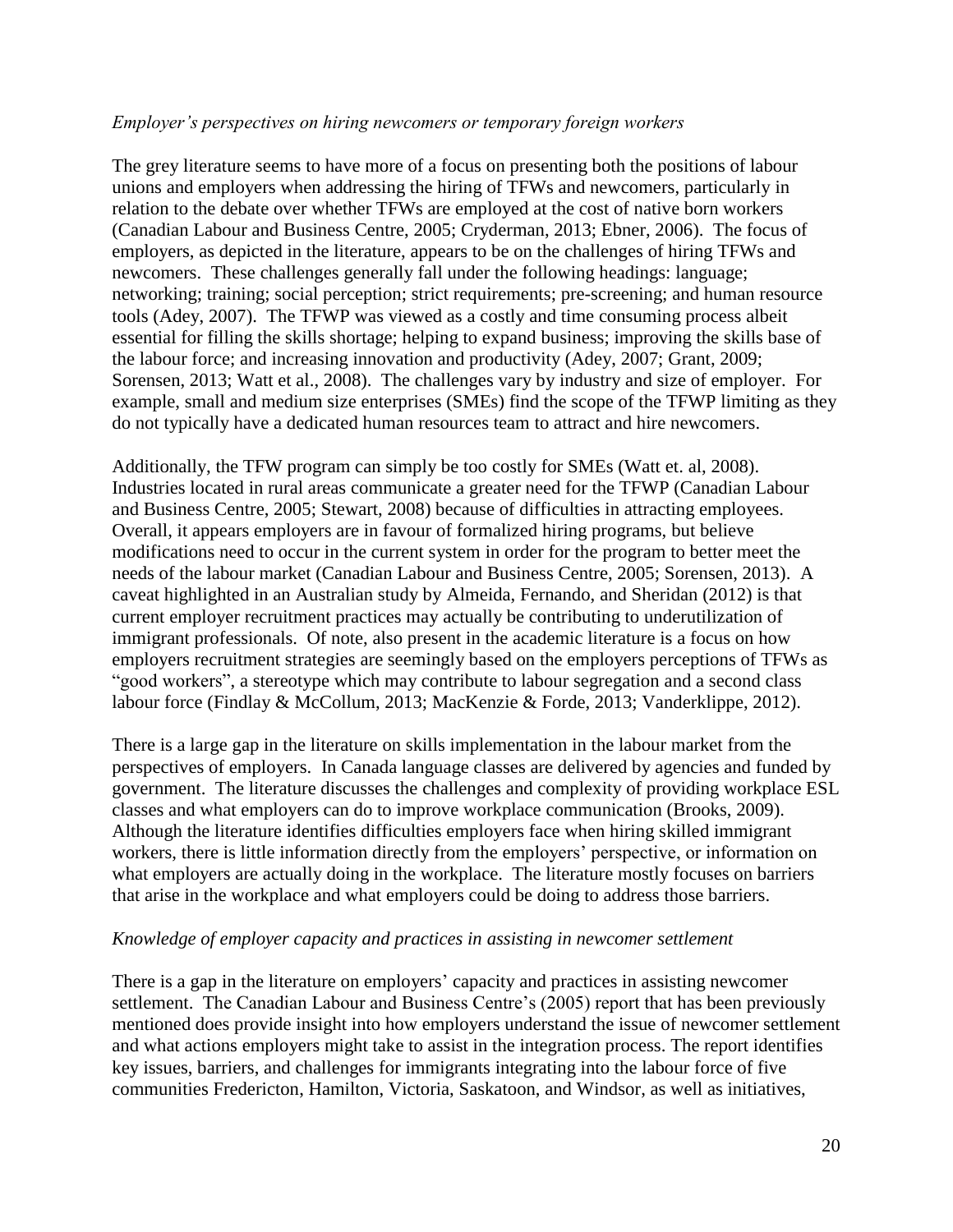programs and strategies that are taking place in each community (Canadian Labour and Business Centre, 2005). There is consideration of how to assist immigrants in employment integration such as workplace trials allowing immigrants to gain Canadian work experience as well as workplace multiculturalism training (Canadian Labour and Business Centre, 2005). There is also an understanding that more needs to be done to link services of different levels of government and community services with the business sector, particularly in smaller centres, including funding and tax incentives for employers to attract, employ and integrate newcomers in their respective communities (Canadian Labour and Business Centre, 2005). Further research is needed to better understand how employers view their capacity to help newcomers and to evaluate the extent to which employer practices reflect the reality.

#### *Key components and specific gaps found in previous research*

A major theme in the literature is the role that diversity plays in the labour market and in the workplace for both employers and employees, particularly as it concerns newcomers integrating into the workforce. From an employer's perspective, it is good business to hire immigrants in order to have employees who can interact with a broad range of customers from different cultural backgrounds (Keung, 2004). As an employer, it is critical to attract and retain employees who are innovative and have special expertise that produces good results (Keung, 2004). With increasing demand for skilled and semi-skilled labour, it is more important than ever before for employers to plan and implement strategies to address their labour needs ("Global flow of labor", 2008). In a study conducted by KPMG International, a number of actions were recommended to foster a diverse work environment such as "[exposing] staff to global cultures and [pursuing] a policy of workplace diversity" ("Global flow of labor", p. 28). By employing immigrants, employers may build a workforce that is diverse; however, to retain employees there must be active diversity policies in place. Lucio and Perrett (2009) point out that trade unions tend to focus on bargaining issues that impact the majority of workers; this despite the fact that the workplace landscape is becoming more diversified and other issues need to be taken into account, such as bargaining for "extended leave for religious purposes or religious holidays" (p. 334). There is a need to better understand the different practices that employers might implement in order to foster a more accommodating workplace environment and the challenges that are encountered in doing so.

Settlement Agencies' Role in Shaping Employer Behaviour and Providing Settlement Services

There is scant literature regarding the role of settlement agencies in shaping employer behavior; as well the perspective of employers is largely absent. The literature does discuss the role of settlement agencies in providing employment preparation services for newcomers, such as resume writing and job interview preparation (Weiner, 2008, Campbell, 2004; Amundson, Yeung, Sun, Chan, & Cheng, 2011). The literature also discusses the role that settlement agencies have in immigrant integration into the work force. This literature focuses on identifying barriers to employment (such as recognition of credentials, lack of Canadian work experience, and language barriers) and the resources needed to overcome these barriers (Kelly-Freake, 2007).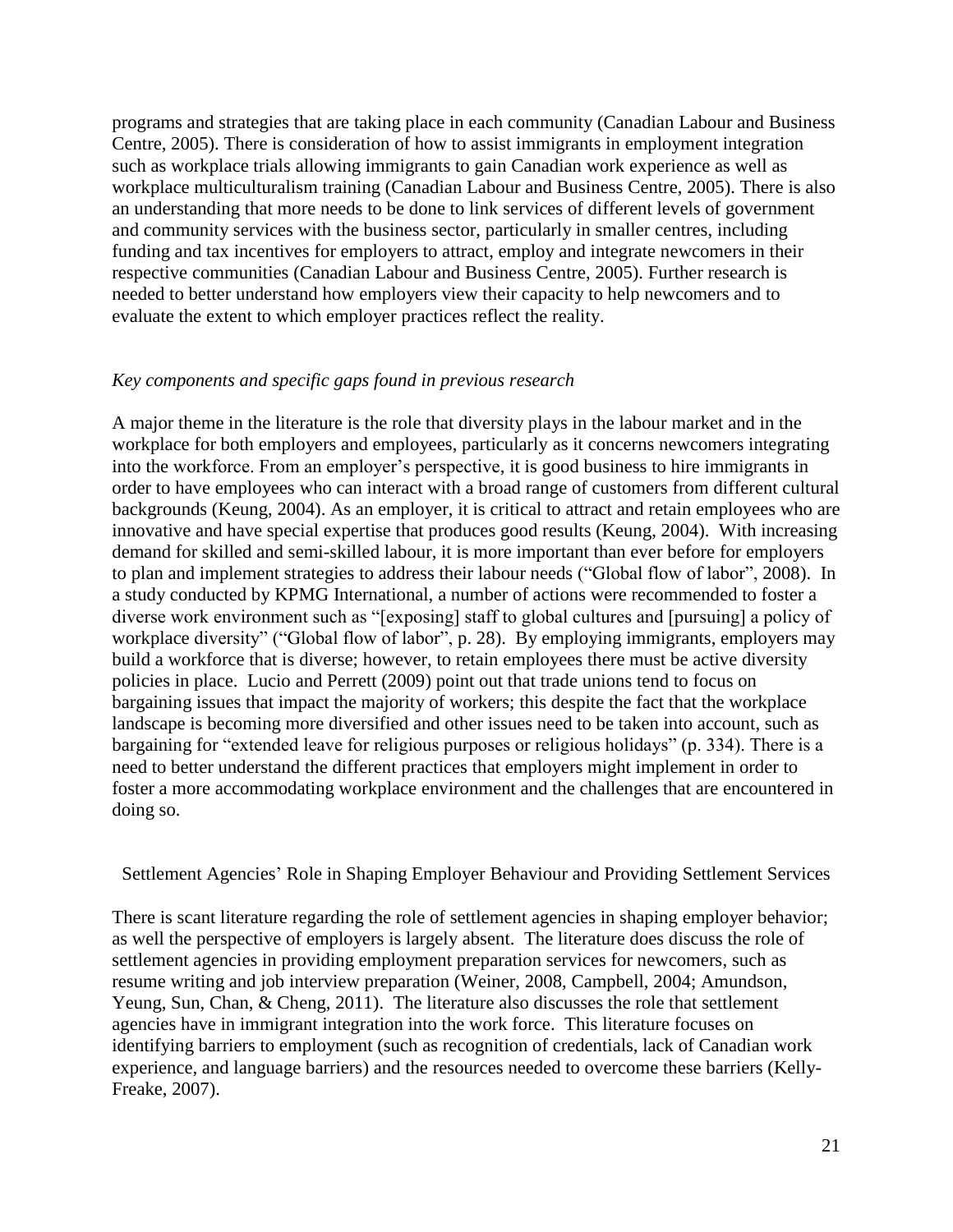There is a wide literature discussing the different types of settlement organizations, whether they have charitable status and/or government funded (Couton, 2011; Campbell, 2004; Weiner, 2008). As stated, the main focus of the literature seems to be on how agencies work with newcomers and government; but there seems to be a gap in the literature regarding how settlement organizations work with employers. Hiebert (2009) discusses the role of settlement programs designed to help immigrants enter Canadian society as a vital element in the welcome accorded to newcomers. Programs include a range of supports including language training, basic orientation, host programs, and employment counseling, but are not necessarily designed to address the most pressing, heterogeneous, and complex needs of newcomers (Hiebert, 2009).

#### The Role of Successful Job Placement for Absorption and Integration of Newcomers

It is evident in the literature that employment is a critical component for the absorption and integration of newcomers (Galiev & Masoodi, 2012; Grenier & Xue, 2011; Lochhead, 2003). However, it is also one of the greatest challenges that immigrants can encounter in the settlement process (Statistics Canada, 2005). In fact, the literature points to the first year as being the most critical for newcomers in terms of attaining employment in their intended occupation (Frank, 2013; Grenier & Xue, 2011). Statistics Canada's (2005) findings indicate that "six months after their arrival most immigrants had tried to enter the labour market; of those 44% were employed and 26% unemployed" (p. 72). With that being said, the literature also suggests that over a time span of generally ten years, newcomers will have either attained employment stability or be employed in their intended occupation or the equivalent to (Godin & Renaud, 2005; Plante, 2011).

Nonetheless, there were varying views on the measurement of "success" in relation to integration into the labour market. Plante's (2011) assessment is based on two employment outcomes, namely: an immigrant being employed in their field of study or that of a similar occupation; and earning at a rate that is at or above the national median earnings within the immigrant's field of study or that of a similar occupation. For Grenier and Xue (2011), successful integration is the outcome of connecting skills with labour market demand. Finally, Frank (2013) views the attainment of successful employment by immigrants with respect to "the rate at which they obtain employment matching the pre-migration or intended occupations stated on their applications for immigration" (p. 77). Factors that involve human capital such as education level, language proficiency, and pre-migration work experience are critical in determining employment outcomes for immigrants (Frank, 2013; Grenier & Xue, 2011). Furthermore, other determinants are also important to note such as sex, age, marital status, having children, location, and belonging to a visible minority group. Plante (2011) states:

Being male, not being a member of a visible minority group, living in a married or common-law relationship, having pre-school children, and living in population centres also figured among the characters and determinants more closely associated with a 'positive' integration of full-time full-year paid workers in the Canadian labour market (p. 60).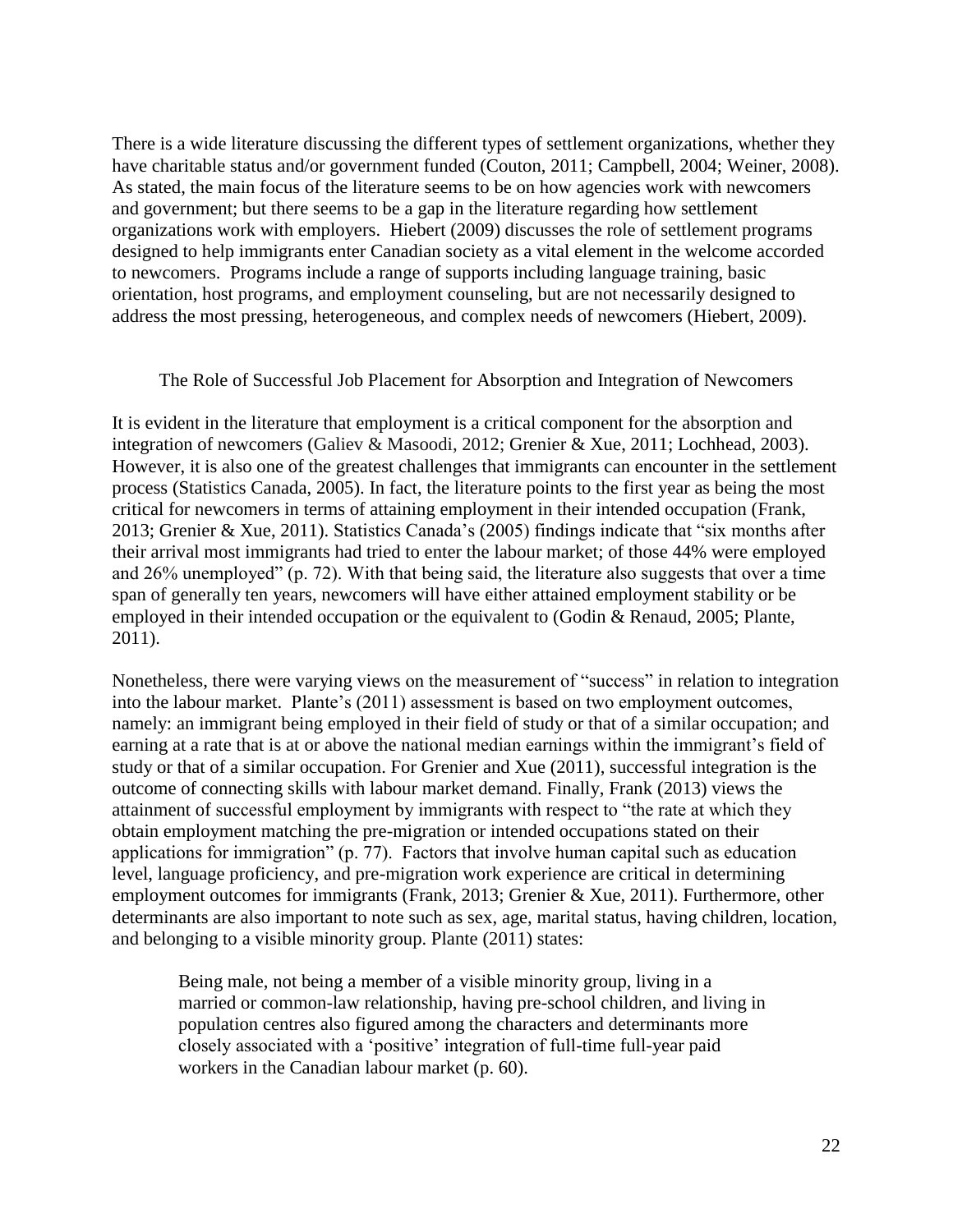Interestingly, research studies indicate that working in either a professional or non-professional occupation makes a difference for employment integration in that immigrants who seek lower skilled jobs enter the workforce more quickly than those trying to obtain work in a highly skilled field (Grenier & Xue, 2011; Statistics Canada, 2005). As for the challenges that immigrants encounter obtaining a job in their occupational field, Statistics Canada (2005) states that the "lack of Canadian job experience, lack of foreign credentials recognition or work experience, and lack of knowledge of at least one official language were among the most serious cited problems or difficulties reported" (p. 73). These challenges reported by Statistics Canada (2005) are prevalent issues in the literature. Galiev and Masoodi (2012) provide recommendations for better integrating newcomers into the labour market, including: creating and implementing policies that are understood by those they are intended for, namely immigrants; mounting educational initiatives that provide information on employment integration to new immigrants; and creating programs and/or initiatives that provide opportunities for newcomers to gain Canadian work experience. Kazemipur and Nakhaie (2013) consider immigrants' integration as a dynamic process that is determined by the nature of the interaction between immigrants and the host society, and argue that immigrants' fluctuating attachment to Canada is a result of changes in their economic statuses. It is clear that job placement is critical for the absorption and integration of newcomers.

#### Supply and Demand of Skills for the Labour Market

The literature focusing on the demand for skills mainly discusses labour shortages in regards to their negative impact on economic growth. Employers' perspectives on the skills shortage is explained in part as a reflection of jobs that non-foreign workers are not willing to do (Schwartzman, 2009). Schwartzman (2009) also argues that labour conflict or current labour agitation by workers has led employers to fill positions with foreign workers. However, there are different scenarios for skilled and semi-skilled workers in the literature. For example, Hennebry and Preibisch (2012) examine the Seasonal Agricultural Worker Program (SAWP) where there is an immense worker supply in areas like Latin America. Hennebry and Preibisch (2012) use the SAWP as an example of how the agricultural sector needs a larger workforce for short periods, which cannot be filled from domestic sources. Huff (2009) argues that there is a mass skills shortage that has led to the importation of a larger Hispanic workforce to fill gaps. In comparison, analyses of migration in connection with the sciences, technology, engineering, and math (STEM), focused on issues of attraction and retention of highly-skilled immigrants in order to remain competitive in the national and global contexts (Pekkala Kerr & Kerr, 2013).

The demand for skilled foreign workers by developed countries was a central topic of much of the research that was examined, whereby continued economic growth was associated with immigration to boost the domestic labour force. This was made necessary by declining birth rates and aging populations (Azmier, 2005). Like many western countries, the United Kingdom has a demand for foreign skilled workers. It has been projected that by 2014 there will be over 730,000 new high-skilled positions to be filled in science and technology fields; however, due to a decline of graduates in these fields, employers have encountered challenges in recruiting and hiring for existing high-skilled positions, and therefore have had to address this gap by recruiting from other countries such as India and China ("Skills search", 2008).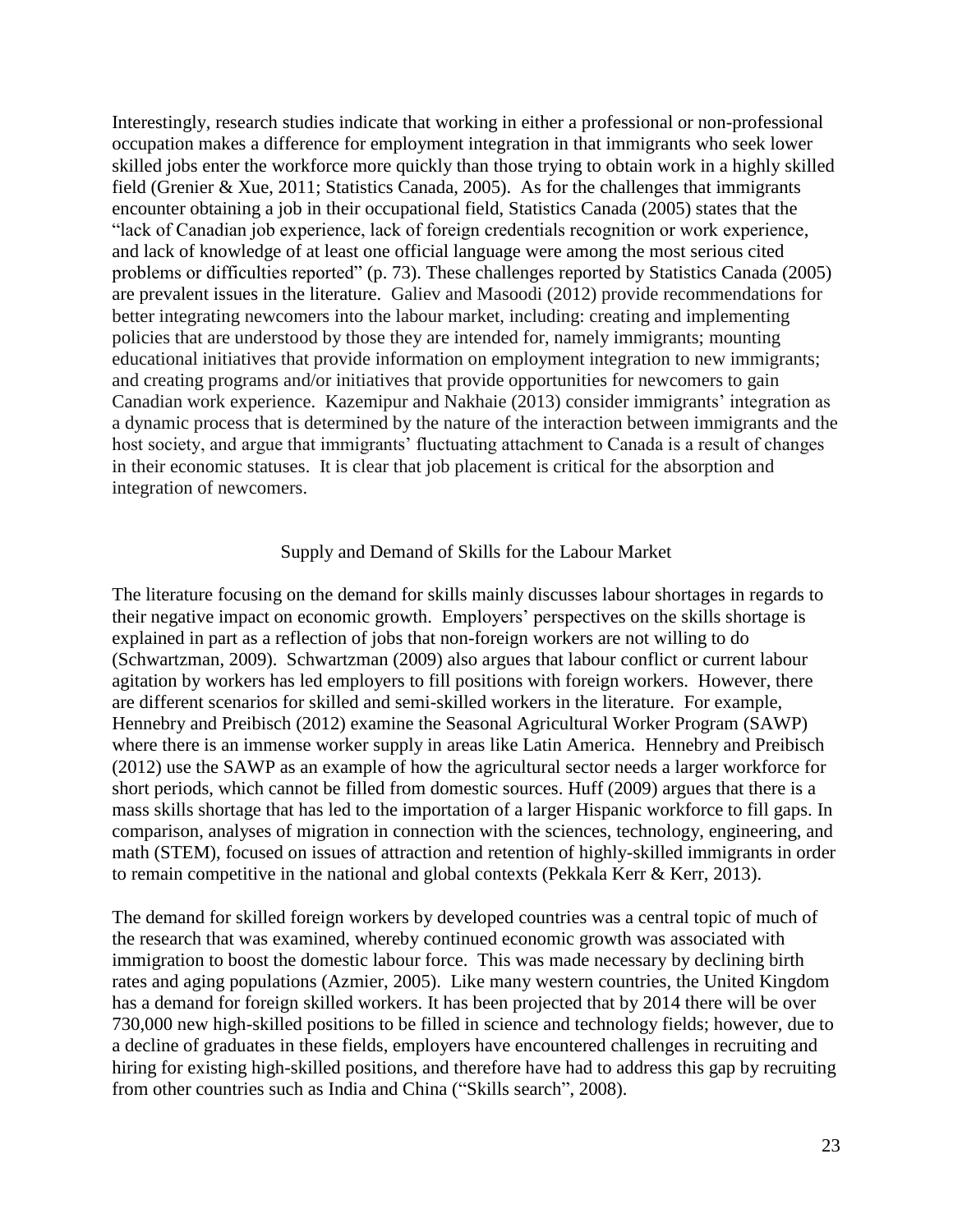Hjerm (2004) studied the different labour outcomes for immigrant entrepreneurs versus all immigrants. The study found that immigrant entrepreneurs had lower incomes than their counterparts. The report by Yssaad (2012) indicates that most of the growth in immigrant employment in 2010-2011 occurred in the health and social assistance sectors, as well as in information, culture, and recreation services sectors. Yssaad (2012) further breaks down the highlights of the research on labour outcomes by demographics. Another significant report by Zietsma (2010) examines 2006 labour market outcomes for immigrants by province, region, census metropolitan area, sex, selected age-sex group, and educational attainment. The report also looks at immigrant employment by industry and occupation (Zietsma, 2010).

Lowell and Kemper (2004) discuss the shortage of healthcare workers from physicians to nurses' aides, which has not been addressed by current policies. However, Alberta was mentioned in many newspaper articles to be expanding residency spots and investing in support programs to address medical labour shortages (Tumilty, 2008). Internationally Educated Nurses (IEN) are mentioned in many publications as a solution to nursing shortages, and were aimed at educating employers on how to better recruit and integrate IENs (Roth, 2012).

# Practices and/or Policies for Absorption and Integration of Newcomers

In the literature reviewed, there are a number of practices and/or policies for the absorption and integration of newcomers. It is widely recognized that Canada's national and provincial policies designed to help immigrants integrate along with a significant unionized labour force where workers enjoy strong labour protections and social protection benefits (Lowell & Kemper, 2004). Many studies underline that learning the 'host country' language is an important aspect of immigrants' integration into the labour market, and that good knowledge of the 'host country' language is correlated with higher income from work (Delander, Hammarstedt, Mänsson, & Nyberg, 2005). Recommended solutions include better access to language training adapted to the workplace, access to mentoring programs, the availability of financial assistance programs, job-related training, and a community-based strategy to address barriers to employment (Adey, 2007; Liebig, 2007; Park, 2011).

In Organisation for Economic Co-operation and Development (OECD) countries, mentorship programs are increasingly popular among integration measures to facilitate access to networks and provide knowledge about the functioning of the labour market (Liebig, 2007). Employers identify supports and solutions, including mentoring programs, employment equity and diversity initiatives; in-house expertise in workplace acculturation; proactively supporting immigrants to attend networking opportunities; opportunities for cross-cultural training; and additional supports such as student visa processes, information portals for hiring immigrants and a pre-security clearance qualification program (Adey, 2007; Venture Kamloops and Service Canada, 2007). Employer councils can also be used to champion the integration of skilled immigrants into the labour force (Adey, 2007).

Social capital and social networks in ethno-cultural communities provide psychosocial support with immediate friends and family, as well as helping newcomers acquire the requisite skills and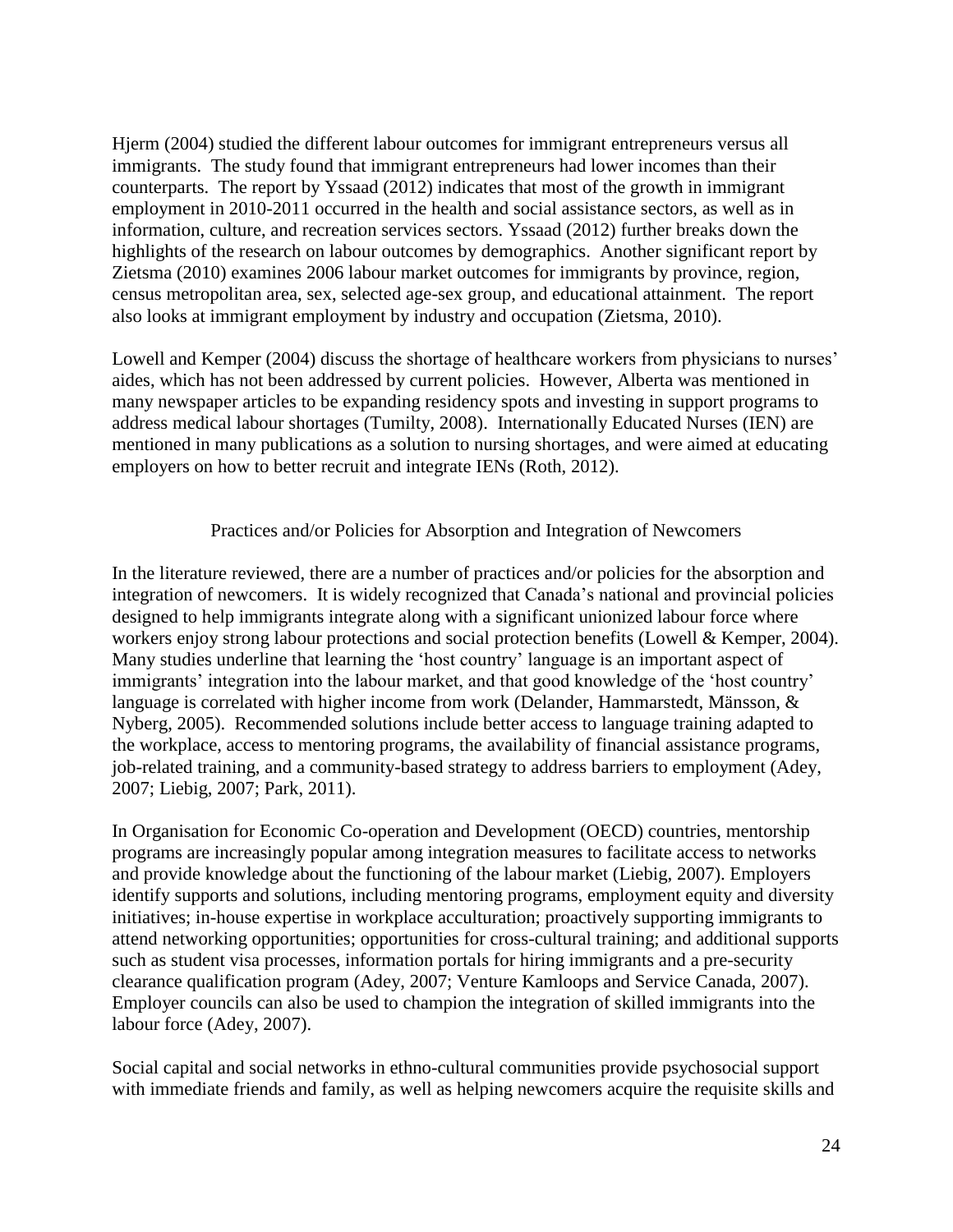resources needed to join the economic mainstream progressively (Ngo & Este, 2006). In interviews conducted with employers, the importance of personal networks was confirmed for the hiring of immigrant care workers, whereby employers inform current employees about available positions and referrals come by word of mouth for jobs within their homes or care centres (Atanackovic & Bourgeault, 2013).

Service providers create opportunities that bring immigrant professionals and employers together for dialogue and learning (Ngo & Este, 2006). Immigrant settlement agencies assist with the absorption and integration of newcomers by providing local perspectives on employment, wage standards, working conditions and labour market trends, and assisting newcomers with finding suitable pathways through the Canadian job search process (Kelly-Freake, 2007). Local partnerships, working groups, and organizations that work together to tackle barriers use social marketing campaigns to promote greater understanding of the social and economic value of immigrants. The ability to build strategic alliances is particularly important in small cities (Kelly-Freake, 2007). In Australia, research on the integration and retention of medical graduates in rural communities shows a need to fully appreciate the context-specific factors influencing professional and social integration in smaller communities (Han & Humphreys, 2006). This entails a more holistic approach rather than a "one-size-fits all" policy (Han & Humphreys, 2006). In Northern Ontario, a partnership between the Timmins Economic Development Corp. (TEDC) and Progress Career Planning Institute (PCPI) consider ethnocultural communities as a "built-in cultural network" that fosters a sense of connectedness in a smaller community context that lacks some of the amenities and services available in larger urban centres (Stewart, 2008).

Canada's TFW stream includes seasonal agricultural worker program, live-in caregiver program, and temporary foreign workers, including high-skilled workers. In recent years, the dramatic rise in the number of temporary foreign workers compared to permanent residents is apparent. For decades, the United Food and Commercial Workers Union has established temporary worker centres that provide workers with language services and skills training, advocated for better wage and working conditions, and negotiate with employers to provide workplace ESL training, housing, transportation and community integration supports, as well as a pathway to permanent residency status via collective agreement negotiations (Flecker, 2010). The United Steel Workers, working with Migrante Ontario, established the first Independent Homeworkers Association for the mostly female temporary workers who arrive under the Live-in Caregiver program, providing subsidized access to dental care and financial and telecom services to help connect the workers with their families back home (Flecker, 2010).

The perspectives of employers are often overlooked despite their central role in importing labour (Rodriguez, 2004). "Immigrant employment programs tend to be project-based, ad hoc, or piecemeal initiatives with limited time frames" (Adey, 2007, p. 120). The most common barriers encountered by immigrants include lack of Canadian work experience, lack of information about available programs and services, lack of employer contacts and networking opportunities, barriers related to licensing and accreditation, lack of knowledge of local labour market information and employment opportunities, and difficultly accessing language and technical skills upgrading programs and the expense associated with bridging and training programs (Adey, 2007).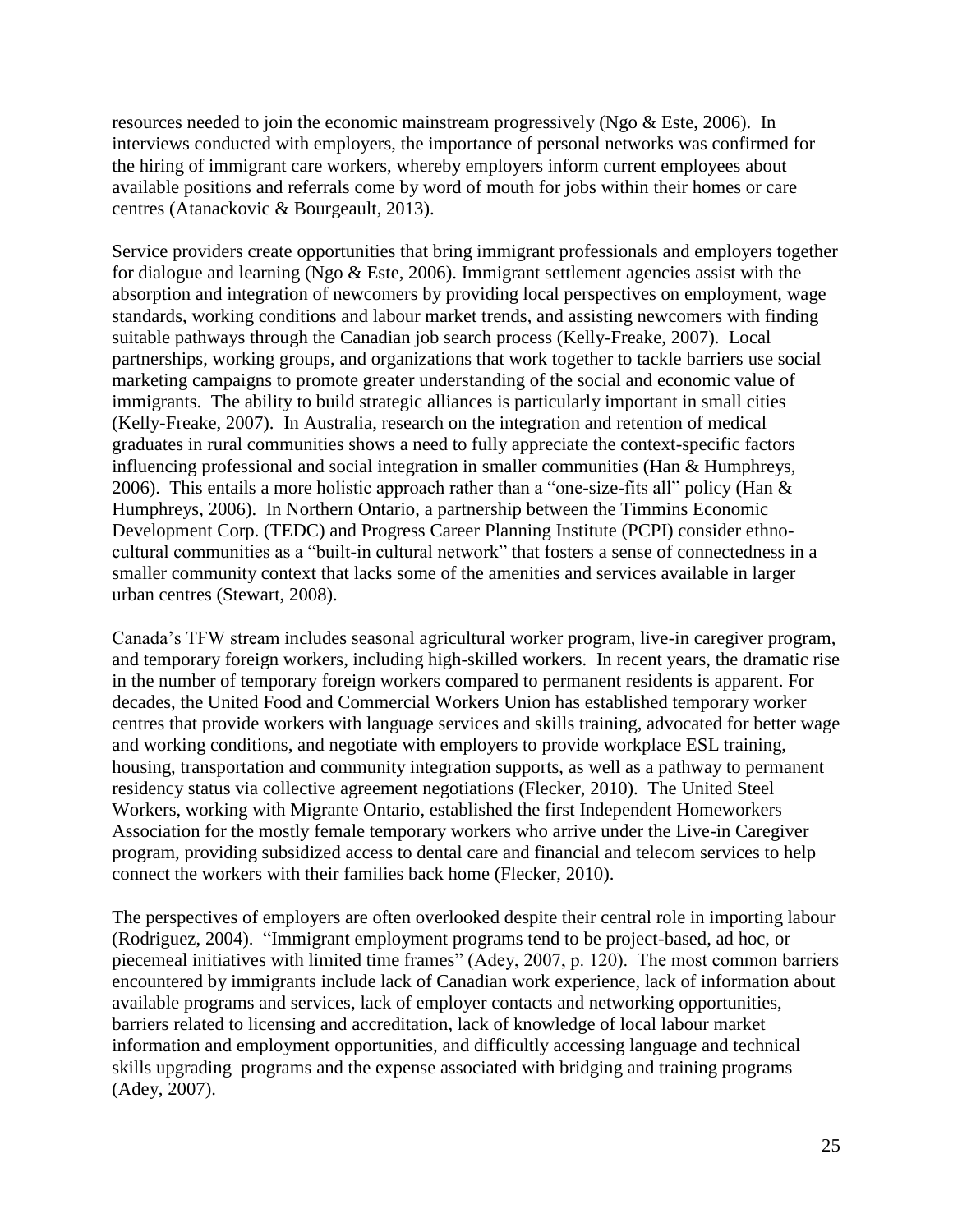The next section of the report will share the finding from the online literature synthesis.

# *Part Two: Online Literature Synthesis*

The online literature review was run using Google as a search engine and identifying particularly useful and relevant portals based on recurring sources of interest. Search terms used include: immigrant, newcomer, employ, labour market demands, economic integration, economic outcomes, integration, employment tools, best practices, strategies, hire, mentorship and employer attitudes. All searches were conducted within webpages from Canada. The initial search collected 61 different sources, the majority of them grey literature with some academic articles. Two community based practitioners reviewed the materials using the developed literature checklist and determined that 34 of the documents from the initial search were pertinent to the research question.

The second part of the report will present the results and outcomes of the synthesis drawing from the relevant online literature using six themes:

- 1) Promising practices and solutions to better integrate newcomers
- 2) Immigration-related policy impacts
- 3) Supply and demand
- 4) Employers and gaps in services
- 5) Gaps in the employers' perspective
- 6) Employers' motivation vs. value-proposition for hiring

These have been reviewed in depth and the findings are presented here.

Promising Practices and Solutions to Better Integrate Newcomers

Due to the similar nature of these two themes, they tended to occur in tandem over 90% of the time; therefore, the main findings identified in these themes are presented together. Approximately 68% of the relevant online literature that was reviewed fell under these two themes. There were a number of common practices and solutions that emerged.

The most prevalent were:

 The importance of mentoring and internships as a tool for successful labour market integration (Fester, McKitrick & Amyot, 2010; Toronto Region Immigrant Employment Council [TRIEC], 2008; CIC, 2012; Weiner, 2008; Hawthorne, 2008; Bamford, 2003; ALLIES & Accenture, 2013);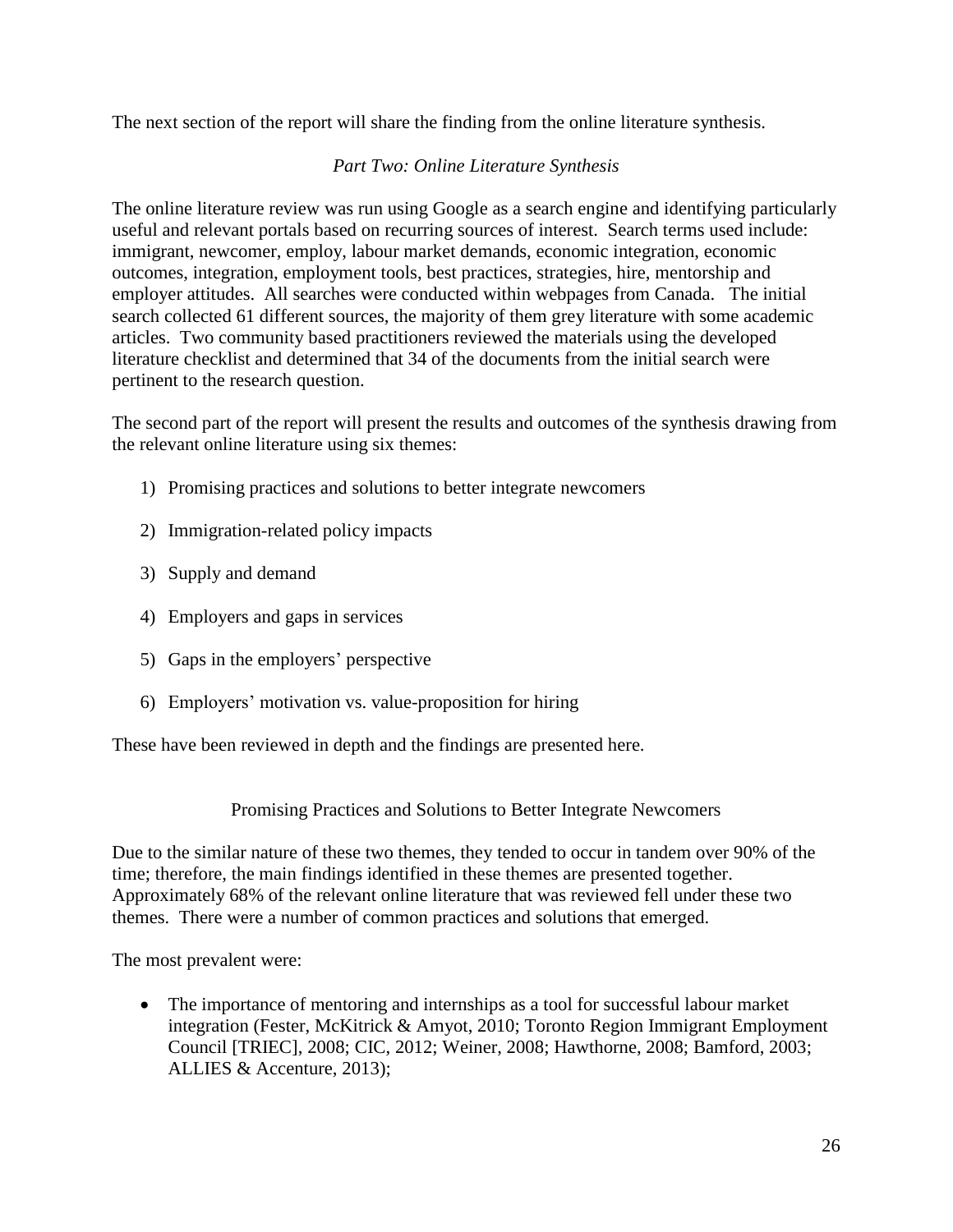- Helping immigrants and their families overcome obstacles in all areas of life while also providing targeted employment and business start-up assistance (Maytree Foundation, 2004; Wayland, & Goldberg, 2010; Bamford, 2003);
- The development of cross-cutting partnerships and strategies that engage multiple stakeholders in overcoming/addressing barriers (The Maytree Foundation, 2004; Thomson, n.d.; Rai, 2013; Ontario Ministry of Finance [OMF], 2010; CIC, 2012; Mulholland & Biles, 2004; Weiner, 2008; London-Middlesex Immigrant Employment Council [LMIEC], n.d.); and
- The hosting of events, dialogues and cultural celebrations to promote engagement and awareness of diversity (Thomson, n.d.; Weiner, 2008; LMIEC, n.d.; Bamford, 2003).

Additionally, it was identified that bridging programs and language training are critical to seamless integration (TRIEC, 2008; Mulholland & Biles, 2004; Weiner, 2008; Picot & Sweetman, 2012; Hawthorne, 2008; Wayland & Goldberg, 2010; Dejardins & Cornelson, 2011; Alexander, Burleton, & Fong, 2012; Bamford, 2003; ALLIES, 2013).

There is a need for greater concern with organizational policies, standards, and practices regarding diversity and discrimination in the workplace, such as:

- Implementing equal opportunity employment programs;
- Providing employee multicultural and diversity awareness training; and
- Developing policies to address discrimination in the workplace (Thomson, n.d.; Mulholland & Biles, 2004; Weiner, 2008; Wayland & Goldberg, 2010; Dejardins & Cornelson, 2011; Bamford, 2003; ALLIES, 2013).

The most commonly cited barrier to successful labour market integration for skilled immigrants is the requirement of Canadian work experience and a lack of appreciation of foreign credentials (Fester, McKitrick, & Amyot, 2010; Rai, 2013; Mulholland & Biles, 2004; LMIEC, n.d.; Bamford, 2003).

# Immigration-related Policy Impacts

How immigration policies and programs impact the supply and development of skills was another common theme found within the online literature identified in more than 47% of the reviewed resources. Immigration has become increasingly recognized as a necessary policy component to a competitive and dynamic economy, particularly among advanced nations (Rai, 2013; Weiner, 2008; Picot & Sweetman, 2012; Hawthorne, 2008; Dejardins & Cornelson, 2011; Alexander et al., 2012). Because of this, there is a call for more flexible migration policies that help configure immigration to regional and local needs through specially designed and targeted attraction and retention policies (Maytree Foundation, 2004; Rai, 2013; CIC, 2012; Bamford, 2003; Liu, 2006).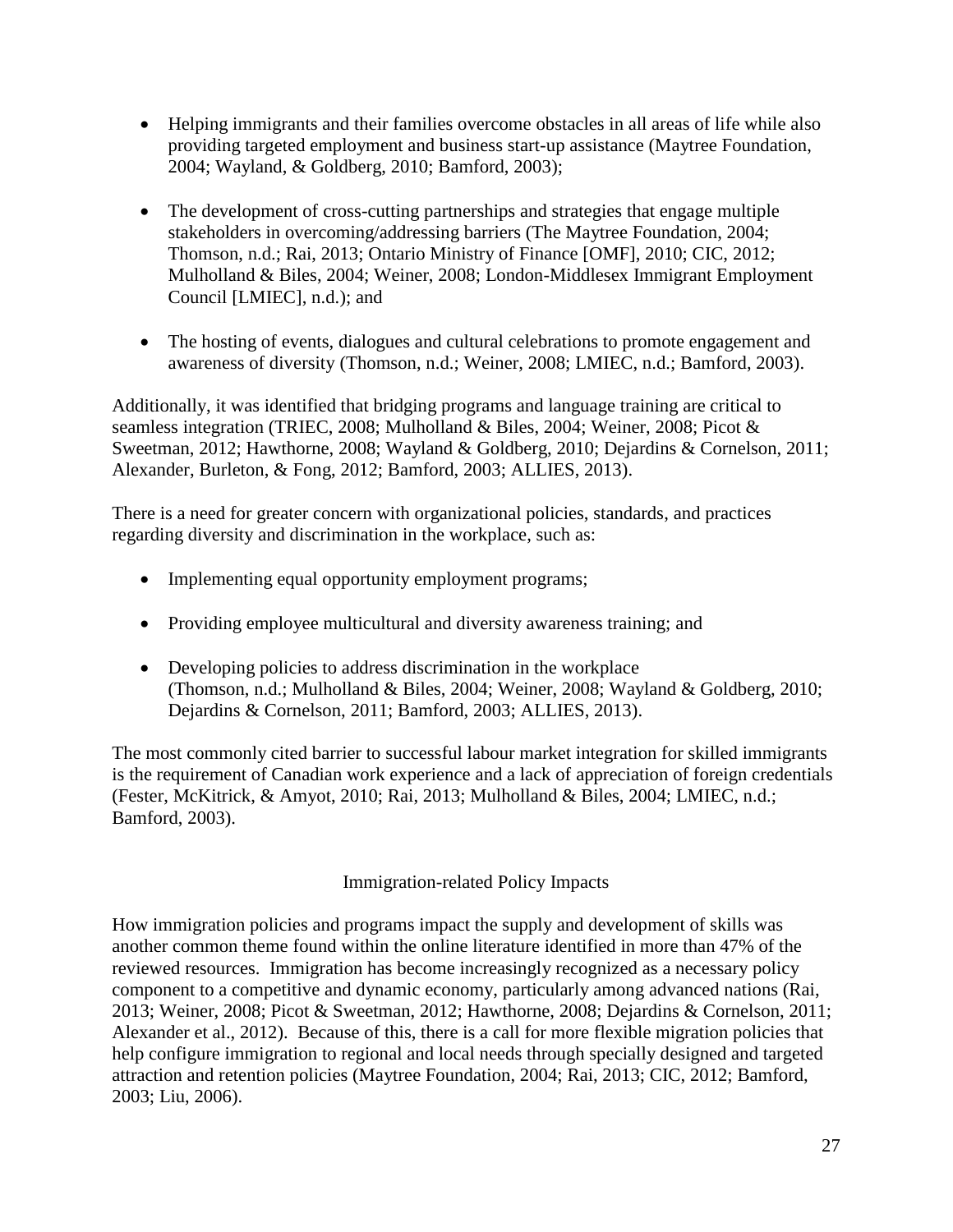In the literature one of the most prevalent changes identified in the immigration program has been a switch in source countries from European immigrants to less traditional countries of origin. This is explained in part due to a more competitive global labour market as well as Canada's policy shifts to attract higher educated, skilled workers (CIC, 2012; Mulholland & Biles, 2004; Picot & Sweetman, 2012; Hawthorne, 2008; Wayland & Goldberg, 2010; Alexander et al., 2012; Bamford, 2003). Additionally, they face greater wage gaps and take longer to achieve economic integration than immigrants from traditional source countries (Lo, Preston, Wang, Reil, Harvey, & Siu, 2001; Mulholland & Biles, 2004; Weiner, 2008; Picot & Sweetman, 2012; Hawthorne, 2008; Wayland & Goldberg, 2010; Dejardins & Cornelson, 2011; Statistics Canada, 2008; Liu, 2006). This shift in source countries and the greater focus on human capital characteristics has meant that language skills, higher education and adaptability are now more important issues than they have been in the past (Rai, 2013; Mulholland & Biles, 2004; Weiner, 2008; Picot & Sweetman, 2012; Hawthorne, 2008; Wayland & Goldberg, 2010; Alexander et al., 2012; Bamford, 2003). Since the mid to late eighties these changes created new service challenges and better coordination in available services has been identified as key for supporting the successful integration of newcomers (Fester et al., 2010; Mulholland & Biles, 2004; Wayland & Goldberg, 2010; Alexander et al., 2012; Bamford, 2003).

#### Supply and Demand

Just over 35% of the online articles discussed the supply and demand of skills for the Canadian labour market. While most of the resources did not discuss the specific needs of the labour market, it was noted on many occasions that low birth rates and an aging population are slowing the growth of the labour force. As a result, it is essential that newcomers work to their full potential, which requires that immigrants are fully integrated into the labour market (Fester et al., 2010; Dejardins & Cornelson, 2011; Statistics Canada, 2008; Kukushkin & Watt, 2009). While Canada has done a great job of attracting foreign skilled workers, successfully integrating them into the labour market in recent years has been more challenging (Dejardins & Cornelson, 2011; Alexander et al., 2012). Much of the literature on supply and demand discusses a skills mismatch (CIC, 2012; Hawthorne, 2008; Dejardins & Cornelson, 2011; Liu, 2006; Canadian Chamber of Commerce, 2013). Better alignment of policies, programs and processes with current labour market demands would resolve these issues (CIC, 2012; Alexander et al., 2012). "Strategic workforce management and skills development is ongoing when jobs and required skills are continuously shifting to reflect changes in business, technology and customer expectations" (Canadian Chamber of Commerce, 2013, p. 22). Additionally, granting provinces more control over the composition and level of immigration in their geographic regions has proven to be successful as they have differing labour market needs (Rai, 2013; LMIEC, n.d.; Alexander et al., 2012).

#### Employers and Gaps in Services

Service providers need to work with employers in order to recognize and value immigrants' skills (LMIEC, n.d.; Dejardins & Cornelson, 2011; Alexander et al., 2012; Bamford, 2003; Liu,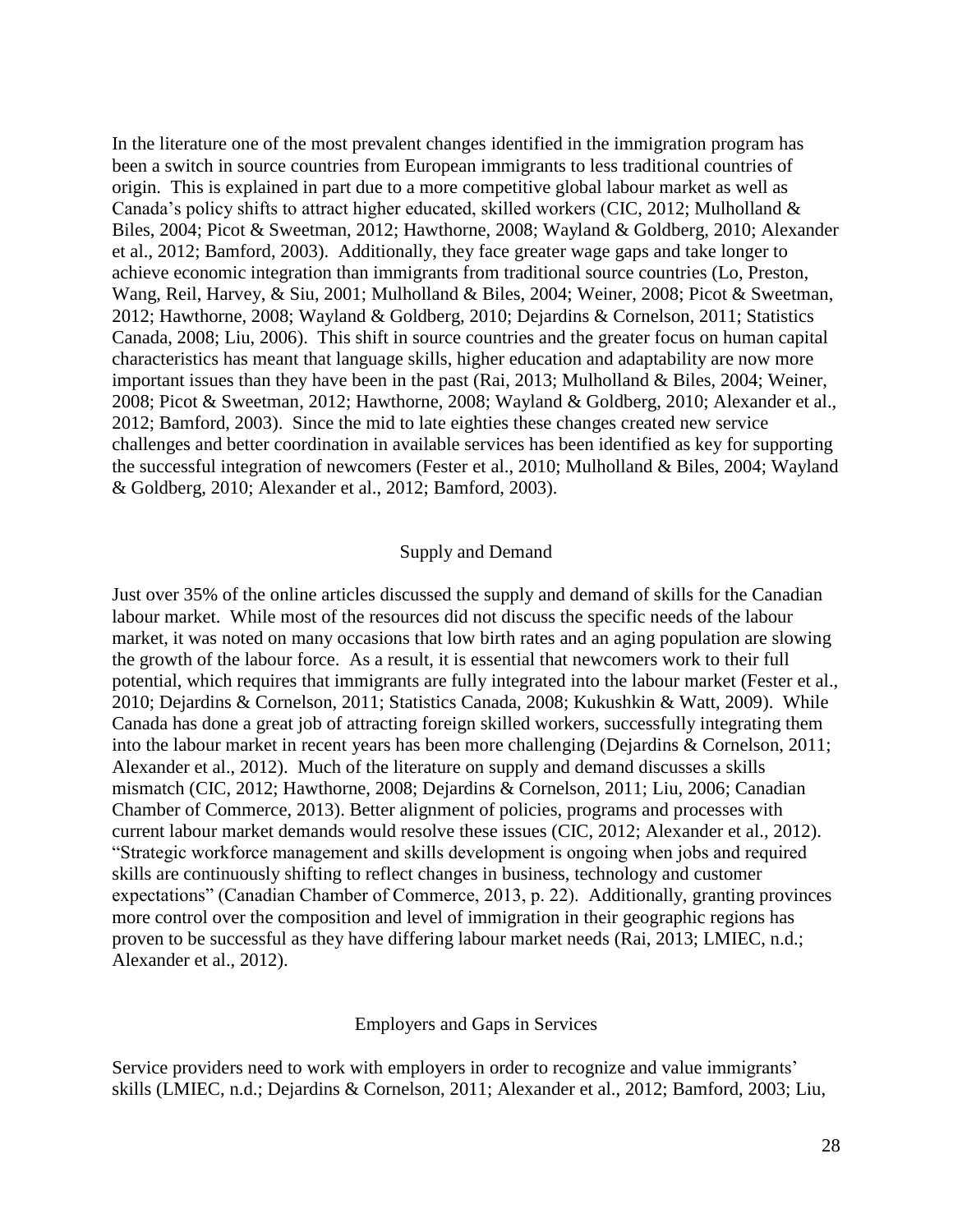2006). For example, credential recognition services are not well known among employers, and as a result many employers discount internationally educated applicants because they are unable to assess their credentials (Dejardins & Cornelson, 2011).

A multitude of language services are available across the country, and it can be very challenging for employers – and immigrants – to assess their credibility or effectiveness in advance (Alexander et al., 2012; Bamford, 2003; Liu, 2006). Greater employer participation in employment and training services is needed and could help to alleviate some of these barriers (Ontario Chamber of Commerce [OCC], n.d.). It is suggested that better promotion of available services is necessary, but also that immigrants – and the employers they work for – require additional services beyond general settlement to help evaluate credentials, assess licenses and other targeted employment programs (LMIEC, n.d.; Liu, 2006). Additionally, there is debate about the role that funding plays in this process. Some assert that there is a lack of funding, but others say that adequate funding is available and that inadequate targeting, and coordination in the planning, development, and delivery of labour market services and programs that are at fault. Either way, the gaps and barriers for immigrants have a direct impact on their labour market experiences and on the ability of employers to maximize the use of human capital (Fester et al., 2010; Mulholland & Biles, 2004; Liu, 2006).

# Gaps in the Employers' Perspective

The most prevalent gap identified in the online literature is the perspective of employers and their role. While this information is starting to become more available, it is unclear whether the lack of information is due to the researchers failure to engage employers, or if the employers themselves are apathetic. There is an abundance of online resources available to employers about the value of diversifying their workforce and successfully integrating newcomers into the workplace, but the advice is not usually framed from an employer perspective. Although it is noted that there is an important role for employers to play in the overall integration and settlement of newcomers, information on what that role really looks like is discussed in less than 25% of the relevant literature. As a result, with no employer involvement and input in the matter the majority of employers may not be taking on a role in the greater settlement process despite an identified need for them to do so.

The Immigrant Employment Council of BC (2012) commissioned an independent study to consult with employers throughout BC to obtain their views and advice on needs and solutions regarding hiring and retaining immigrants in their workforces. The final report outlines a number of implications for employers:

1. Employers need to play a leadership role in improving immigrant employment; their involvement in developing workforce solutions is critical to the successful integration of immigrants. The immigrant employment system – labour supply and demand generally – needs to be balanced by programs and resources that are employer-facing, not merely immigrant-facing.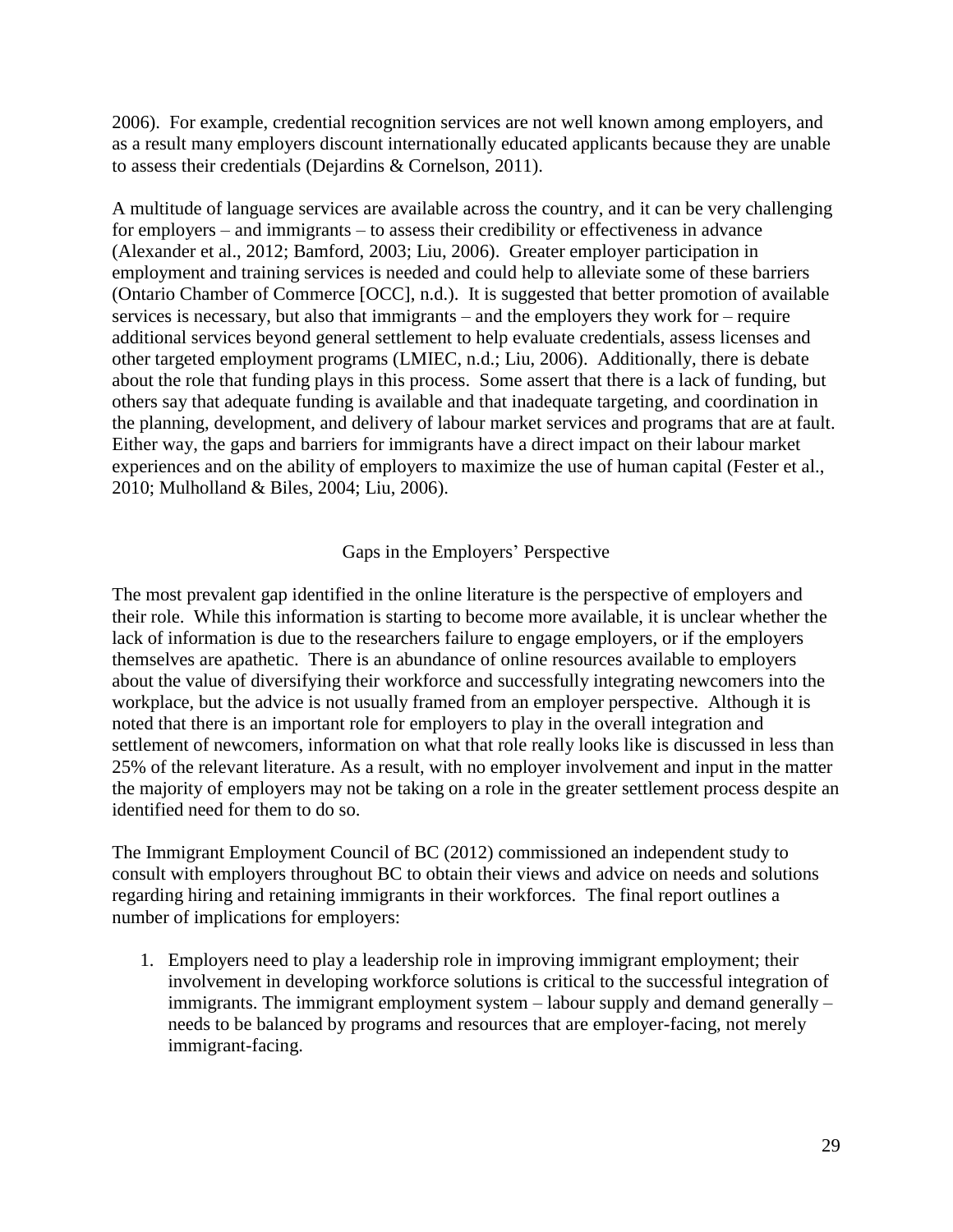- 2. Employers are challenged by the myriad of services and service providers, resulting in confusion and a low level of awareness. SMEs in particular do not have the resources or patience to navigate the systems for relevant information and services; nor the ability to work with multiple service providers.
- 3. Employers have a critical need for concrete solutions and outcomes tools, resources, and information – that will help them attract, hire and keep skilled immigrants. They are increasingly aware of immigrants being an important part of the solution, but many employers do not know where to start or how to connect with the solutions.
- 4. Employers are frustrated, feeling they do not have a voice or a role in addressing the workforce challenges they face. They do not want more discussion or consultation; they want a role in developing on-the-ground strategies that lead to action (IECBC, 2012, p. 26).

The report validates a focus on employers to create and champion solutions to address the needs of employers, in order to meet the macro end goal of integrating more skilled immigrants into the workforce.

# Employers' Motivation and Value-Proposition for Hiring

The online literature clearly articulates a number of motivations and value-propositions for hiring newcomers and foreign workers. There is, however, minimal discussion about how employers can help with newcomers' social and economic integration. This assistance could include supporting educational/licencing exams (financially, with time off/flexible scheduling, etc.); supporting language training initiatives (whether onsite or within the community); developing/engaging in community-based mentorship programs; and working with local settlement agencies to support the integration of the employee's family (Welsh, 2012). Some of the common motivators that were identified include increased sales revenue; higher customer numbers; the ability to provide service in multiple languages; access to diverse local and global markets; increased competitiveness; and alleviating a labour/skills shortage (Welsh, 2012).

The Immigrant Employment Council of BC (2012) commissioned an independent study to consult with employers throughout BC to obtain their views and advice on needs and solutions regarding hiring and retaining immigrants in their workforces.

In the final report it is stated:

Most employers have bought into the value proposition for immigrant hiring but do not know how to navigate the plethora of information and resources. "One-stop" resources and effective packaging and distribution of information to employers are critical – resources and packaging must be user-friendly and accessible (p. 10).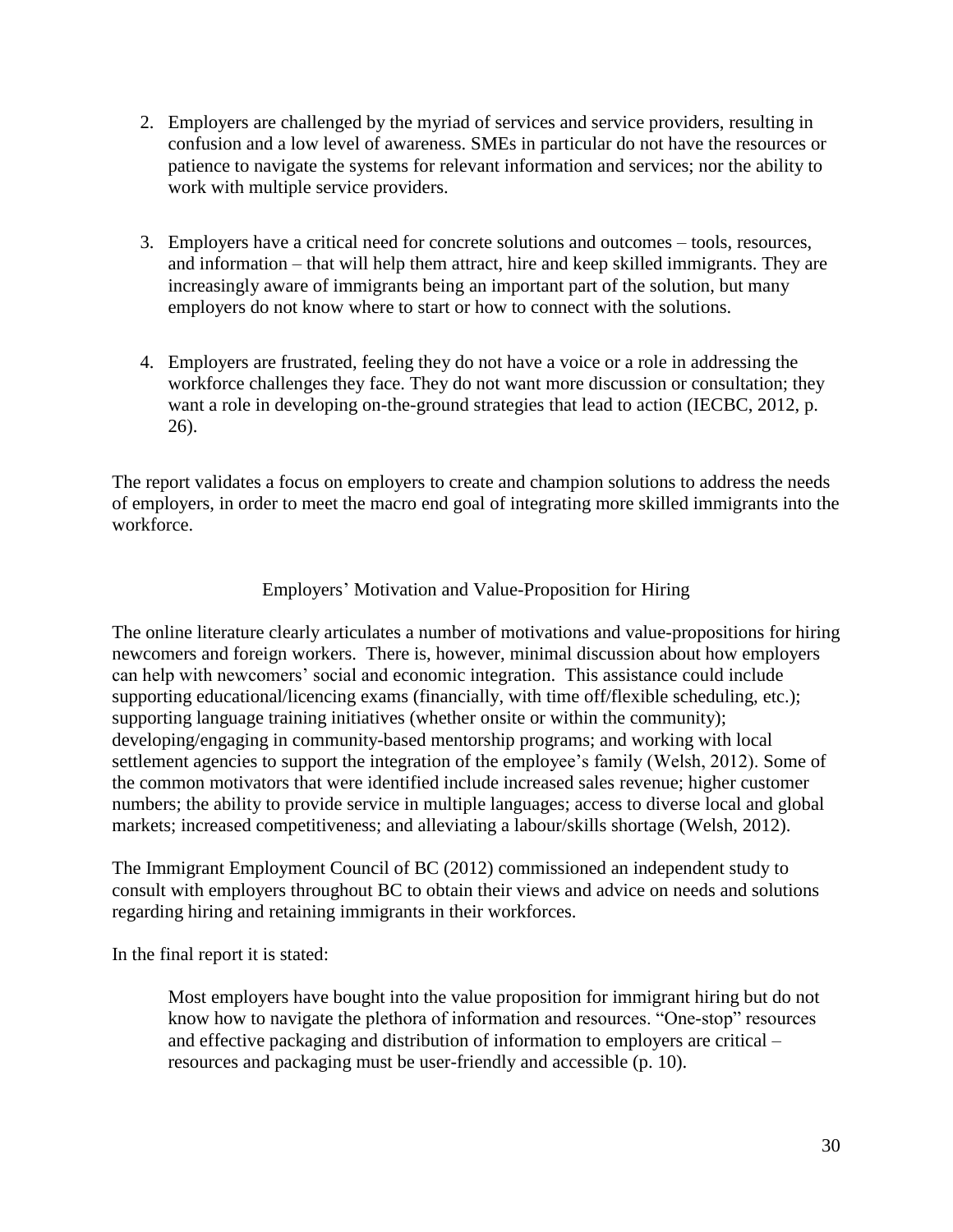Immigrant service providers are funded by governments to serve thousands of immigrants each year including delivering or managing training and employment programs and services. While some employers appreciate the work of immigrant service providers, they would like to see more focused employer services (i.e., translation of transcripts, assessment of credentials, work English, orientation to the world of work and specific industries, etc.) and better outreach from service agencies to employers and industry associations. Employers identified a current disconnect that needs to be bridged, and services and agencies need to be better coordinated if service providers are to play a pivotal role in enhancing employers' capacity to hire and retain immigrant talent.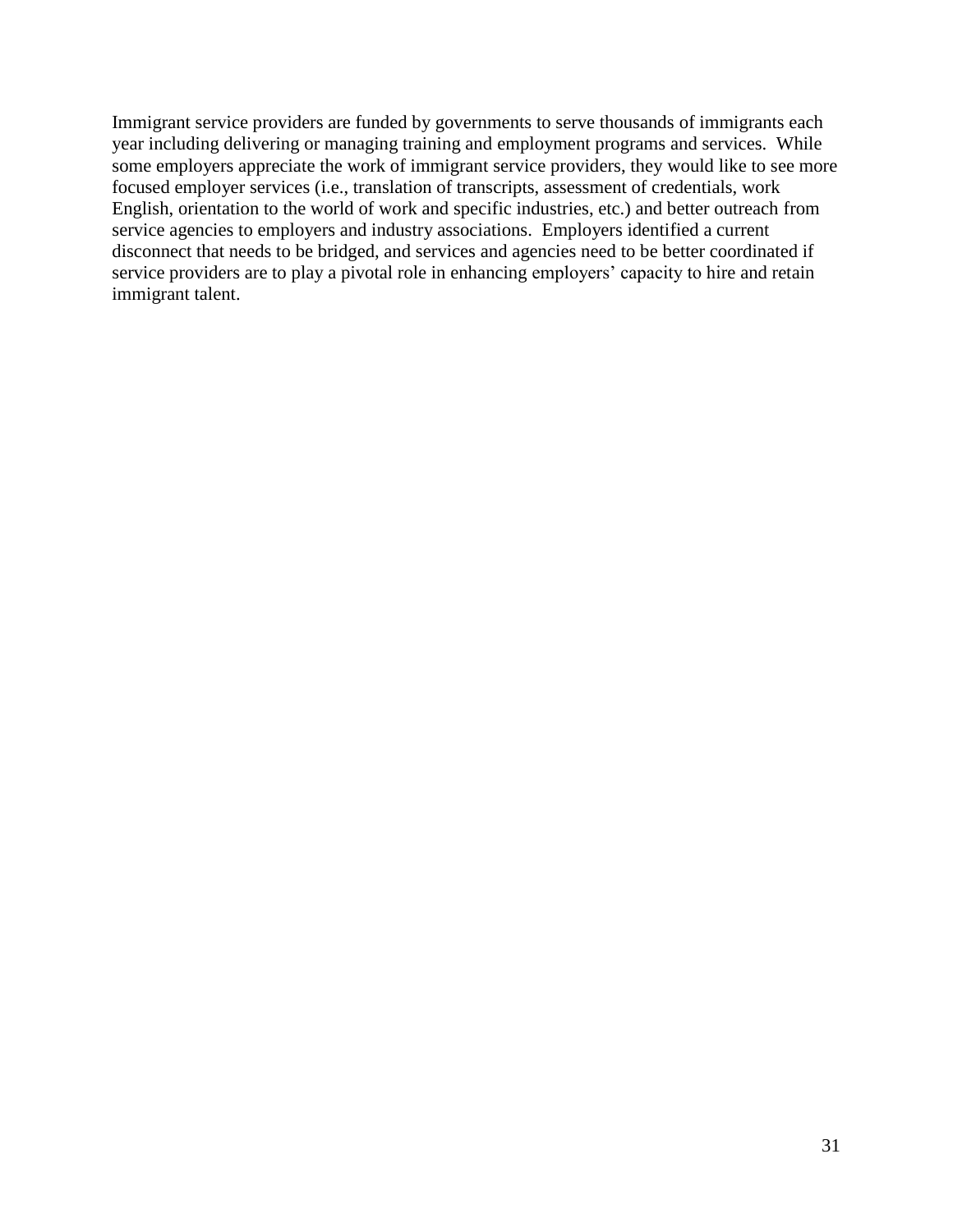# Further Research

The synthesis found a lack of evidence of employer engagement in the provision of settlement services, notwithstanding the substantial employer stake in hiring and optimizing immigrant workers. This suggests underinvestment by small and medium enterprises (SMEs) and larger companies in incorporating immigrants into the labour market. Employer involvement in settlement has not been extensively or systematically studied, and there has been no attempt to carefully analyze and disseminate best practices in this field.

Research is needed to better understand the perspectives and experiences of employers in fostering meaningful employment, immigrant settlement, and economic and social integration of newcomers in Canada. In reviewing the academic and grey literature, it is evident that there is a knowledge gap in understanding employers' role in social and economic integration. As Crawford (2007) notes, "[m]eaningful employment allows new immigrants to become active, contributing community members, shifting the focus from social and economic support to social and economic benefit" (p. 4). Therefore, it is critical to better understand how employers and employer organizations, particularly the former, foster meaningful employment and settlement for immigrants. Further research could explore the employer's perspective on how they help in the absorption and integration of immigrants and what benefits or challenges are faced by the employer in this process.

Research on good practices by leading employers and by small and medium employers should be undertaken to share successful immigrant employment practices that can be of value to other employers (ALLIES, 2013).

Immigrant employment councils, community organizations, government and other stakeholders must look to employer leaders for meaningful immigrant employment solutions in urban and small city contexts. Future research should consider a scan of these solutions from the perspectives of employers.

Research is needed to better understand how decent work ('good jobs') and decent employment that provide living wages, benefits, and social protection mechanisms can be made available to more workers in the mainstream market and in immigrant communities.

Research is needed to identify what additional supports are required for newcomers to find and retain employment in diverse labour market contexts. New knowledge is necessary to identify initiatives, tools, supports, and promising practices developed and implemented by large corporations and Small and Medium Enterprises (SMEs) from their perspectives.

Research is needed on employer-initiated programs aimed at helping employees and their families to settle, as well as promoting a more receptive local environment. Employers' role visà-vis newcomers' families has yet to be considered.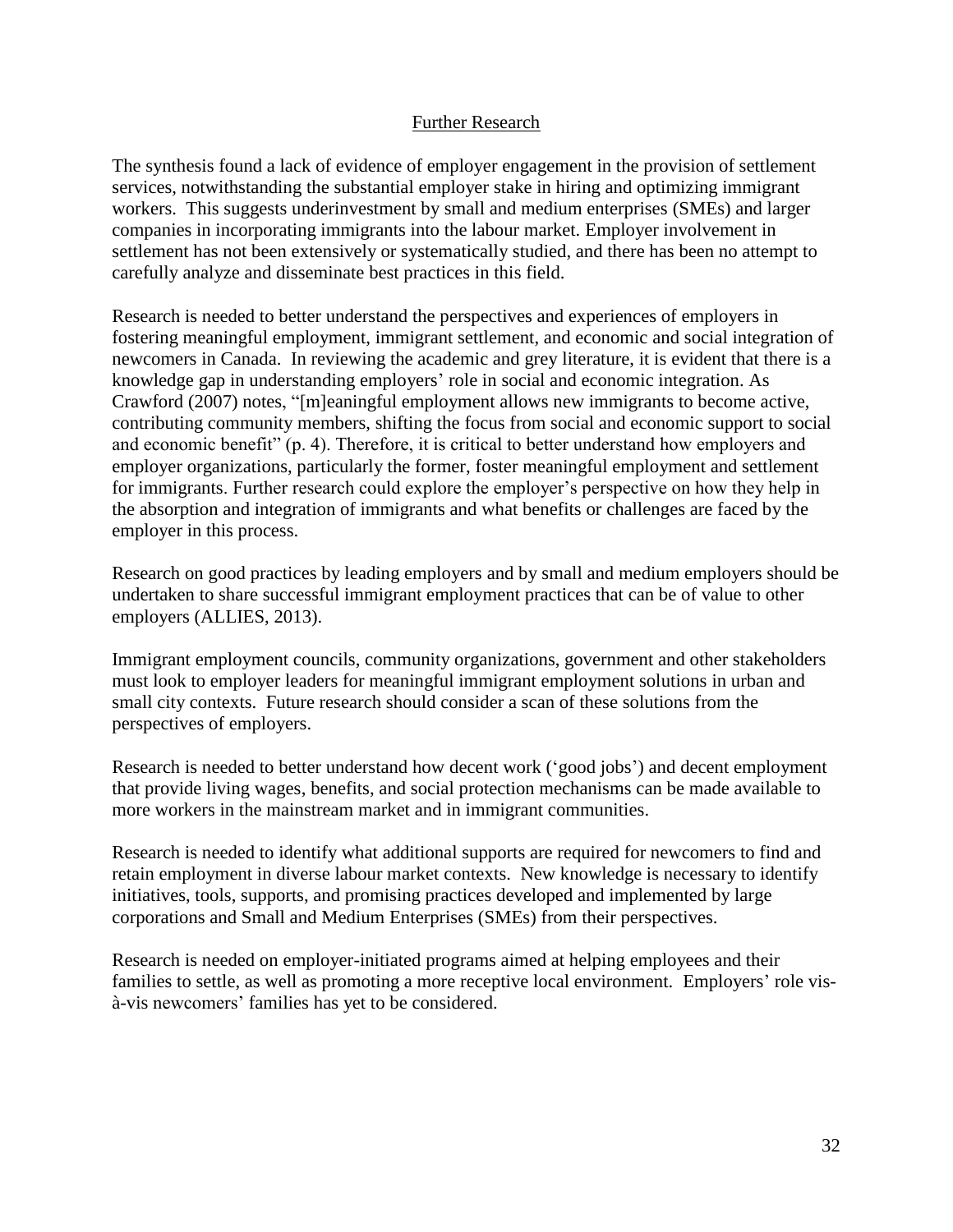#### **APPENDICES**

# Appendix A

*A1: Results from the Promising Literature* 



Appendix A1 provides a breakdown of the results for initially identified promising literature retrieved from searches in library article databases, Internet search engines, and sent from employers, employer organizations, and settlement agencies. Note that "online literature" is used to refer to web documents retrieved from Internet search engines such as Google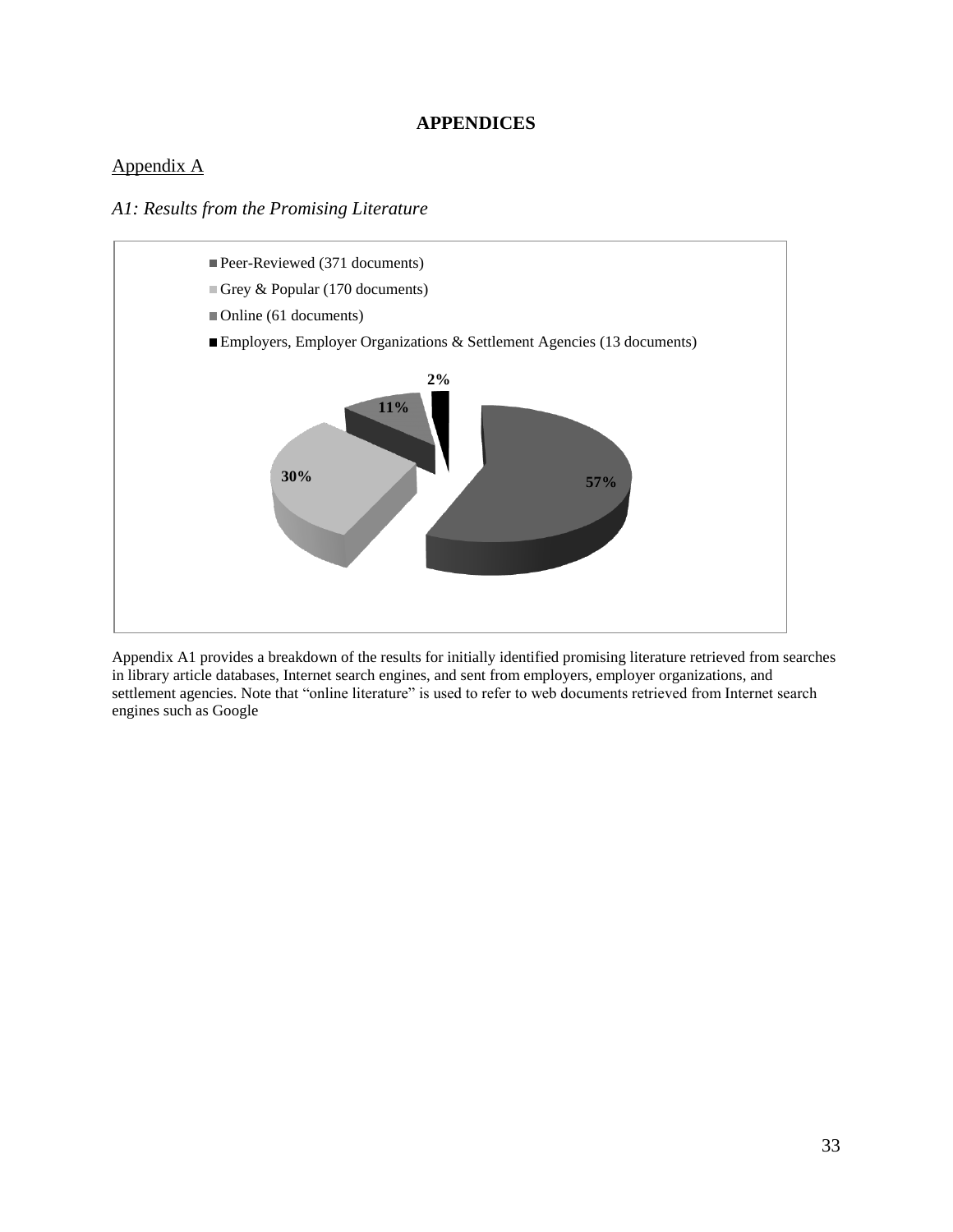# A2: Inclusion and Exclusion of the Literature



Appendix A2 illustrates the results of the first screening phase that included reviewing titles and abstracts of documents to determine eligibility regarding inclusion or exclusion. Note that "online literature" is used to refer to web documents retrieved from Internet search engines such as Google.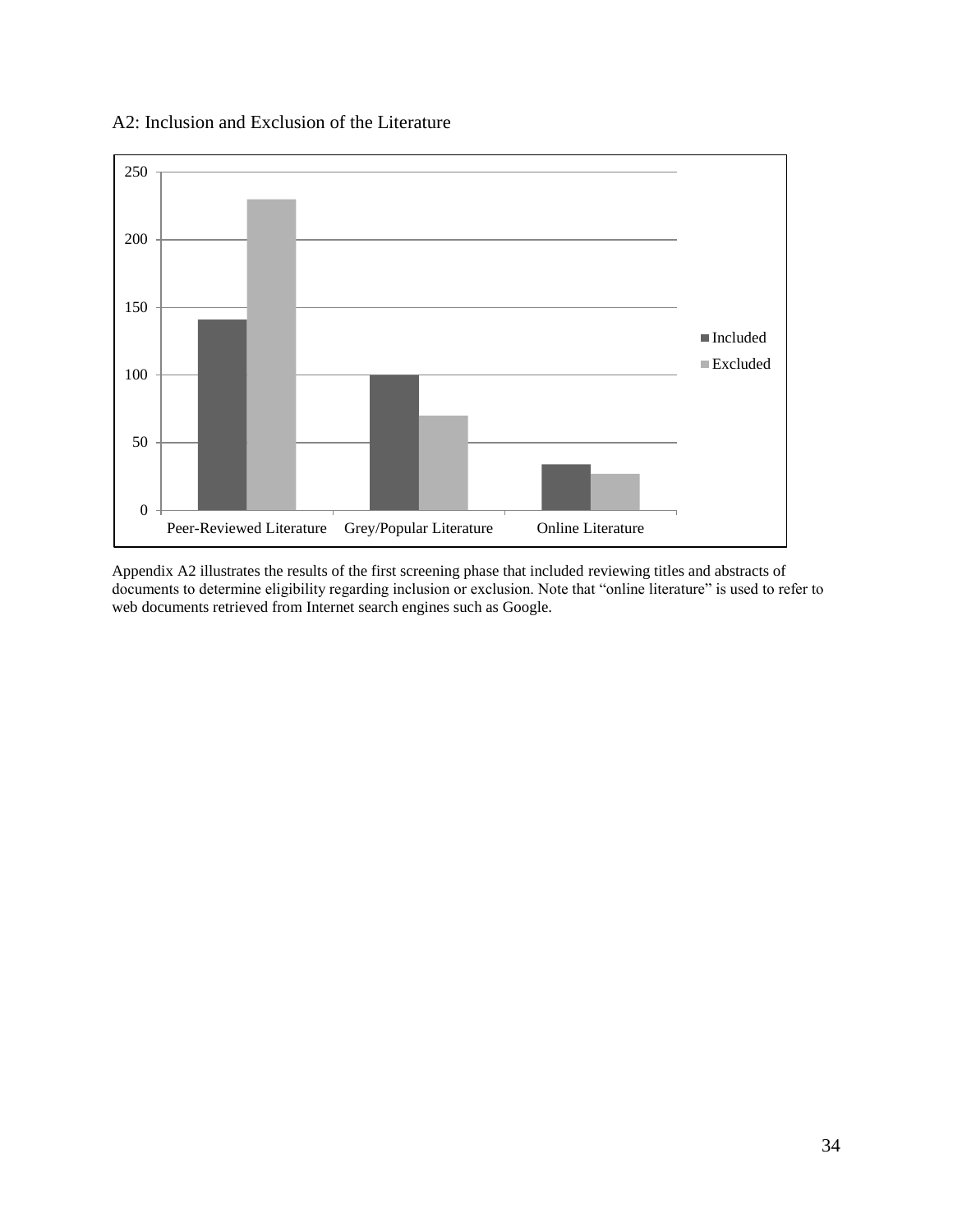### *A3: Number of Documents and Identified Themes*

| Literature           | <b>Theme</b>       | <b>Theme</b>       |                    |                     |                    | Theme Theme Theme Theme Theme |                    | <b>Theme</b>       | <b>Theme</b>       |
|----------------------|--------------------|--------------------|--------------------|---------------------|--------------------|-------------------------------|--------------------|--------------------|--------------------|
|                      | 1                  | 2                  | $\mathbf{3}$       | $\overline{\bf{4}}$ | 5                  | 6                             | 7                  | 8                  | 9                  |
| <b>Peer-Reviewed</b> | 71                 | 40                 | 57                 | 5                   | 10                 |                               | 35                 | 10                 |                    |
| <b>Grey/Popular</b>  | 39                 | 11                 | 25                 |                     |                    |                               | 13                 | 10                 |                    |
|                      | <b>Theme</b><br>10 | <b>Theme</b><br>11 | <b>Theme</b><br>12 | <b>Theme</b><br>13  | <b>Theme</b><br>14 | <b>Theme</b><br>15            | <b>Theme</b><br>16 | <b>Theme</b><br>17 | <b>Theme</b><br>18 |
| <b>Peer-Reviewed</b> | 5                  | $\overline{2}$     | 23                 | 16                  | 6                  | 3                             | 3                  | 37                 | 8                  |
| <b>Grey/Popular</b>  | 3                  | $\mathcal{E}$      | 4                  | 17                  |                    | 5                             | 3                  | 24                 | 6                  |

*Appendix A3 illustrates results from the first screening phase in which potential themes were identified by reviewing promising documents' titles and abstracts.* 

*Theme 1*: Supply and demand of skills for the labour market *Theme 2*: Employer and/or employer organization's role in

absorption and integration of newcomers

*Theme 3*: Impact of immigration-related policies and programs on supply and development of skills

*Theme 4*: Employer's 'value-proposition' for hiring newcomers

*Theme 5*: Employer's motivation for hiring newcomers

*Theme 6*: Employer's strategies, tools and resources for assisting economic and social integration

*Theme 7*: Promising practices and/or policies for absorption and integration of newcomers

*Theme 8*: Settlement agency's role in shaping employer behaviour and efforts in settlement activities

*Theme 9*: Employer's role vis-à-vis workers' families

*Theme 10*: Employer's use of immigrant flows to accelerate labour market absorption

*Theme 11*: Employer's perspective on skills shortage *Theme 12*: The role of successful job placement for absorption and integration of newcomers

*Theme 13*: Employer's perspectives on hiring newcomers or temporary foreign workers

*Theme 14*: Gaps or barriers between community services and employers

*Theme 15*: Labour market skills implementation from employer perspective

*Theme 16*: Knowledge of employer capacity and practices for assisting in newcomer settlement

*Theme 17*: Solutions to better integrate skilled immigrants in labour market

*Theme 18*: Key components and specific gaps found in previous research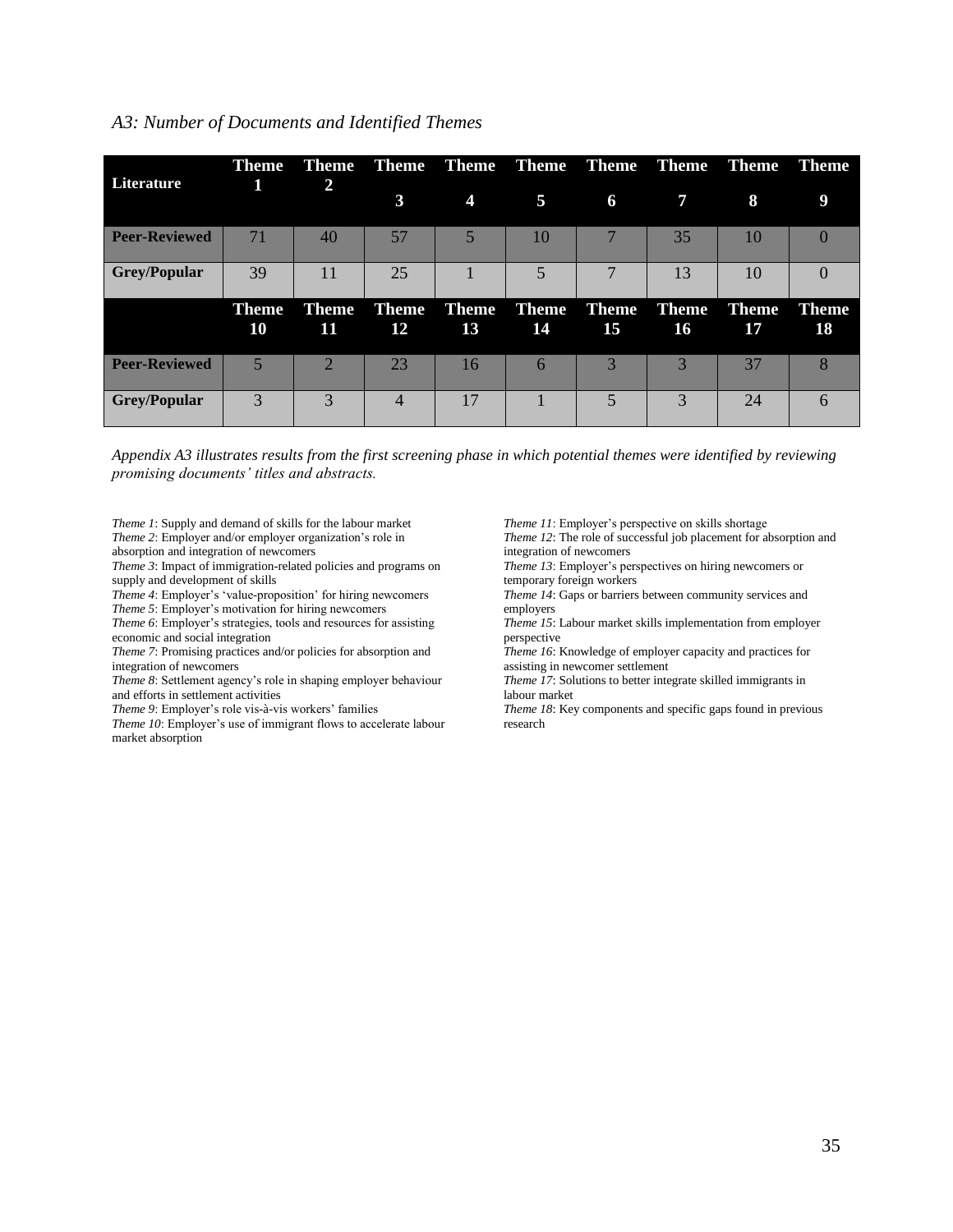## Appendix B

#### *Criteria for Inclusion/Exclusion Sheet*

First Author Last Name:

First 4 words of Title:

Is the paper a Systematic Review?□ Yes □ No

□ Quantitative Only □ Qualitative Only □ Mixed □ Best-evidence synthesis □ Meta-analyses

□ Grey literature (please describe \_\_\_\_\_\_\_\_\_\_\_\_\_\_\_\_\_\_\_\_\_\_\_\_\_\_\_\_\_\_\_\_).

Is it focused on the supply and demand of skills for the future labour market?  $\Box$  Yes  $\Box$  No

Is the role of employers and/or employer organizations in bridging newcomers' absorption and integration considered?  $\Box$  Yes  $\Box$  No

Is it relevant to Northern and/or small and remote communities?  $\Box$  Yes  $\Box$  No

Is it relevant to Francophone minority communities?  $\Box$  Yes  $\Box$  No

Literature Themes: Must be directed at one or more of the following themes (Please tick all that apply):

 $\Box$  supply and demand of skills for the labour market

 $\Box$  employer and/or employer organization's role in absorption and integration of newcomers

 $\Box$  impact of immigration-related policies and programs on supply and development of skills  $\Box$  employer's 'value-proposition' for hiring newcomers

 $\Box$  employer's motivation for hiring newcomers □ employer's strategies, tools and resources for assisting economic and social integration  $\Box$  promising practices and/or policies for absorption and integration of newcomers □ settlement agency's role in shaping employer behaviour and efforts in settlement activities □ employer's role vis-à-vis workers' families  $\Box$  employer's use of immigrant flows to accelerate labour market absorption  $\Box$  employer's perspective on skills shortage  $\Box$  the role of successful job placement for absorption and integration of newcomers  $\Box$  employer's perspective on hiring newcomers or temporary foreign workers

 $\square$  gaps or barriers between community services and employers  $\Box$  labour market skills implementation from employer perspective □ knowledge of employer capacity and practices for assisting in newcomer settlement

 $\Box$  solutions to better integrate skilled

immigrants in labour market

 $\square$  key components and specific gaps found in previous research

\_\_\_\_\_\_\_\_\_\_\_\_\_\_\_\_\_\_\_\_\_\_\_\_\_\_\_\_\_\_\_\_\_\_\_\_\_\_ \_\_\_\_\_\_\_\_\_\_\_\_\_\_\_\_\_\_\_\_\_\_\_\_\_\_\_\_\_\_\_\_\_\_\_\_\_\_ \_\_\_\_\_\_\_\_\_\_\_\_\_\_\_\_\_\_\_\_\_\_\_\_\_\_\_\_\_\_\_\_\_\_\_\_\_\_

 $\Box$  other(s) (please describe)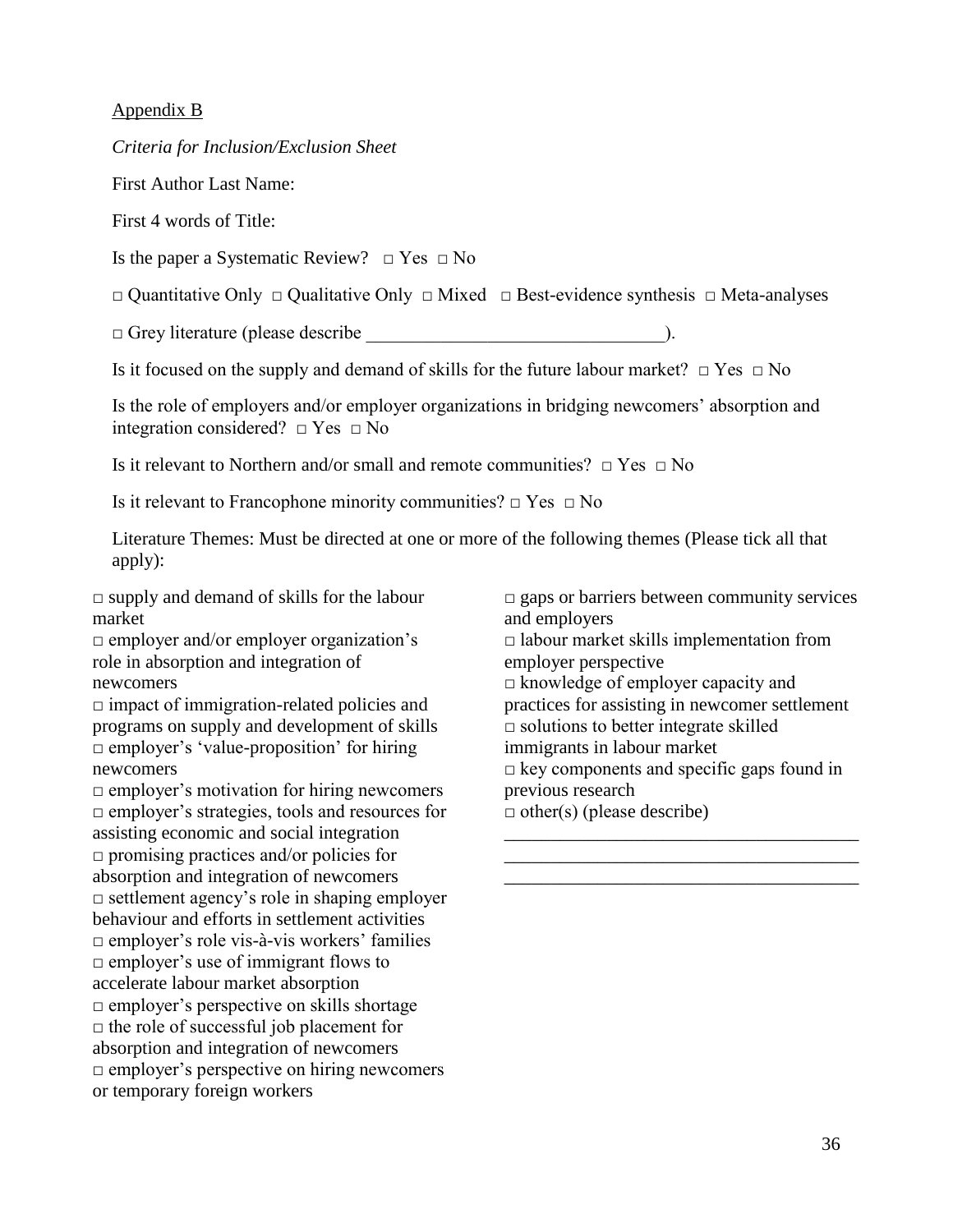Outcomes: [Must address one of the following]

 $\Box$  identified the skills, competencies and attributes needed in the current labour market.  $\Box$  championed solutions to better integrate skilled immigrants in the labour market. □ documented employer-related strategies, tools, resources and effective best practices to assist in recruiting, hiring, re-visioning, integrating and retaining immigrant skilled workers.  $\Box$  provided employer insights into the labour market to inform strategic planning and development of services and resources. □ unsure (please describe outcome\_\_\_\_\_\_\_\_\_\_\_\_\_\_\_\_\_\_\_\_\_\_\_\_\_\_\_\_\_\_\_\_\_\_\_\_\_\_\_\_\_\_\_\_\_\_\_\_\_).

Exclusion criteria: Not directly relevant to the research topic; quality of methodology; theoretical adequacy; or other.

Primary Reason for Exclusion:

NOTES: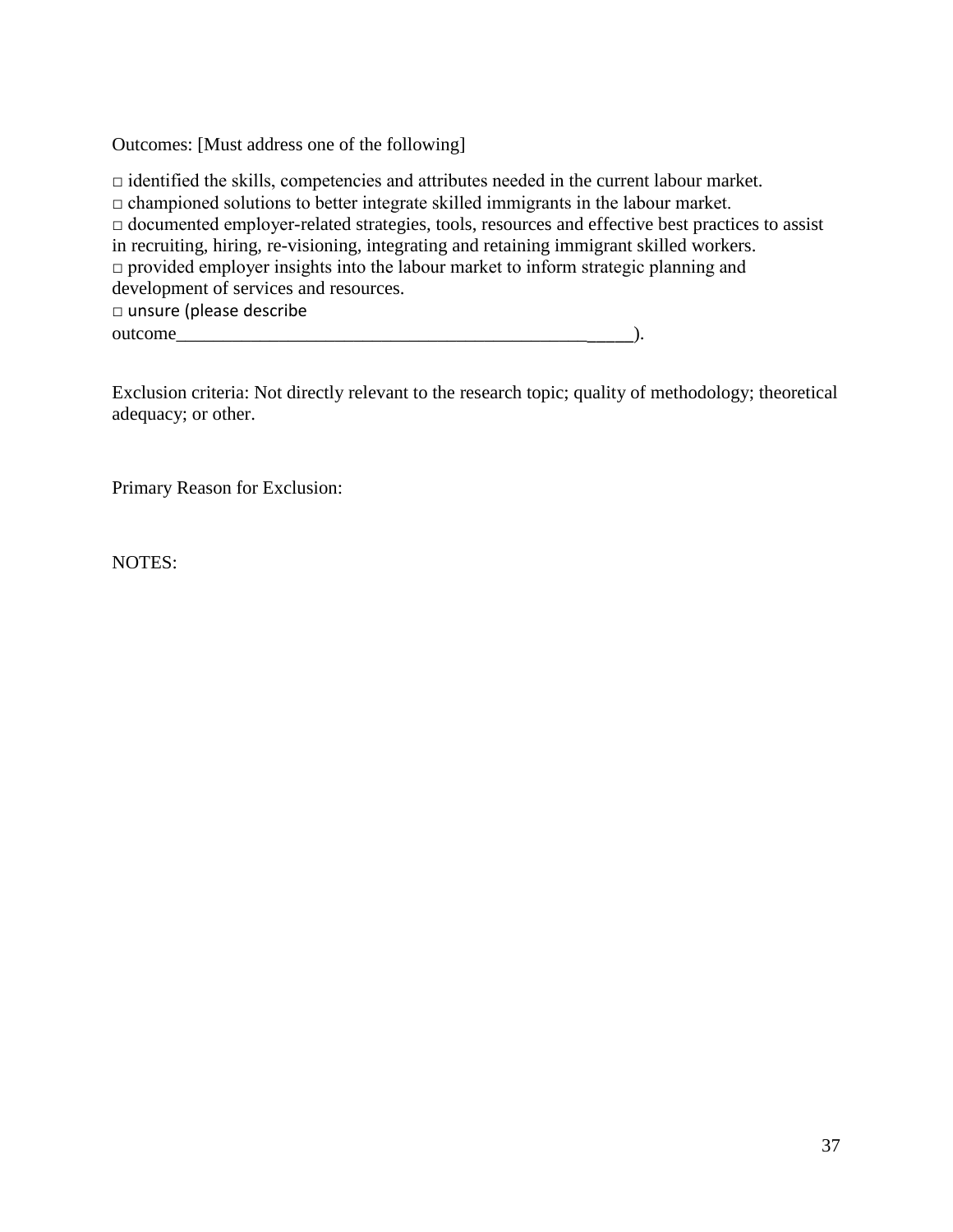## Appendix C

### *Key Documents*

Key documents were identified from the peer-reviewed, grey/popular, and online literature found through article database and search engines searches contributed by stakeholders such as employers, employer councils, and settlement agencies. These documents provide pertinent information and perspectives for consideration regarding the topic of the role of employer and employer organizations in newcomer's economic and social integration.

*Peer-Reviewed, Grey/Popular, and Online Literature*

- Burstein, M., & Esses, V. (2012, June). *Study of innovative and promising practices within the immigrant settlement sector*. Retrieved from Pathways to Prosperity: Canada website: [http://p2pcanada.ca/wp-content/uploads/2013/08/CISSA-ASCEI-Promising-and-](http://p2pcanada.ca/wp-content/uploads/2013/08/CISSA-ASCEI-Promising-and-Innovative-Practices-Report.pdf)[Innovative-Practices-Report.pdf](http://p2pcanada.ca/wp-content/uploads/2013/08/CISSA-ASCEI-Promising-and-Innovative-Practices-Report.pdf)
- Canadian Labour and Business Centre. (2005, October). Engagement with regional stakeholders on integrating internationally-trained workers into the workforce: Report on Five Canadian Roundtables: Fredericton, Hamilton, Victoria, Saskatoon, Windsor. Retrieved from Copian website:<http://en.copian.ca/library/research/clbc/regional/regional.pdf>
- Citizenship and Immigration Canada. (2012a). *Summary report: Consultations with employers on the development of an expression of interest application system*. Retrieved from: http://www.cic.gc.ca/english/pdf/pub/eoi-summary-report.pdf
- Citizenship and Immigration Canada. (2012b, September). *Immigration to support Canada's economic needs*. Presentation delivered at Leaders summit on immigration employment, Vancouver, BC. [PowerPoint]. Retrieved from Immigrant Employment Council of BC website: [http://www.iecbc.ca/sites/default/files/Presentation%20IEC%20Leaders%20Summit\\_Mar](http://www.google.ca/url?q=http://www.iecbc.ca/sites/default/files/Presentation%2520IEC%2520Leaders%2520Summit_MarkDavidson_0.ppt&ei=WbeqUtOyMdjboAS9voKQBw&sa=X&oi=unauthorizedredirect&ct=targetlink&ust=1386921569811227&usg=AFQjCNHcbrhKfHBn_C-oCYBGsdbgHY1Bhg) [kDavidson\\_0.ppt](http://www.google.ca/url?q=http://www.iecbc.ca/sites/default/files/Presentation%2520IEC%2520Leaders%2520Summit_MarkDavidson_0.ppt&ei=WbeqUtOyMdjboAS9voKQBw&sa=X&oi=unauthorizedredirect&ct=targetlink&ust=1386921569811227&usg=AFQjCNHcbrhKfHBn_C-oCYBGsdbgHY1Bhg)
- London-Middlesex Immigrant Employment Council. (n.d.). *Employer leadership strategy*. Retrieved from: http://www.lmiec.ca/sites/default/files/documents/LMIEC Employer Leadership Strategy.pdf
- Park, J. (2011). *Job-related training of immigrants*. (Catalogue no. 75-001-X). Retrieved from Statistics Canada website: http://www.statcan.gc.ca/pub/75-001-x/2011003/article/11539 eng.pdf
- Picot, G., & Sweetman, A. (2012). *Making it in Canada: Immigration outcomes and policies*. Retrieved from Institute for Research on Public Policy website: http://www.irpp.org/assets/research/diversity-immigration-and-integration/making-it-incanada/IRPP-Study-no29.pdf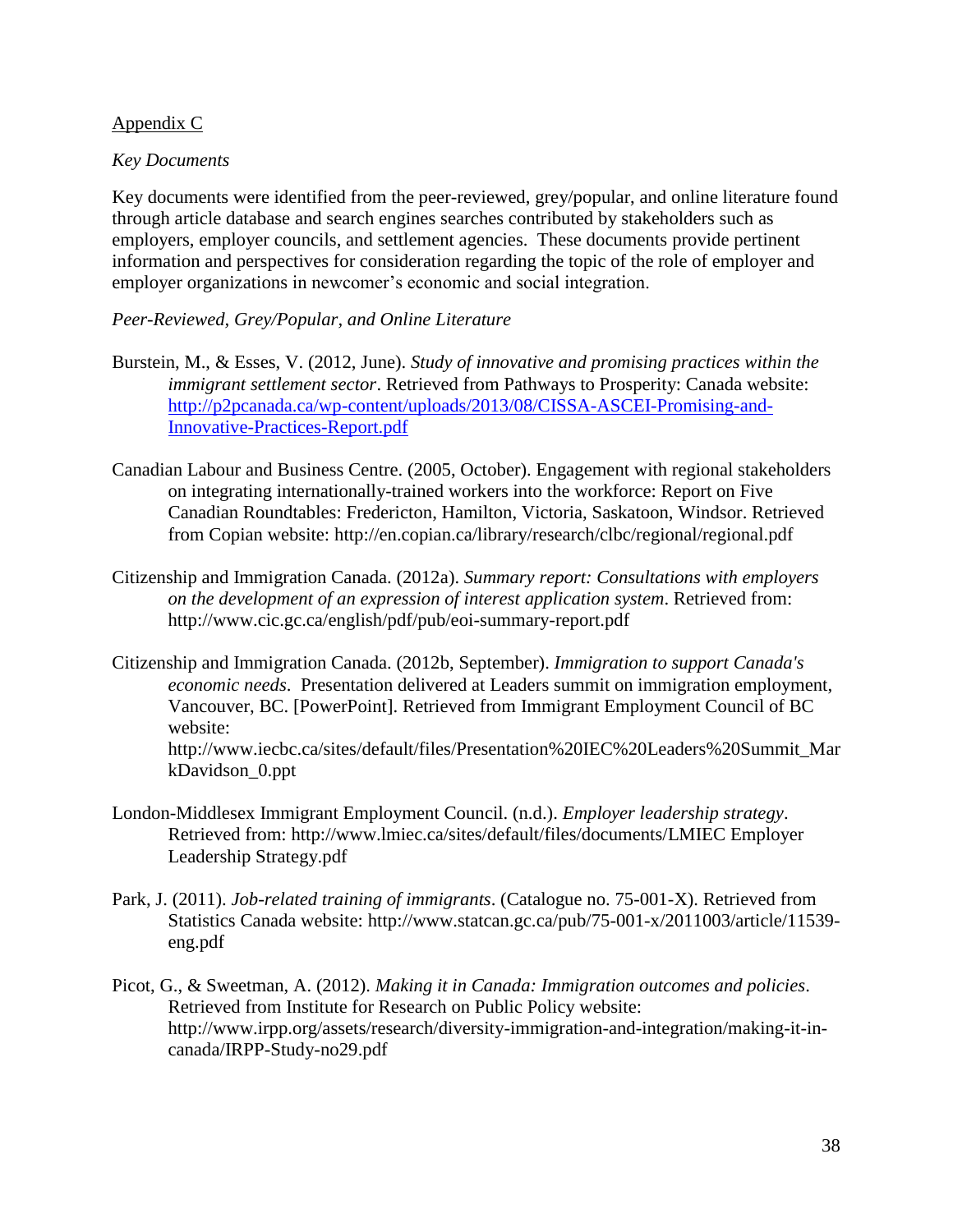- Plante, J. (2011). *Integration of internationally-educated immigrants into the Canadian labour market: Determinants of success*. (Catalogue no. 81-595-M – No. 094). Retrieved from Statistics Canada website: http://www.statcan.gc.ca/pub/81-595-m/81-595-m2011094 eng.pdf
- Watt, D., Krywulak, T., & Kitagawa, K. (2008). *Renewing immigration: Towards a convergence and consolidation of Canada's immigration policies and systems*. Retrieved from Conference Board of Canada website: http://www.conferenceboard.ca/elibrary/abstract.aspx?did=2758
- Yssaad, L. (2012). *The Canadian immigrant labour market, 2008-2011*. (Catalogue no. 71-606- X). Retrieved from Statistics Canada website: http://www.statcan.gc.ca/pub/71-606-x/71- 606-x2012006-eng.pdf

## *Stakeholder Literature*

- ALLIES. (2011, January). *Attracting, retaining and integrating skilled immigrants: An analysis of Canada's leading employers*. Retrieved from: http://alliescanada.ca/wpcontent/uploads/2010/05/AttractingRetainingIntegrating11.pdf
- ALLIES. (2011, October). *Global talent for SMEs: Practical ideas to connect small and medium business with the skilled immigrant workforce*. Retrieved from: http://alliescanada.ca/wpcontent/uploads/2010/05/Global-Talent-for-SMEs-web.pdf
- ALLIES. (2012, April). *Global talent for SMEs: Building bridges and making connections*. Retrieved from: http://alliescanada.ca/wp-content/uploads/2012/04/SMEs-Report-English.pdf
- ALLIES. (2013). *More employers adopt good immigrant employment practices: A trend analysis of the Best Employers for New Canadians competition*. Retrieved from: http://alliescanada.ca/wp-content/uploads/2013/03/Best-Employers-for-New-Canadians-Trends-2011-2012.pdf
- Canadian Chamber of Commerce. (2012, September). *Canada's skills crisis: What we heard*. Retrieved from: http://www.chamber.ca/download.aspx?t=0&pid=f1c0b24c-9bae-e211- 8bd8-000c291b8abf
- Canadian Chamber of Commerce. (2013, October). *Upskilling the workforce: Employersponsored training and resolving the skills gap.* Retrieved from: http://www.chamber.ca/media/blog/131009\_Upskilling-the-Workforce/131009\_Upskilling\_the\_Workforce.pdf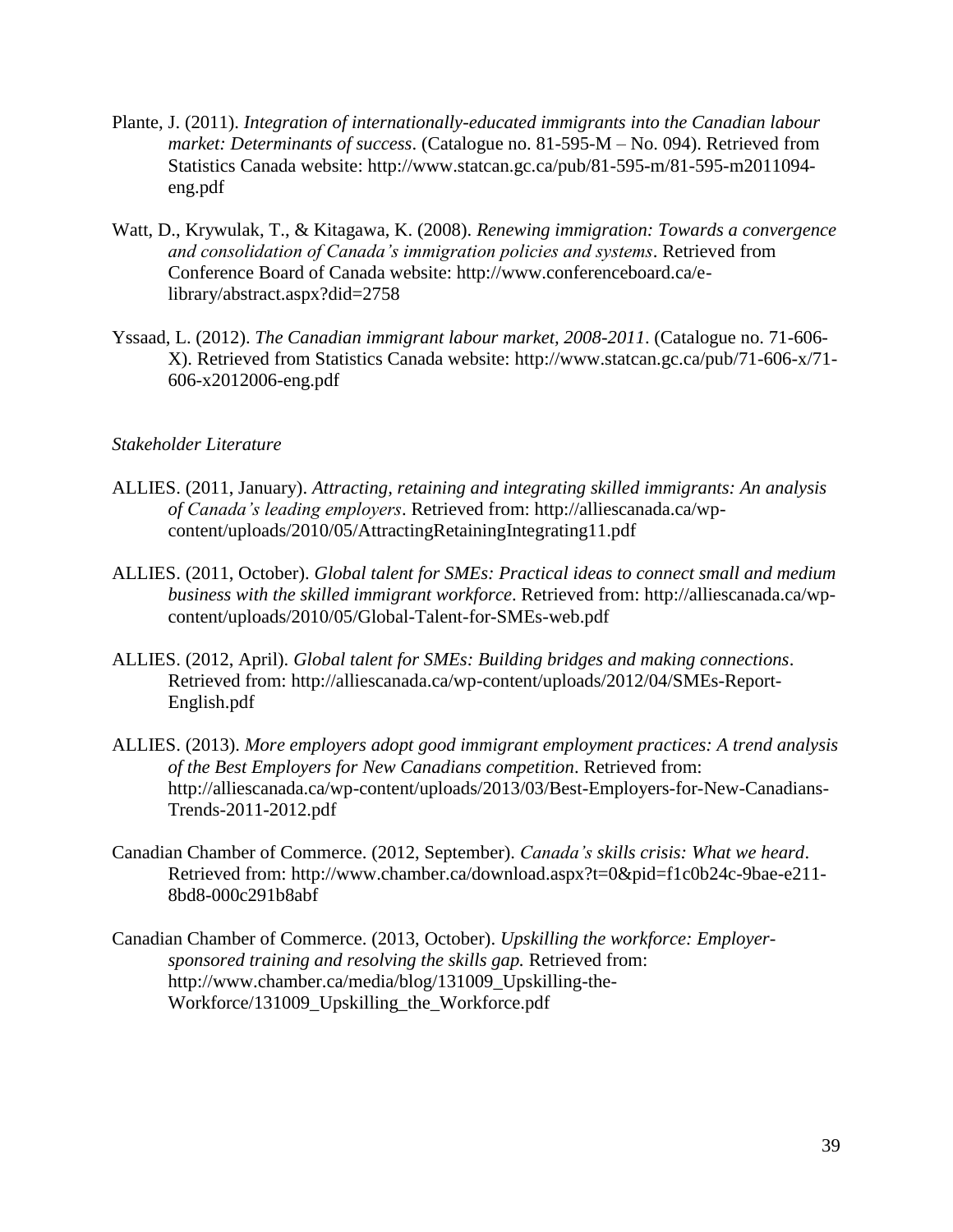#### Appendix D

#### References

- Alberta Employment and Immigration. (2008). *Employing a diverse workforce: Making it work*. Retrieved from Alberta Learning Information Service website: http://alis.alberta.ca/pdf/cshop/employdiverse.pdf
- Alberta Employment and Immigration. (2010) *A foreign qualification recognition plan for Alberta.* Retrieved from Alberta Innovation and Advanced Education website: http://eae.alberta.ca/documents/WIA/WIA-IM\_fqr\_ab\_plan.pdf
- Adey, G. (2007). Engaging employers: Strategies for the integration of internationally trained workers in Ottawa. *Canadian Issues*, 119-122.
- Alexander, C., Burleton, D., & Fong, F. (2012, February). *Knocking down barriers faced by new immigrants to Canada: Fitting the pieces together*. Retrieved from TD Bank Group website: http://www.td.com/document/PDF/economics/special/ff0212\_immigration.pdf
- Allan, N. (2010). Foreign worker recruitment and protection: The role of Manitoba's "Worker Recruitment and Protection Act". *Canadian Issues*, 29-32.
- ALLIES. (2013). *More employers adopt good immigrant employment practices: A trend analysis of the Best Employers for New Canadians competition*. Retrieved from: http://alliescanada.ca/wp-content/uploads/2013/03/Best-Employers-for-New-Canadians-Trends-2011-2012.pdf
- Almeida, S., Fernando, M., & Sheridan, A. (2012). Revealing the screening: Organisational factors influencing the recruitment of immigrant professionals. *International Journal of Human Resource Management, 23*(9), 1950-1965. doi: 10.1080/09585192.2011.616527
- Amundson, N. E., Yeung, T., Sun, I., Chan, K., & Cheng, J. (2011). The transition experiences of successful Chinese immigrants. *Journal of Employment Counseling, 48*(3), 129-135. doi: 10.1002/j.2161-1920.2011.tb01119.x
- Arksey, H., & O'Malley, L. (2005). Scoping studies: Towards a methodological framework. *International Journal of Social Research Methodology*, *8*(1), 19-32. doi: 10.1080/1364557032000119616
- Atanackovic, J., & [Bourgeault,](http://muse.jhu.edu/results?section1=author&search1=Ivy%20Lynn%20Bourgeault) I. L. (2013). The employment and recruitment of immigrant care workers in Canada. *Canadian Public Policy, 39*(2), 335-350. doi: 10.3138/CPP.39.2.335
- Aydemir, A. (2011). Immigrant selection and short-term labor market outcomes by visa category. *Journal of Population Economics, 24*(2), 451-475. doi: 10.1007/s00148-009- 0285-0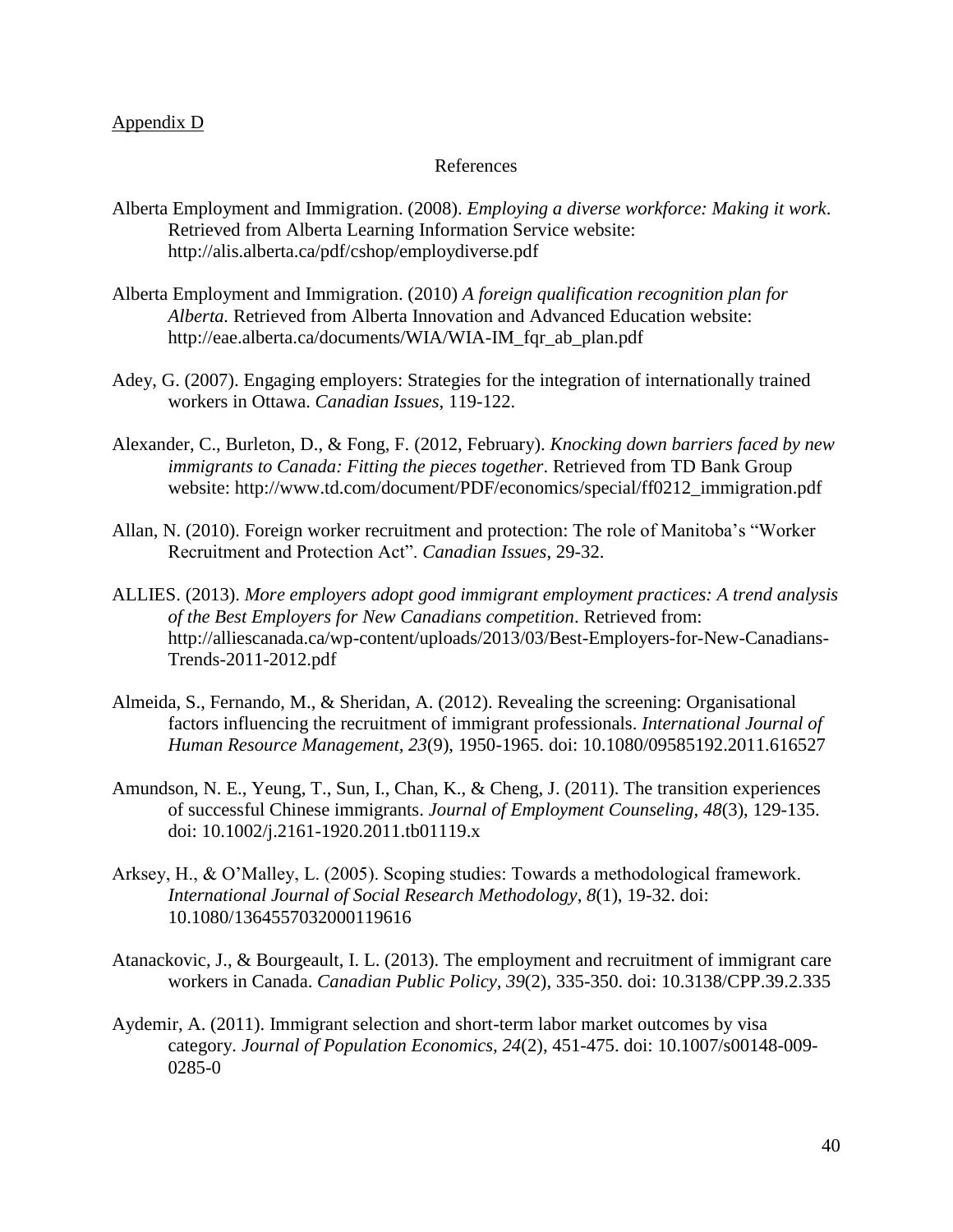Azmier, J. (2005). Western Canada's unique immigration picture. *Canadian Issues*, 116-118.

- Bamford, L. (2003, October). *Maximizing settlement policy to facilitate fuller integration of immigrants*. Paper presented at the National Settlement Conference 2, Calgary, AB. Retrieved from Integration-Net website: http://integration-net.ca/english/ini/vsiisb/conference2/working-travail/p01-04.htm
- Brooks, A.K. (2009). Complexity and community: Finding what works in workplace ESL. *New Directions for Adult & Continuing Education,* (121), 65-74. doi: 10.1002/ace.326
- Buhel, O., & Janzen, R. (2007). A national review of immigrant access to professions and trades initiatives. *Canadian Issues*, 59-62.
- Campbell, A. (2004, December). *Community-based learning opportunities winner, 2004: Skills for Change supports skilled immigrant employment.* Retrieved from Conference Board of Canada website: http://www.conferenceboard.ca/temp/2f7d9f1c-41ef-4886-a598- 1edd047a88cc/692-04%20skills%20for%20change%20cs.pdf
- Canadian Centre for Refugees. (2010). Immigration policy shifts: From nation building to temporary migration. *Canadian Issues*, 90-93.
- Canadian Chamber of Commerce. (2009, February). *Immigration: The changing face of Canada*. Retrieved from: http://www.chamber.ca/images/uploads/Reports/economic-immigration-0209.pdf
- Canadian Chamber of Commerce. (2012, September). *Canada's Skills Crisis: What we heard*. Retrieved from: http://www.chamber.ca/download.aspx?t=0&pid=f1c0b24c-9bae-e211- 8bd8-000c291b8abf
- Canadian Chamber of Commerce. (2013, October). *Upskilling the workforce: Employersponsored training and resolving the skills gap.* Retrieved from: http://www.chamber.ca/media/blog/131009\_Upskilling-the-Workforce/131009\_Upskilling\_the\_Workforce.pdf
- Canadian Labour and Business Centre. (2005, October). Engagement with regional stakeholders on integrating internationally-trained workers into the workforce: Report on Five Canadian Roundtables: Fredericton, Hamilton, Victoria, Saskatoon, Windsor. Retrieved from Copian website:<http://en.copian.ca/library/research/clbc/regional/regional.pdf>
- Carter, T., Pandey, M., & Townsend, J. (2010). *The Manitoba Provincial Nominee Program: Attraction, Integration and Retention of Immigrants.* Retrieved from Institute for Research on Public Policy website: http://www.irpp.org/en/research/diversityimmigration-and-integration/the-manitoba-provincial-nominee-program/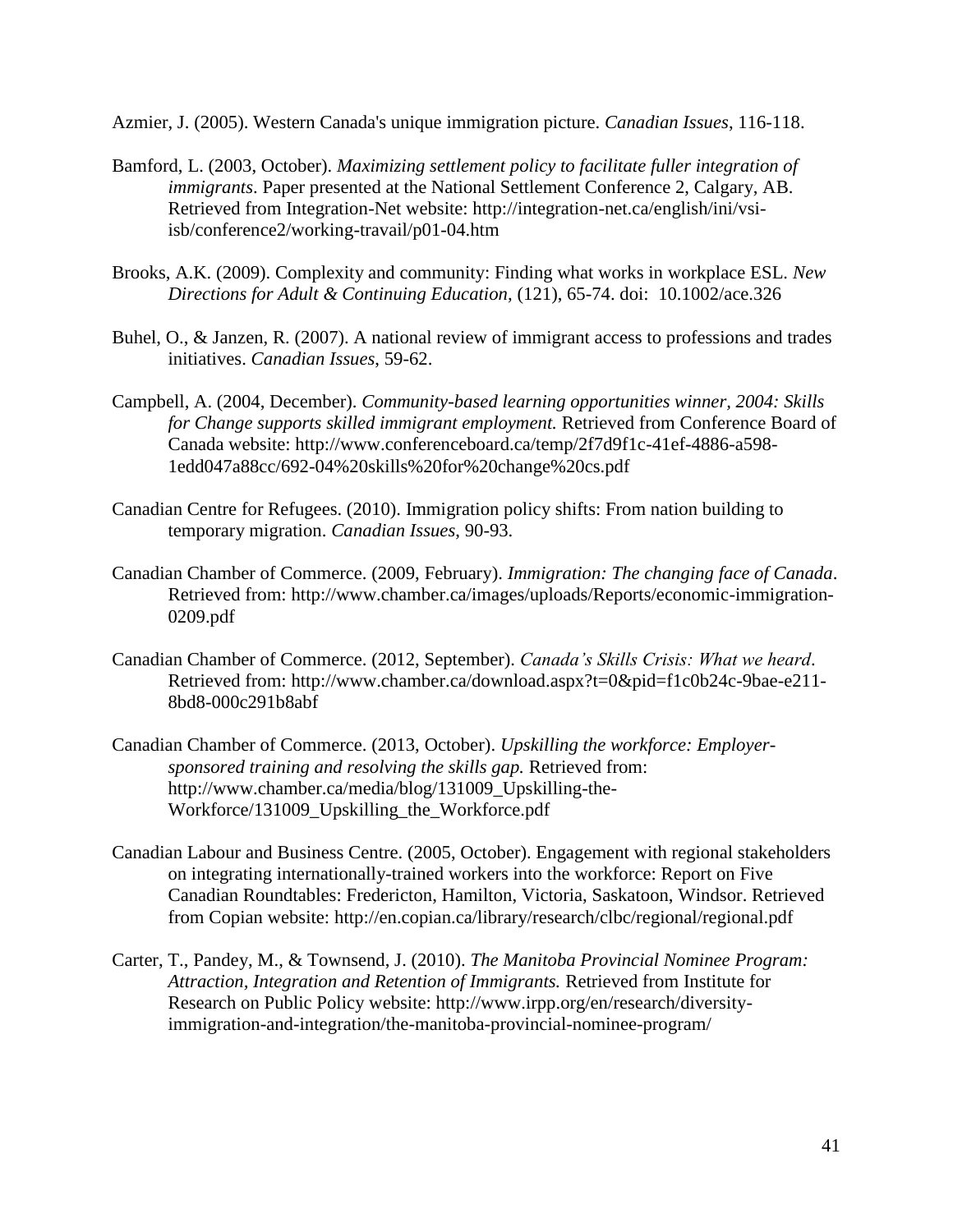- Chiswick, B. R., & Miller, P. W. (2009). Earnings and occupational attainment among immigrants. *Industrial Relations: A Journal of Economy and Society, 48*(3), 454-465. doi: 10.1111/j.1468-232X.2009.00568.x
- Citizenship and Immigration Canada. (2009, June 10*). Finding workers in a changing labour market*. Retrieved from Foreign Credentials Referral Office website: http://www.credentials.gc.ca/employers/roadmap/section1-1.asp
- Citizenship and Immigration Canada. (2012). *Summary report: Consultations with employers on the development of an expression of interest application system*. Retrieved from: http://www.cic.gc.ca/english/pdf/pub/eoi-summary-report.pdf
- Citizenship and Immigration Canada. (2012, September). *Immigration to support Canada's economic needs*. Presentation delivered at Leaders summit on immigration employment, Vancouver, BC. [PowerPoint]. Retrieved from Immigrant Employment Council of BC website: [http://www.iecbc.ca/sites/default/files/Presentation%20IEC%20Leaders%20Summit\\_Mar](http://www.google.ca/url?q=http://www.iecbc.ca/sites/default/files/Presentation%2520IEC%2520Leaders%2520Summit_MarkDavidson_0.ppt&ei=WbeqUtOyMdjboAS9voKQBw&sa=X&oi=unauthorizedredirect&ct=targetlink&ust=1386921569811227&usg=AFQjCNHcbrhKfHBn_C-oCYBGsdbgHY1Bhg) [kDavidson\\_0.ppt](http://www.google.ca/url?q=http://www.iecbc.ca/sites/default/files/Presentation%2520IEC%2520Leaders%2520Summit_MarkDavidson_0.ppt&ei=WbeqUtOyMdjboAS9voKQBw&sa=X&oi=unauthorizedredirect&ct=targetlink&ust=1386921569811227&usg=AFQjCNHcbrhKfHBn_C-oCYBGsdbgHY1Bhg)
- Couton, P. (2013). The impact of communal organizational density on the labour market integration of immigrants in Canada. *International Migration*. 51(1), 92-114. doi: 10.1111/j.1468-2435.2010.00673.x
- Crawford, J. (2007). Successes and stumbling blocks: The creation of a mentorship program for internationally trained professionals. *Canadian Issues*, 130-132.
- Creese, G., & Wiebe, B. (2012). Survival employment: Gender and deskilling among African immigrants in Canada. *International Migration, 50*(5), 56-76. doi:10.1111/j.1468- 2435.2009.00531.x
- Cryderman, K. (2013, March 21). Hiring of temporary foreign workers raises hackles in Alberta labour movement. *The Globe and Mail*, p. B5.
- Dalley, P. (2008). Immigration and work in minority communities: The case of francophone Alberta. *Canadian Issues*, 50-54.
- Dejardins, D., & Cornelson, K. (2011, December). *Immigrant labour market outcomes in Canada: The benefits of addressing wage and employment gaps*. Retrieved from Royal Bank of Canada website: http://www.rbc.com/newsroom/pdf/1219-2011-immigration.pdf
- Delander, L., Hammarstedt, M., Månsson, J., & Nyberg, E. (2005). Integration of immigrants: The role of language proficiency and experience. *Evaluation Review, 29*(1), 24-41. doi: 10.1177/0193841X04270230
- Derwing, T., & Krahn, H. (2008). Attracting and retaining immigrants outside the metropolis: Is the pie too small for everyone to have a piece? The case of Edmonton, Alberta. *Journal*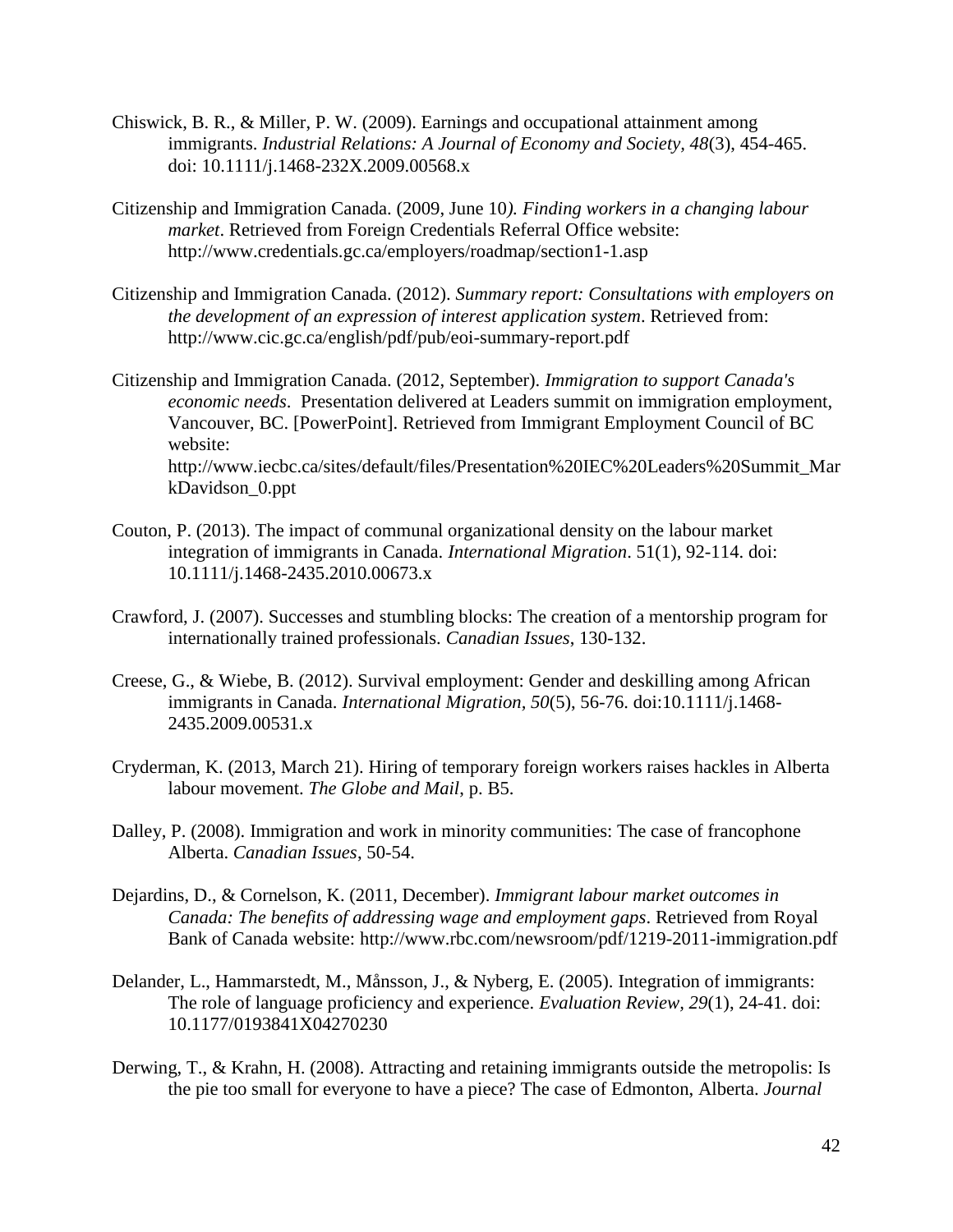*of International Migration & Immigration, 9*(2), 185-202. doi: 10.1007/s12134-008- 0050-3

- Donaldson, I. (2007). Enhancing policy capacity on the issue of foreign credential recognition. *Canadian Issues*, 55-58.
- Ebner, D. (2006, Feb 17). Plan to hire foreign oil sands workers causes furor. *The Globe and Mail*, p. B3.
- Fester, B., McKitrick, A., & Amyot, S. (2010). *The social economy and social and economic integration for immigrant, refugee, and cultural communities: An introduction*. Retrieved from Canadian Social Economy Hub website: http://socialeconomyhub.ca/sites/socialeconomyhub.ca/files/The%20Social%20Economy %20and%20Social%20and%20Economic%20Integration%20for%20Immigrant,%20Ref ugee,%20and%20Cultural%20Communities-%20An%20Introduction.pdf
- Findlay, A., & McCollum, D. (2013). Recruitment and employment regimes: Migrant labour channels in the UK's rural agribusiness sector, from accession to recession. *Journal of Rural Studies, 30,* 10-19. doi: 10.1016/j.jrurstud.2012.11.006
- Flecker, K. (2010). Building a disposable workforce through temporary migration policy. *Canadian Issues*, 99-103.
- Frank, K. (2013). Immigrant employment success in Canada: Examining the rate of obtaining a job match. *International Migration Review,* 47(1), 76-105. doi: 10.1111/imre.12014
- Fuller, S., & Vosko, L.F. (2008). Temporary employment and social inequality in Canada: Exploring intersections of gender, race and immigration status. *Social Indicators Research, 88*(1), 31-50. doi: 10.1007/s11205-007-9201-8
- Galiev, A., & Masoodi, S. (2012). Language barriers to integration: A Canadian perspective. *FIAR: Forum for Inter-American Research, 5*(2), 88-102. Retrieved from: http://www.interamerica.de/volume-5-2/galiev\_masoodi/
- Godin, J.-F., & Renaud, J. (2005). Work and immigrants: An analysis of employment activity in the first ten years of establishment in the Montreal area. *Journal of International Migration and Integration, 6* (3-4): 469-492. doi: 10.1007/s12134-005-1022-5
- Government to welcome more immigrants. (2006, August/September). *Human Resources Magazine*, *11*(3), 29.
- Grant, P. R. (2007). Accessing the higher echelons of a host country's labour market: Policy directions from the personal experiences of skilled immigrants. *Journal of International Migration and Integration, 8*(2), 135-139. doi: 10.1007/s12134-007-0021-0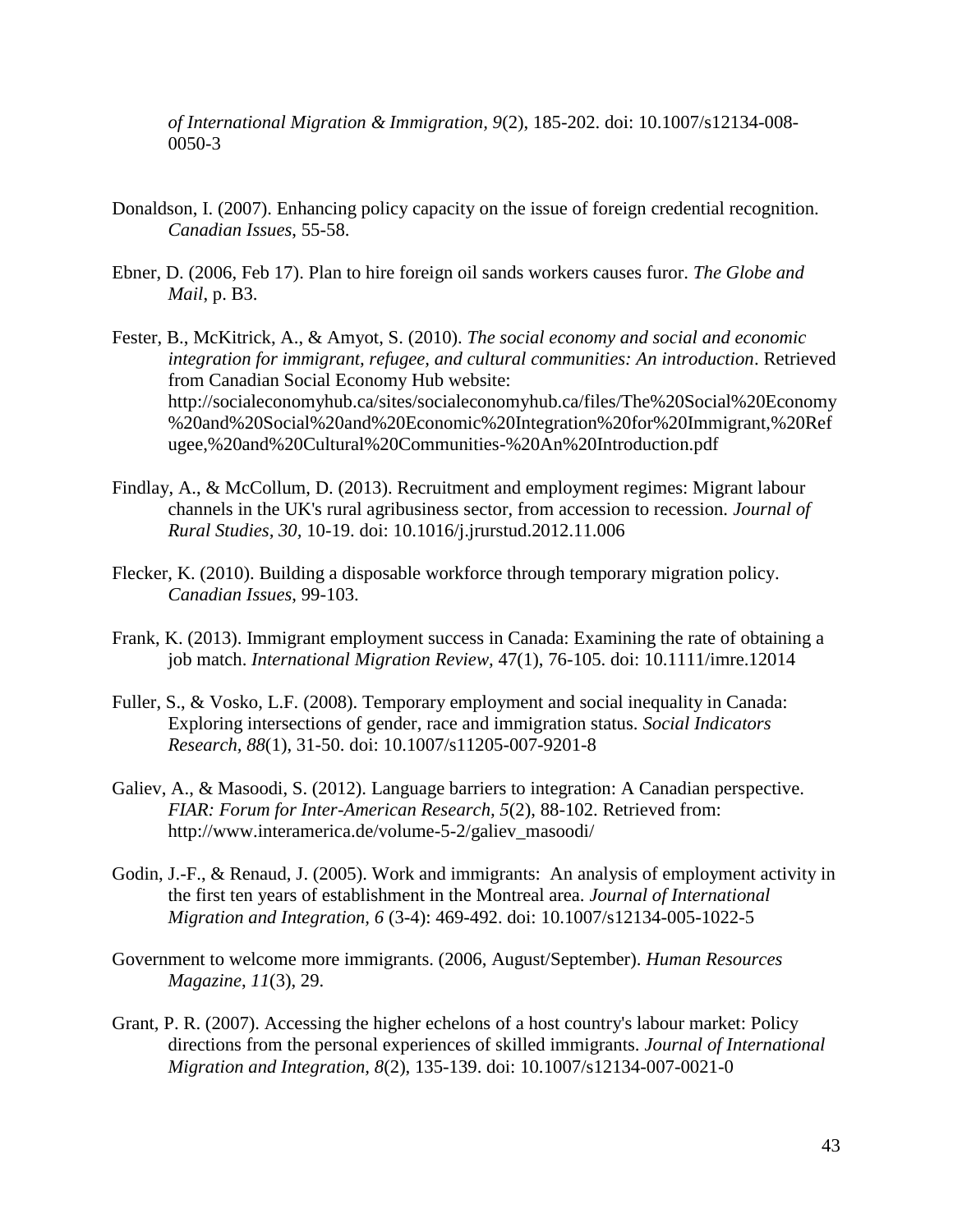Grant, T. (2009, January 26). Wading into the talent pool. *The Globe and Mail*, p. E5.

- Grant, T. (2013, April 1). Canada's labour pains: 1.3 Million jobless, but not enough skills. *The Globe and Mail,* p. B1.
- Green, F., Machin, S., & Wilkinson, D. (1998). The meaning and determinants of skills shortages. *Oxford Bulletin of Economics and Statistics, 60*(2), 165-187. doi: 10.1111/1468-0084.00093
- Grenier, G., & Xue, L. (2011). Canadian immigrants' access to a first job in their intended occupation. *Journal of International Migration and Integration, 12*(3), 275-303. doi: 10.1007/s12134-010-0159-z
- Gribble, C., & Blackmore, J. (2012). Re-positioning Australia's international education in global knowledge economies: Implications of shifts in skilled migration policies for universities. *Journal of Higher Education Policy & Management, 34*(4), 341-354. doi: 10.1080/1360080X.2012.689181
- Grondin, C. (2005). Knowledge of official languages among new immigrants: How important is it in the labour market. (Catalogue no. 89-624-XIE). Retrieved from Statistics Canada website: http://www.statcan.gc.ca/pub/89-624-x/89-624-x2007000-eng.pdf
- Gwynne, P. (2012). America's new brain drain: The loss of the sea turtles. *Research Technology Management, 55*(6), 5-7.
- Han, G.-S., & Humphreys, J.S. (2006). Integration and retention of international medical graduates in rural communities: A typological analysis. *Journal of Sociology, 42*(2), 189- 207. doi:10.1177/1440783306064951
- Hawthorne, L. (2008). *The impact of economic selection policy on labour market outcomes for degree-qualified migrants in Canada and Australia*. Retrieved from Institute for Research on Public Policy website: http://www.irpp.org/en/research/diversityimmigration-and-integration/the-impact-of-economic-selection-policy-on-labour-marketoutcomes-for-degree-qualified-migrants-in-canada-and-australia/
- Hennebry, J. L., & Preibisch, K. (2012). A model for managed migration? Re-examining best practices in Canada's Seasonal Agricultural Worker Program. *International Migration, 50*(s1): e19–e40. doi: 10.1111/j.1468-2435.2009.00598.x
- Herbst, M. (2008, April 1). Another wave of H-1Bs on the way. *Businessweek Online*, 27.
- Hiebert, D. (2009). The Economic Integration of Immigrants in Metro Vancouver. Working Paper No. 09-08. Vancouver: Metropolis British Columbia.
- Hjerm, M. (2004). Immigrant entrepreneurship in the Swedish welfare state. *Sociology, 38*(4), 739-756. doi: 10.1177/0038038504045862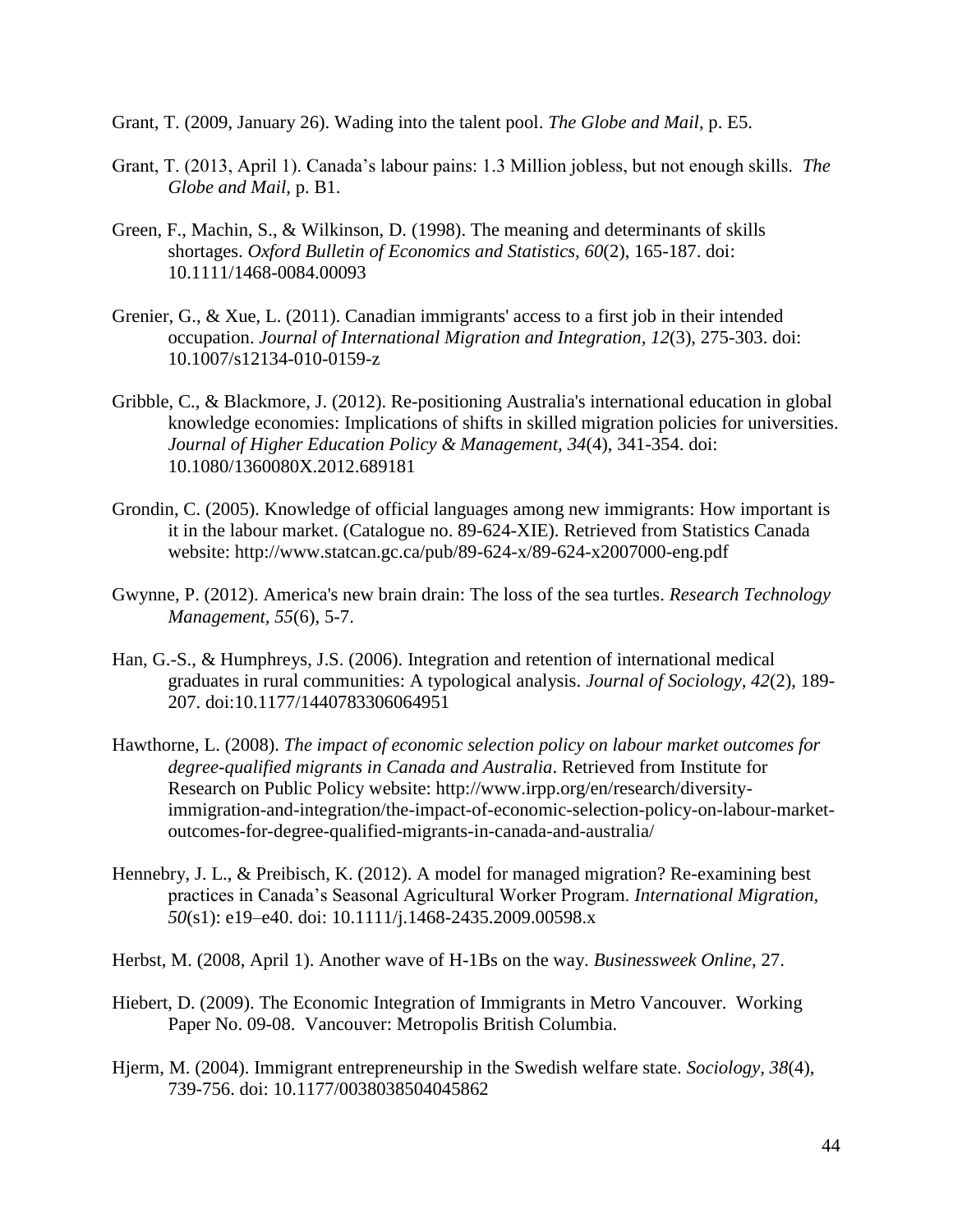- Huff, C. (2009, May 18). Powering up a Hispanic workforce. *Workforce Management, 88*(6), 25- 29.
- Ikura, J. (2007). Foreign credential recognition and Human Resources and Social Development Canada. *Canadian Issues*, 17-20.
- Immigrant Employment Council of BC. (2012, April). *BC employer consultation report: Recruiting and retaining immigrant talent*. Retrieved from: http://www.iecbc.ca/sites/default/files/IEC-BC\_BCEmployerConsultationReport\_Spring2012\_0.pdf
- Industry Canada, Micro-Economic Policy Analysis Branch, & Human Resources and Social Development Canada, Policy Research Directorate. (2008, April). *The Labour market and skill implications of population aging in Canada: A synthesis of key findings and policy implications.* Retrieved from: [http://www.ic.gc.ca/eic/site/eas](http://www.ic.gc.ca/eic/site/eas-aes.nsf/vwapj/SRIsr02.pdf/$FILE/SRIsr02.pdf)[aes.nsf/vwapj/SRIsr02.pdf/\\$FILE/SRIsr02.pdf](http://www.ic.gc.ca/eic/site/eas-aes.nsf/vwapj/SRIsr02.pdf/$FILE/SRIsr02.pdf)
- Kazemipur, A., & Nakhaie, M.R. (2013). The Economics of attachment: Making a case for a relational approach to immigrants' integration in Canada. *International Migration & Integration*, 1-24. doi: 10.1007/s12134-013-0284-6
- Kelly-Freake, E. (2007). Career essentials: A lighthouse in an ocean full of information and options. *Canadian Issues*, 123-125.
- Kesler, C. (2006). Social policy and immigrant joblessness in Britain, Germany and Sweden. *Social Forces, 85*(2), 743-770. doi: 10.1353/sof.2007.0013
- Keung, N. (2004, May 06). A business case for diversity groundbreaking survey shows Sprint sets the pace on workforce variety; Report ranks Canada's top 50 companies for visibleminority employees analysis sheds light on a subject rarely discussed, writes Nicholas Keung some companies better than others report ranks top 50 for minorities. *Toronto Star*, p. B01.
- Khan, C. (2007). The closed door: Credentialized society and immigrant experiences. *Canadian Issues*, 63-66.
- Kukushkin, V., & Watt, D. (2009). *Immigrant-friendly businesses: Effective practices for attracting, integrating, and retaining immigrants in Canadian workplaces*. Retrieved from Workforce Planning Board website: http://www.wpboard.ca/english/pdfs/Immigant-Friendly\_Businesses\_CBC.pdf
- Lapointe, M., Dunn, K., Tremblay-Côté, N., Bergeron, L-P., & Ignaczak. (2006). Lookingahead: A 10-year outlook for the Canadian labour market (2006-2015). Retrieved from North Superior Workforce Planning Board's Labour Market Information Portal website: http://nwolabourmarketinfo.ca/wp-content/uploads/2011/05/Looking\_ahead.pdf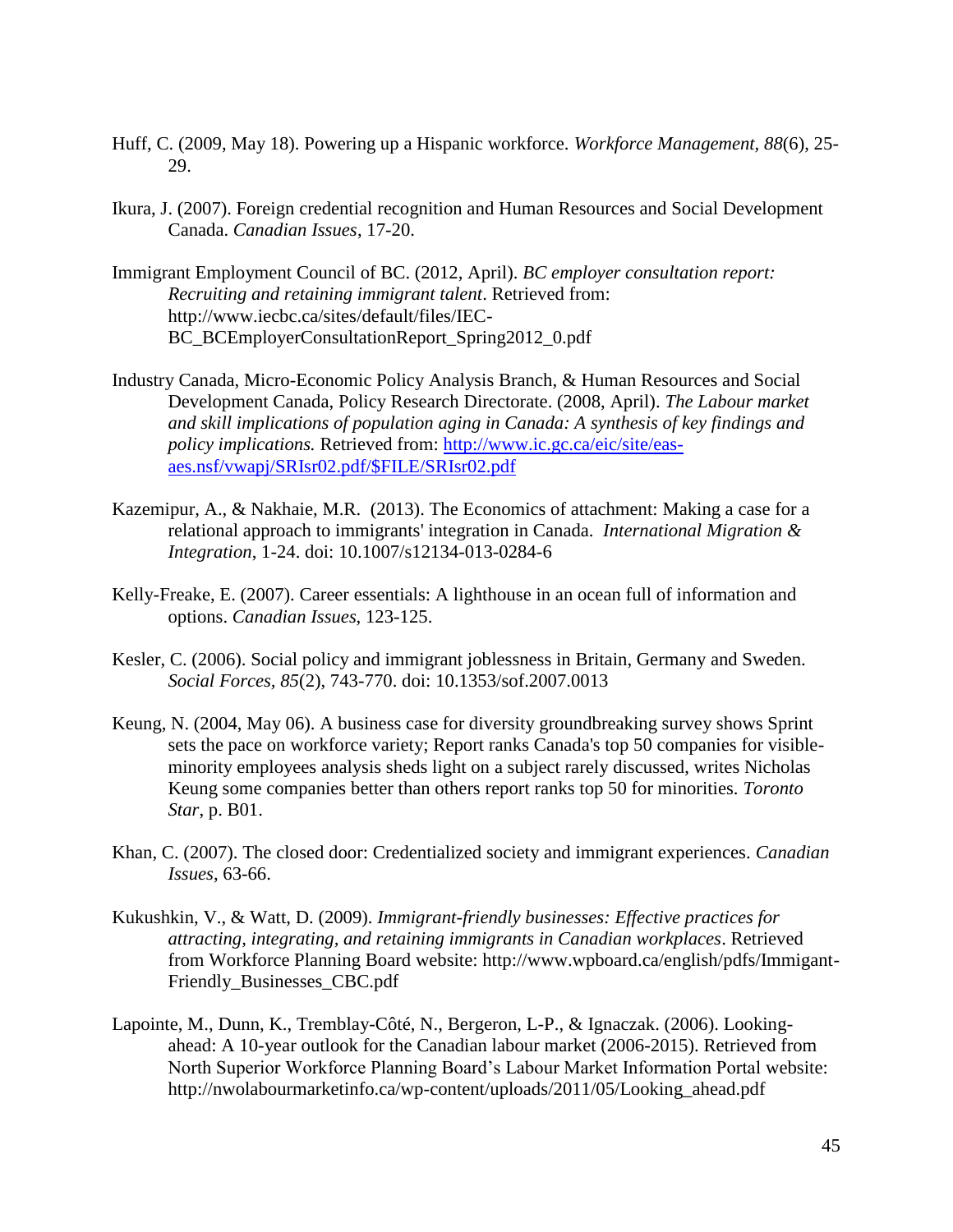- Levac, D., Colquhoun, H., & O'Brien, K.K. (2010). Scoping studies: Advancing the methodology. *Implementation Science*, *5*(69), 1-9. doi: 10.1186/1748-5908-5-69
- Liebig, T. (2007). The labour market integration of immigrants in Denmark. OECD Social, Employment and Migration Working Papers. doi: 10.1787/233783261534
- Liu, E.N. (2006). *Access to employment or access to employers: A descriptive study of employers' attitudes and practices in hiring newcomer job seekers*. Retrieved from CERIS: The Ontario Metropolis Centre website: http://www.ceris.metropolis.net/Virtual%20Library/EResources/LiuEN2006.pdf
- Lo, L., Preston, V., Wang, S., Reil, K., Harvey, E., & Siu, B. (2001). *Immigrants' economic status in Toronto: Rethinking settlement and integration strategies*. Retrieved from CERIS: The Ontario Metropolis Centre website: http://ceris.metropolis.net/Virtual%20Library/economic/Lo%20et%20al/loc2full.html
- Lochhead, C. (2003). *The transition penalty: Unemployment among recent immigrants to Canada.* Retrieved from Copian website: http://en.copian.ca/library/research/clbc/penalty/03jun30.pdf
- London-Middlesex Immigrant Employment Council. (n.d.). *Employer leadership strategy*. Retrieved from: http://www.lmiec.ca/sites/default/files/documents/LMIEC Employer Leadership Strategy.pdf
- Lowe, S. J. (2010). Rearranging the deck chairs? A critical examination of Canada's shifting (im)migration policies. *Canadian Issues*, 25-28.
- Lowell, B. L., & Kemper, Y. B. (2004). Transatlantic roundtable on low-skilled migration in the twenty-first century: Prospect and policies. *International Migration, 42*(1), 117-140. doi: 10.1111/j.0020-7985.2004.00276.x
- Lucio, M.M., & Perrett, R. (2009). The diversity and politics of trade unions' responses to minority ethnic and migrant workers: The context of the UK. *Economic & Industrial Democracy, 30*(3), 324-347. doi: 10.1177/0143831X09336562
- MacKenzie, R., & Forde, C. (2009). The rhetoric of the "good worker" versus the realities of employers' use and the experiences of migrant workers. *Work Employment & Society, 23*(1), 142-159. doi: 10.1177/0950017008099783
- Maytree Foundation, Cities of Migration. (2012). *Practice to policy: Lessons from local leadership on immigrant integration*. Retrieved from Cities of Migration website: http://citiesofmigration.ca/wp-content/uploads/2012/03/Practice-to-Policy.pdf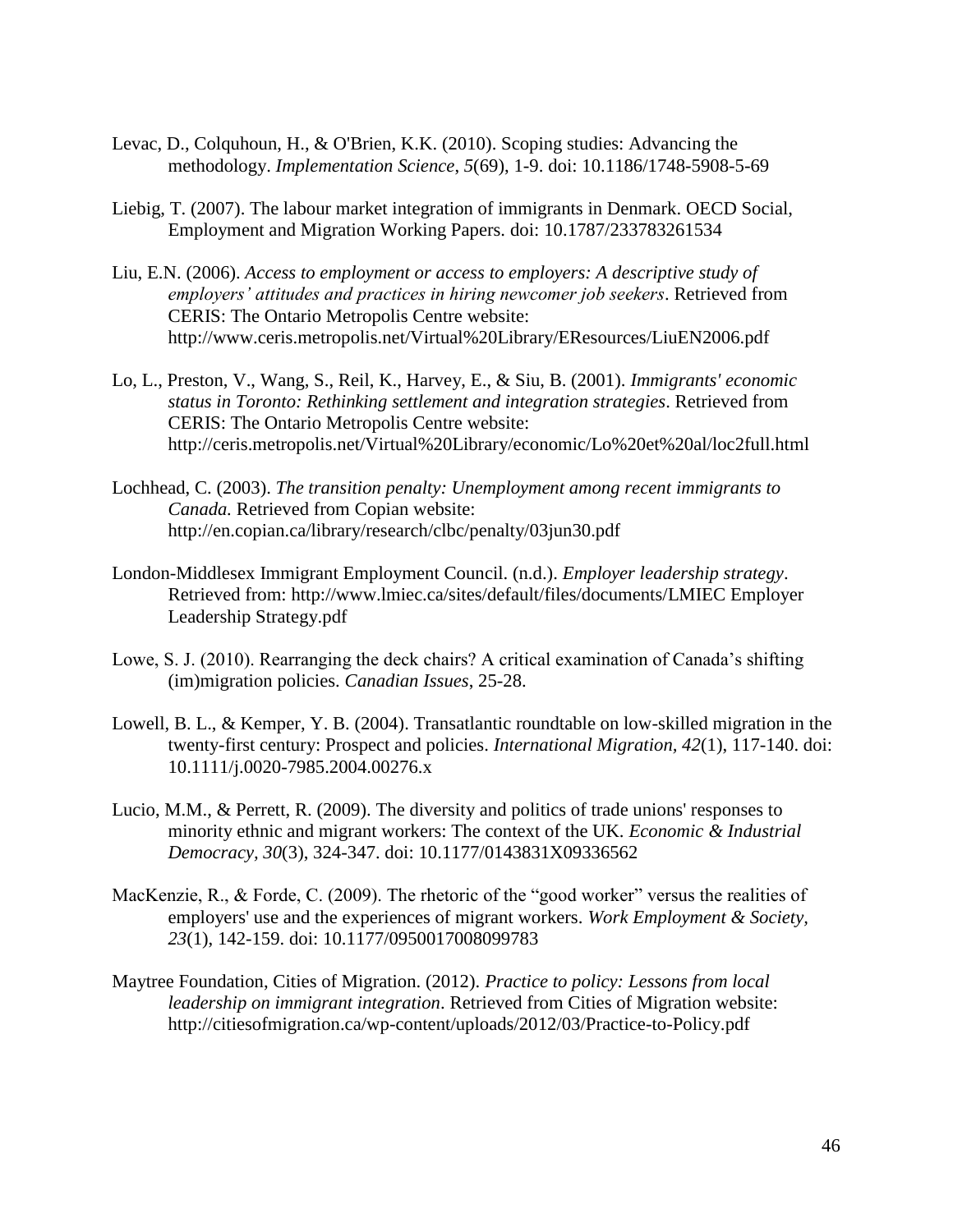- McGovern, P. (2012). Inequalities in the (de-)commodification of labour: Immigration, the nation state, and labour market stratification. *Sociology Compass, 6*(6), 485–498. doi: 10.1111/j.1751-9020.2012.00470.x
- McMahon, T. (2013, April 29). Land of misfortune. *Maclean's*, *126*(16), 1.
- Miner, R. (2012, March). *Jobs of the future: Options and opportunities*. Retrieved from Miner & Miner website: http://minerandminer.ca/data/Jobs\_of\_the\_Future\_Final.pdf
- Mulholland, M.-L., & Biles, J. (2004). *Newcomer integration policies in Canada*. Retrieved from Pathways to Prosperity: Canada website: http://p2pcanada.ca/library/newcomerintegration-policies-in-canada/
- Newton, S., Pillay, J., & Higginbottom, G. (2012). The migration and transitioning experiences of internationally educated nurses: A global perspective. *Journal of Nursing Management 20*(4), 534-550. doi: 10.1111/j.1365-2834.2011.01222.x
- Ngo, H.V., & Este, D. (2006). Professional re-entry for foreign-trained immigrants. *Journal of International Migration and Integration, 7*(1), 27-50. doi: 10.1007/s12134-006-1001-5
- Ontario Chamber of Commerce. (n.d.). *Building a 21st century workforce through workplace training, utilizing newcomers' skills and apprenticeship reform*. Retrieved from: http://occ.on.ca/economic-vision/21st-century-workforce/
- Ontario Ministry of Finance. (2010). Immigration. In *Public services for Ontarians: A path to sustainability and excellence* (chapter 10). Retrieved from: http://www.fin.gov.on.ca/en/reformcommission/chapters/ch10.html
- Orme, L. (2007). Immigrant workforce integration: The Hamilton experience. *Canadian Issues*, 75-78.
- Pandey, M., & Townsend, J. (2011). Quantifying the effects of the provincial nominee programs. *Canadian Public Policy, 37*(4), 495-512. doi: 10.1353/cpp.2011.0048
- Park, J. (2011). Job-related training of immigrants. (Catalogue no. 75-001-X). Retrieved from Statistics Canada website: http://www.statcan.gc.ca/pub/75-001-x/2011003/article/11539 eng.pdf
- Pekkala Kerr, S., & Kerr, W.R. (2013). Immigration and employer transitions for STEM workers. *American Economic Review, 103*(3), 193-197. doi:10.1257/aer.103.3.193
- Picot, G., & Sweetman, A. (2012). *Making it in Canada: Immigration outcomes and policies*. Retrieved from Institute for Research on Public Policy website: http://www.irpp.org/assets/research/diversity-immigration-and-integration/making-it-incanada/IRPP-Study-no29.pdf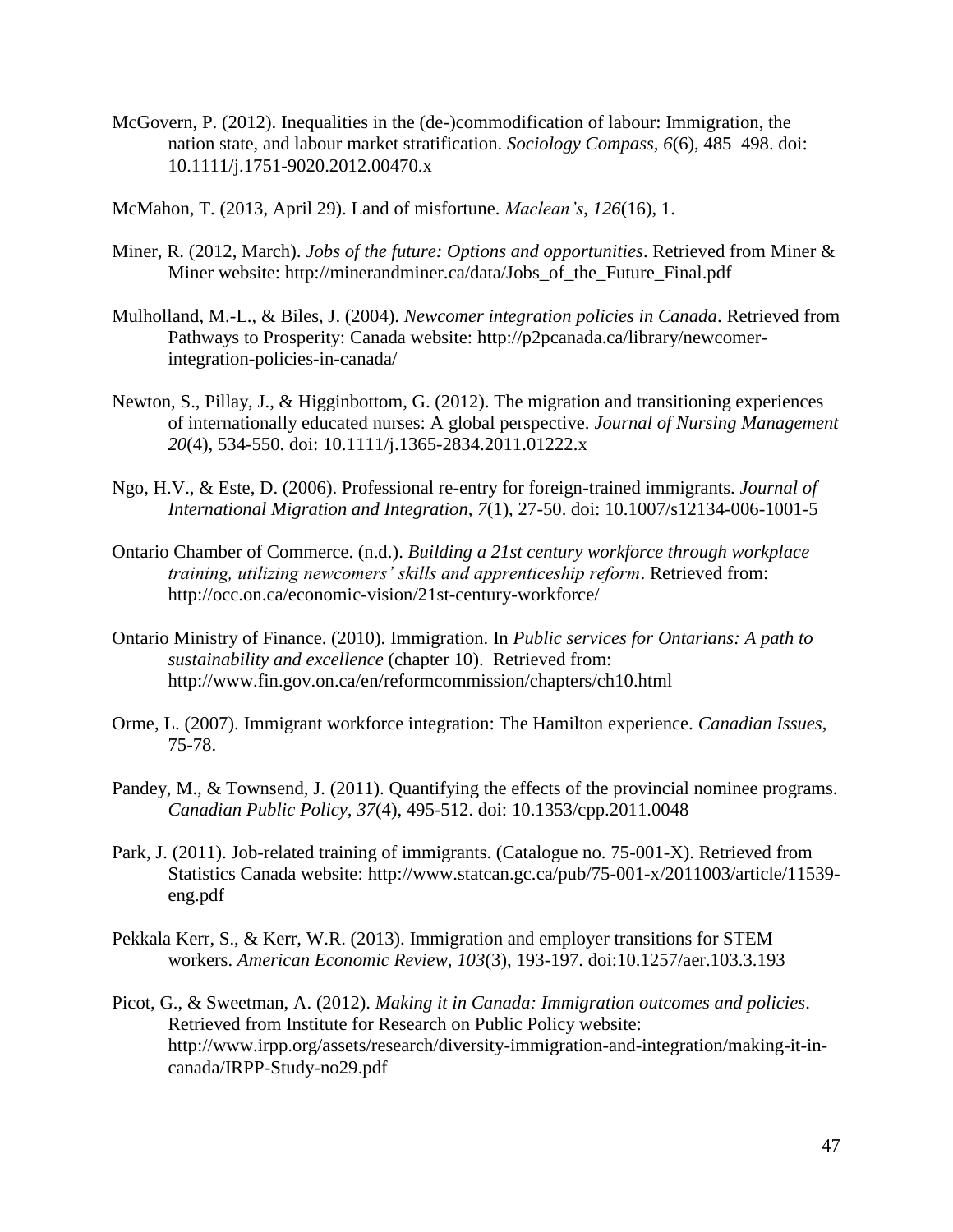- Plante, J. (2011). *Integration of internationally-educated immigrants into the Canadian labour market: Determinants of success*. (Catalogue no. 81-595-M – No. 094). Retrieved from Statistics Canada website: http://www.statcan.gc.ca/pub/81-595-m/81-595-m2011094 eng.pdf
- Rai, V. (2013). *Labour market information for employers and economic immigrants in Canada: A country study*. Retrieved from Centre for the Study of Living Standards website: http://www.csls.ca/reports/csls2013-01.pdf
- Reed, A.J. (2008). Canada's experience with managed migration: The strategic use of temporary foreign workers programs. *International Journal*, 63(2), 469-484.
- Reitz, J.G. (2005). Tapping immigrants' skills: New directions for Canadian immigration policy in the knowledge economy. Retrieved from: http://www.hireimmigrants.ca/resources/research/files/Reitz\_IRPP\_TappingImmigrantSk ills%5B1%5D.pdf
- Rheault, L. (2013). Corporate lobbying and immigration policies in Canada. *Canadian Journal of Political Science,* Advance online publication. doi:10.1017/S0008423913000644.
- Rodriguez, N. (2004). "Workers wanted": Employer recruitment of immigrant labor. *Work and Occupations, 31*(4), 453-473. doi: 10.1177/0730888404268870
- Roth, J. (2012, December). Capitalizing on the value of new immigrants. In *Workplace diversity and inclusiveness forum: inclusion, innovation, and immigration, Toronto*. [Video webcast]. Retrieved from Conference Board of Canada website: http://webcast.conferenceboard.ca/EPRO\_5273/S08/player.html?slide=1
- Samuel, J., & Basavarajappa, K. (2006). The visible minority population in Canada: A review of numbers, growth and labour force issues. *Canadian Studies in Population, 33*(2), 241- 269. Retrieved from: http://www.canpopsoc.org/journal/CSPv33n2p241.pdf

Schwartz, E. (2005, April 18). Revisiting H-1 B visas. *InfoWorld, 27*(16), 12.

- Schwartzman, K.C. (2009). The role of labor struggle in the shifting ethnic composition of labor markets. *Labor Studies Journal, 34* (2), 189-218. doi: 10.1177/0160449X08315124
- Shuchman, M. (2008). Searching for docs on foreign shores. *CMAJ: Canadian Medical Association Journal, 178*(4), 379-80. doi: 10.1503/cmaj.080097
- Siemiatycki, M. (2010). Marginalizing migrants: Canada's rising reliance on temporary foreign workers. *Canadian Issues*, 60-63.
- Singh, M.D., & Sochan, A. (2010). Voices of internationally educated nurses: Policy recommendations for credentialing. *International Nursing Review, 57*(1), 56-63. doi: 10.1111/j.1466-7657.2009.00759.x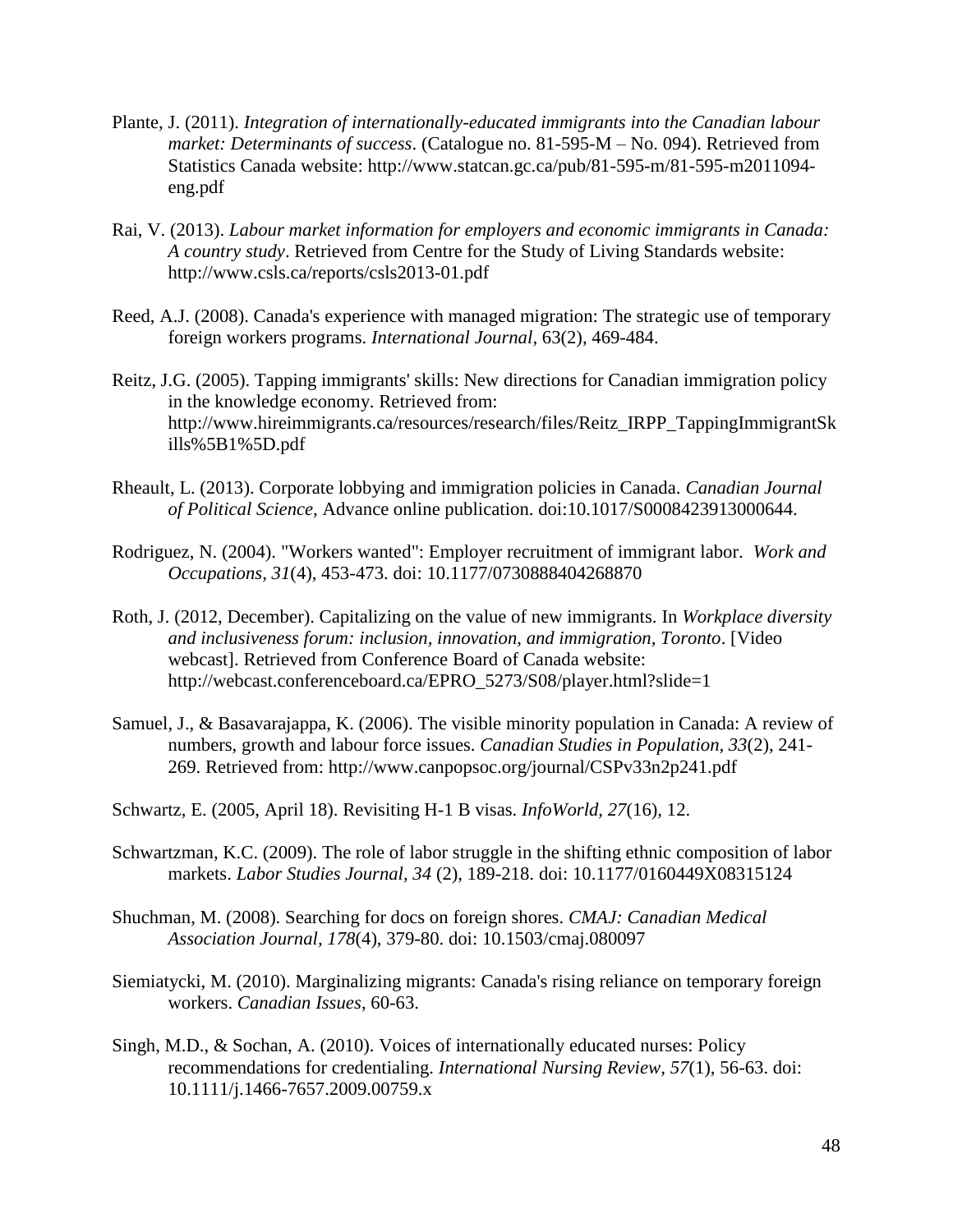Skills search. (2008, June). *T+D, 62*(6), 21.

Somerville, K., & Walsworth, S. (2009). Vulnerabilities of highly skilled immigrants in Canada and the United States. *The American Review of Canadian Studies, 39*(2), 147-doi: 161. 10.1080/02722010902848169

Sorensen, C. (2013, June 3). With a little help from afar. *Maclean's*, *126*(21), 1.

- SP Consulting, & The Whetstone Group. (2006). Help wanted: Bridging the gap between immigrants and employers. (Catalogue no. SP-673-06-06E). Retrieved from Government of Canada Publications website: http://publications.gc.ca/collections/collection\_2013/rhdcc-hrsdc/HS28-72-2007-eng.pdf
- Statistics Canada. (2005). *Longitudinal survey of immigrants to Canada: A portrait of early settlement experiences*. (Catalogue no. 89-614-XIE). Retrieved from: http://publications.gc.ca/Collection/Statcan/89-614-XIE/89-614-XIE2005001.pdf
- Statistics Canada. (2008). *Canadian demographics at a glance*. (Catalogue no. 91-003-X). Retrieved from: http://www.statcan.gc.ca/pub/91-003-x/91-003-x2007001-eng.pdf
- Stewart, N. (2008, April 1). Attracting foreign professionals to Timmins. *Northern Ontario Business, 28*(6), 15.
- Stonebridge, C. (2012, June). CARE Centre for Internationally Educated Nurses. Retrieved from Conference Board of Canada website: http://www.conferenceboard.ca/elibrary/abstract.aspx?did=4894
- Suter, B., & Jandl, M. (2008). Train and retain: National and regional policies to promote the settlement of foreign graduates in knowledge economies. *Journal of International Migration and Integration*. 9(4), 401-418. doi: 10.1007/s12134-008-0072-x
- Tal, B. (2012, December 3). The haves and have nots of Canada's labour market. *In Focus*. Retrieved from: http://research.cibcwm.com/economic\_public/download/if\_2012- 1203.pdf
- Thomson, M. (n.d.). *Literature review: Outcomes and indicators of welcoming and inclusive communities and workplaces initiatives*. Retrieved from: http://www.amssa.org/sites/default/files/kcfinder/files/program/diversity/WelcomeBC\_re port.pdf
- Toronto Region Immigrant Employment Council. (2008). *Invest in immigrant employment for a stronger economy: 2009 Provincial pre-budget submission*. Retrieved from: http://triec.ca/uploads/217/2008\_TRIEC\_2009ProvincialPreBudgetSubmission.pdf
- Tumilty, R. (2008). Immigrant workers flood training program. *CMAJ: Canadian Medical Association Journal, 179*(1), 27. doi: 10.1503/cmaj.080838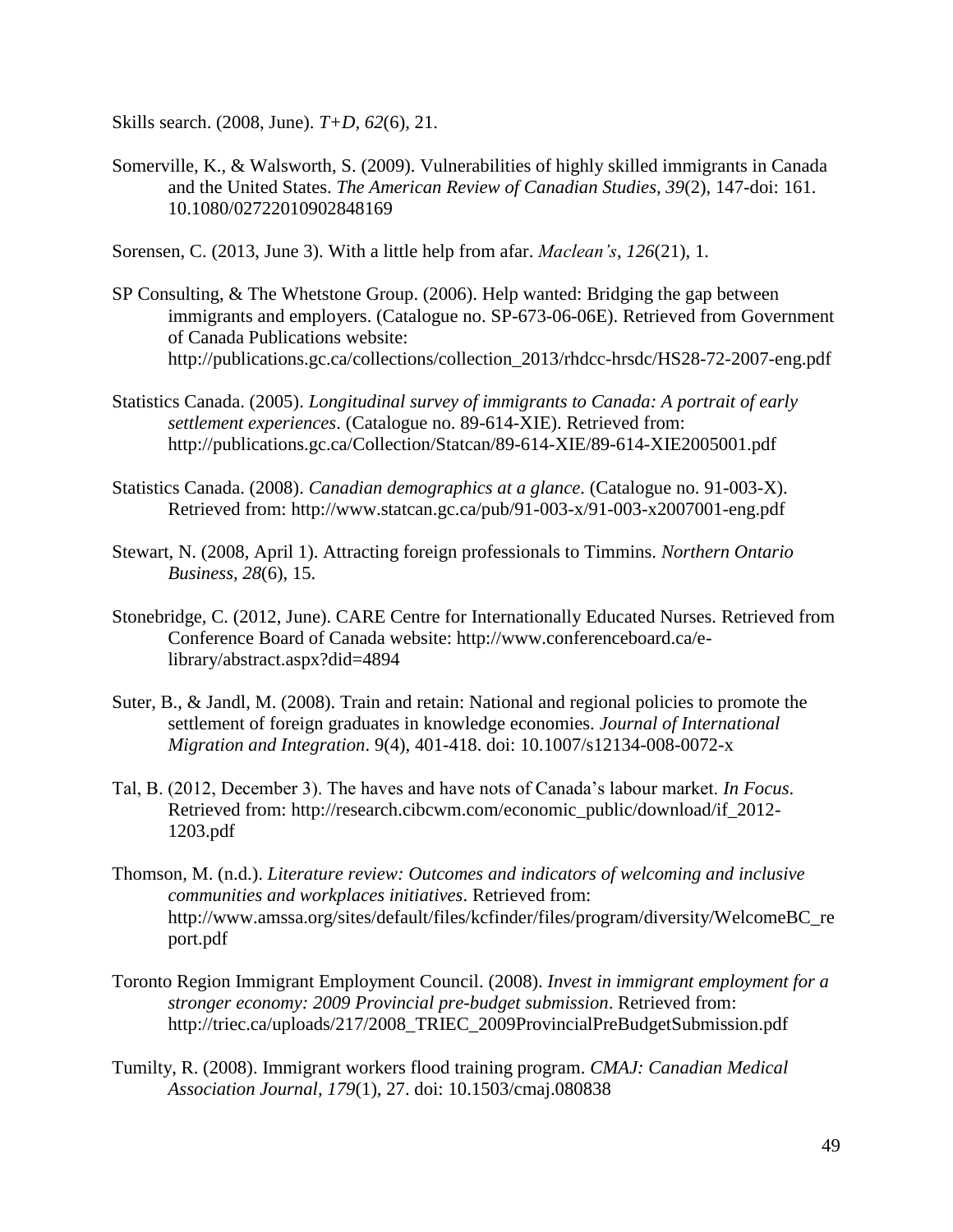- Unable to get jobs, immigrant couple sue Ottawa. (2003, October 23). *The Globe and Mail*, p. A4.
- Vanderklippe, N. (2012, May 7). Is temporary foreign worker program creating a second class of labourers? *The Globe and Mail,* p. A4.
- Venture Kamloops and Service Canada. (2007). *A Resource Tool Kit for Kamloops Employers: Booklet 4, Diversity at Work – Recruiting and Retaining Immigrants.* Kamloops, BC: Venture Kamloops.
- Walton-Roberts, M. (2005). Regional immigration and dispersal: Lessons from small- and medium-sized urban centres in British Columbia. *Canadian Ethnic Studies*, *37*(3), 12-34.
- Watt, D., Krywulak, T., & Kitagawa, K. (2008). *Renewing immigration: Towards a convergence and consolidation of Canada's immigration policies and systems*. Retrieved from Conference Board of Canada website: http://www.conferenceboard.ca/elibrary/abstract.aspx?did=2758
- Wayland, S.V., & Goldberg, M.P. (2010, February). *From generation to generation: Utilizing the human capital of newcomer parents to benefit families*. Retrieved from Region of Peel website: http://www.peelregion.ca/social-services/pdfs/discussion-paper-3.pdf
- Weiner, N. (2008). *Breaking down barriers to labour market integration of newcomers in Toronto*. Retrieved from Institute for Research on Public Policy website: http://www.irpp.org/en/research/diversity-immigration-and-integration/breaking-downbarriers-to-labour-market-integration-of-newcomers-in-toronto/
- Welsh, A. (2012). *HR North: An analysis of HR practices of SMEs in Northeastern Ontario*. Retrieved from Maytree website: http://maytree.com/blog/wpcontent/uploads/2012/07/HR-North-Final-Report\_Welsh\_.pdf
- Young, M. (2007). Labour market integration of high-skilled immigrants: Maximizing knowledge spillover in Toronto. *Local Economy, 22*(4), 401-408. doi: 10.1080/02690940701736850
- Yssaad, L. (2012). *The Canadian immigrant labour market, 2008-2011*. (Catalogue no. 71-606- X). Retrieved from Statistics Canada website: http://www.statcan.gc.ca/pub/71-606-x/71- 606-x2012006-eng.pdf
- Zietsma, D. (2010, February). Immigrants working in regulated occupations. *Perspectives*. (Catalogue no. 75-001-X). Retrieved from Statistics Canada website: http://www.statcan.gc.ca/pub/75-001-x/2010102/pdf/11121-eng.pdf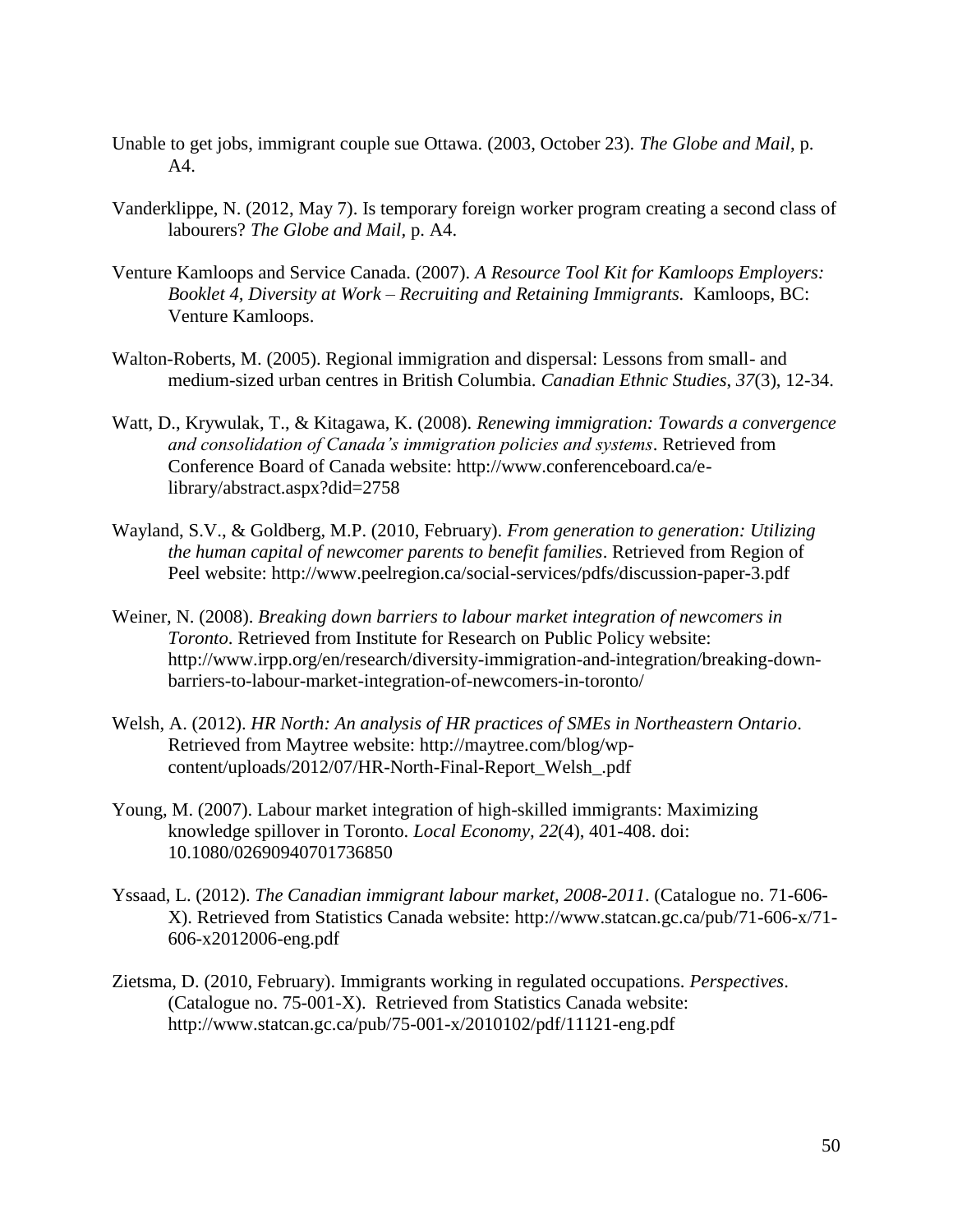# Appendix E

## Annotated Bibliography

Alberta Employment and Immigration. (2008). *Employing a diverse workforce: Making it work*. Retrieved from Alberta Learning Information Service website: http://alis.alberta.ca/pdf/cshop/employdiverse.pdf Gives examples from Alberta employers on how to retain and engage a highly motivated and diverse workforce.

Alberta Employment and Immigration. (2010). *A foreign qualification recognition plan for Alberta.* Retrieved from Alberta Innovation and Advanced Education website: http://eae.alberta.ca/documents/WIA/WIA-IM\_fqr\_ab\_plan.pdf Provides an update on the implementation progress of a Foreign Qualification Recognition Plan for Alberta (FQR Plan). Includes highlights and recent accomplishments in specialized information comprehension, assessment standards and resources, and bridging gaps regarding qualifications and set standards in the workplace, educational institutions, and professional organizations. Also sets future priorities.

Adey, G. (2007). Engaging employers: Strategies for the integration of internationally trained workers in Ottawa. *Canadian Issues*, 119-122. Reviews research from the Internationally Trained Workers Partnership (ITWP) and examines the barriers to employment for foreign-trained workers from both immigrant and employer perspectives.

Alexander, C., Burleton, D., & Fong, F. (2012, February). *Knocking down barriers faced by new immigrants to Canada: Fitting the pieces together*. Retrieved from TD Bank Group website: http://www.td.com/document/PDF/economics/special/ff0212\_immigration.pdf Contends that the federal government could put the equivalent of 370,000 more people to work if it modified the immigration system to focus on the job market's long-term needs.

Allan, N. (2010). Foreign worker recruitment and protection: The role of Manitoba's "Worker Recruitment and Protection Act". *Canadian Issues*, 29-32. Reviews how Manitoba's *Worker Recruitment and Protection Act* is being used to recruit and protect foreign workers. Identifies some of the challenges that the regulatory framework does not address and how it is hoped that a new Letter of Understanding (LOU) to exchange information and strengthen protections for TFWs will alleviate these challenges.

ALLIES. (2013). *More employers adopt good immigrant employment practices: A trend analysis of the Best Employers for New Canadians competition*. Retrieved from: http://alliescanada.ca/wp-content/uploads/2013/03/Best-Employers-for-New-Canadians-Trends-2011-2012.pdf

Highlights the successful practices used by employers, such as credential recognition, mentoring, professional upgrading, language training, and developing community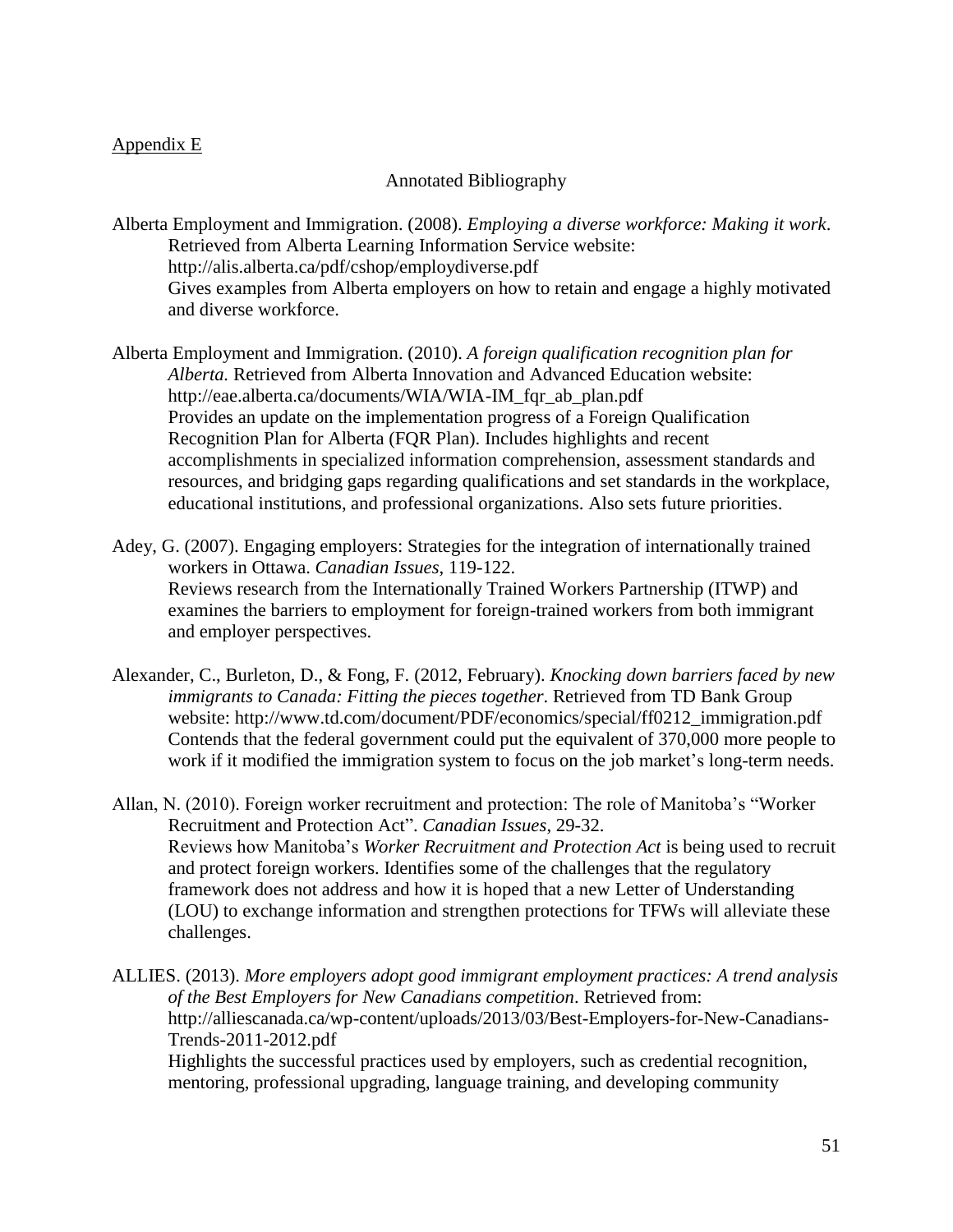partnerships. Based on an analysis of the immigrant employment practices of winning employers for the *Best Employers for New Canadian Awards* in 2011 and 2012.

Almeida, S., Fernando, M., & Sheridan, A. (2012). Revealing the screening: Organisational factors influencing the recruitment of immigrant professionals. *International Journal of Human Resource Management, 23*(9), 1950-1965. doi: 10.1080/09585192.2011.616527 Uses a case study of regional Australian employers to examine how organization-based factors influence an employer's screening and recruitment of immigrant professionals. Reviews some of the key factors which can influence employers, including organizational size, type, resource availability, ethnic diversity of clients, level of role criticalness, industry-based culture, and management style. Findings indicate that employers are not primarily driven by a human capital lens during the recruitment process.

Amundson, N. E., Yeung, T., Sun, I., Chan, K., & Cheng, J. (2011). The transition experiences of successful Chinese immigrants. *Journal of Employment Counseling, 48*(3), 129-135. doi: 10.1002/j.2161-1920.2011.tb01119.x Reviews the transition experiences of 20 successful Chinese immigrants. Focuses on their transition stories and what facilitated and hindered their transition. Identifies four major categories for successful transition: having a positive attitude and personality, skills and resource development, education and work experience, and community and family support. Also identifies some of the common problems that hindered transition. Discusses the immigrants' perspective about the effectiveness of the employment counseling process.

- Atanackovic, J., & [Bourgeault,](http://muse.jhu.edu/results?section1=author&search1=Ivy%20Lynn%20Bourgeault) I. L. (2013). The employment and recruitment of immigrant care workers in Canada. *Canadian Public Policy, 39*(2), 335-350. doi: 10.3138/CPP.39.2.335 Examines the employment and recruitment of immigrant care workers in Canada's older adult care sector. Based on data from interviews with 77 workers and 24 employers in care settings and on the results from 149 online employer surveys conducted in 2007-08. Findings indicate that workers largely enter this sector through social networks rather than through recruitment agencies, that regulation is needed to prevent instances of abuse, and that immigration admission policies could be better aligned with Canada's needs for older adult care.
- Aydemir, A. (2011). Immigrant selection and short-term labor market outcomes by visa category. *Journal of Population Economics, 24*(2), 451-475. doi: 10.1007/s00148-009- 0285-0

Studies the efficacy of immigrant selection based on skill requirements in the Canadian context. Findings indicate that the "point system" results in the selection of applicants with much higher skill levels than would otherwise be achieved by family preferences. However, immigrants who are admitted for their skill levels do not necessarily perform better in the labour market and factors used to assess admissibility have very limited ability to predict short-term labor market success.

Azmier, J. (2005). Western Canada's unique immigration picture. *Canadian Issues*, 116-118.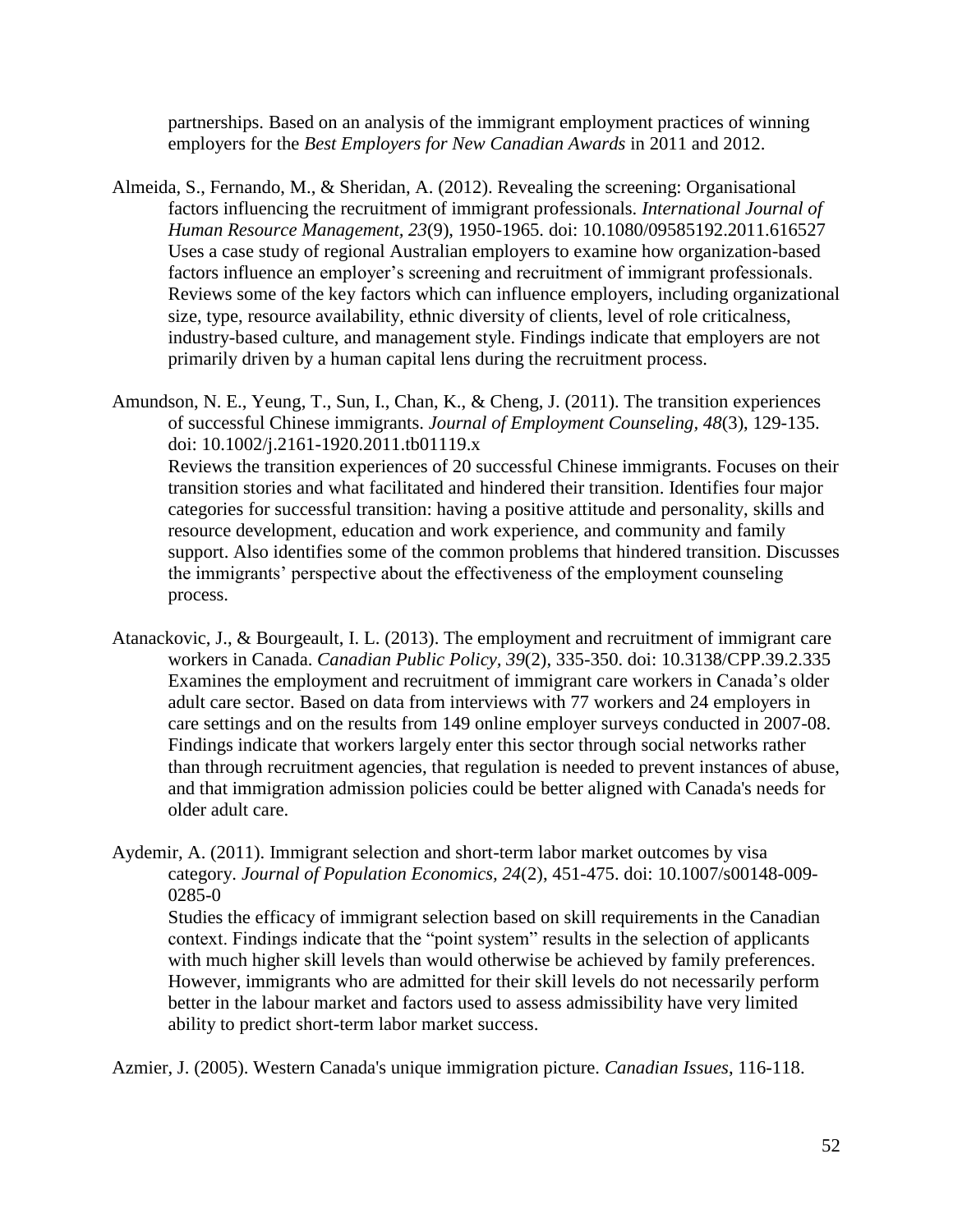Identifies the immigration trends and challenges in Western Canada, specifically in Regina and Vancouver. Identifies that although Canada's immigration levels remain high, immigration activity to the West has been declining over the past twenty years, although this trend seems to be reversing. Nevertheless, the West's share of immigrants remains below its share of the population. Emphasizes that extended periods of proportionately light immigration will impact labour force needs and the region's capacity to attract more immigrants and the challenges that the West faces in trying to fill these shortages.

Bamford, L. (2003, October). *Maximizing settlement policy to facilitate fuller integration of immigrants*. Paper presented at the National Settlement Conference 2, Calgary, AB. Retrieved from Integration-Net website: http://integration-net.ca/english/ini/vsiisb/conference2/working-travail/p01-04.htm

Examines the ways in which constraints posed by the terms and conditions of funding limit how immigrant-serving agencies can innovate, fulfil their mission, and provide the continuum of settlement services needed to meet the needs of immigrants and to maximize settlement. Recommends policy changes that could result in the consistent provision of comparable services across the country, which could help smaller centres and all regions benefit from immigration, and could help more Francophones immigrate successfully.

Bourgeault, I.L., Neiterman, E., LeBrun, J., Viers, K., & Winkup, J. (2012). *Brain gain, drain & waste: The experiences of internationally educated health professionals in Canada*. Ottawa, ON: Ontario Health Human Resource Research Network. Examines the experiences of internationally educated physicians, nurses, and midwives who were pursuing professional integration, both those who achieved this goal and those who decided to redirect their efforts in other directions. Assesses the barriers and facilitators that they feel have influenced their success at becoming integrated into provincial health care systems in Canada. Makes recommendations for changes to policies and programs.

Bourgeois, A., Debus, A., George, B., Halbesma, J., Kelly, D., Langford, J., & Lavoie, A. (2006). *Immigration and Small Business: Ideas to Better Respond to Canada's Skills and Labour*. Willowdale, ON: Canadian Federation of Independent Business. Retrieved from:<http://www.cfib-fcei.ca/cfib-documents/rr3026.pdf> Examines how immigration may be used to tackle the problem of labour shortages. Outlines the results of a CFIB membership survey about this topic. Includes a background review, immigration statistics, and detailed information gathered from discussions with experts in the field, government officials, immigration consultants and business owners themselves.

Brooks, A.K. (2009). Complexity and community: Finding what works in workplace ESL. *New Directions for Adult & Continuing Education,* (121), 65-74. doi: 10.1002/ace.326 Identifies "best practice" patterns in the fields of human resource management, adult education, and training and development to illustrate the complexity of providing workplace ESL and assisting in the integration of immigrant workers.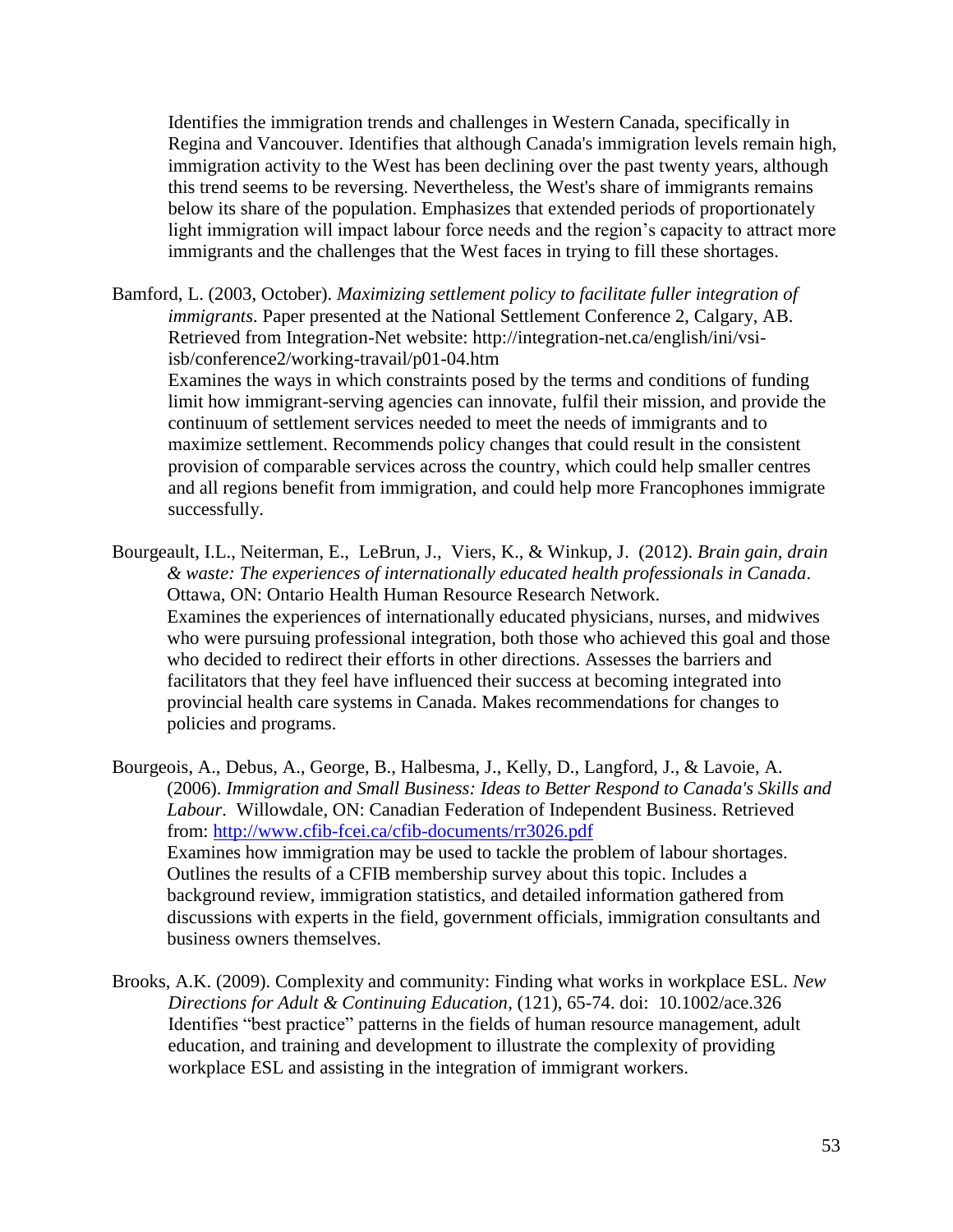Buhel, O., & Janzen, R. (2007). A national review of immigrant access to professions and trades initiatives. *Canadian Issues*, 59-62. Discusses Capacity Canada's national review of initiatives related to access to professions and trades (commonly referred to as APT processes). The review was designed to help Capacity Canada better understand APT processes and to determine the next steps needed to improve them across Canada. While recognizing that each APT process across the country has distinct considerations, these processes are components within the larger framework of immigrant employment, and having an awareness of this overall framework will guide the work of Capacity Canada to ensure comprehensive and workable solutions.

Campbell, A. (2004, December). *Community-based learning opportunities winner, 2004: Skills for Change supports skilled immigrant employment.* Retrieved from Conference Board of Canada website: http://www.conferenceboard.ca/temp/2f7d9f1c-41ef-4886-a598- 1edd047a88cc/692-04%20skills%20for%20change%20cs.pdf Outlines the objectives, target groups, activities, resources, innovations, barriers, solutions/keys to success, outcomes, impact and benefits, and use as a model of Skills for Change (SfC), a non-profit organization in the Greater Toronto Area specializing in the development and delivery of sector-specific employment preparation programs for highly skilled new immigrants. SfC provides supports and eases labour market integration of skilled immigrants through mentoring, professional partnerships, and skills, technology, language and career training.

Canadian Centre for Refugees. (2010). Immigration policy shifts: From nation building to temporary migration. *Canadian Issues*, 90-93.

Discusses the recent policy shift in which Canada has been increasingly relying on temporary migrant workers to fill labour shortages. Reviews the Canadian Experience Class (CEC), which offers temporary migrant workers the possibility of permanent residence based on "skilled" work experience. A significant proportion of the Canadian migrant workforce are "lowerskilled" workers and, in some cases, temporary workers are filling permanent labour shortages. Questions why these needed workers are not given access to permanent residence.

Canadian Chamber of Commerce. (2009, February). *Immigration: The changing face of Canada*. Retrieved from:

http://s3.amazonaws.com/zanran\_storage/www.chamber.ca/ContentPages/1296301122.p df

Provides a brief analysis of Canada's immigrant policy and considers the economic and social impact on immigrants and the nation by examining newcomer demographics, settlement patterns, language, education, employment, earnings, and services such as public transit as well as considering immigrant policy-related issues.

Canadian Chamber of Commerce. (2012, September). *Canada's skills crisis: What we heard*. Retrieved from: http://www.chamber.ca/download.aspx?t=0&pid=f1c0b24c-9bae-e211- 8bd8-000c291b8abf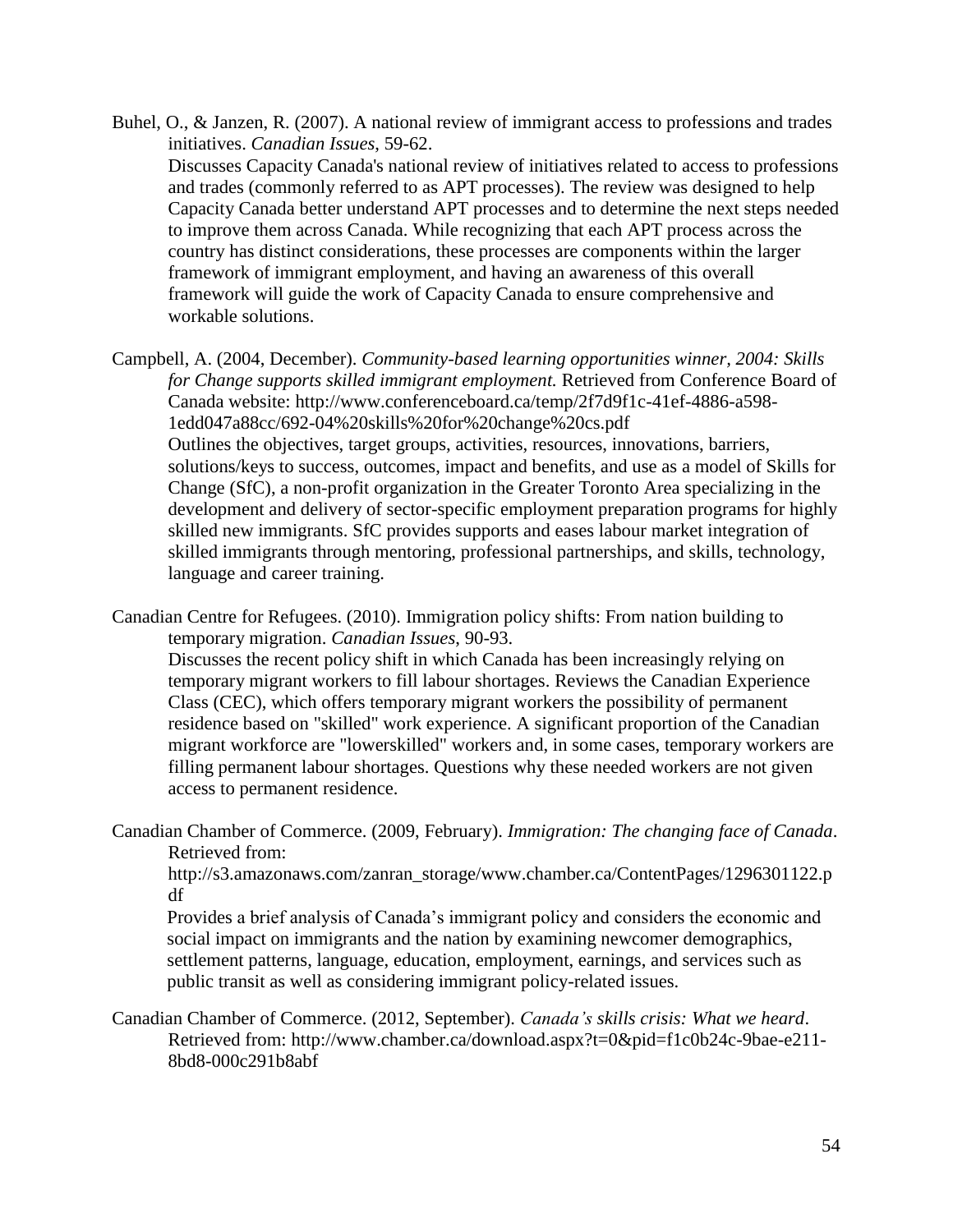Reviews how Canada's skills and labour shortages are affecting members of the Canadian Chamber of Commerce. Identifies key emerging issues and proposes an action for plan for the business community, governments, the educational sector, and other stakeholders.

Canadian Chamber of Commerce. (2013, October). *Upskilling the workforce: Employersponsored training and resolving the skills gap.* Retrieved from: http://www.chamber.ca/media/blog/131009\_Upskilling-the-Workforce/131009\_Upskilling\_the\_Workforce.pdf Concentrates on the employer's role in training existing talent and portrays the views of HR executives, employers, and educators relating to customizing education for employers, apprenticeships, planning for reskilling and redeployment, youth jobreadiness training, and the demand for soft skills.

Canadian Labour and Business Centre. (2005, October). *Engagement with regional stakeholders on integrating internationally-trained workers into the workforce: Report on Five Canadian Roundtables: Fredericton, Hamilton, Victoria, Saskatoon, Windsor.* Retrieved from Copian website:<http://en.copian.ca/library/research/clbc/regional/regional.pdf> Presents the results of a series of roundtables in five of Canada's "second-tier" cities (i.e., Fredericton, Hamilton, Victoria, Saskatoon, and Windsor), which were held to consult with local and regional stakeholders on integrating immigrants into the workforce, to elicit local perspectives on possible solutions to the labour market integrations challenges facing immigrants, and to learn about local initiatives. Provides an overview of the main immigration trends and issues which were common to all five cities, and identifies the immigration-related issues and challenges which were specific to each location.

Carter, T., Pandey, M., & Townsend, J. (2010). *The Manitoba Provincial Nominee Program: Attraction, and retention of immigrants.* Retrieved from Institute for Research on Public Policy website: http://www.irpp.org/en/research/diversity-immigration-andintegration/the-manitoba-provincial-nominee-program/ Provides an overview of the provincial nominee programs (PNPs). Reviews their use by various provinces and describes the programs' objectives and operations. Uses Manitoba as a case study to evaluate the program's potential to meet the goals of attracting, retaining, and integrating immigrants into smaller centres and provinces by examining retention rates, labour market outcomes, and other measures of social integration to determine whether Manitoba's program has been effective in identifying immigrants who will remain within the province and successfully integrate into the communities' economic and social life. Describes how the program and immigration policy in general differ between Manitoba and the other provinces, and discusses the data's potential implications regarding immigration policy at both the provincial and federal levels.

Chiswick, B. R., & Miller, P. W. (2009). Earnings and occupational attainment among immigrants. *Industrial Relations: A Journal of Economy and Society, 48*(3), 454-465. doi: 10.1111/j.1468-232X.2009.00568.x Using the U.S. 2000 Census, examines the determinants of occupational attainment and the impact of occupation on earning among foreign-born men. Identifies that years of schooling and proficiency in English are key factors in determining access to high-paying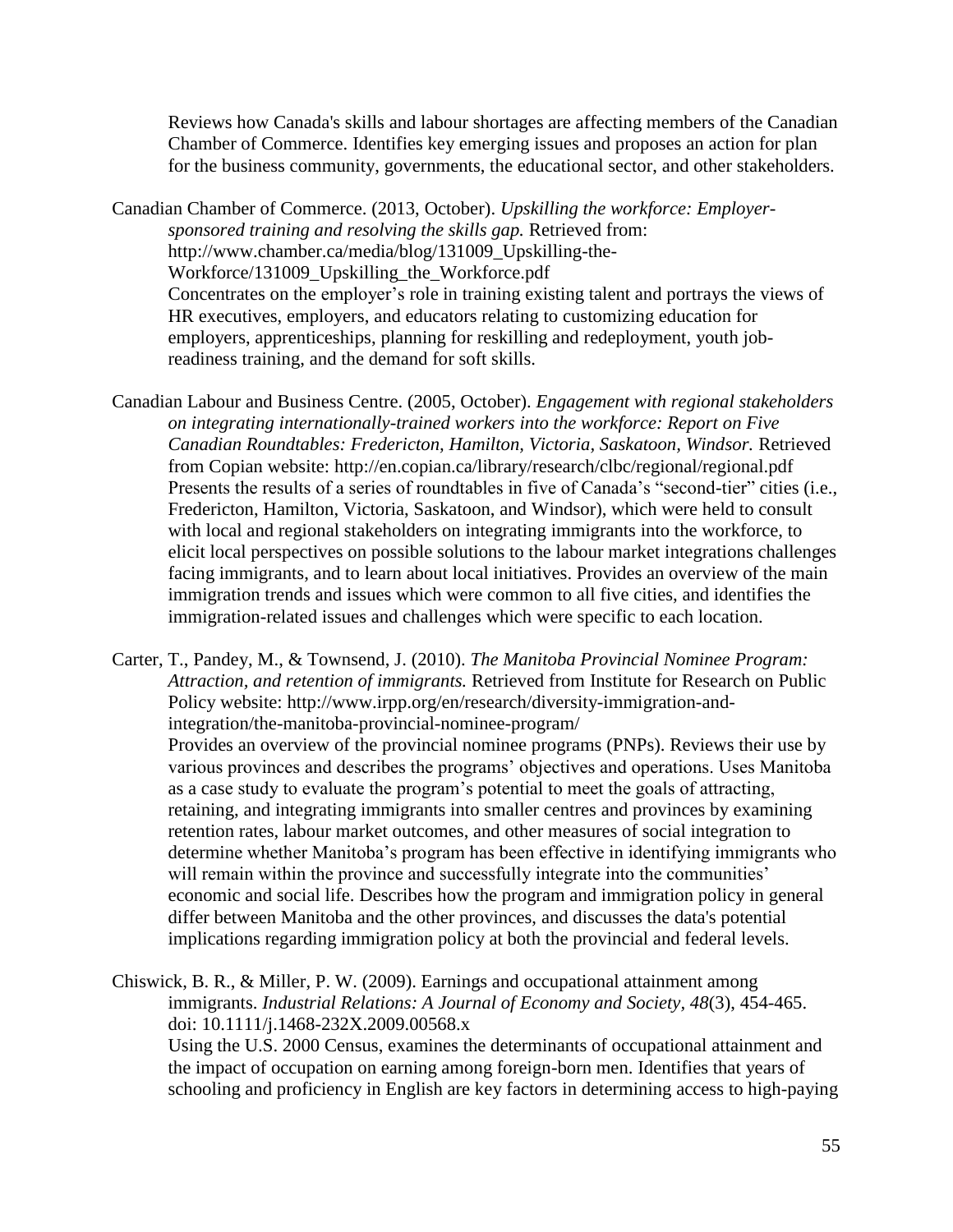occupations among immigrants. Finds that, due to the limited international transferability of skills acquired on the job, foreign labor market experience has a negative impact on current occupational status, especially among those in high-status jobs.

Citizenship and Immigration Canada. (2009, June 10*). Finding workers in a changing labour market*. Retrieved from Foreign Credentials Referral Office website: http://www.credentials.gc.ca/employers/roadmap/section1-1.asp Provides an access point for more information about federal programs to hire foreign workers, including temporary workers, live-in caregivers, international students, permanent students, and interns.

Citizenship and Immigration Canada. (2012). *Summary report: Consultations with employers on the development of an expression of interest application system*. Retrieved from: http://www.cic.gc.ca/english/pdf/pub/eoi-summary-report.pdf Provides a summary of feedback from Citizenship and Immigration Canada's (CIC) roundtable meetings in Ottawa, Toronto, Calgary, Vancouver, Winnipeg, Halifax, and St. John's with Canadian employers about using an Expression of Interest (EOI) application system to create a pool of skilled workers ready to begin employment in Canada. Meetings were held to discuss how such a system could help meet employer needs.

Citizenship and Immigration Canada. (2012, September). *Immigration to support Canada's economic needs*. Presentation delivered at Leaders summit on immigration employment, Vancouver, BC. [PowerPoint]. Retrieved from Immigrant Employment Council of BC website:

[http://www.iecbc.ca/sites/default/files/Presentation%20IEC%20Leaders%20Summit\\_Mar](http://www.google.ca/url?q=http://www.iecbc.ca/sites/default/files/Presentation%2520IEC%2520Leaders%2520Summit_MarkDavidson_0.ppt&ei=WbeqUtOyMdjboAS9voKQBw&sa=X&oi=unauthorizedredirect&ct=targetlink&ust=1386921569811227&usg=AFQjCNHcbrhKfHBn_C-oCYBGsdbgHY1Bhg) [kDavidson\\_0.pptx](http://www.google.ca/url?q=http://www.iecbc.ca/sites/default/files/Presentation%2520IEC%2520Leaders%2520Summit_MarkDavidson_0.ppt&ei=WbeqUtOyMdjboAS9voKQBw&sa=X&oi=unauthorizedredirect&ct=targetlink&ust=1386921569811227&usg=AFQjCNHcbrhKfHBn_C-oCYBGsdbgHY1Bhg)

Reviews some of the relevant CIC programs and new initiatives regarding concerns about the language proficiency of new Canadians and reviews proposed solutions to administrative barriers for skilled trades and foreign educational credentials. Discusses the proposed Expression of Interest (EOI) initiative.

Couton, P. (2013). The impact of communal organizational density on the labour market integration of immigrants in Canada. *International Migration, 51*(1), 92-114. doi: 10.1111/j.1468-2435.2010.00673.x

Measures the impact of income, unemployment, and self-employment on immigrant social structures and in the settlement and adaptation of immigrants in host countries, including Canada. Data is drawn from administrative data collected by the Canadian government on three census labour market variables: income, unemployment, and selfemployment. Finds that organizational density is positively associated with selfemployment and negatively associated with income and unemployment.

Crawford, J. (2007). Successes and stumbling blocks: The creation of a mentorship program for internationally trained professionals. *Canadian Issues*, 130-132. Describes the process to create a mentorship program for internationally trained professionals in Ontario's Niagara region. Identifies the program's objectives, challenges, and solutions to those challenges.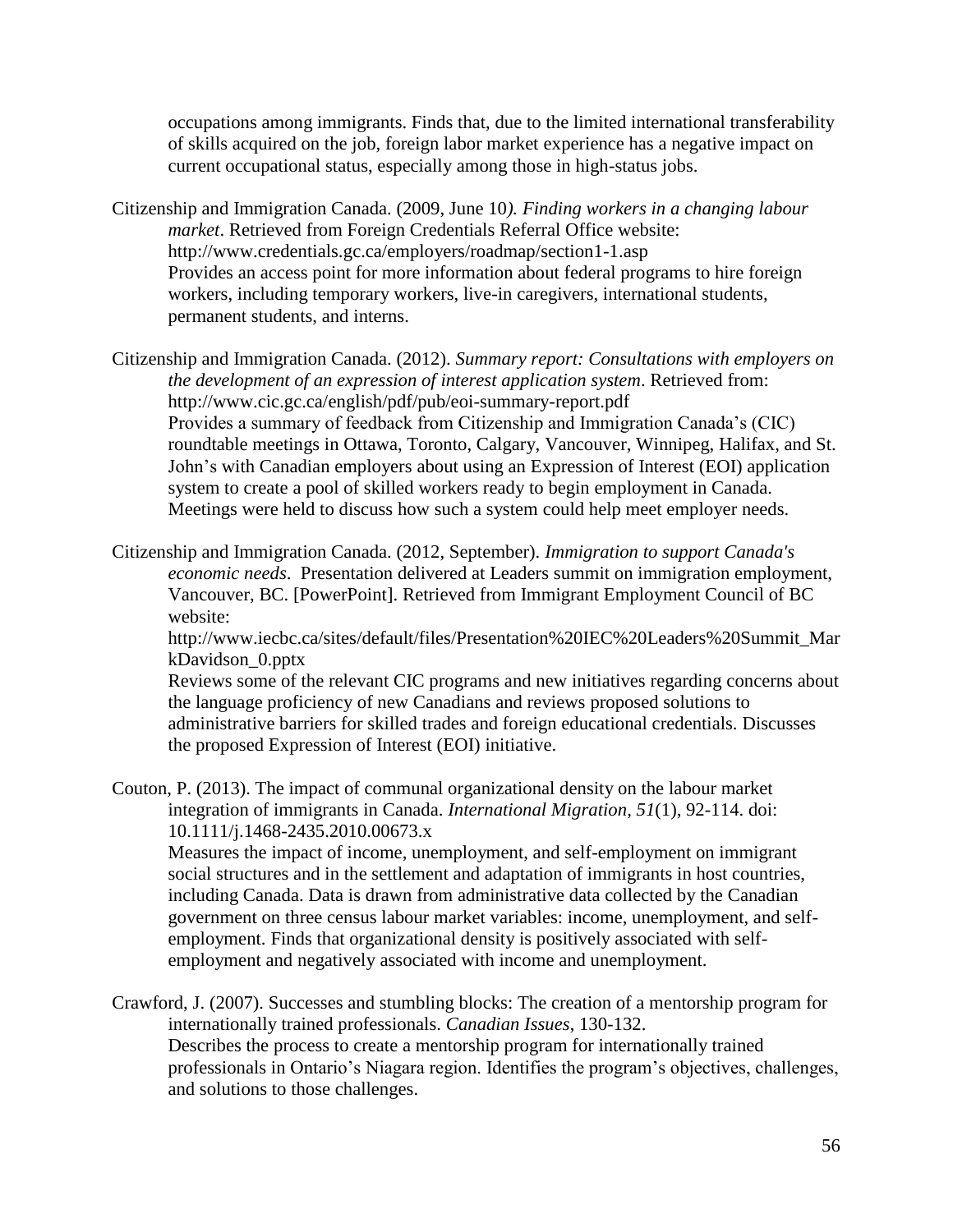Creese, G., & Wiebe, B. (2012). Survival employment: Gender and deskilling among African immigrants in Canada. *International Migration, 50*(5), 56-76. doi:10.1111/j.1468- 2435.2009.00531.x

Explores the gendered processes that produces weak economic integration in Canada, based on interviews with well-educated men and women who migrated from countries in sub-Saharan Africa. Identifies four policy implications that should be considered: the efficacy of Canadian immigration policies that prioritize the recruitment of well-educated immigrants without addressing the multiple barriers that result in deskilling; government policies and settlement practices that undermine more equitable economic integration of immigrants; the importance of tackling the "everyday racism" that immigrants experience in the Canadian labour market; and the need to re-think narrowly defined notions of economic integration in light of the gendered nature of contemporary labour markets, and immigrants' own definitions of what constitutes meaningful integration.

- Dalley, P. (2008). Immigration and work in minority communities: The case of francophone Alberta. *Canadian Issues*, 50-54. Describes the experiences of a recent influx of African-born Francophones to Alberta.
- Dejardins, D., & Cornelson, K. (2011, December). *Immigrant labour market outcomes in Canada: The benefits of addressing wage and employment gaps*. Retrieved from Royal Bank of Canada website: http://www.rbc.com/newsroom/pdf/1219-2011-immigration.pdf Describes the increasing size of the immigrant employment and wage gap in Canada over the past 30 years. Suggests that the gaps may be due to both genuine skill differences between immigrants and Canadian-born workers, and labour market inefficiencies preventing immigrants from making full use of their skills. Recommends that extensive language training, faster credential recognition, and other integration initiatives may help to alleviate this gap. Also suggests the need for more rigorous evaluation of existing programs to help understand why gaps persist and how to address them.
- Delander, L., Hammarstedt, M., Månsson, J., & Nyberg, E. (2005). Integration of immigrants: The role of language proficiency and experience. *Evaluation Review, 29*(1), 24-41. doi: 10.1177/0193841X04270230

Evaluates a Swedish pilot project to help unemployed immigrants with weak Swedishlanguage skills by sandwiching work-oriented language teaching with practical workplace training to enhance the employability of project participants and to alert them to available training and further education opportunities. Participation in the pilot project resulted in much speedier transfers from unemployment to employment, training, and education.

Derwing, T., & Krahn, H. (2008). Attracting and retaining immigrants outside the metropolis: Is the pie too small for everyone to have a piece? The case of Edmonton, Alberta. *Journal of International Migration & Immigration, 9*(2), 185-202. doi: 10.1007/s12134-008- 0050-3

Describes the results of study commissioned by the City of Edmonton to determine how to attract more immigrants and discusses the report's attraction and retention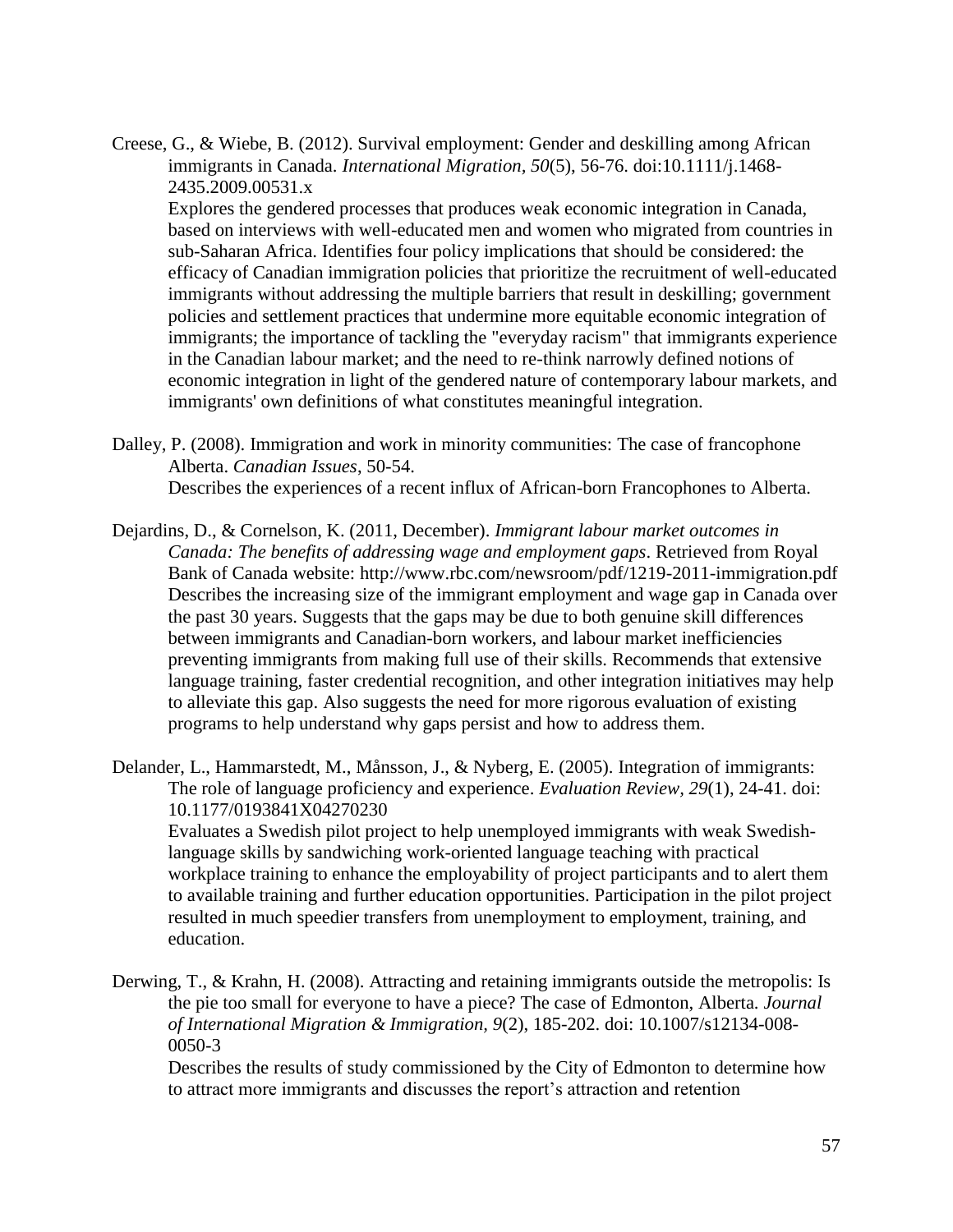recommendations. Given that the current federal government has no plans to increase immigration levels overall, different provinces and cities in Canada will be put in the position of having to compete for a relatively small number of newcomers. Discusses these challenges and concludes that without changes to federal policies, many communities may continue to struggle to attract immigrants.

Donaldson, I. (2007). Enhancing policy capacity on the issue of foreign credential recognition. *Canadian Issues*, 55-58.

Outlines the role that the Department of Canadian Heritage has played in addressing challenges related to the recognition of foreign credentials in the early 21st century. States that the problems related to foreign credential recognition are not simply labor market issues; they indicate Canada's "institutional openness" and acceptance of newcomers. Presents several community-based projects aimed at facilitating the recognition of foreign credentials.

Fester, B., McKitrick, A., & Amyot, S. (2010). *The social economy and social and economic integration for immigrant, refugee, and cultural communities: An introduction*. Retrieved from Canadian Social Economy Hub website:

http://socialeconomyhub.ca/sites/socialeconomyhub.ca/files/The%20Social%20Economy %20and%20Social%20and%20Economic%20Integration%20for%20Immigrant,%20Ref ugee,%20and%20Cultural%20Communities-%20An%20Introduction.pdf Addresses how a social economy approach may provide better social and economic outcomes for immigrants, refugees, and cultural communities. Argues that, because of their goals to develop communities and support individuals, social economy organizations (i.e., non-profits, co-operatives, and collective social enterprises) should support the integration of immigrants and refugees.

Explores how the current policy environment supports/hinders settlement and integration efforts, the role of social capital in understanding settlement and integration, and knowledge about the role of enterprise development with immigrant and refugee communities. Examines the current academic and practitioner literature to establish the context of newcomer settlement, to review the current public policy environment, and to identify promising practices for settlement and integration.

Finance Canada. (2013, March). *Jobs, growth, and long-term prosperity: Economic action plan 2013*. Retrieved from Government of Canada Publications website: [http://publications.gc.ca/collections/collection\\_2013/fin/F1-23-3-2013-eng.pdf](http://publications.gc.ca/collections/collection_2013/fin/F1-23-3-2013-eng.pdf) Provides an in depth plan focusing on jobs and economic growth, specifically in the creation of jobs, ways to foster growth in the Canadian economy, and how to support long term prosperity through initiatives, programs and services.

Findlay, A., & McCollum, D. (2013). Recruitment and employment regimes: Migrant labour channels in the UK's rural agribusiness sector, from accession to recession. *Journal of Rural Studies, 30,* 10-19. doi: 10.1016/j.jrurstud.2012.11.006 Analyzes how the practices of employers and labour recruiters for migrant labour have shaped how migrant labour is sourced and used in the UK labour market, specifically in the rural agribusiness sector, and how labour migration channels have evolved since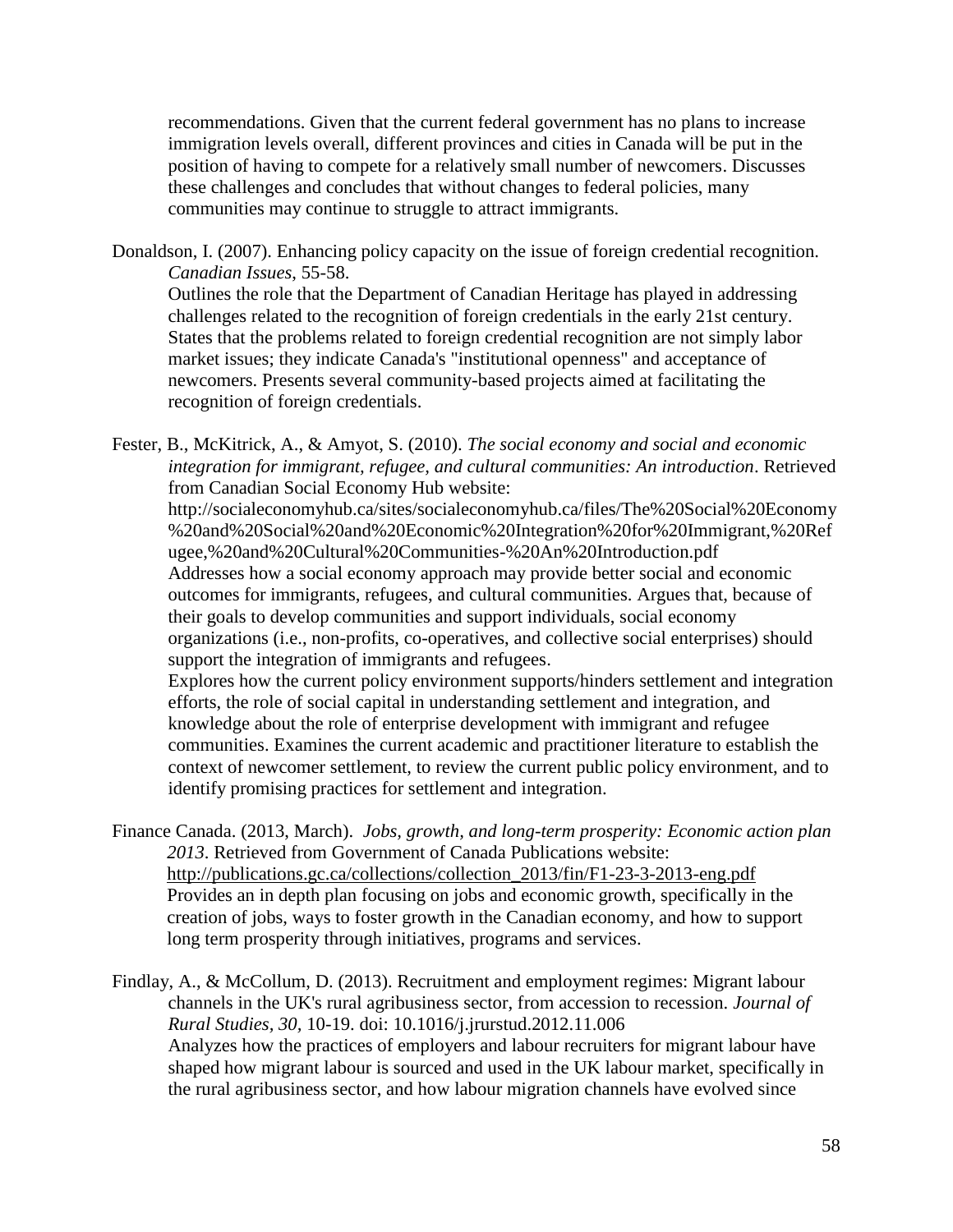2004. Based on in-depth interviews undertaken in four case study areas. Offers a new typology of recruitment/employment practices and a schema illustrating the changing spatial impacts of migration channels in areas of destination.

Flecker, K. (2010). Building a disposable workforce through temporary migration policy. *Canadian Issues*, 99-103. Describes Canada's temporary foreign workers program (TFWP) as a means of creating a "flexible" workforce and outlines some of the challenges that temporary workers face.

- Frank, K. (2013). Immigrant employment success in Canada: Examining the rate of obtaining a job match. *International Migration Review, 47*(1), 76-105. doi: 10.1111/imre.12014 Using longitudinal data, examines the rate at which recent immigrants to Canada obtain employment which matches their previous or intended occupations. Reviews the impact of socio-demographic factors such as visible minority status and area of residence and of human capital factors to influence the rate at which this cohort of immigrants obtains job matches. Finds that immigrants who seek high-status occupations obtain job matches at slower rates than those seeking lower-status occupations.
- Fuller, S., & Vosko, L.F. (2008). Temporary employment and social inequality in Canada: Exploring intersections of gender, race and immigration status. *Social Indicators Research, 88*(1), 31-50. doi: 10.1007/s11205-007-9201-8 Investigates the consequences of different types of temporary employment (i.e., fixedterm or contract, casual, agency, and seasonal employment) for workers in Canada, using data from the 2002-2004 waves of Survey of Labour and Income Dynamics. Focuses on the intersection of gender, race, and immigrant status to capture the implications of inequality for temporary work. Highlights the importance of gender relations in shaping workers' experience of insecurity in different types of temporary employment.

Galiev, A., & Masoodi, S. (2012). Language barriers to integration: A Canadian perspective. *FIAR: Forum for Inter-American Research, 5*(2), 88-102. Retrieved from: http://www.interamerica.de/volume-5-2/galiev\_masoodi/ Argues that while language proficiency and cultural and social familiarity are essential tools for the integration of newcomers, integration cannot be achieved without immigrants reaching their professional goals first. Based on in-depth semi-structured interviews conducted individually and in focus groups with Alberta immigrants on their experiences within and outside of the Language Instruction for Newcomers to Canada (LINC) program.

Global flow of labor and talent will become a major corporate strategic issue. (2008). *Corporate Board, 29*(173), 27-28.

Discusses a study regarding global flow of labor and talent by KPMG International which revealed that the supply of labour in major economies is expected to decrease significantly over the next decade, which will create challenges for business leaders and opportunities for the global workforce to migrate to understaffed countries for employment. The study predicts that selected countries in Africa, Latin America, and the Middle East will not face the same labor shortages.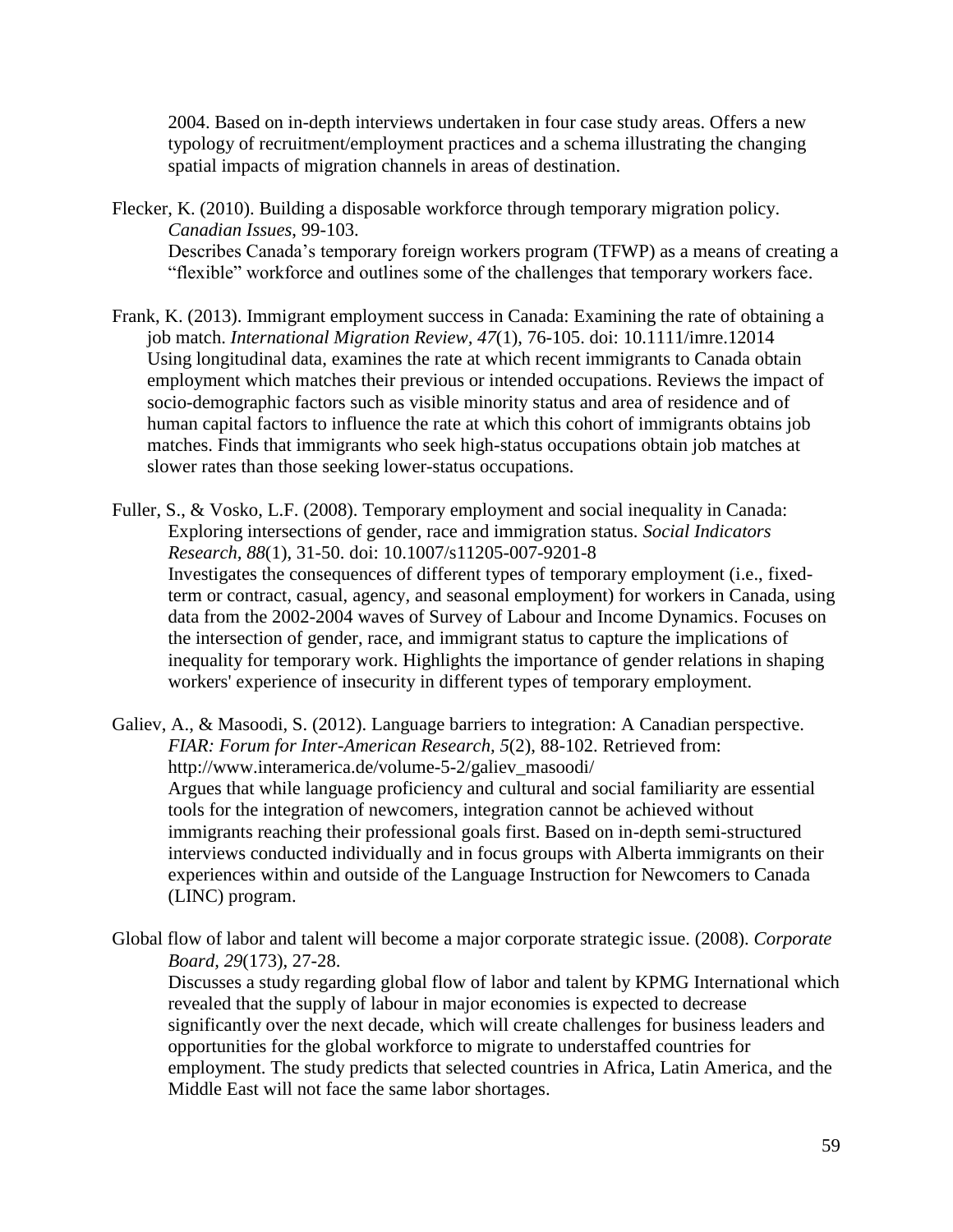- Godin, J.-F., & Renaud, J. (2005). Work and immigrants: An analysis of employment activity in the first ten years of establishment in the Montreal area. *Journal of International Migration and Integration, 6* (3-4): 469-492. doi: 10.1007/s12134-005-1022-5 Investigates whether new immigrants achieve stability in the labour market upon arrival in Quebec. Based on a longitudinal survey that describes the biographical trajectories of the Settlement of New Immigrants (SNI). The survey studied the attempts of 1,000 immigrants to establish themselves over a period of 10 years in the greater Montreal area. Demonstrates that although continuous sequences of employment are growing overtime, thus ensuring new immigrants greater stability in the labour market, racial discrimination also impacts labour market participation, particularly for natives of North Africa and the Middle East.
- Grant, P. R. (2007). Accessing the higher echelons of a host country's labour market: Policy directions from the personal experiences of skilled immigrants. *Journal of International Migration and Integration, 8*(2), 135-139. doi: 10.1007/s12134-007-0021-0 Discusses the various articles published in the journal issue. Contemplates the problem of skilled workers around the world as a part of the globalization process. Reviews the immigration restrictions in most countries, as well as discrimination based on gender and race, that may limit the movement of skilled workers around the globe. Offers solutions to develop a free exchange of labour in the world, such as the development of clear paths for skilled immigrants to obtain necessary qualification to be accepted by employers, the provision of supervised work skill gains, and the provision of language training.

Green, F., Machin, S., & Wilkinson, D. (1998). The meaning and determinants of skills shortages. *Oxford Bulletin of Economics and Statistics, 60*(2), 165-187. doi: 10.1111/1468-0084.00093

Reviews the ambiguity of what a "skills shortage" means by discussing what employers mean when they say they face a "skill shortage" and how it affects not only the general perceptions about the adequacy of skills supplies, but also Britain's policy formation. Aims to contribute to an increased understanding of employers' perceptions of skills shortages in Britain using a simple statistical method and the Employer Manpower and Skills Practices Survey (EMSPS) to examine the factors underlying the employers' experience of skills shortages, filling vacancies, and deficiencies in the qualities of their existing workforce to identify similarities and differences.

Grenier, G., & Xue, L. (2011). Canadian immigrants' access to a first job in their intended occupation. *Journal of International Migration and Integration, 12*(3), 275-303. doi: 10.1007/s12134-010-0159-z

Examines the labour market outcomes of recent Canadian immigrants in terms of the duration until access to a first job in their intended occupation. Based on information on employment trajectory provided by the Longitudinal Survey of Immigrants to Canada. Investigates the roles that factors related to human and social capital play in speeding up the matching process between actual and intended occupations. Findings indicate that the initial year in Canada is critical for an immigrant to land a job in the intended field; after that period, the hazards of finding employment in the intended occupation flatten down.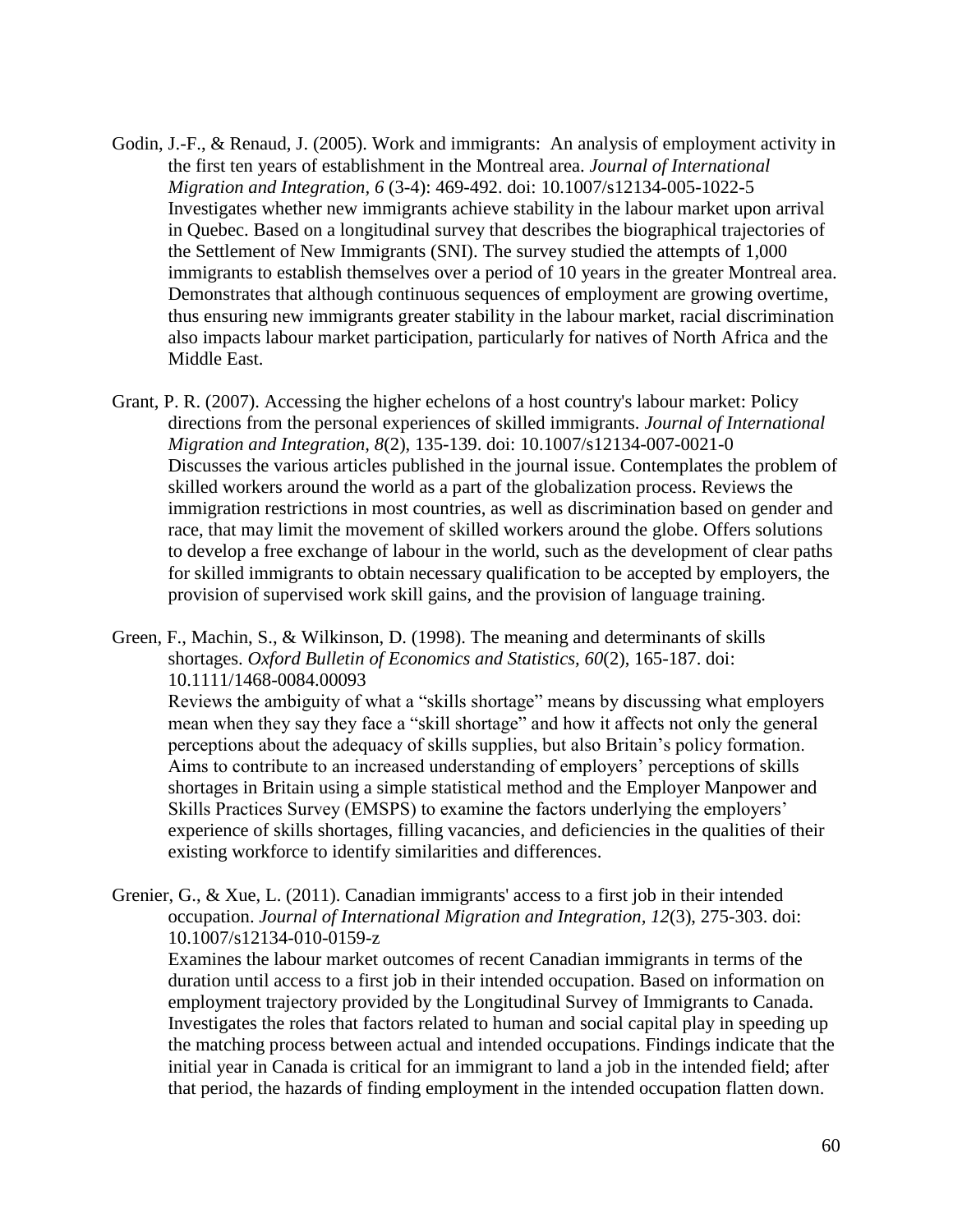In general, those planning to work in nonprofessional jobs (e.g., sales, transport and equipment operators, primary industry, and processing and manufacturing occupations) tend to find the first job in their intended occupation more quickly. Education, English language ability, Canadian work experience, and friend networks also facilitate access to the intended occupation.

Gribble, C., & Blackmore, J. (2012). Re-positioning Australia's international education in global knowledge economies: Implications of shifts in skilled migration policies for universities. *Journal of Higher Education Policy & Management, 34*(4), 341-354. doi: 10.1080/1360080X.2012.689181 Reviews the recent changes to migration policy in Australia which affect the post-study

work entitlements of international students studying at Australian universities and examines the underlying rationale and consequences of these changes. Examines the migration policies in the United States, United Kingdom, New Zealand, and Canada. Finds that the recent changes to skilled migration policy in Australia, along with bleak economic conditions in many key host countries, has opened up opportunities for Australia to re-position itself favourably.

- Grondin, C. (2005). *Knowledge of official languages among new immigrants: How important is it in the labour market.* (Catalogue no. 89-624-XIE). Retrieved from Statistics Canada website: http://www.statcan.gc.ca/pub/89-624-x/89-624-x2007000-eng.pdf Examines the relationship between knowledge of official languages by new immigrants and their chances of obtaining an appropriate job. Provides a profile of new immigrants during their first four years in Canada and examines their knowledge of official languages (OLs), language training, and the improvement of language skills. Also reviews their labour market status at six months, two years, and four years after their arrival in Canada. Contains an in-depth analysis of the effect of knowledge of official languages on five job characteristics used as indicators of what might be an appropriate job. Based on data from the Longitudinal Survey of Immigrants to Canada (LSIC), which followed a cohort of immigrants over the course of their first four years in Canada.
- Gwynne, P. (2012). America's new brain drain: The loss of the sea turtles. *Research Technology Management, 55*(6), 5-7. Reviews a report that examines why the labour market in the US is struggling to retain foreign expertise, particularly in the science and technology sector as well as discusses alternative pathways to attract and retain skilled workers such as H-1B visas.

Han, G.-S., & Humphreys, J.S. (2006). Integration and retention of international medical graduates in rural communities: A typological analysis. *Journal of Sociology, 42*(2), 189- 207. doi:10.1177/1440783306064951 Identifies which factors may facilitate or inhibit the integration of international medical graduates (IMGs) into rural Australian communities and affect their intention to stay in rural practice. Based on 57 in-depth interviews with IMGs practicing in rural Victoria, Australia, findings indicate four different types of IMGs: "satellite operators" (cityoriented); "fence-sitters" (affiliated with city fringe areas); the "ambivalent" (unsure about their future settlement place); and those "integrated" into rural communities. This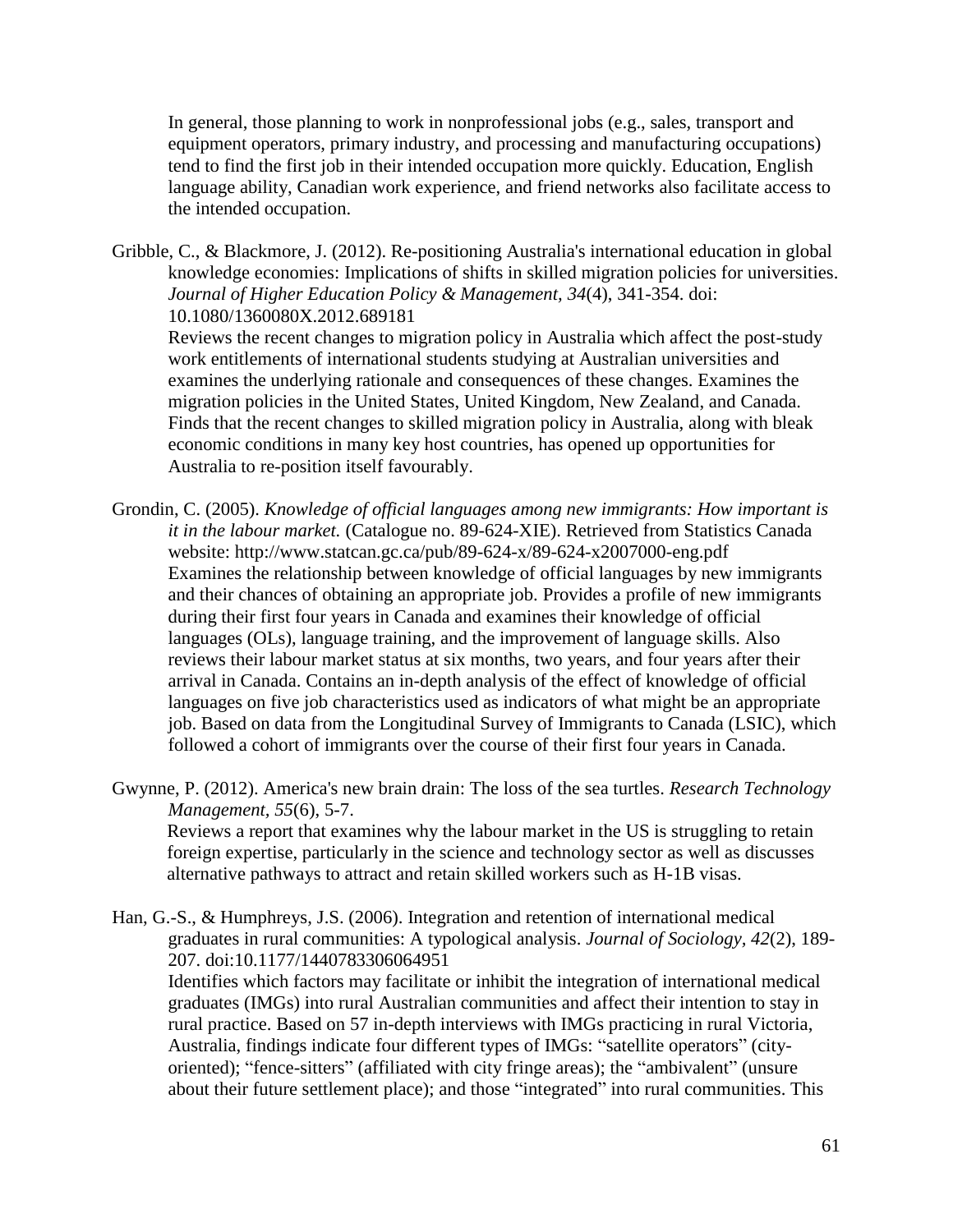typology may help target better support and incentives to increase IMG rural retention rates towards those doctors most likely to remain in rural practice on completion of their mandatory period.

- Hawthorne, L. (2008). *The impact of economic selection policy on labour market outcomes for degree-qualified migrants in Canada and Australia*. Retrieved from Institute for Research on Public Policy website: http://www.irpp.org/en/research/diversityimmigration-and-integration/the-impact-of-economic-selection-policy-on-labour-marketoutcomes-for-degree-qualified-migrants-in-canada-and-australia/ Studies and compares the labour market integration rates in the first five years of arrival for all categories of recently arrived degree-qualified migrants in Canada and Australia. Also analyzes the labour market outcomes of economic migrants in Canada and Australia, in the context of similar economic cycles. Determines that degree-qualified economic migrants perform better in Australia than in Canada.
- Hennebry, J. L., & Preibisch, K. (2012). A model for managed migration? Re-examining best practices in Canada's Seasonal Agricultural Worker Program. *International Migration, 50*(s1): e19–e40. doi: 10.1111/j.1468-2435.2009.00598.x Critically examines Canada's Seasonal Agricultural Worker Program (SAWP) within the policy and scholarly debates on "best practices" for the management of temporary migration and concludes that, rather than being an inspirational model, Canada has taken steps away from internationally recognized frameworks for "best practice". Reveals that while the Canadian program involves a number of successful practices (e.g., cooperation between origin and destination countries, transparency in the admissions criteria for selection, and access to health care for temporary migrants), it does not adhere to the majority of best practices emerging in international forums (e.g., recognition of migrants' qualifications, providing opportunities for skills transfer, avoiding imposition of forced savings schemes, and providing paths to permanent residency).

Hiebert, D. (2009). The Economic Integration of Immigrants in Metro Vancouver. Working Paper No. 09-08. Vancouver: Metropolis British Columbia. Examines the economic outcomes of immigrants in an urban centre – Vancouver based on determinants, including: language, educational level, entry year, gender, age, country of origin, and admission category. Using data from the Longitudinal Immigration Database, the report discusses immigration trends in Vancouver comparing them to other major cities such as Toronto and Montreal as well as explores the integration system from immigrants in an urban centre like Vancouver.

Hjerm, M. (2004). Immigrant entrepreneurship in the Swedish welfare state. *Sociology, 38*(4), 739-756. doi: 10.1177/0038038504045862 Examines income and disposable income for immigrant entrepreneurs in Sweden in relation to immigrants that are not entrepreneurs. Finds that immigrant entrepreneurs have substantially lower incomes than employed immigrants and only marginally higher levels of disposable incomes compared to the unemployed, when other background variables are held constant. Suggests that while entrepreneurship for immigrants may or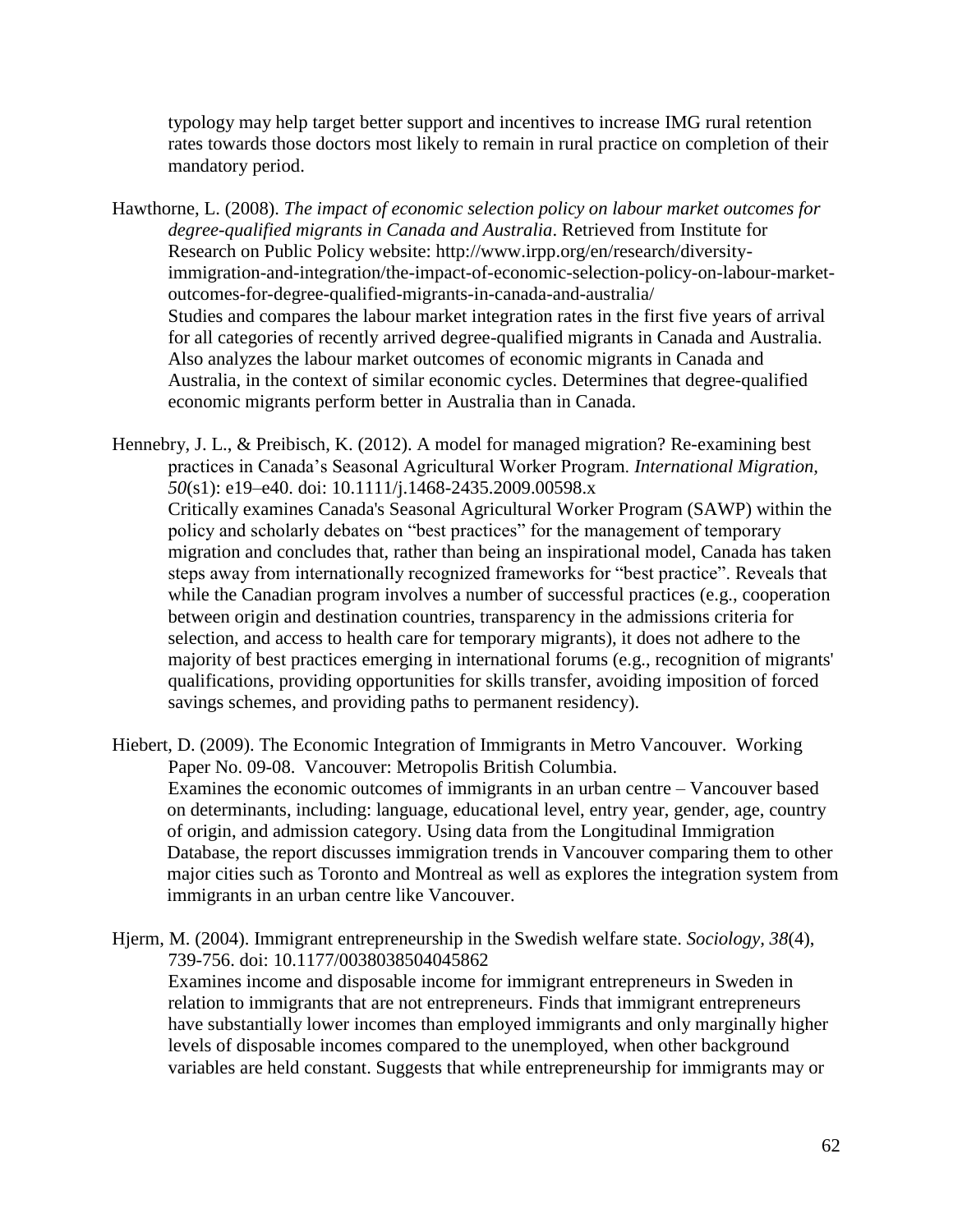may not be positive for the individual, it is not a successful way to fight economic marginalization and segregation.

Huff, C. (2009, May 18). Powering up a Hispanic workforce. *Workforce Management, 88*(6), 25- 29.

Reports that business experts are advising companies to train Latin American immigrants due to the problem of the aging US labour force and to offer immigrants training in English language, computer basics, and mentorship efforts.

Ikura, J. (2007). Foreign credential recognition and Human Resources and Social Development Canada. *Canadian Issues*, 17-20.

Reviews the Government of Canada's approach and progress to ensure that internationally trained professionals have access to fair, accessible, coherent, transparent, and rigourous credential assessment and recognition processes.

Immigrant Employment Council of BC. (2012, April). *BC employer consultation report: Recruiting and retaining immigrant talent*. Retrieved from:

http://www.iecbc.ca/sites/default/files/IEC-

BC\_BCEmployerConsultationReport\_Spring2012\_0.pdf

Provides insight into British Columbian employers' engagement in and issues relating to the recruitment and retention of skilled immigrant talent and recommends more employer involvement in matching workforce needs to leverage immigrant talent. Offers 30 recommendations organized by type of organization (i.e., federal and provincial governments, employers and business associations, and IEC-BC) and scope (including policy and program design, program and service delivery, information, communication and promotion, and employer capacity and support) regarding what BC employers want and need to enhance their capacity to recruit, hire, retain, and integrate immigrants into their workforces. Argues that the recommendations and resulting implementation should be guided by seven principles for action that are relevant for all immigrant employment facilitators including government, employers, business groups, and service providers.

Industry Canada, Micro-Economic Policy Analysis Branch, & Human Resources and Social Development Canada, Policy Research Directorate. (2008, April). *The Labour market and skill implications of population aging in Canada: A synthesis of key findings and policy implications.* Retrieved from: http://www.ic.gc.ca/eic/site/easaes.nsf/vwapj/SRIsr02.pdf/\$FILE/SRIsr02.pdf

Provides an overview of population and workforce aging in Canada and its impact on the labour force, productivity, and living standards. Reviews how different policy options could offset this impact and discusses the policy-related barriers and impacts of an aging workforce. Explores the relationship between aging, skills and productivity, and the impact of an aging workforce on levels of skills investment. Suggests possible policy directions based on the research findings, and indicates areas for further research to support policy development.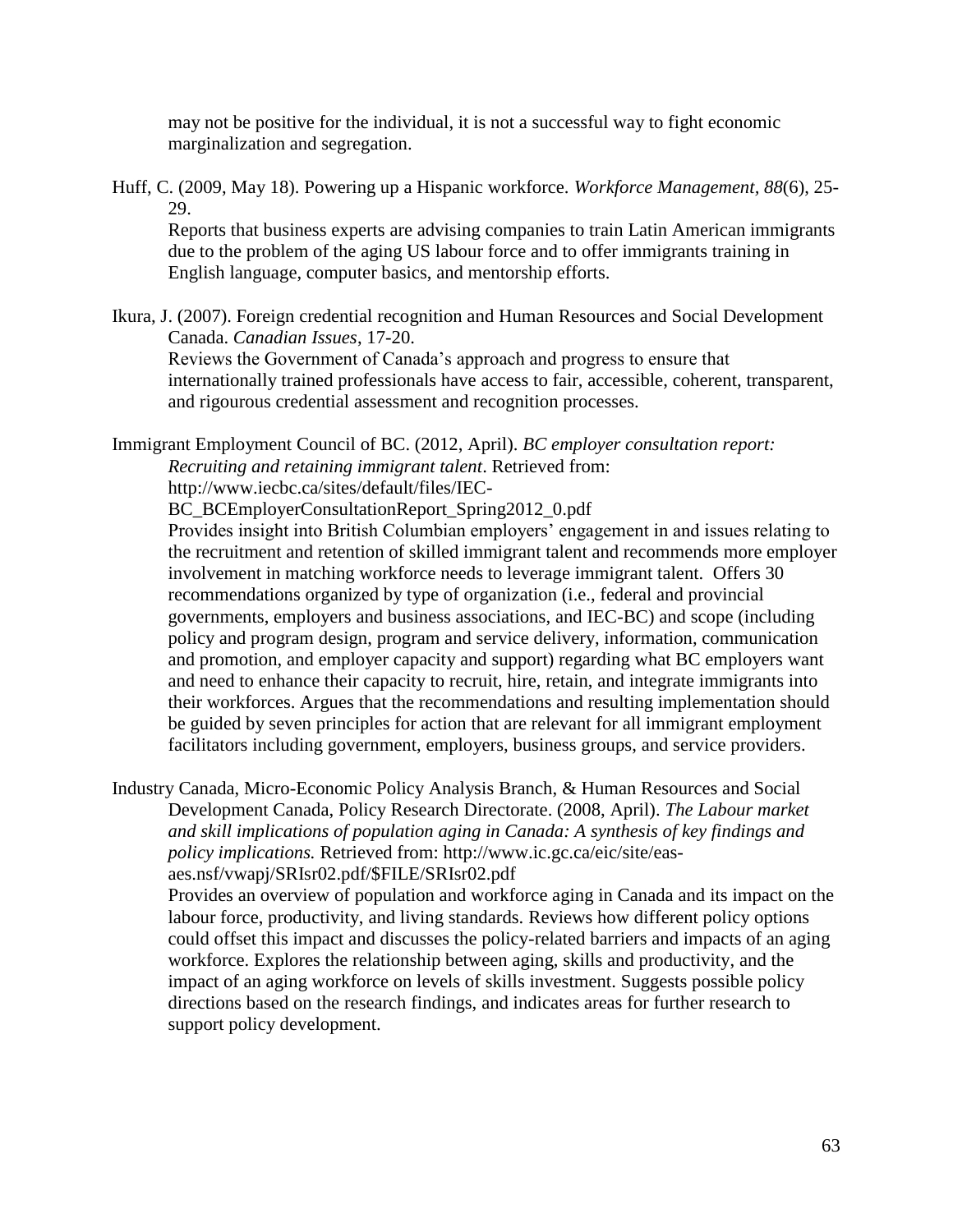Kazemipur, A., & Nakhaie, M.R. (2013). The Economics of attachment: Making a case for a relational approach to immigrants' integration in Canada. *International Migration & Integration*, 1-24. doi: 10.1007/s12134-013-0284-6 Examines immigrants' economic experiences in relation to their attachment to Canada through two prominent viewpoints – the 'assimilation' and 'structural-historical' theories. Using data from the Longitudinal Survey of Immigrants to Canada, the study considers the relational perspective of integration by measuring the immigrant's attachment to the host country regarding his/her experiences in the labour market. Findings suggest that integration is a dynamic process and that there are theoretical and policy implications to consider.

Kelly-Freake, E. (2007). Career essentials: A lighthouse in an ocean full of information and options. *Canadian Issues*, 123-125. Reviews the Career Essentials program that is offered through AXIS (Acquiring Experience; Integrating Skills) Career Services in Newfoundland and Labrador. The program assists internationally educated workers in obtaining recognition for their skill sets and experience, clarifying their individual goals, and marketing themselves to potential employers to help newcomers to gainthe skills necessary to find satisfying and sustainable employment in their fields of expertise. The inclusive, practical, clientcentered programs and services are designed to address the full continuum of challenges and barriers facing internationally educated professionals and tradespersons.

Kesler, C. (2006). Social policy and immigrant joblessness in Britain, Germany and Sweden. *Social Forces, 85*(2), 743-770. doi: 10.1353/sof.2007.0013 Examines the patterns of joblessness among immigrant men and women to Britain, Germany, and Sweden from 33 countries of origin. Reviews the policies regarding access to welfare, access to the labor market, job segregation, and institutional support for women's employment. Gaps in joblessness between immigrants and the native-born are larger in Sweden than in Britain and Germany, but long-settled immigrants have more similar outcomes across the three countries than recent newcomers. Immigrant women in Sweden work at higher absolute rates than immigrant women elsewhere which suggests that gendered employment policies are a crucial dimension of immigrant economic incorporation.

Khan, C. (2007). The closed door: Credentialized society and immigrant experiences. *Canadian Issues*, 63-66.

Reviews the role that credentials play in immigrants' experiences in Canada. Examines the theoretical basis of the non-recognition of foreign credentials and describes the impact of non-recognition.

Kukushkin, V., & Watt, D. (2009). *Immigrant-friendly businesses: Effective practices for attracting, integrating, and retaining immigrants in Canadian workplaces*. Retrieved from Workforce Planning Board website: http://www.wpboard.ca/english/pdfs/Immigant-Friendly\_Businesses\_CBC.pdf

Explores how businesses can adapt and implement "immigrant-friendly" programs and practices along a recruitment, integration, development, and retention continuum to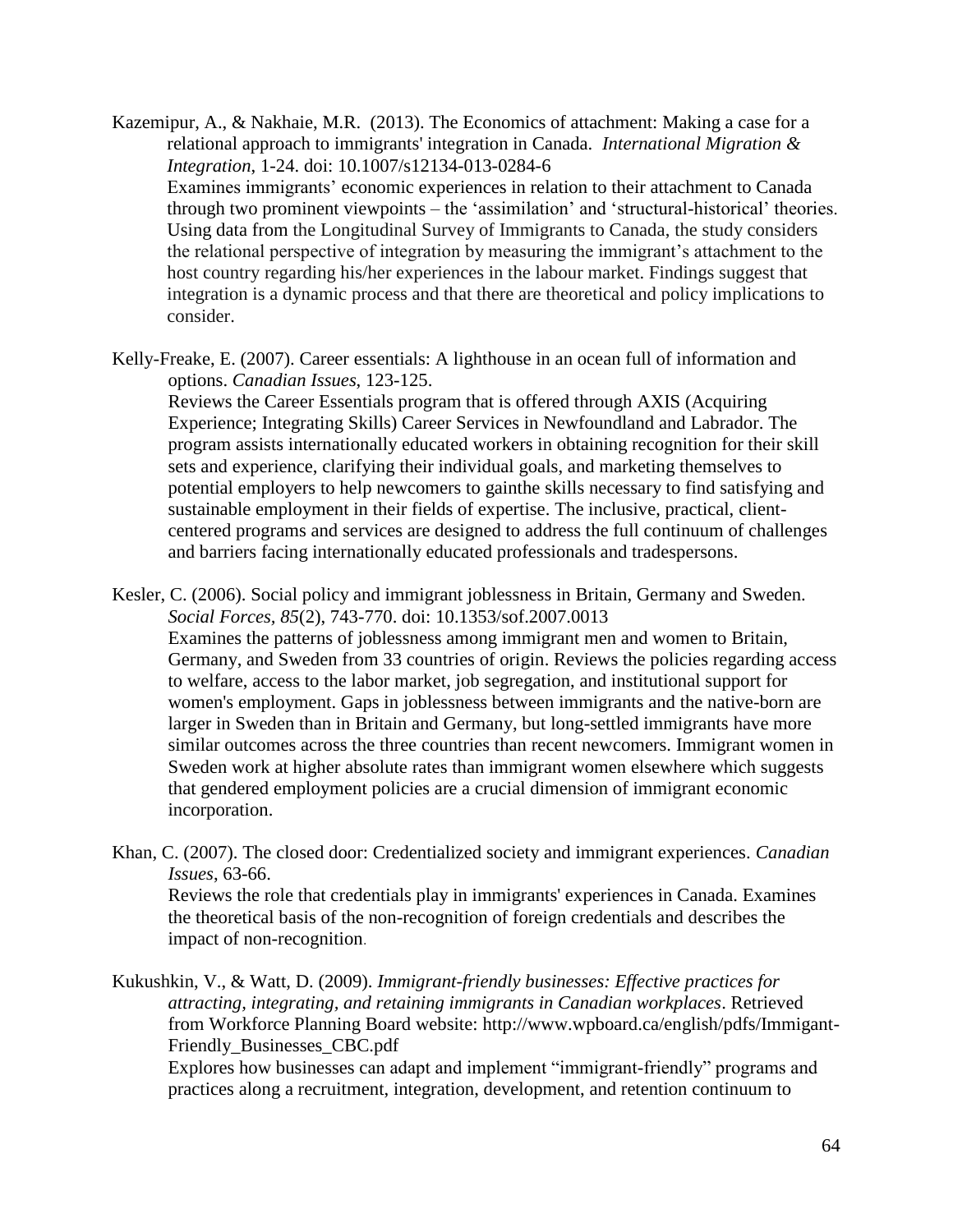lessen the challenges that immigrants face when trying to enter the Canadian labour market (e.g., credential recognition, language issues) and/or integrating into workplaces (e.g., discrimination, different workplace cultures). Provides practical insights on how businesses can effectively leverage the skills, knowledge, and creative capacity of international talent. Also identifies some "keys to success" to make immigration work in Canadian businesses.

Kustec, S. (2012). *The role of migrant labour supply in the Canadian labour market.* [Ottawa]: Citizenship and Immigration Canada.

Addresses how the Canadian labour market will evolve over the next ten years and what the role of Canada's immigration program will be given the upcoming demographic challenges of the retirement of a large number of baby boomers and the limited number of new workers coming from domestic sources.

- Lapointe, M., Dunn, K., Tremblay-Côté, N., Bergeron, L-P., & Ignaczak. (2006). *Lookingahead: A 10-year outlook for the Canadian labour market (2006-2015)*. Retrieved from North Superior Workforce Planning Board's Labour Market Information Portal website: http://nwolabourmarketinfo.ca/wp-content/uploads/2011/05/Looking\_ahead.pdf Identifies likely trends in the level, composition, and sources of labour demand and labour supply, and in the industrial and occupational distribution of employment. Seeks to identify occupations where the current and projected states of supply and demand suggest that imbalances could develop or persist over time.
- Liebig, T. (2007). The labour market integration of immigrants in Denmark. *OECD Social, Employment and Migration Working Papers*. doi: 10.1787/233783261534 Focuses on the labour market integration of immigrants in Denmark. Reviews government proposals to implement more restrictive policies in order to improve the contribution of immigration by improving their integration.

Liu, E.N. (2006). *Access to employment or access to employers: A descriptive study of employers' attitudes and practices in hiring newcomer job seekers*. Retrieved from CERIS: The Ontario Metropolis Centre website: http://www.ceris.metropolis.net/Virtual%20Library/EResources/LiuEN2006.pdf Describes employers' attitudes and practices in hiring newcomer jobseekers in order to examine the access to employment issue through the lens of employers. Finds that the employers' perceived disconnect between immigration and skill shortages leads to their maintaining the status quo in hiring practices, that employers' preferred hiring strategies and technologies are based on existing social networks which largely exclude newcomer jobseekers and that employers interpret personal attributes based on mainstream social and corporate cultural norms which disproportionately disadvantage newcomer job seekers.

Lo, L., Preston, V., Wang, S., Reil, K., Harvey, E., & Siu, B. (2001). *Immigrants' economic status in Toronto: Rethinking settlement and integration strategies*. Retrieved from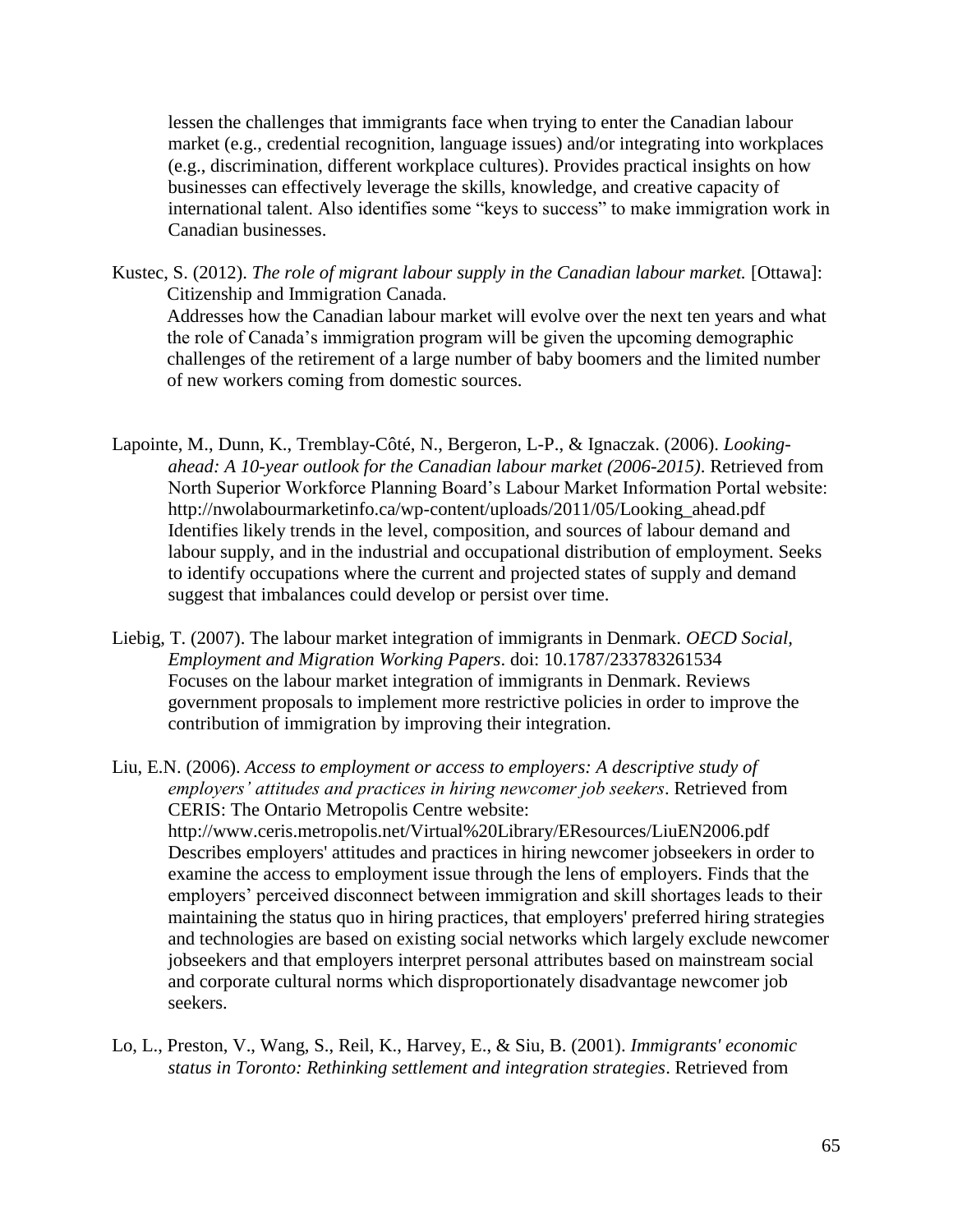CERIS: The Ontario Metropolis Centre website:

<http://ceris.metropolis.net/Virtual%20Library/economic/Lo%20et%20al/loc2full.html> Reviews the current state of knowledge about Toronto immigrants' economic experiences and identifies research and policy gaps that impede efforts to facilitate immigrants' successful settlement. Divided into four sections: 1) examines the changing division of labour by gender and ethnicity since 1971 due to deindustrialization and compares the industrial distribution of employment of immigrants with that of Canadian-born workers; 2) reviews the extent of immigrant entrepreneurial activities in Toronto, the nature and structure of various ethnic economies, and their role and impact on the overall economy; 3) analyzes the economic performance of Toronto's immigrants; and 4) addresses the concerns of the Canadian public by exploring the economic impact of Toronto's immigrants on Canadian society.

Lochhead, C. (2003). *The transition penalty: Unemployment among recent immigrants to Canada.* Retrieved from Copian website: http://en.copian.ca/library/research/clbc/penalty/03jun30.pdf Describes the longer transition period that new immigrants require to find gainful employment. Discusses rising poverty rates and that today's immigrants are having more difficulty gaining access to employment.

London-Middlesex Immigrant Employment Council. (n.d.). *Employer leadership strategy*. Retrieved from: http://www.lmiec.ca/sites/default/files/documents/LMIEC Employer Leadership Strategy.pdf

Describes the London-Middlesex Immigrant Employment Council's Employer Leadership Strategy to help business leaders share their successes in utilizing recruitment and retention sources in order to engage colleagues in their companies, networks, and sector industries to leverage international talent.

Lowe, S. J. (2010). Rearranging the deck chairs? A critical examination of Canada's shifting (im)migration policies. *Canadian Issues*, 25-28. Explores the recent shifts in directions in immigration policy in response to the challenge of matching the selection process to the labour market and the labour market's failure to fully utilize many of Canada's more skilled immigrants. Explores some of the policy changes that have taken place in Canada over the past 10 years, and concludes that migration policies are being revised and changed to address problems that are not fully understood. Expresses concerns that, without proper evaluation of current and past policies, such policy changes blur the understanding of where the gaps and issues lie in the system and how to address the real needs.

Lowell, B. L., & Kemper, Y. B. (2004). Transatlantic roundtable on low-skilled migration in the twenty-first century: Prospect and policies. *International Migration, 42*(1), 117-140. doi: 10.1111/j.0020-7985.2004.00276.x Comments on a June 2003 roundtable discussion held in Brussels on policies and practices related to low-skilled migration. Notes that most international migrants have

little education. North American and European government, business, and other representatives were divided into four sessions: 1) the demand for, and supply of, lower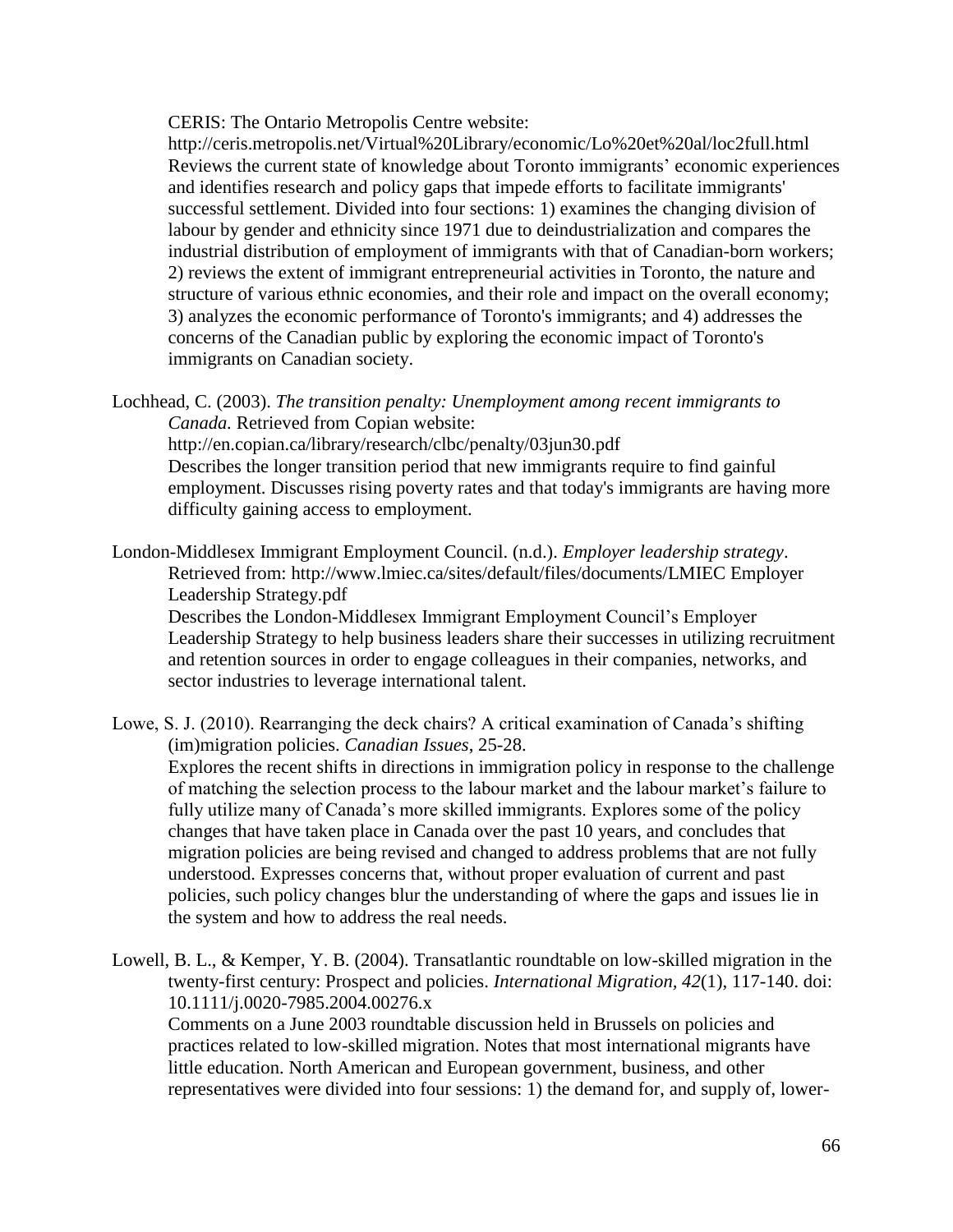skilled migrants; 2) the economic/social impact of lower-skilled migrants on host countries; 3) practices in Europe and the US to integrate immigrants; and 4) the impact of low-skilled migrants on their sending countries. Discusses the need to develop policies capable of dealing with the socioeconomic impacts on both the sending and receiving countries and the importance of integration related issues such as guest worker programs, naturalization policies, amnesty, and partnerships between governments and the private sector.

- Lucio, M.M., & Perrett, R. (2009). The diversity and politics of trade unions' responses to minority ethnic and migrant workers: The context of the UK. *Economic & Industrial Democracy, 30*(3), 324-347. doi: 10.1177/0143831X09336562 Examines the inclusion and exclusion of ethnic minorities and migrant workers in trade unions. Reviews the range of approaches and models developed in relation to the question of representing ethnic minorities and migrants when it comes to trade union strategies, but also the range of understanding of ethnic minority needs. Argues that the issue of minority ethnic workers raises questions of trade union identity and purpose, which points to much deeper issues related to the role of regulation and strategies of inclusion.
- MacKenzie, R., & Forde, C. (2009). The rhetoric of the "good worker" versus the realities of employers' use and the experiences of migrant workers. *Work Employment & Society, 23*(1), 142-159. doi: 10.1177/0950017008099783 Reviews the attitudes and strategies of a UK-based employer in developing the use of migrant labour. Integrates analysis of the attitudes of employers with the views, experiences, and aspirations of migrant workers.
- Maytree Foundation, Cities of Migration. (2012). *Practice to policy: Lessons from local leadership on immigrant integration*. Retrieved from Cities of Migration website: http://citiesofmigration.ca/wp-content/uploads/2012/03/Practice-to-Policy.pdf Provides analysis and policy insights on a range of municipal levers to identify how local government practices can assist in immigrant integration.
- McGovern, P. (2012). Inequalities in the (de-)commodification of labour: Immigration, the nation state, and labour market stratification. *Sociology Compass, 6*(6), 485–498. doi: 10.1111/j.1751-9020.2012.00470.x Argues that the state plays a major role in the processes of labour market stratification for migrant workers via skill-based admissions policies, restrictions on freedom of employment, and differential access to social rights and citizenship. Legislation and, in the case of the highly skilled, requirements for formal certification further strengthen these inequalities.
- Miner, R. (2012, March). *Jobs of the future: Options and opportunities*. Retrieved from Miner & Miner website: http://minerandminer.ca/data/Jobs\_of\_the\_Future\_Final.pdf Primarily an update to the findings of his 2010 report, *People without Jobs, Jobs without People: Canada's Labour Market Future.* Explores and analyzes what the implications of the aging population and changing requirements in the workforce aging will be for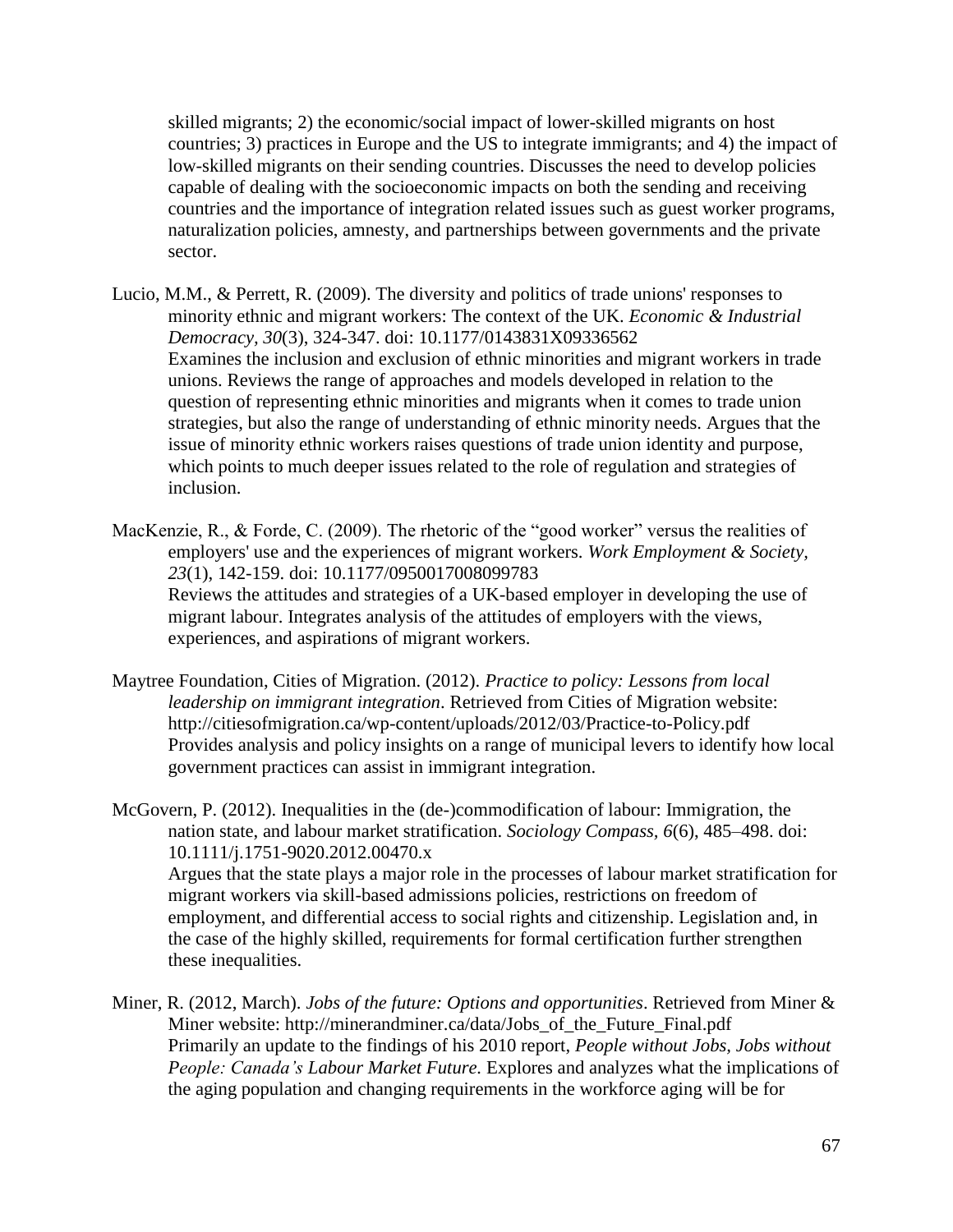Canada's labour force. Examines policy options that should be considered by governments, industry, and post-secondary institutions. Suggests ways to better prepare for future jobs.

Mulholland, M.-L., & Biles, J. (2004). *Newcomer integration policies in Canada*. Retrieved from Pathways to Prosperity: Canada website: http://p2pcanada.ca/library/newcomerintegration-policies-in-canada/ Describes integration policy and programs in Canada (excluding Quebec). Notes that the Canadian approach has two defining features: the "two-way street" approach to integration, and the delivery of the bulk of services by third parties, primarily in the nongovernmental sector. Describes the Canadian "shared citizenship" or "diversity model" and then explores the major policies and programs in place to facilitate the integration of newcomers. Also discusses the challenges and some of the policy/program solutions to these challenges in housing, the labour market, education, and newcomer relations with public administration (i.e., civic participation, justice, and health). Concludes that better coordination of programs and policies would benefit newcomers. Also mentions that more focus on the intersections of other identity markers with newcomer status would better address the needs of newcomers as they seek to integrate into Canada.

Newton, S., Pillay, J., & Higginbottom, G. (2012). The migration and transitioning experiences of internationally educated nurses: A global perspective. *Journal of Nursing Management 20*(4), 534-550. doi: 10.1111/j.1365-2834.2011.01222.x Reviews recent literature related to the migration and transitioning experiences of internationally educated nurses (IENs). Extracted and synthesized five common themes: 1) reasons for and challenges with immigration; 2) cultural displacement; 3) credentialing difficulties and "deskilling"; 4) discriminatory experiences; and 5) strategies of IENs which smoothed transition. Concludes that the professional skill and cultural diversity that IENs can bring to any nursing unit will not be fully realized without substantial efforts to reduce practice limitations (deskilling) and discrimination. Suggests that individual strategies for easing the transition should be taught to IENs, possibly through mentorships by experienced IENs.

- Ngo, H.V., & Este, D. (2006). Professional re-entry for foreign-trained immigrants. *Journal of International Migration and Integration, 7*(1), 27-50. doi: 10.1007/s12134-006-1001-5 Investigates how some immigrants manage to re-establish themselves as professionals in Canada by examining the professional re-entry process and describing how immigrant professionals address pre-migration preparation, post-migration individual challenges, and post-migration structural challenges. Depicts factors that influence the efforts of immigrant professionals to re-establish themselves professionally in Canada. Examines theoretical, service, and policy implications. Based on in-depth interviews with six immigrant professionals from various backgrounds.
- Ontario Chamber of Commerce. (n.d.). *Building a 21st century workforce through workplace training, utilizing newcomers' skills and apprenticeship reform*. Retrieved from: http://occ.on.ca/economic-vision/21st-century-workforce/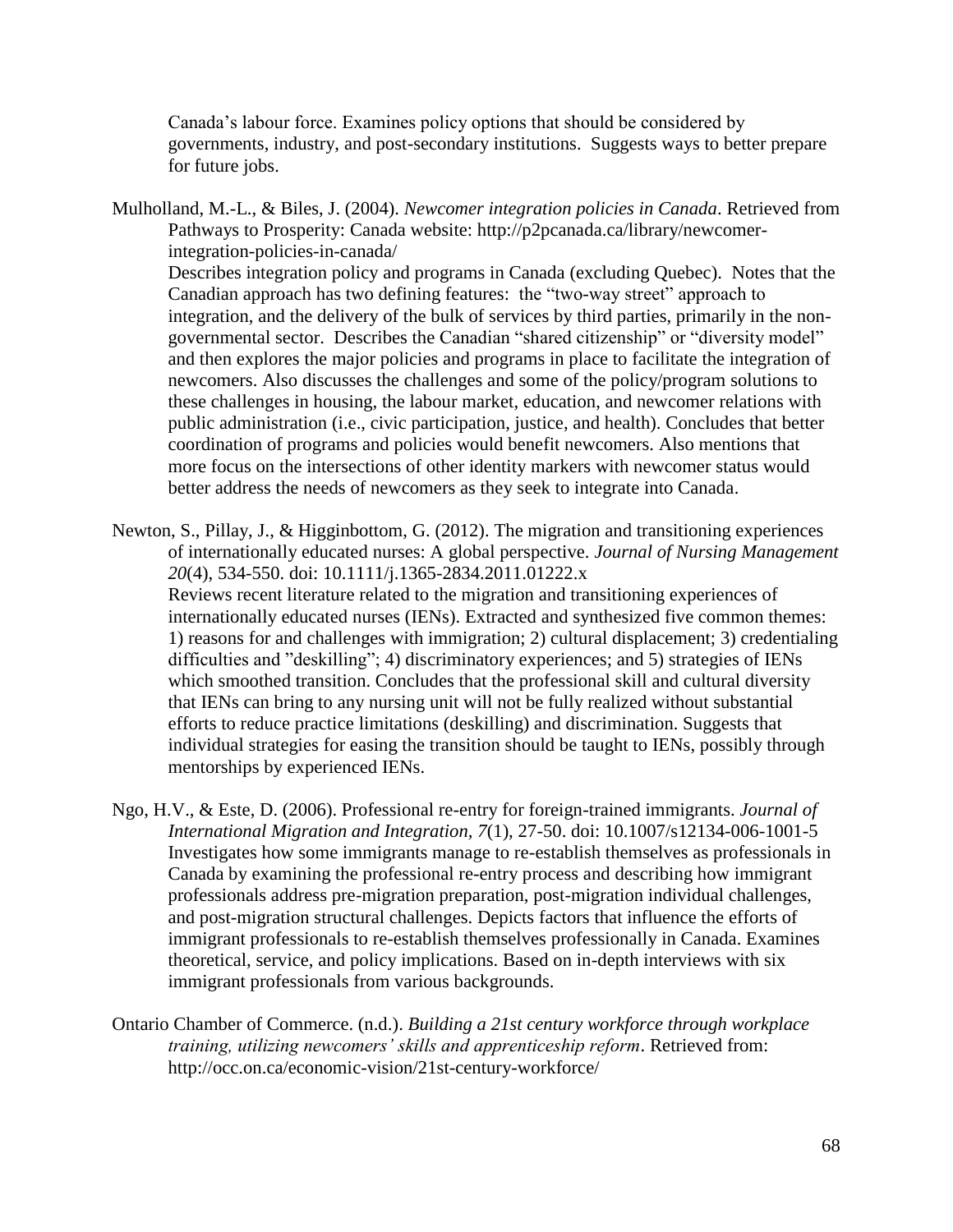Explains one of the priorities identified in the *Emerging Stronger* framework which is meant to help Ontario deal with challenges and take advantages of opportunities to have a strong economy. Describes the current situation, challenges, next steps, and case studies.

Ontario Ministry of Finance. (2010). Immigration. In *Public services for Ontarians: A path to sustainability and excellence* (chapter 10). Retrieved from: http://www.fin.gov.on.ca/en/reformcommission/chapters/ch10.html Discusses the economic importance of immigration, recent trends in immigration and integration issues. Suggests recommendations to improve the effectiveness and efficiency of delivering public services. Part of the Commission on the Reform of Ontario's Public Services to understand and address Ontario's economic challenges, to establish a balanced and sustainable fiscal position , and to sharpen the efficiency of all government activities to provide Ontario with excellent and affordable public services.

Orme, L. (2007). Immigrant workforce integration: The Hamilton experience. *Canadian Issues*, 75-78.

Reviews the current labour market and immigration trends in Hamilton, Ontario and discusses the development of the Hamilton Immigrant Workforce Integration Network and outlines its structure, goals, and activities for its first year. Also describes community initiatives in the area of credential recognition and immigrant workforce integration.

- Pandey, M., & Townsend, J. (2011). Quantifying the effects of the provincial nominee programs. *Canadian Public Policy, 37*(4), 495-512. doi: 10.1353/cpp.2011.0048 Provides an overview of the federal and provincial governments' Provincial Nominee Programs (PNPs) and assesses their impact on the flow of immigrants to smaller provinces which have struggled to attract and retain skilled newcomers. States that retention rates for immigrants through Nominee Programs were higher in most provinces than for economic class immigrants arriving through the federal programs. Concludes that PNPs were effective as a means of both attracting and retaining immigrants.
- Park, J. (2011). *Job-related training of immigrants.* (Catalogue no. 75-001-X). Retrieved from Statistics Canada website: http://www.statcan.gc.ca/pub/75-001-x/2011003/article/11539 eng.pdf

Examines immigrant and Canadian-born employees' incidence, subject and objectives of, and satisfaction with, job-related training. Compares the differences among immigrant sub-groups and other characteristics related to the incidence of training. Also investigates perceived barriers to training among immigrants and the Canadian-born.

Pekkala Kerr, S., & Kerr, W.R. (2013). Immigration and employer transitions for STEM workers. *American Economic Review, 103*(3), 193-197. doi:10.1257/aer.103.3.193 Analyzes the employment and wage trajectories of high-skilled workers born in America when a high-skilled immigrant arrives at their work site, using employer-employee data during the 1995-2008 period from the US Census Bureau. Follows the subsequent career path of workers both within firms (e.g., changes in employee salary, relocation to other sites) and across firms (e.g., movements to new jobs or out of workforce, long-term salary adjustments).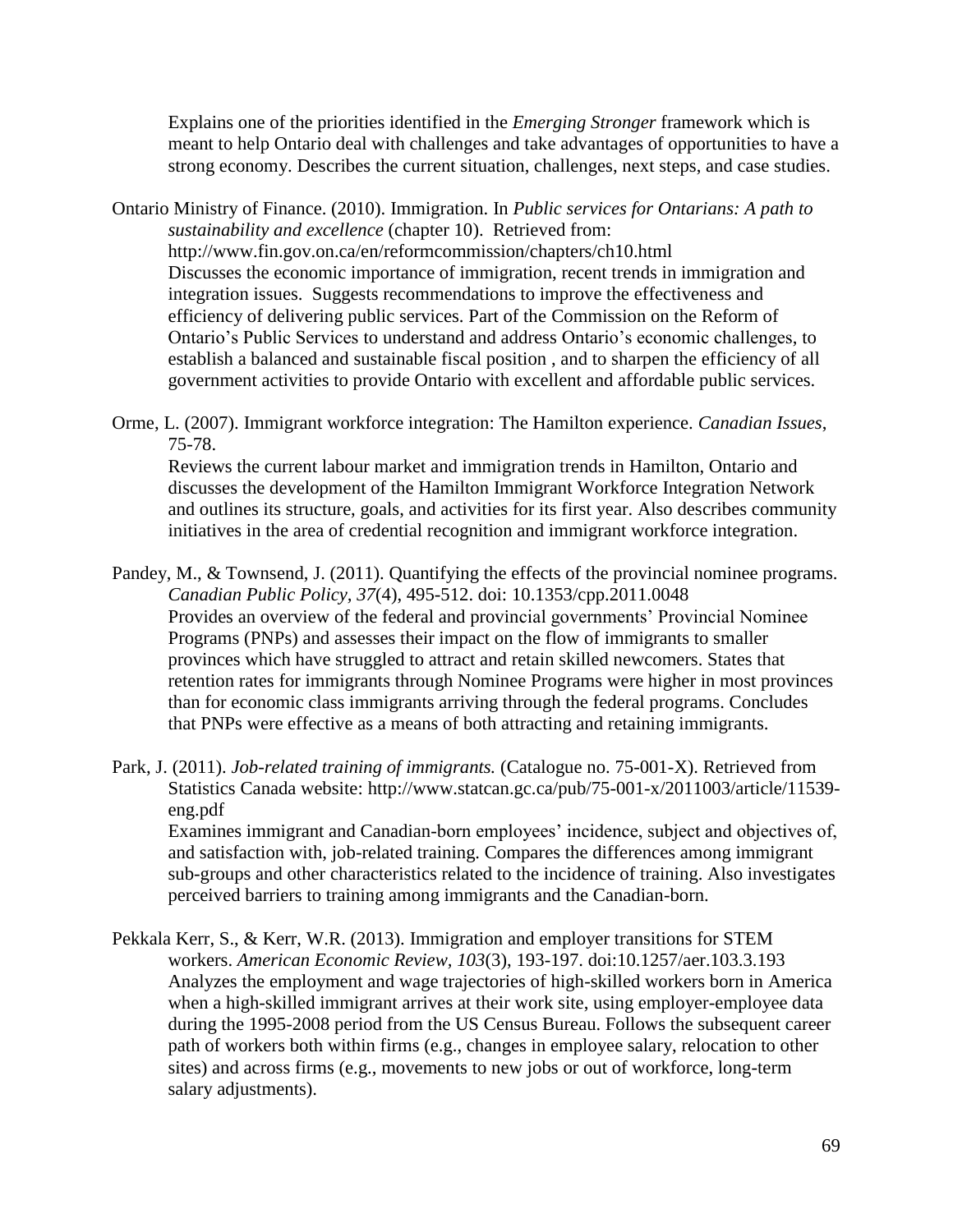Picot, G., & Sweetman, A. (2012). *Making it in Canada: Immigration outcomes and policies*. Retrieved from Institute for Research on Public Policy website: http://www.irpp.org/assets/research/diversity-immigration-and-integration/making-it-incanada/IRPP-Study-no29.pdf Reviews the existing research, discusses recent changes to immigration policy and programs, and presents a number of policy recommendations to address the challenges that new immigrants face in finding employment.

Plante, J. (2011). *Integration of internationally-educated immigrants into the Canadian labour market: Determinants of success*. (Catalogue no. 81-595-M – No. 094). Retrieved from Statistics Canada website: [http://www.statcan.gc.ca/pub/81-595-m/81-595-m2011094](http://www.statcan.gc.ca/pub/81-595-m/81-595-m2011094-eng.pdf) [eng.pdf](http://www.statcan.gc.ca/pub/81-595-m/81-595-m2011094-eng.pdf)

Using 2006 Census data, offers a profile of internationally-educated paid workers and their labour market outcome. Focuses on the different characteristics and determinants which are associated with an easier integration in the Canadian labour market.

Rai, V. (2013). *Labour market information for employers and economic immigrants in Canada: A country study*. Retrieved from Centre for the Study of Living Standards website: <http://www.csls.ca/reports/csls2013-01.pdf> Focuses on ways to measure the successful integration of immigrants in the Canadian labour market. Uses the following two "positive" employment outcomes to measure success: 1) working in an occupation related to their field of study or in an occupation requiring similar or higher skill levels; and 2) having earnings at or above the national median earnings calculated for the occupation corresponding best to their field of study.

Reed, A.J. (2008). Canada's experience with managed migration: The strategic use of temporary foreign workers programs. *International Journal*, *63*(2), 469-484. Provides a labour market opinion which evaluates why some governments choose to use the temporary foreign worker program as a preferred method of regulation and what the impact of hiring temporary foreign workers (e.g., Canada's seasonal agricultural workers program and live-in caregiver program) is on the Canadian labour market.

Reitz, J.G. (2005). *Tapping immigrants' skills: New directions for Canadian immigration policy in the knowledge economy*. Retrieved from: [http://www.hireimmigrants.ca/resources/research/files/Reitz\\_IRPP\\_TappingImmigrantSk](http://www.hireimmigrants.ca/resources/research/files/Reitz_IRPP_TappingImmigrantSkills%5B1%5D.pdf) [ills%5B1%5D.pdf](http://www.hireimmigrants.ca/resources/research/files/Reitz_IRPP_TappingImmigrantSkills%5B1%5D.pdf) Considers the significance of immigrant skill underutilization in the Canadian labour market, and demonstrates that the economic, social, and political repercussions are compounded by the declining employment prospects for new immigrants. Reviews the impact on Canadian immigrants of institutional factors, in particular those associated with changes in the labour market and the knowledge economy, and suggests that this new environment is not entirely immigrant friendly because it provides more institutional obstacles to the effective integration of highly skilled immigrants. Identifies some of these institutional barriers and constraints which must be confronted and examines which reforms are necessary to forge an effective immigrant skill-utilization policy.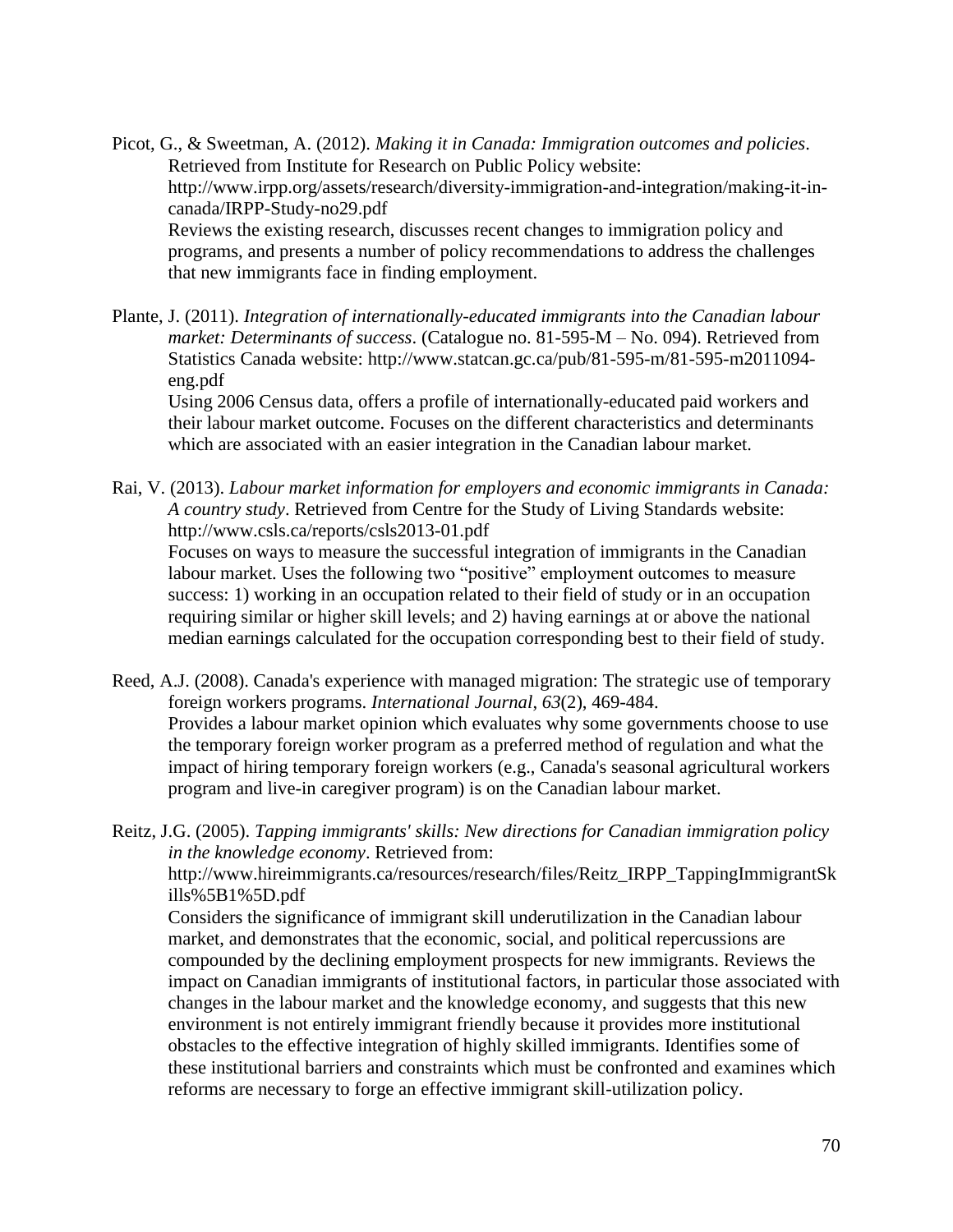- Rheault, L. (2013). Corporate lobbying and immigration policies in Canada. *Canadian Journal of Political Science, 46*(3), 691-722. doi:10.1017/S0008423913000644. Examines claims that corporate lobbying influences immigration policies, prompting governments to open the doors to foreign labour. Finds that corporate lobbying is linked to temporary worker inflows, but does not impact permanent migrants.
- Rodriguez, N. (2004). "Workers wanted": Employer recruitment of immigrant labor. *Work and Occupations, 31*(4), 453-473. doi: 10.1177/0730888404268870 Examines the role that employers play in the social incorporation of immigrant labour by recruiting foreign-born labour into the U.S. economy. Speculates that the temporary government policies for the recruitment of skilled and unskilled foreign-born labour and the employer attraction to this type of labour will continue into the future.
- Roth, J. (2012, December). Capitalizing on the value of new immigrants. In *Workplace diversity and inclusiveness forum: inclusion, innovation, and immigration, Toronto*. [Video webcast]. Retrieved from Conference Board of Canada website: http://webcast.conferenceboard.ca/EPRO\_5273/S08/player.html?slide=1 Addresses how the aging population is leading to greater diversity and inclusiveness essential to fill roles and maintain performance by hiring skilled immigrants. Reviews that businesses need to take full advantage of this diversity.
- Samuel, J., & Basavarajappa, K. (2006). The visible minority population in Canada: A review of numbers, growth and labour force issues. *Canadian Studies in Population, 33*(2), 241- 269. Retrieved from: http://www.canpopsoc.org/journal/CSPv33n2p241.pdf Examines the characteristics of the visible minority population and labour force, including those employed by firms under the Legislated Employment Equity Program and the Federal Contractors Program. Discusses the future growth of the visible minority labour force and reviews the socio-economic impact and implications of the study's findings.
- Schwartzman, K.C. (2009). The role of labor struggle in the shifting ethnic composition of labor markets. *Labor Studies Journal, 34*(2), 189-218. doi: 10.1177/0160449X08315124 Presents quantitative and qualitative evidence that rejects the conventional wisdom that immigrants fill the jobs that nobody wants and proposes that immigrant hiring is a management strategy to deal with rising native labour agitation. Uses the case of poultry processing in the southeastern United States to develop this argument.
- Siemiatycki, M. (2010). Marginalizing migrants: Canada's rising reliance on temporary foreign workers. *Canadian Issues*, 60-63. Discusses the historical, political, and economic contexts that have led to Canada's increasing reliance on temporary migrants to meet domestic labour market needs. Argues that temporary labour migration is problematic and that both migrants and Canada would better be served by renewing the link between migration, permanent residency, and citizenship in Canada.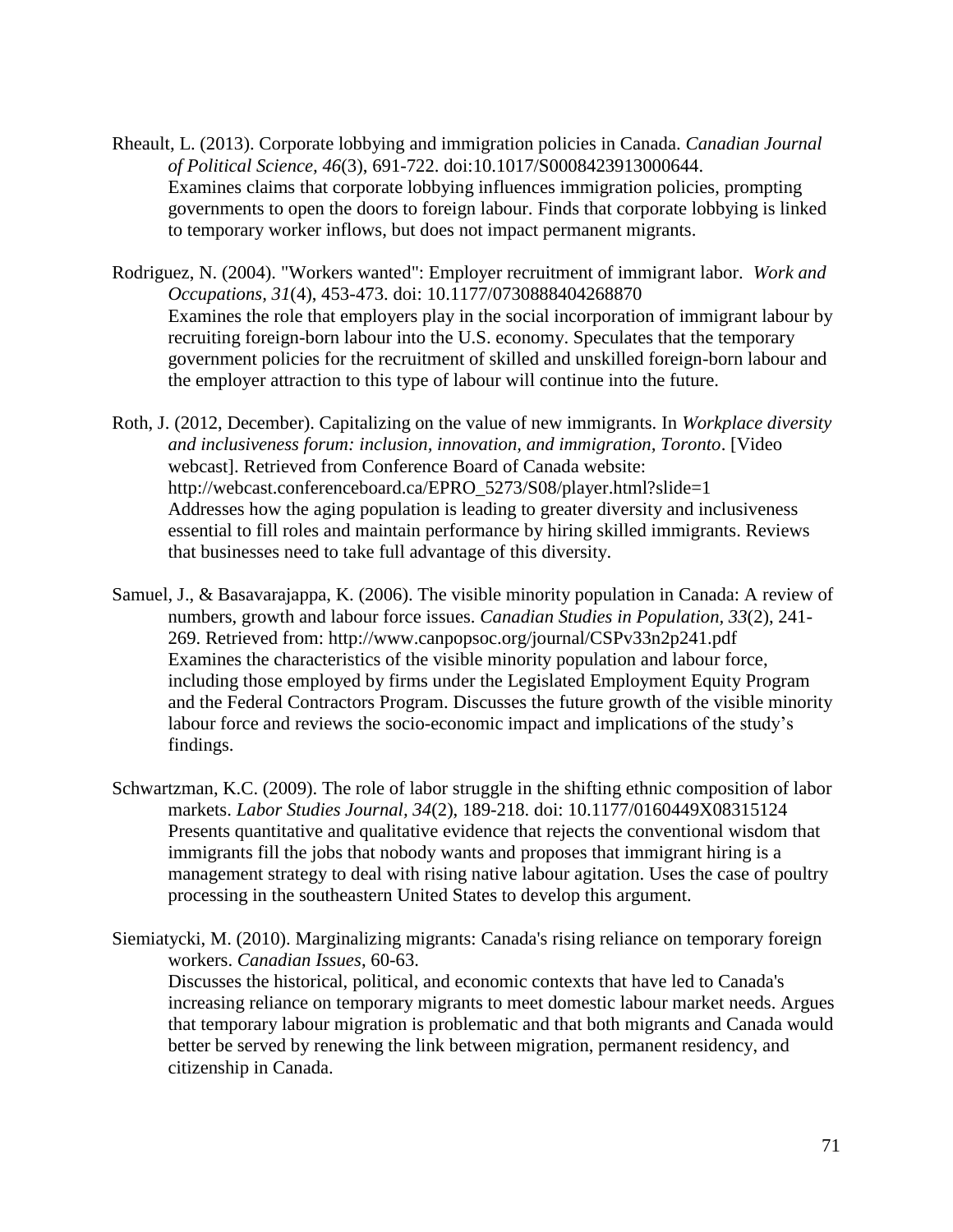Singh, M.D., & Sochan, A. (2010). Voices of internationally educated nurses: Policy recommendations for credentialing. *International Nursing Review, 57*(1), 56-63. doi: 10.1111/j.1466-7657.2009.00759.x

Provides general policy recommendations for credentialing internationally educated nurses (IENs) who migrate to practice nursing in developed, high-income countries. Although examples draw on IEN experiences in Canada, the suggestions may have broader application to other internationally educated professionals wanting, or needing, to practice outside their home country of education. Study was guided by a biographical narrative (qualitative) research methodology with 12 IENs volunteer participants providing recommendations based on their personal experiences. Recommends that the credentialing process should be made transparent, standardized, and harmonized both prior to, and upon arrival in their destination country and that national immigration agencies and nursing regulatory bodies could better coordinate their activities when processing potential IEN migrant applications.

Somerville, K., & Walsworth, S. (2009). Vulnerabilities of highly skilled immigrants in Canada and the United States. *The American Review of Canadian Studies, 39*(2), 147-doi: 161. 10.1080/02722010902848169

Examines the experiences of skilled immigrants to Canada and the US and how they face different challenges. States that Canada's point system for selecting Economic Class applicants makes skilled immigrants vulnerable to a number of threats after the migrant lands, including Canadian employers who discount foreign credentials and work and who impose a discriminatory income penalty on minorities. Asserts that the vulnerabilities reported in Canada do not appear to be transferable to the United States because immigration policy in the U.S. stresses pre-landing employment commitments via employer sponsorship, so prospective Economic Class migrants to the United States do not migrate without first knowing how their credentials and "minority status" will affect employment opportunities. Identifies that skilled workers admitted to the U.S. on H-1B temporary visas do face similar challenges as noted in the Canadian experience as well as many additional concerns.

SP Consulting, & The Whetstone Group. (2006*). Help wanted: Bridging the gap between immigrants and employers.* (Catalogue no. SP-673-06-06E). Retrieved from Government of Canada Publications website:

http://publications.gc.ca/collections/collection\_2013/rhdcc-hrsdc/HS28-72-2007-eng.pdf Reviews the academic and grey literature concerning effective policies and practices supporting immigrant labour market attachment. Provides an overview of the known barriers to labour market attachment at the macro (systemic) and micro (individual) immigrant levels. Identifies policies and practices that address the barriers explored in each area from the international and Canadian perspectives. Also identifies gaps in the research and makes recommendations.

Statistics Canada. (2005). *Longitudinal survey of immigrants to Canada: A portrait of early settlement experiences*. (Catalogue no. 89-614-XIE). Retrieved from: http://publications.gc.ca/Collection/Statcan/89-614-XIE/89-614-XIE2005001.pdf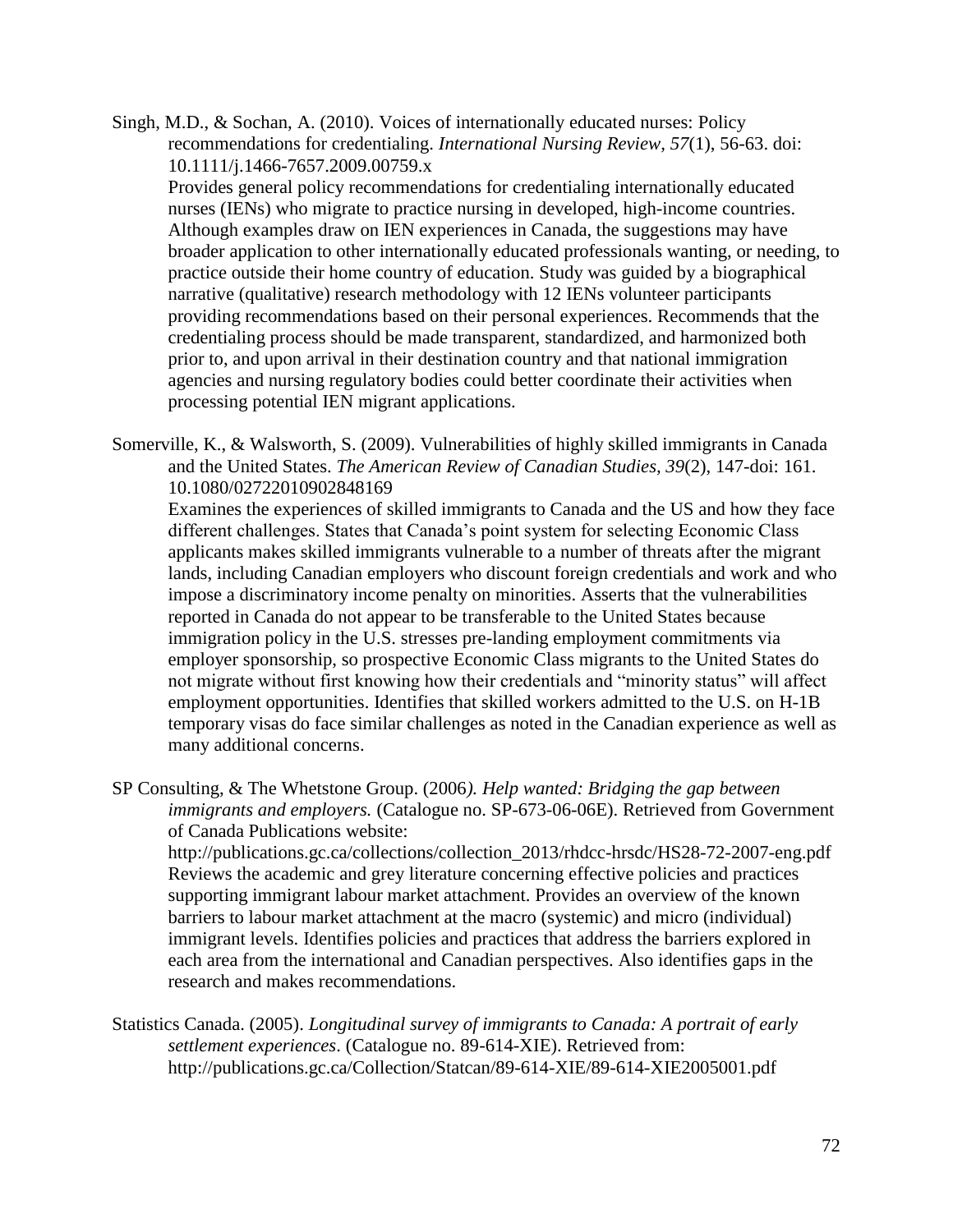Examines the early settlement experiences of immigrants, from pre-migration to the first six months after arrival. Provides an overview of the Longitudinal survey of immigrants to Canada (LSIC) population, looking at both pre-migration characteristics as well as those at arrival. Identifies problems and difficulties newcomers experience in four key areas of integration: accessing health services, finding housing, accessing education and training, and finding employment. Also examines challenges to integration in terms of what help was needed and received and from whom, or needed and not received.

Statistics Canada. (2008). *Canadian demographics at a glance*. (Catalogue no. 91-003-X). Retrieved from: http://www.statcan.gc.ca/pub/91-003-x/91-003-x2007001-eng.pdf Presents demographic information to supply an up-to-date picture of the various aspects of the Canadian population. Contains charts/tables along with brief analytical commentary.

Stonebridge, C. (2012, June). *CARE Centre for Internationally Educated Nurses.* Retrieved from Conference Board of Canada website: http://www.conferenceboard.ca/elibrary/abstract.aspx?did=4894 Highlights the CARE Centre for Internationally Educated Nurses, a bridging model that has helped immigrant nurses successfully move from pre-registration to achieving registration and moving into nursing jobs in Ontario. Identifies the activities, impact, keys to success, and challenges of the CARE Centre program, as well as the lessons the model offers to leaders of other organizations seeking to help internationally educated professionals.

- Suter, B., & Jandl, M. (2008). Train and retain: National and regional policies to promote the settlement of foreign graduates in knowledge economies. *Journal of International Migration and Integration, 9*(4), 401-418. doi: 10.1007/s12134-008-0072-x Offers a comparative analysis of admission and retention policies toward foreign students in selected industrialized countries, with a specific focus on the regional level, where such policies have only recently evolved. Discusses the extent to which countries and regions have been successful in retaining foreign graduates for their labor markets and where they encountered problems.
- Tal, B. (2012, December 3). The haves and have nots of Canada's labour market. *In Focus*. Retrieved from CIBC Research Services website: http://research.cibcwm.com/economic\_public/download/if\_2012-1203.pdf Provides an analysis of the growing divide between have and have not occupations. Discusses that while there is a lack of skilled applicants for some positions, there is also a growing labour surplus for other occupations.

Thomson, M. (n.d.). *Literature review: Outcomes and indicators of welcoming and inclusive communities and workplaces initiatives*. Retrieved from AMSSA website: http://www.amssa.org/sites/default/files/kcfinder/files/program/diversity/WelcomeBC\_re port.pdf

Reviews the current literature on the social, cultural, political, and economic outcomes of making communities more welcoming and inclusive, both across Canada and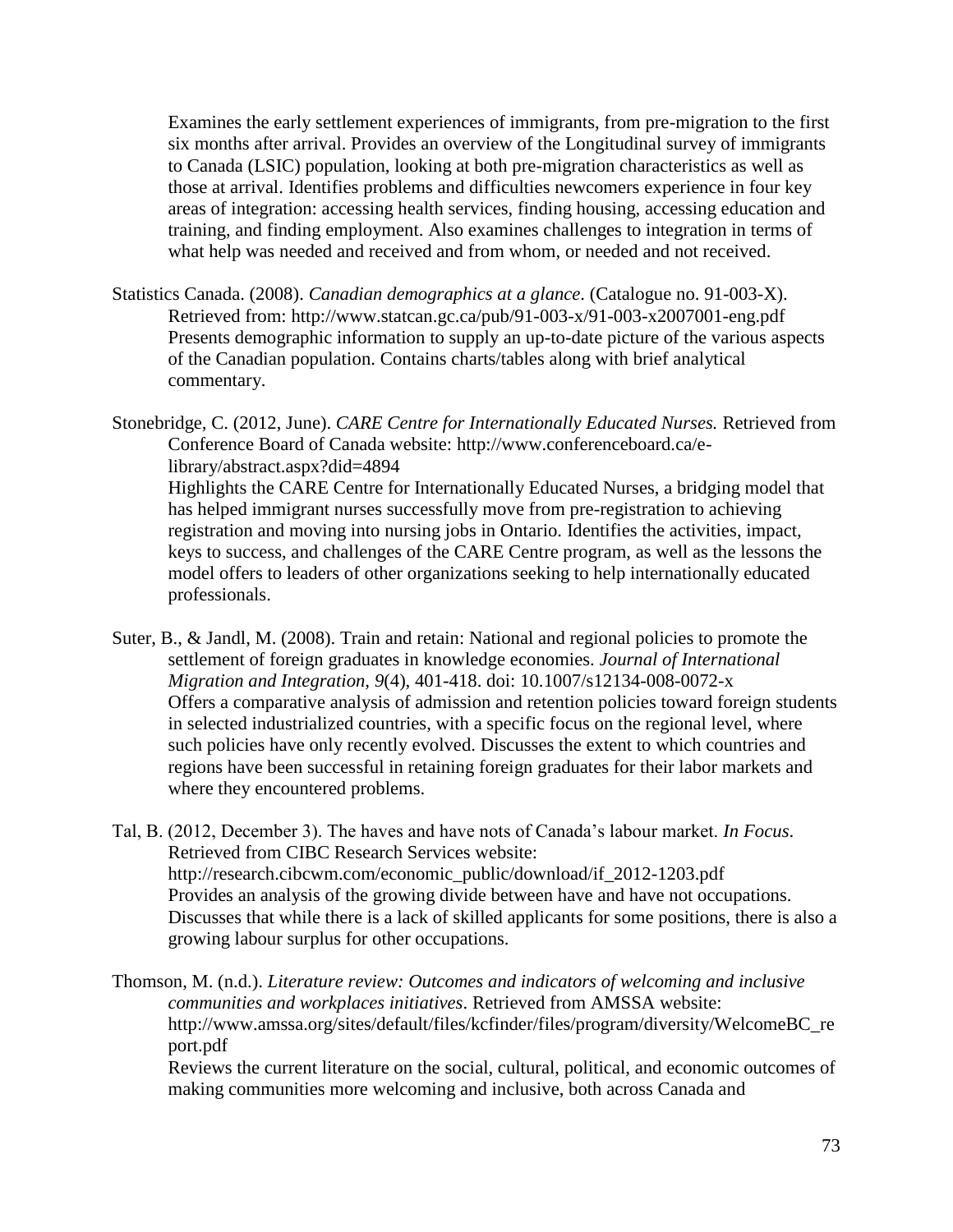internationally. Also contains a synthesis of the findings and an annotated bibliography, both organized by theme and sub-theme. Broad thematic areas are social inclusion, civic participation, and economic integration.

Toronto Region Immigrant Employment Council. (2008). *Invest in immigrant employment for a stronger economy: 2009 Provincial pre-budget submission*. Retrieved from: http://triec.ca/uploads/217/2008\_TRIEC\_2009ProvincialPreBudgetSubmission.pdf Provides the organization's 2009 pre-budget submission. Recommends government policies to support the integration of immigrant into the economy.

Venture Kamloops and Service Canada. (2007). *A Resource Tool Kit for Kamloops Employers: Booklet 4, Diversity at Work – Recruiting and Retaining Immigrants.* Kamloops, BC: Venture Kamloops.

Provides a resource toolkit for regional employers and local businesses to attract and retain skilled workers. The toolkit highlights workforce trends, provides strategies for workplace diversity, recruiting, and interviewing, and directs employers and businesses to additional resources for further learning.

- Walton-Roberts, M. (2005). Regional immigration and dispersal: Lessons from small- and medium-sized urban centres in British Columbia. *Canadian Ethnic Studies*, *37*(3), 12-34. Examines the factors that contribute to immigrant settlement and integration in the Kelowna, B.C. and Squamish, B.C. regions, and evaluates the urban policies and practices that their municipal governments employed to attract, retain, and integrate immigrants. Findings suggest that these municipal governments do not actively attract immigrants, but they are involved in funding services that assist in immigrant settlement. Links the successful attraction and retention of immigrants to the preexisting social and economic context, rather than to the size of the community.
- Watt, D., Krywulak, T., & Kitagawa, K. (2008). *Renewing immigration: Towards a convergence and consolidation of Canada's immigration policies and systems*. Retrieved from Conference Board of Canada website: http://www.conferenceboard.ca/elibrary/abstract.aspx?did=2758

Analyzes Canada's immigration policies and systems within the global context and offers suggestions for the future as a means of alleviating Canada's skilled labour shortage in the face of growing competition for international talent. Identifies key issues, trends, and implications for immigration policies and systems with the view that the countries that best adjust their immigration programs to meet the needs of employers, immigrants, and communities will fare the best in this competitive world. Examines Canada's immigration system through the perspective of Canadian businesses and industry sectors and offers insights into how the permanent and temporary foreign worker programs are meeting the needs of employers and immigrants. Offers suggestions to encourage and promote the development of effective and timely future immigration policy.

Wayland, S.V., & Goldberg, M.P. (2010, February). *From generation to generation: Utilizing the human capital of newcomer parents to benefit families*. Retrieved from Region of Peel website: http://www.peelregion.ca/social-services/pdfs/discussion-paper-3.pdf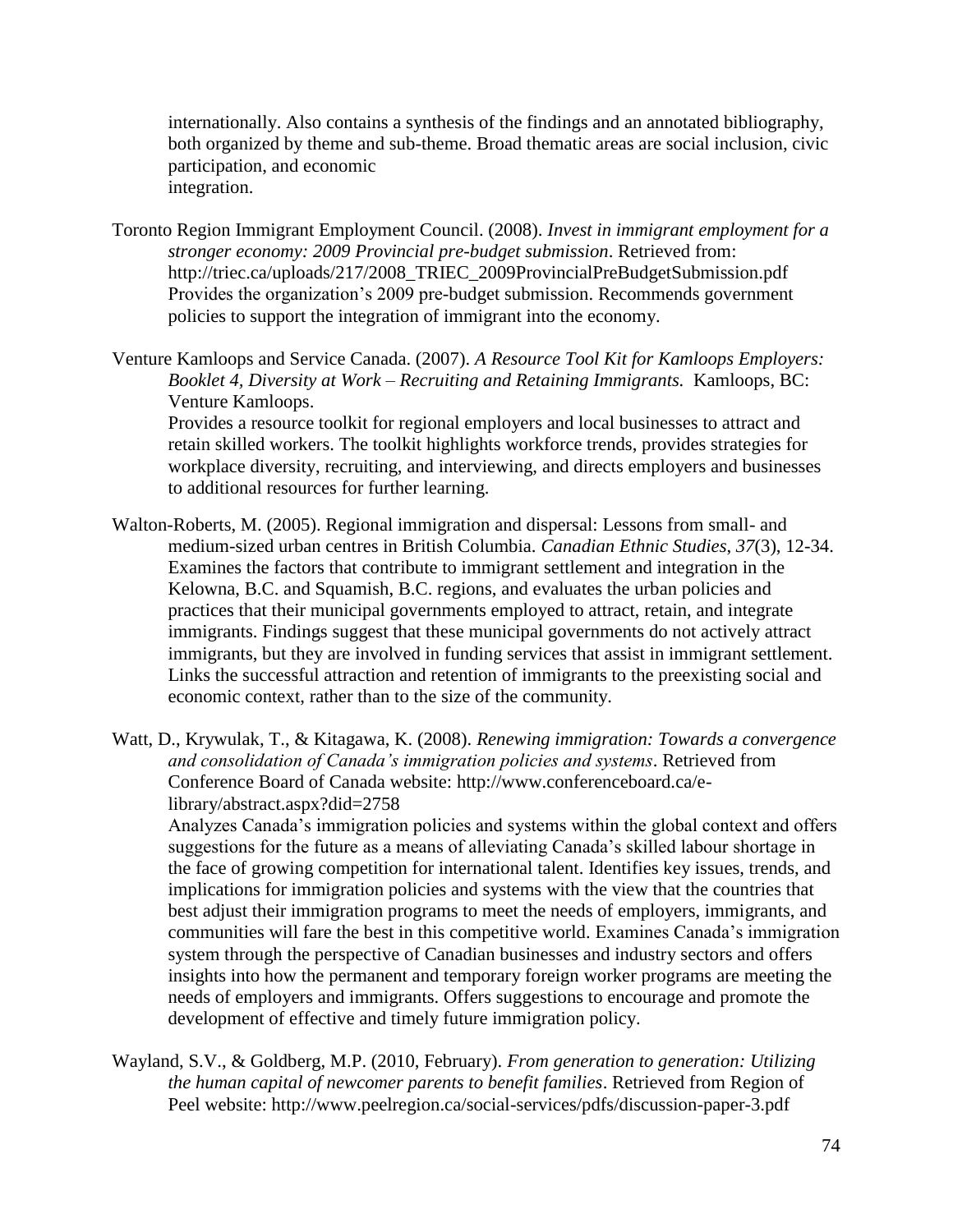Explores the human capital brought to Canada by newcomers and reviews the educational and employment prospects of their children by synthesizing existing research on the transmission of educational and economic status across generations and tries to reconcile seemingly contradictory settlement trends. Makes recommendation about how to enable improve the labour market integration of newcomers and their families.

- Weiner, N. (2008). *Breaking down barriers to labour market integration of newcomers in Toronto*. Retrieved from Institute for Research on Public Policy website: [http://www.irpp.org/en/research/diversity-immigration-and-integration/breaking-down](http://www.irpp.org/en/research/diversity-immigration-and-integration/breaking-down-barriers-to-labour-market-integration-of-newcomers-in-toronto/)[barriers-to-labour-market-integration-of-newcomers-in-toronto/](http://www.irpp.org/en/research/diversity-immigration-and-integration/breaking-down-barriers-to-labour-market-integration-of-newcomers-in-toronto/) Reviews the public and private programs and services aimed at helping newcomers integrate into the Toronto labour market.
- Welsh, A. (2012). *HR North: An analysis of HR practices of SMEs in Northeastern Ontario*. Retrieved from Maytree website: http://maytree.com/blog/wpcontent/uploads/2012/07/HR-North-Final-Report\_Welsh\_.pdf Provides support for the development of a "one-stop" HR Support Centre for small and medium-sized enterprises (SMEs) in four regions across northeastern Ontario (i.e., the districts of Parry Sound, Nipissing, Timiskaming, and Cochrane) to hire and retain skilled labour.
- Young, M. (2007). Labour market integration of high-skilled immigrants: Maximizing knowledge spillover in Toronto. *Local Economy, 22*(4), 401-408. doi: 10.1080/02690940701736850

Analyzes the knowledge spillover costs and benefits that firms hiring high-skilled immigrants face. Focuses on organizations which are intervening to broker new relationships between high-skilled immigrant job seekers and employers that address the lack of "spillover knowledge". Primarily focuses on Toronto Region Immigrant Employment Council (TRIEC) programs which illustrate a relatively new approach to improving labour market integration of high-skilled immigrants. Explains the effects of these programs in terms of knowledge spillover effects.

Yssaad, L. (2012). *The Canadian immigrant labour market, 2008-2011*. (Catalogue no. 71-606- X). Retrieved from Statistics Canada website: http://www.statcan.gc.ca/pub/71-606-x/71- 606-x2012006-eng.pdf Analyzes the labour market situation of immigrants between 2008 and 2011, based on

data from the Labour Force Survey. Focuses on core-aged immigrants and concludes with an overview of the labour market trends among their younger and older counterparts.

Zaman, H. (2012). *Asian immigrants in "Two Canadas": Racialization, marginalization and deregulated work.* Halifax, NS: Fernwood.

Reviews the many ways in which the security (i.e., work, job, employment, and voice and representation) of Asian immigrants has been comprised. Changes to immigration policy and the restructuring of legislation such as British Columbia's Employment Standards